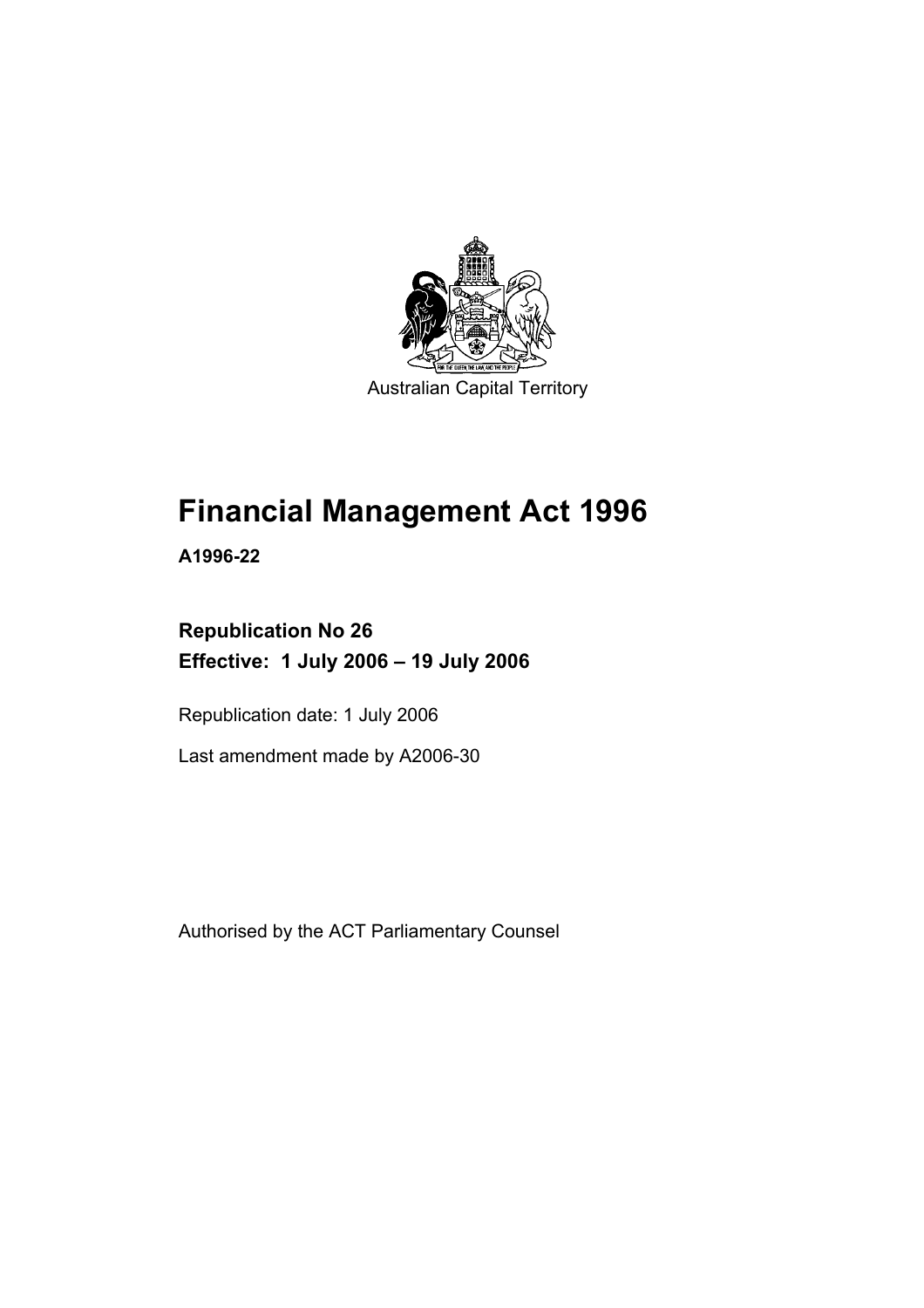#### **About this republication**

#### **The republished law**

This is a republication of the *Financial Management Act 1996* (including any amendment made under the *Legislation Act 2001*, part 11.3 (Editorial changes)) as in force on 1 July 2006*.* It also includes any amendment, repeal or expiry affecting the republished law to 1 July 2006.

The legislation history and amendment history of the republished law are set out in endnotes 3 and 4.

#### **Kinds of republications**

The Parliamentary Counsel's Office prepares 2 kinds of republications of ACT laws (see the ACT legislation register at www.legislation.act.gov.au):

- authorised republications to which the *Legislation Act 2001* applies
- unauthorised republications.

The status of this republication appears on the bottom of each page.

#### **Editorial changes**

The *Legislation Act 2001*, part 11.3 authorises the Parliamentary Counsel to make editorial amendments and other changes of a formal nature when preparing a law for republication. Editorial changes do not change the effect of the law, but have effect as if they had been made by an Act commencing on the republication date (see *Legislation Act 2001*, s 115 and s 117). The changes are made if the Parliamentary Counsel considers they are desirable to bring the law into line, or more closely into line, with current legislative drafting practice.

This republication does not include amendments made under part 11.3 (see endnote 1).

#### **Uncommenced provisions and amendments**

If a provision of the republished law has not commenced or is affected by an uncommenced amendment, the symbol  $\mathbf{U}$  appears immediately before the provision heading. The text of the uncommenced provision or amendment appears only in the last endnote.

#### **Modifications**

If a provision of the republished law is affected by a current modification, the symbol  $\mathbf{M}$ appears immediately before the provision heading. The text of the modifying provision appears in the endnotes. For the legal status of modifications, see *Legislation Act 2001*, section 95.

#### **Penalties**

The value of a penalty unit for an offence against this republished law at the republication date is—

- (a) if the person charged is an individual—\$100; or
- (b) if the person charged is a corporation—\$500.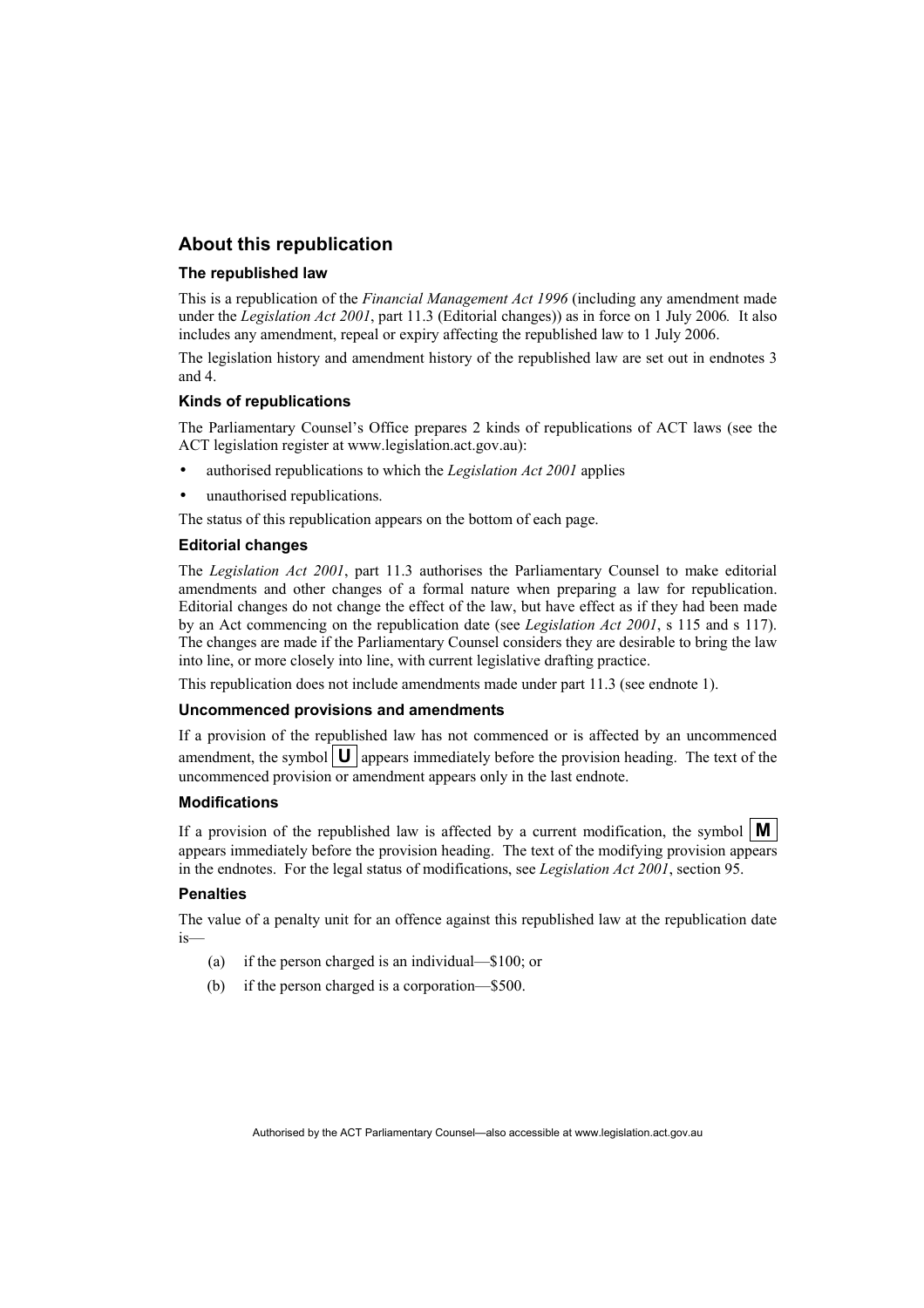

# **Financial Management Act 1996**

# **Contents**

|                     |                                                                        | Page       |
|---------------------|------------------------------------------------------------------------|------------|
| Part 1              | <b>Preliminary</b>                                                     |            |
|                     | Name of Act                                                            | 2          |
| 2                   | Act subject to Territory Superannuation Provision Protection Act       | 2          |
| 3                   | Dictionary                                                             | 2          |
| 3A                  | <b>Notes</b>                                                           | 2          |
| 3B.                 | Declaration that certain bodies are not territory authorities for Act  | 3          |
| 4                   | Application of pt 2, pt 3 and pt 5 to Legislative Assembly secretariat | 3          |
| Part 2              | <b>Budget management</b>                                               |            |
| <b>Division 2.1</b> | Appropriations and budgets                                             |            |
| 5                   | Timing of first Appropriation Bill for financial year                  | 4          |
| 6                   | Necessity for appropriation                                            | 4          |
| 7                   | Payments authorised on lapse of appropriation                          | 4          |
| 8                   | Form of appropriations                                                 | 5          |
| R <sub>26</sub>     | Financial Management Act 1996                                          | contents 1 |
| 01/07/06            | Effective: 01/07/06-19/07/06                                           |            |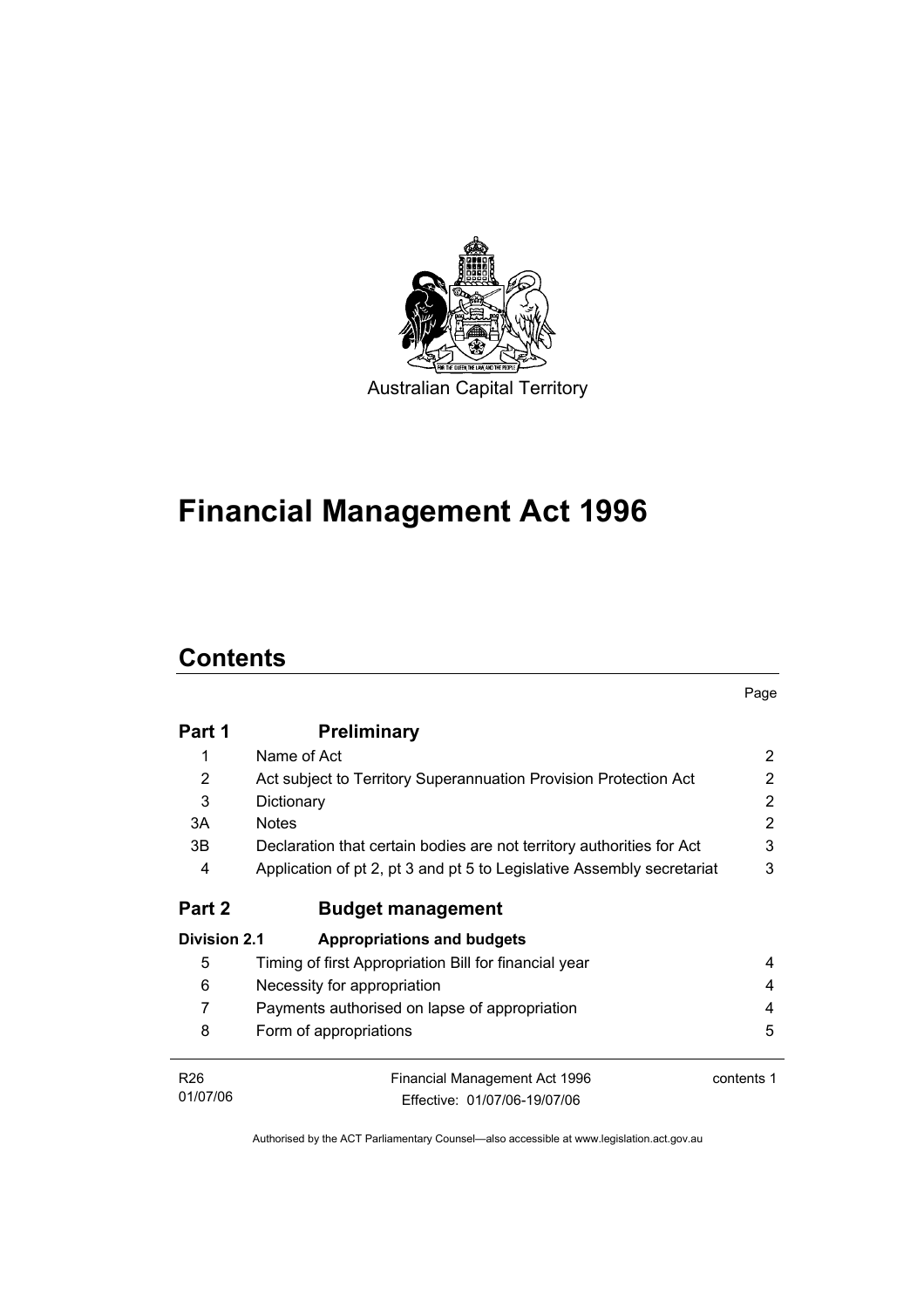#### **Contents**

|                     |                                                                                | Page            |
|---------------------|--------------------------------------------------------------------------------|-----------------|
| 9                   | Net appropriations for outputs                                                 | 5               |
| 9Α                  | Net appropriations for capital injections                                      | 6               |
| 9Β                  | Appropriations for payments on behalf of Territory to be net<br>appropriations | 6               |
| 10                  | <b>Budget papers</b>                                                           | 6               |
| 11                  | <b>Territory budgets</b>                                                       | $\overline{7}$  |
| 11A                 | Financial policy objectives and strategies statement                           | 10              |
| 12                  | Departmental budgets                                                           | 11              |
| 12A                 | Territory authority and territory-owned corporation budgets                    | 12              |
| 13                  | Supplementary budget papers                                                    | 13              |
| 13A                 | Amendment of budgets for supplementary appropriation                           | 14              |
| 14                  | Transfer of funds between appropriations                                       | 15              |
| 15                  | Transfer of funds within appropriations                                        | 15              |
| 15A                 | Reclassification of certain appropriations                                     | 16              |
| 16                  | Transfer of functions after Appropriation Act passed                           | 16              |
| 17                  | Variation of appropriations for Commonwealth grants                            | 17              |
| 17A                 | Variations of appropriations for certain payments to Commonwealth              | 18              |
| 18                  | Treasurer's advance                                                            | 18              |
| 18A                 | Assembly to be told about treasurer's advance                                  | 20              |
| 19                  | Refunds of payments made without liability                                     | 20              |
| 19A                 | Payments for Territory GST liabilities                                         | 21              |
| 19B                 | Authorisation of expenditure of certain Commonwealth grants                    | 21              |
| 19 <sub>C</sub>     | Amendment of capital injection conditions                                      | 21              |
| 19D                 | Amendment of performance criteria                                              | 22              |
| 20                  | <b>Budgets for Legislative Assembly secretariat</b>                            | 24              |
| <b>Division 2.2</b> | <b>Budget reviews and pre-election updates</b>                                 |                 |
| 20A                 | <b>Budget review</b>                                                           | 24              |
| 20 <sub>B</sub>     | Purpose and contents of budget review                                          | 24              |
| 20C                 | Pre-election budget update                                                     | 26              |
| 20 <sub>D</sub>     | Purpose and contents of pre-election budget update                             | 26              |
| Part 3              | <b>Financial reports</b>                                                       |                 |
| <b>Division 3.1</b> | <b>Financial reports of the Territory</b>                                      |                 |
| 21                  | Meaning of the Territory in div 3.1                                            | 28              |
| contents 2          | Financial Management Act 1996                                                  | R <sub>26</sub> |
|                     | Effective: 01/07/06-19/07/06                                                   | 01/07/06        |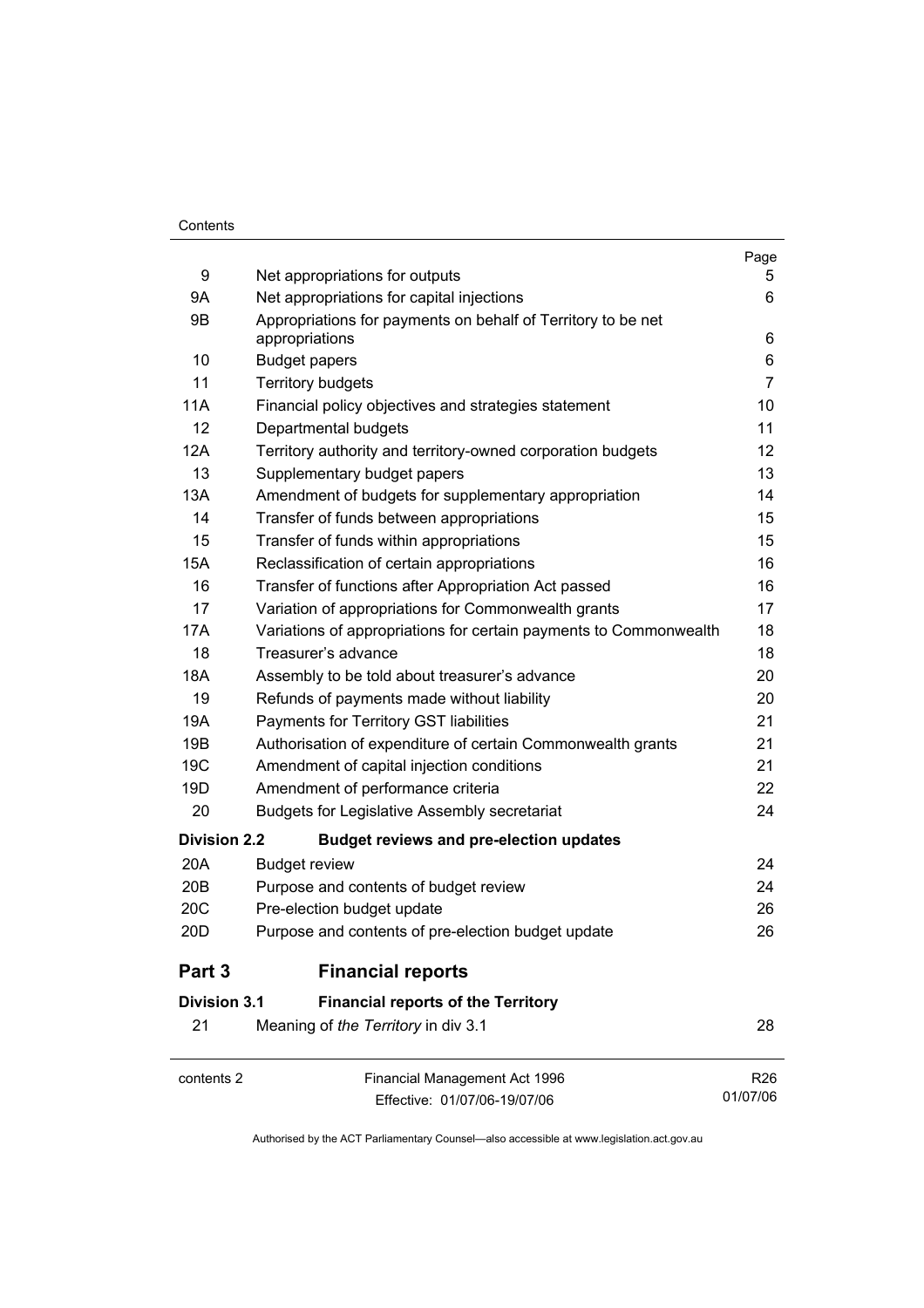|                     |                                                                                    | Contents   |
|---------------------|------------------------------------------------------------------------------------|------------|
|                     |                                                                                    | Page       |
| 22                  | Annual financial statements of the Territory                                       | 28         |
| 23                  | Responsibility for annual financial statements                                     | 28         |
| 24                  | Audit of annual financial statements                                               | 29         |
| 25                  | Presentation of annual financial statements to Legislative Assembly                | 30         |
| 26                  | Periodic financial statements                                                      | 30         |
| <b>Division 3.2</b> | Financial reports and performance statements of<br>departments                     |            |
| 27                  | Annual financial statements of departments                                         | 31         |
| 28                  | Responsibility for annual financial statements of departments                      | 32         |
| 29                  | Audit of financial statements of departments                                       | 32         |
| 30                  | Departmental annual financial statements to be included in annual                  |            |
|                     | reports etc                                                                        | 32         |
| 30A                 | Statements of performance of departments                                           | 33         |
| 30 <sub>B</sub>     | Responsibility for departmental statements of performance                          | 33         |
| 30C                 | Scrutiny of departmental statements of performance                                 | 34         |
| 30 <sub>D</sub>     | Departmental statements of performance to be included in annual<br>reports etc     | 34         |
| 30E                 | Half-yearly departmental performance reports                                       | 34         |
| Part 4              | <b>Financial management responsibilities of chief</b><br>executives of departments |            |
| 31                  | Responsibilities of chief executives of departments                                | 36         |
| Part 5              | <b>Banking and investment</b>                                                      |            |
| 32                  | Agreement for the conduct of banking for Territory                                 | 38         |
| 33                  | Territory banking account                                                          | 38         |
| 34                  | Departmental banking accounts                                                      | 38         |
| 34A                 | Transfer of departmental banking account                                           | 39         |
| 34B                 | End of year balances of departmental banking accounts                              | 40         |
| 35                  | Payments into banking accounts                                                     | 40         |
| 36                  | Transfer following change in departmental responsibilities                         | 41         |
| 36A                 | Transfers from departmental banking accounts to territory banking<br>account       | 41         |
| 37                  | Payments from territory banking account                                            | 41         |
| 38                  | Investment of certain public money                                                 | 42         |
| R <sub>26</sub>     | Financial Management Act 1996                                                      | contents 3 |

| R26      | Financial Management Act 1996 | contents 3 |
|----------|-------------------------------|------------|
| 01/07/06 | Effective: 01/07/06-19/07/06  |            |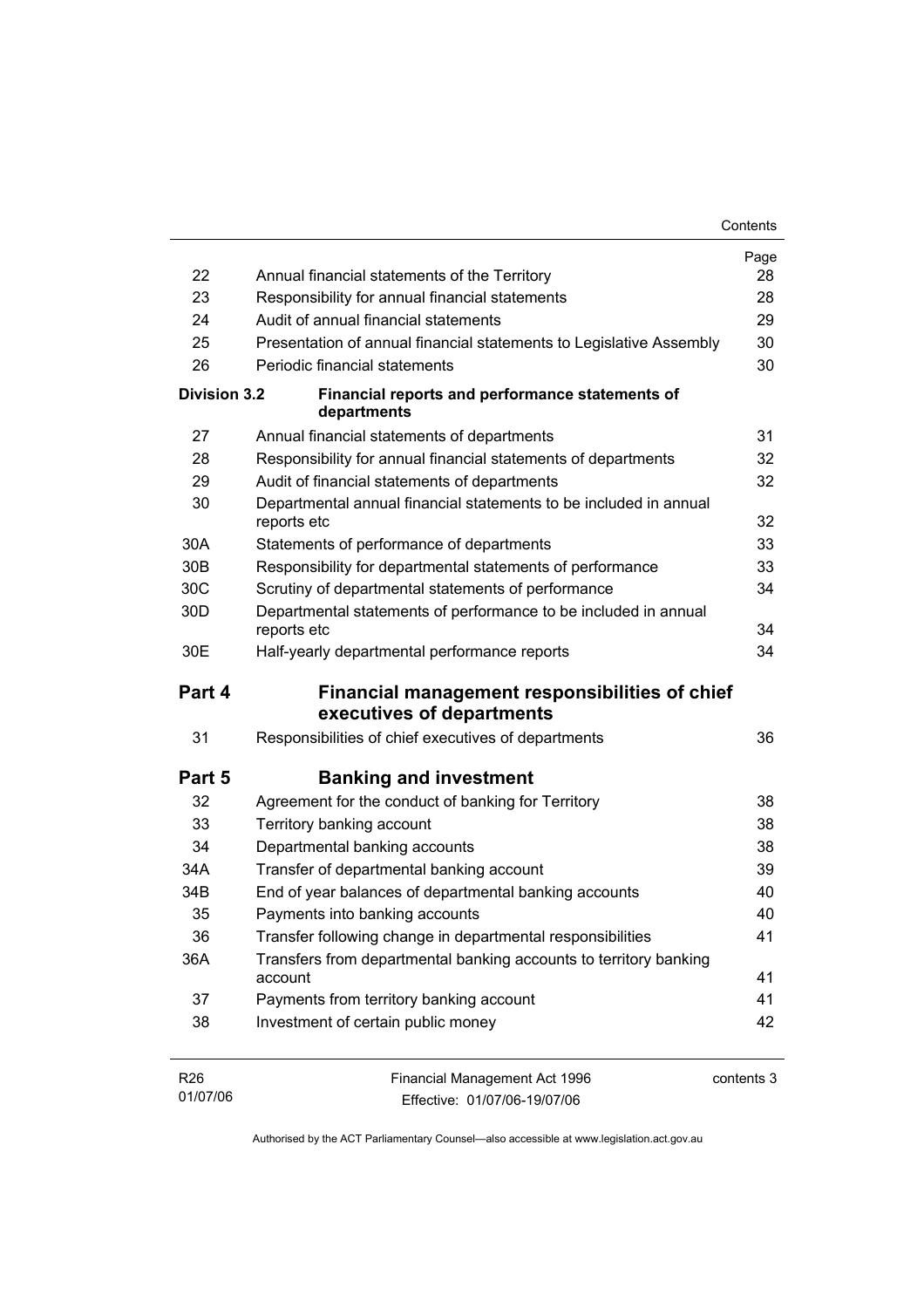#### **Contents**

| . .<br>۰.<br>×<br>× |  |
|---------------------|--|
|                     |  |

| Part 6     | <b>Borrowing and guarantees</b>                                                      |                 |
|------------|--------------------------------------------------------------------------------------|-----------------|
| 39         | Power of Territory to borrow                                                         | 44              |
| 40         | Treasurer may borrow on behalf of Territory                                          | 44              |
| 41         | Power of territory authorities to borrow                                             | 44              |
| 42         | Borrowings by territory authorities to be approved                                   | 44              |
| 43         | Territory authorities may give security                                              | 45              |
| 44         | Power to approve borrowings not delegable                                            | 45              |
| 45         | Loans to be paid into territory banking account                                      | 45              |
| 46         | Payments by Treasurer                                                                | 45              |
| 47         | <b>Guarantees by Territory</b>                                                       | 45              |
| Part 7     | <b>Trust money</b>                                                                   |                 |
| 49         | Identity of trust money                                                              | 47              |
| 50         | Administration of trust money                                                        | 47              |
| 51         | Departmental trust banking accounts                                                  | 47              |
| 51A        | Transfer of departmental trust banking accounts                                      | 48              |
| 51B        | Transfers between trust banking accounts-changes in departmental<br>responsibilities | 48              |
| 51C        | Transfers between trust banking accounts-investment                                  | 49              |
| 52         | Transfers between trust banking account and territory banking account                | 49              |
| 53         | Investment of trust money                                                            | 49              |
| 53A        | Unclaimed trust money                                                                | 49              |
| 53B        | Review of decisions                                                                  | 51              |
| 53C        | Notification of decisions                                                            | 51              |
| Part 8     | <b>Financial provisions for territory authorities</b>                                |                 |
| 54         | Application-pt 8                                                                     | 52              |
| 55         | Responsibilities of chief executive officers of territory authorities                | 52              |
| 56         | Responsibilities of governing boards of territory authorities                        | 54              |
| 57         | Banking accounts of territory authorities                                            | 55              |
| 58         | Investment by territory authorities                                                  | 55              |
| 59         | Borrowing by territory authorities                                                   | 56              |
| 60         | Guarantees by territory authorities                                                  | 58              |
| 61         | Territory authority statements of intent                                             | 58              |
| 62         | Presentation of statements of intent of territory authorities                        | 59              |
| contents 4 | Financial Management Act 1996                                                        | R <sub>26</sub> |
|            | Effective: 01/07/06-19/07/06                                                         | 01/07/06        |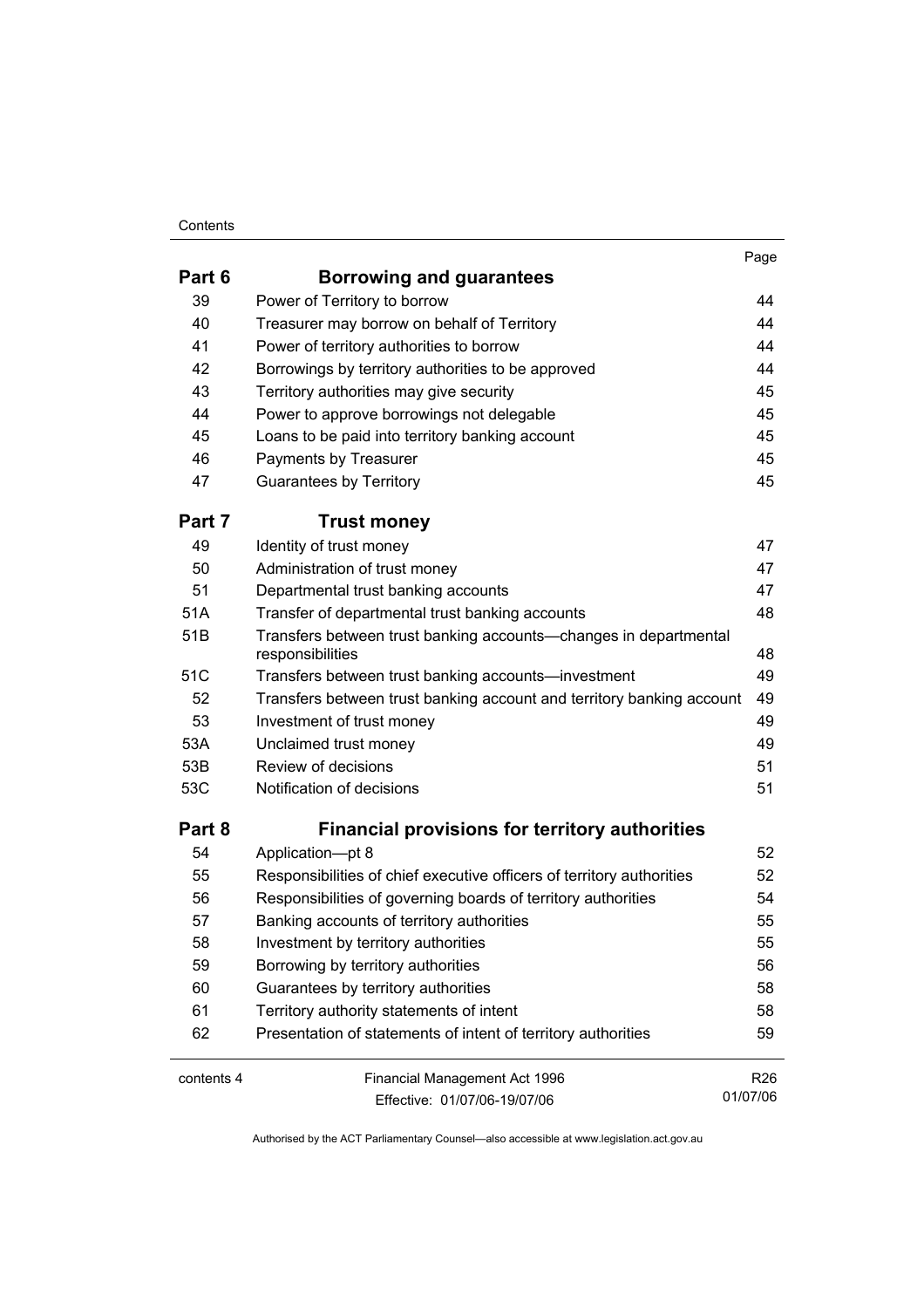|                     |                                                                                                     | Contents |
|---------------------|-----------------------------------------------------------------------------------------------------|----------|
|                     |                                                                                                     | Page     |
| 63                  | Annual financial statements of territory authorities                                                | 60       |
| 64                  | Responsibility for annual financial statements of territory authorities                             | 61       |
| 65                  | Audit of annual financial statements of territory authorities                                       | 61       |
| 66                  | Annual financial statements of territory authorities to be included in<br>annual reports etc        | 62       |
| 67                  | Treasurer may require interim financial statements etc for territory<br>authorities                 | 62       |
| 68                  | Statements of performance of territory authorities                                                  | 63       |
| 69                  | Responsibility for territory authority statements of performance                                    | 63       |
| 70                  | Scrutiny of territory authority statements of performance                                           | 64       |
| 71                  | Territory authority statements of performance to be included in annual<br>reports etc               | 65       |
| Part 9              | Governance of territory authorities                                                                 |          |
| Division 9.1        | Definitions and important concepts                                                                  |          |
| 72                  | Definitions-pt 9                                                                                    | 66       |
| 73                  | Nature of relevant territory authorities                                                            | 67       |
| 74                  | Powers of territory authorities generally                                                           | 68       |
| 75                  | Execution of documents and assumptions people dealing with relevant<br>territory authority may make | 69       |
| 76                  | Governing board of territory authority                                                              | 70       |
| 77                  | Role of governing board                                                                             | 70       |
| <b>Division 9.2</b> |                                                                                                     |          |
|                     | Governing board member appointments                                                                 |          |
| 78                  | Appointment of governing board members generally                                                    | 71       |
| 79                  | Appointment of chair and deputy chair                                                               | 72       |
| 80                  | Appointment of CEO of authority with governing board                                                | 72       |
| 81                  | Ending board member appointments                                                                    | 73       |
| Division 9.3        | <b>Functions of governing board members</b>                                                         |          |
| 82                  | Chair's functions                                                                                   | 75       |
| 83                  | Deputy chair's functions                                                                            | 75       |
| 84                  | CEO's functions                                                                                     | 76       |
| 85                  | Honesty, care and diligence of governing board members                                              | 77       |
| 86                  | Conflicts of interest by governing board members                                                    | 77       |

| R26      | Financial Management Act 1996 | contents 5 |
|----------|-------------------------------|------------|
| 01/07/06 | Effective: 01/07/06-19/07/06  |            |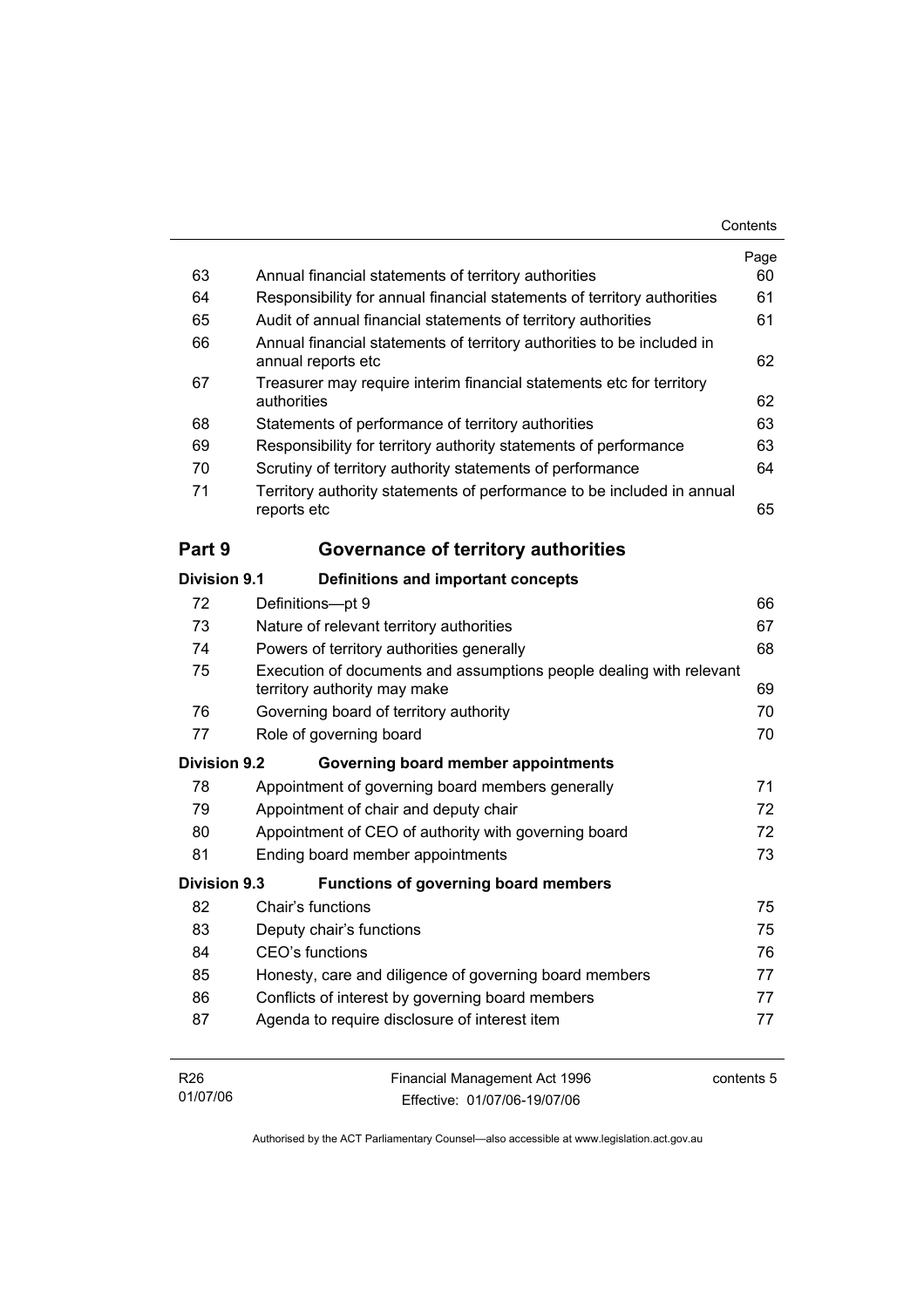#### **Contents**

|                     |                                                                                                   | Page            |
|---------------------|---------------------------------------------------------------------------------------------------|-----------------|
| 88                  | Disclosure of interests by governing board members                                                | 77              |
| 89                  | Reporting of disclosed governing board interests to Minister                                      | 79              |
| 90                  | Protection of governing board members from liability                                              | 80              |
| 91                  | Indemnification and exemption of governing board members                                          | 80              |
| 92                  | Compensation for exercise of functions etc                                                        | 81              |
| <b>Division 9.4</b> | <b>Governing board meetings</b>                                                                   |                 |
| 93                  | Time and place of governing board meetings                                                        | 82              |
| 94                  | Presiding member at governing board meetings                                                      | 82              |
| 95                  | Quorum at governing board meetings                                                                | 83              |
| 96                  | Voting at governing board meetings                                                                | 83              |
| 97                  | Conduct of governing board meetings etc                                                           | 83              |
| <b>Division 9.5</b> | Requirements and obligations for territory authorities                                            |                 |
| 98                  | Limitations on authorities forming corporations etc                                               | 84              |
| 99                  | Limitations on authorities taking part in joint ventures and trusts                               | 85              |
| 100                 | Corporations, joint ventures and trusts in which authority has interest                           | 86              |
| 101                 | Obligation of authorities to tell Minister about significant events                               | 86              |
| 102                 | Ministerial directions to authorities about financial etc statements                              | 87              |
| 103                 | Application of government policies to authorities                                                 | 88              |
| <b>Division 9.6</b> | <b>Restructuring of territory authorities</b>                                                     |                 |
| 104                 | Purpose of div 9.6                                                                                | 89              |
| 105                 | What territory authorities does div 9.6 apply to?                                                 | 89              |
| 106                 | Responsible Minister may direct div 9.6 authority to sell or transfer<br>assets                   | 89              |
| 107                 | Transfer of assets by declaration—div 9.6 authorities                                             | 90              |
| 108                 | Transfer of contractual rights and liabilities by declaration-div 9.6<br>authorities              |                 |
|                     |                                                                                                   | 91              |
| 109<br>110          | Transfer of liabilities by declaration-div 9.6 authorities                                        | 92<br>93        |
| 111                 | Assistance given by authorities for div 9.6                                                       | 94              |
|                     | Assistance given by governing board members for div 9.6                                           |                 |
| 112<br>113          | Use of information by Territory and div 9.6 authorities                                           | 95              |
|                     | Contracts relating to the protection of information-responsible Minister<br>for div 9.6 authority | 96              |
| 114                 | Contracts relating to the protection of information—div 9.6 authority                             | 96              |
| 115                 | Transfer of pending proceedings—div 9.6 authorities                                               | 96              |
| contents 6          | Financial Management Act 1996                                                                     | R <sub>26</sub> |
|                     | Effective: 01/07/06-19/07/06                                                                      | 01/07/06        |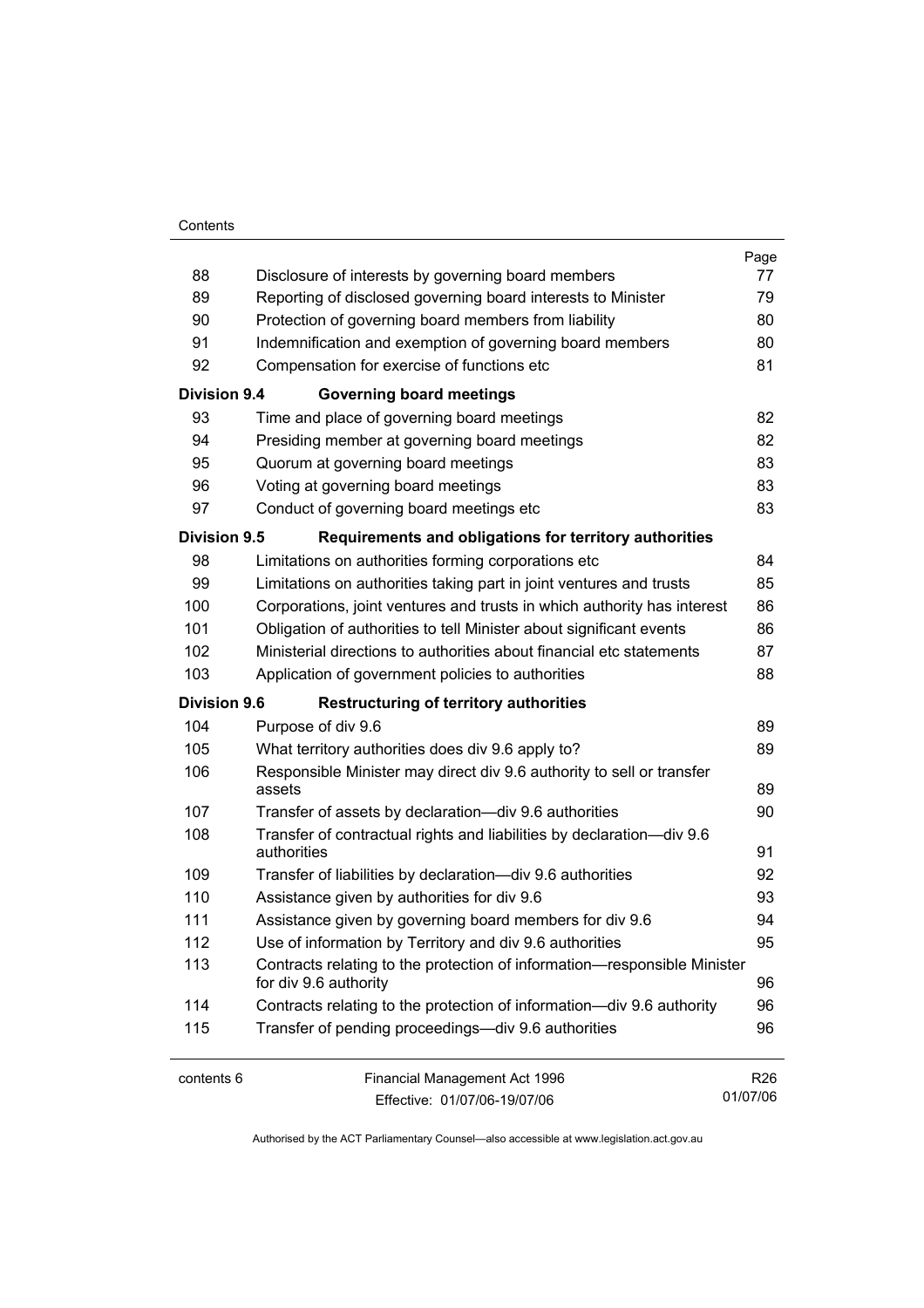|              |                                                                                                | Contents         |
|--------------|------------------------------------------------------------------------------------------------|------------------|
|              |                                                                                                | Page             |
| 116          | Proceedings and evidence-div 9.6 authorities                                                   | 97               |
| 117          | Operation of div 9.6 not breach of contract etc                                                | 98               |
| 118          | Transfer of assets etc not otherwise disposed of-div 9.6 authorities                           | 99               |
| 119          | Annual reports etc for div 9.6 authorities                                                     | 100              |
| Division 9.7 | Additional provisions for restructuring of certain territory<br>authorities                    |                  |
| 120          | What territory authorities does div 9.7 apply to?                                              | 102              |
| 121          | Definitions-div 9.7                                                                            | 102 <sub>2</sub> |
| 122          | Vesting of assets, rights and liabilities-div 9.7 authorities                                  | 102              |
| 123          | Proceedings and evidence-div 9.7 authorities                                                   | 103              |
| 124          | Annual reports and financial statements for div 9.7 authorities                                | 104              |
| 125          | References to div 9.7 authority                                                                | 105              |
| Part 10      | <b>Miscellaneous</b>                                                                           |                  |
| 130          | Act of grace payments                                                                          | 106              |
| 131          | Waiver of debts etc                                                                            | 107              |
| 132          | Payments in relation to deceased estates                                                       | 108              |
| 133          | Guideline-making power                                                                         | 109              |
| 134          | Regulation-making power                                                                        | 109              |
| Part 19      | <b>Transitional-Financial Management Legislation</b>                                           |                  |
|              | <b>Amendment Act 2005</b>                                                                      |                  |
| 150          | Financial Management Legislation Amendment Act 2005-provisions<br>with 1 July 2005 application | 110              |
| 151          | Financial Management Legislation Amendment Act 2005-provisions<br>with 1 July 2006 application | 111              |
| 152          | Application of Legislation Act, s 94 to certain appointments, elections<br>and approvals       | 112              |
| 155          | <b>Transitional regulations</b>                                                                | 112              |
| Part 20      | <b>Transitional-Administrative (Miscellaneous</b><br><b>Amendments) Act 2006</b>               |                  |
| 220          | Transitional-definition of territory authority                                                 | 113              |
| 221          | Transitional-Legislation Act, s 84 inapplicable                                                | 113              |

| R26      | Financial Management Act 1996 | contents 7 |
|----------|-------------------------------|------------|
| 01/07/06 | Effective: 01/07/06-19/07/06  |            |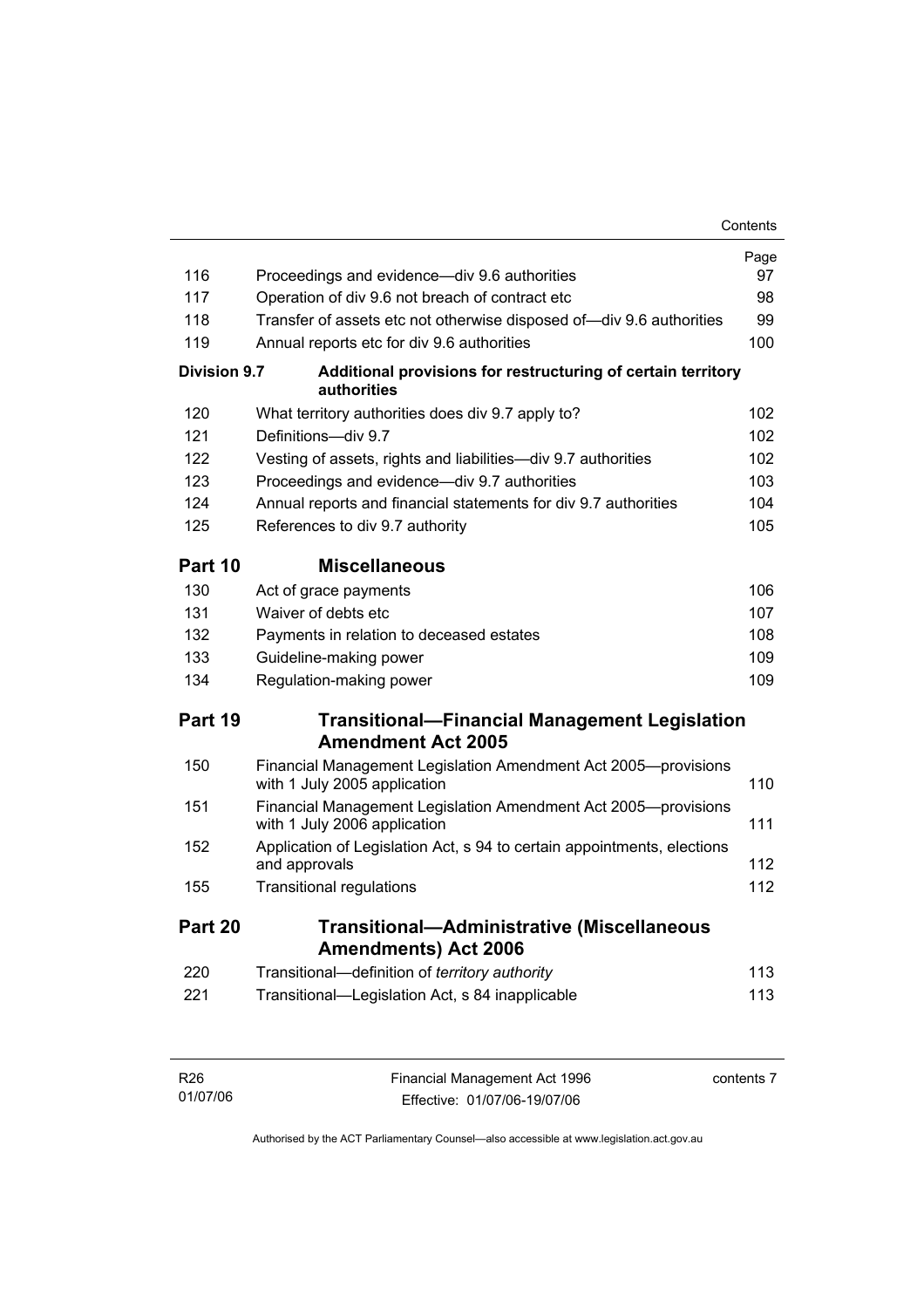|                   |                                                                                | Page |
|-------------------|--------------------------------------------------------------------------------|------|
| 222               | Transitional regulations—Administrative (Miscellaneous Amendments)<br>Act 2006 | 113  |
| 223               | Expiry-pt 20                                                                   | 114  |
|                   |                                                                                |      |
| <b>Dictionary</b> |                                                                                | 115  |
| <b>Endnotes</b>   |                                                                                |      |
| 1                 | About the endnotes                                                             | 122  |
| 2                 | Abbreviation key                                                               | 122  |
| 3                 | Legislation history                                                            | 123  |
| 4                 | Amendment history                                                              | 128  |
| 5                 | Earlier republications                                                         | 144  |
| 6                 | Modifications of republished law with temporary effect                         | 146  |

contents 8 Financial Management Act 1996 Effective: 01/07/06-19/07/06

R26 01/07/06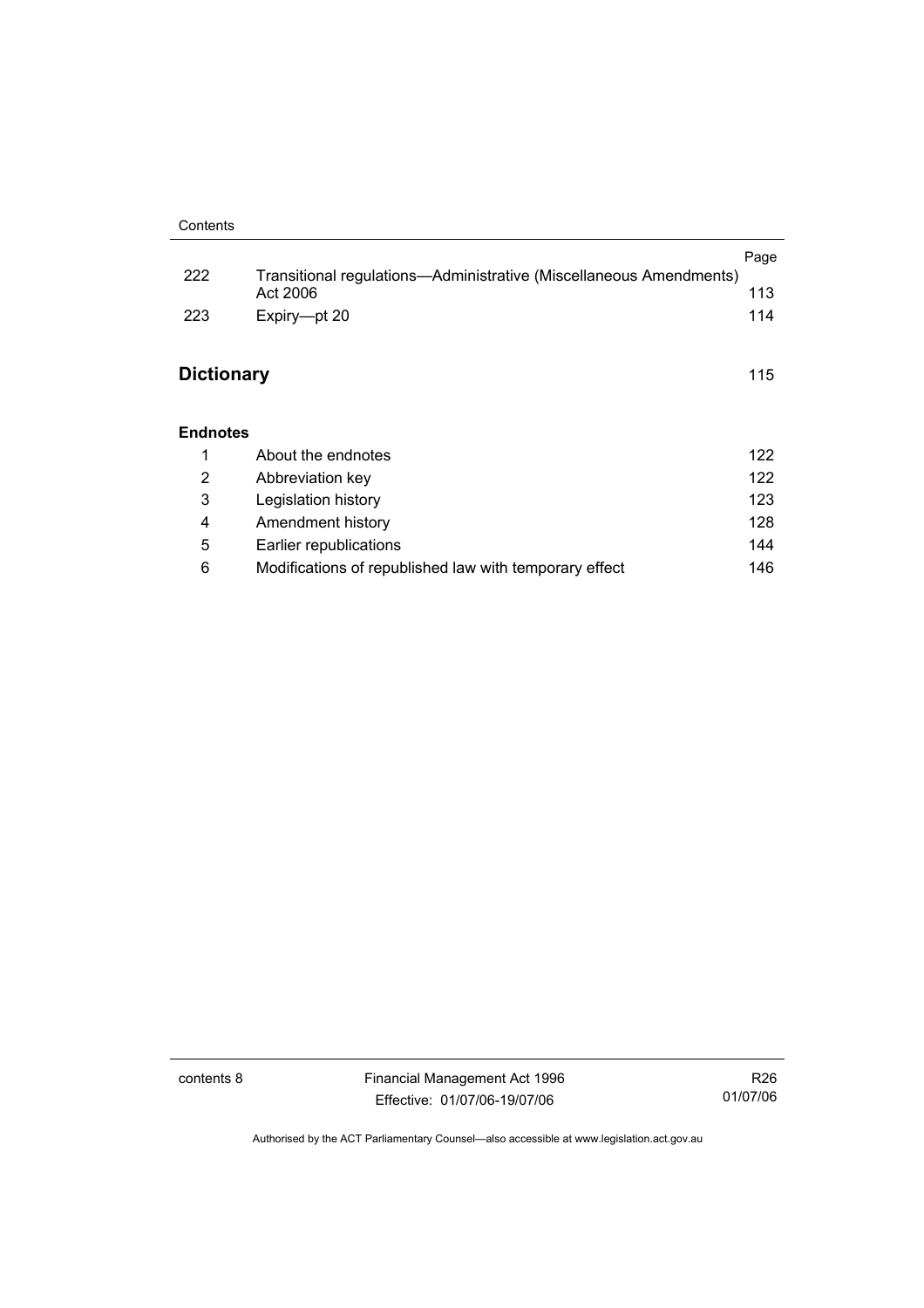

# **Financial Management Act 1996**

An Act to provide for the financial management of the government of the Territory, to provide for the scrutiny of that management by the Legislative Assembly, to specify financial reporting requirements for the government of the Territory, and for related purposes

R26 01/07/06

I

Financial Management Act 1996 Effective: 01/07/06-19/07/06

page 1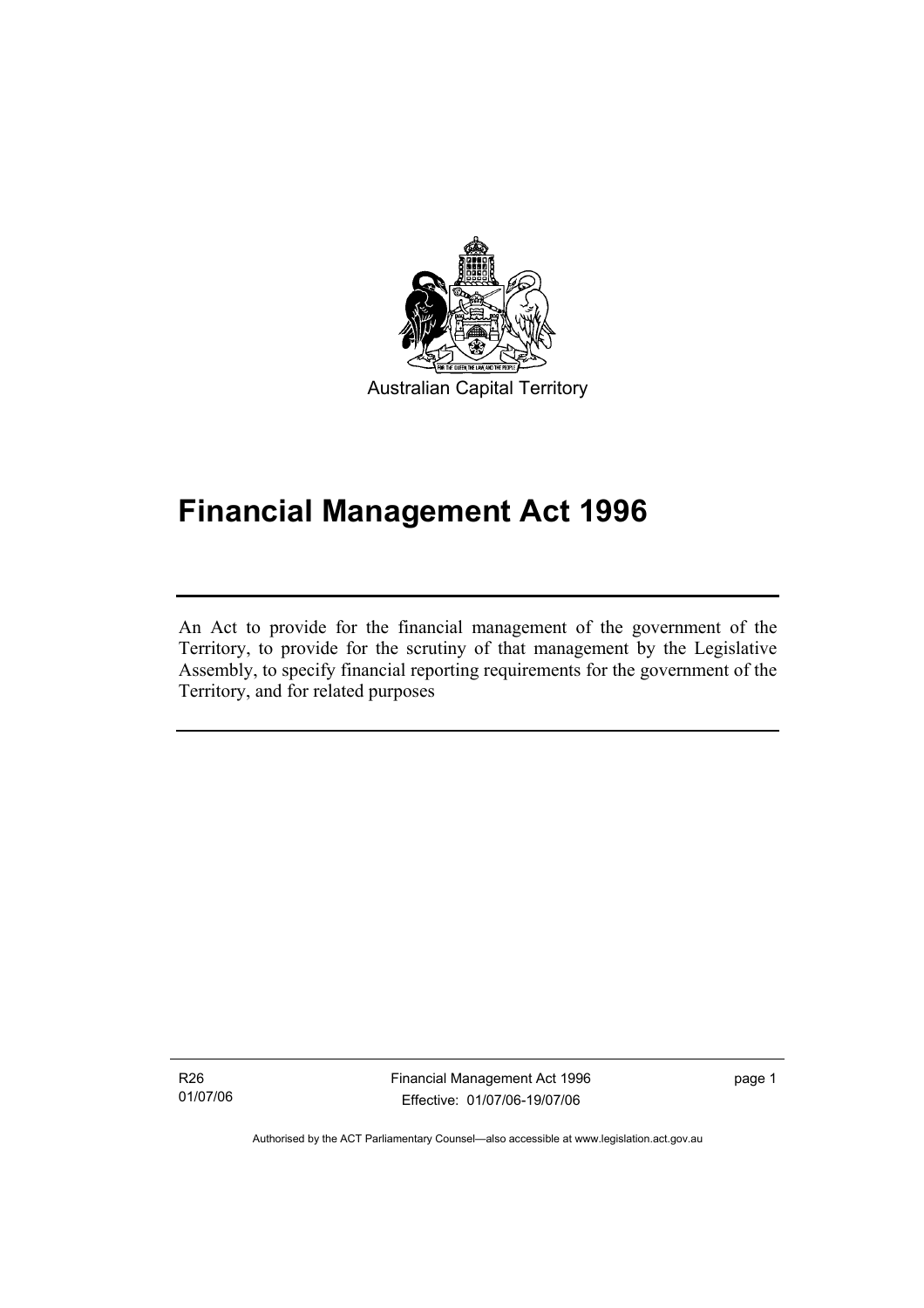#### Part 1 **Preliminary**

Section 1

### **Part 1** Preliminary

#### **1 Name of Act**

This Act is the *Financial Management Act 1996*.

#### **2 Act subject to Territory Superannuation Provision Protection Act**

This Act is subject to the *Territory Superannuation Provision Protection Act 2000*.

#### **3 Dictionary**

The dictionary at the end of this Act is part of this Act.

*Note 1* The dictionary at the end of this Act defines certain terms used in the Act, and includes references (*signpost definitions*) to other terms defined elsewhere in this Act or in other legislation.

> For example, the signpost definition '*superannuation appropriation* see the *Territory Superannuation Provision Protection Act 2000*, dictionary.' means that the term 'superannuation appropriation' is defined in that dictionary and the definition applies to this Act.

*Note 2* A definition in the dictionary (including a signpost definition) applies to the entire Act unless the definition, or another provision of the Act, provides otherwise or the contrary intention otherwise appears (see Legislation Act, s 155 and s 156).

#### **3A Notes**

A note included in this Act is explanatory and is not part of the Act.

*Note* See the Legislation Act, s 127 (1), (4) and (5) for the legal status of notes.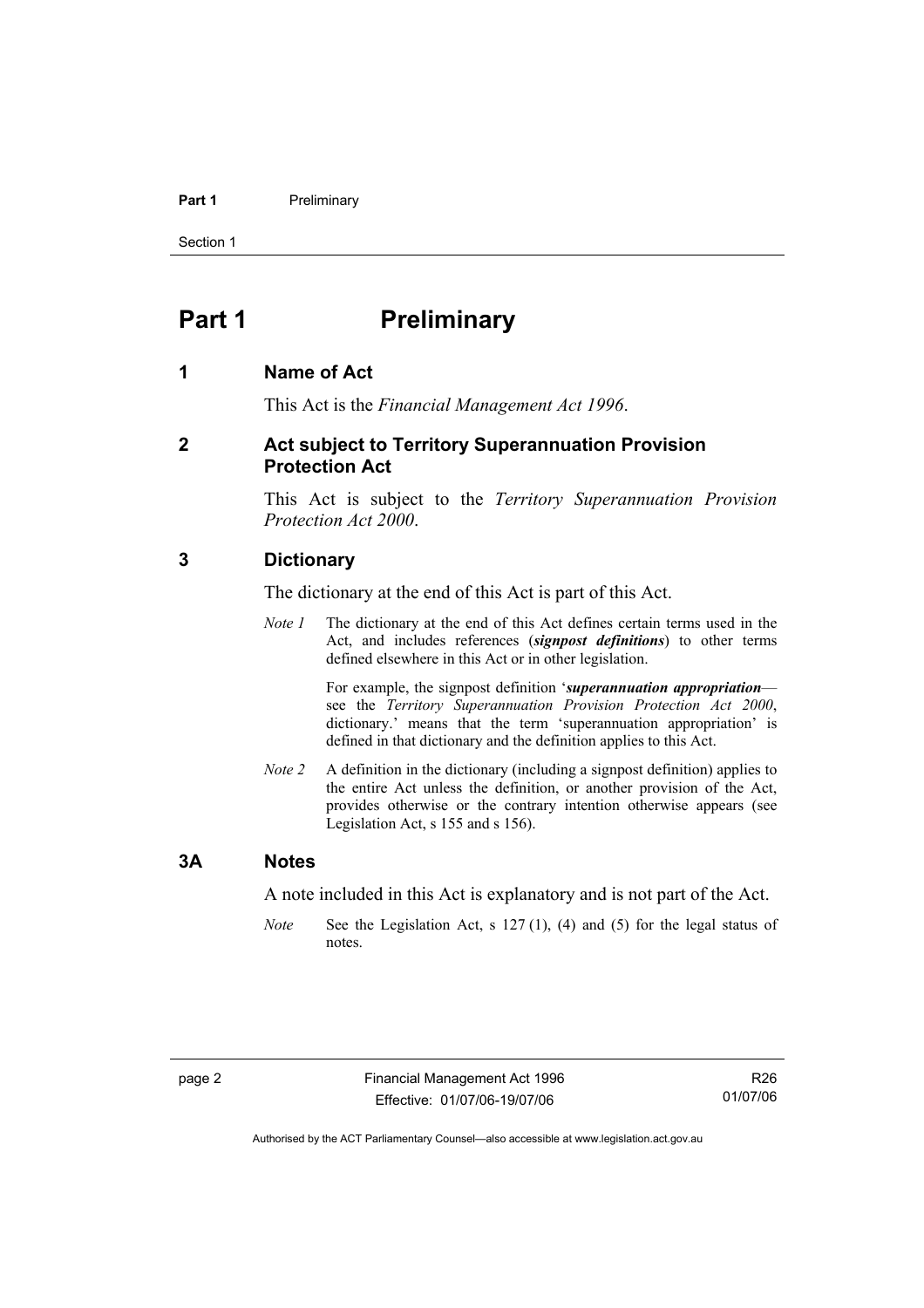#### **3B Declaration that certain bodies are not territory authorities for Act**

- (1) The Treasurer may declare that a stated body (other than a body mentioned in section 54 (1)) is not a territory authority for this Act or a stated provision of this Act.
- (2) The Treasurer may declare that a stated body mentioned in section 54 (1) is not a territory authority for a stated provision of this Act (other than section 73 (1)).
	- *Note* Section 73 gives territory authorities to which pt 9 (Governance of territory authorities) applies corporate status.
- (3) A declaration is a notifiable instrument.

*Note* A notifiable instrument must be notified under the Legislation Act.

#### **4 Application of pt 2, pt 3 and pt 5 to Legislative Assembly secretariat**

Unless the contrary intention appears, the provisions of part 2, part 3 and part 5 apply to the Legislative Assembly secretariat as if—

- (a) a reference in those provisions to a department included a reference to the Legislative Assembly secretariat; and
- (b) a reference in those provisions to the responsible Minister of a department were a reference to the Speaker of the Legislative Assembly; and
- (c) a reference in those provisions to the responsible chief executive of a department included a reference to the clerk of the Legislative Assembly.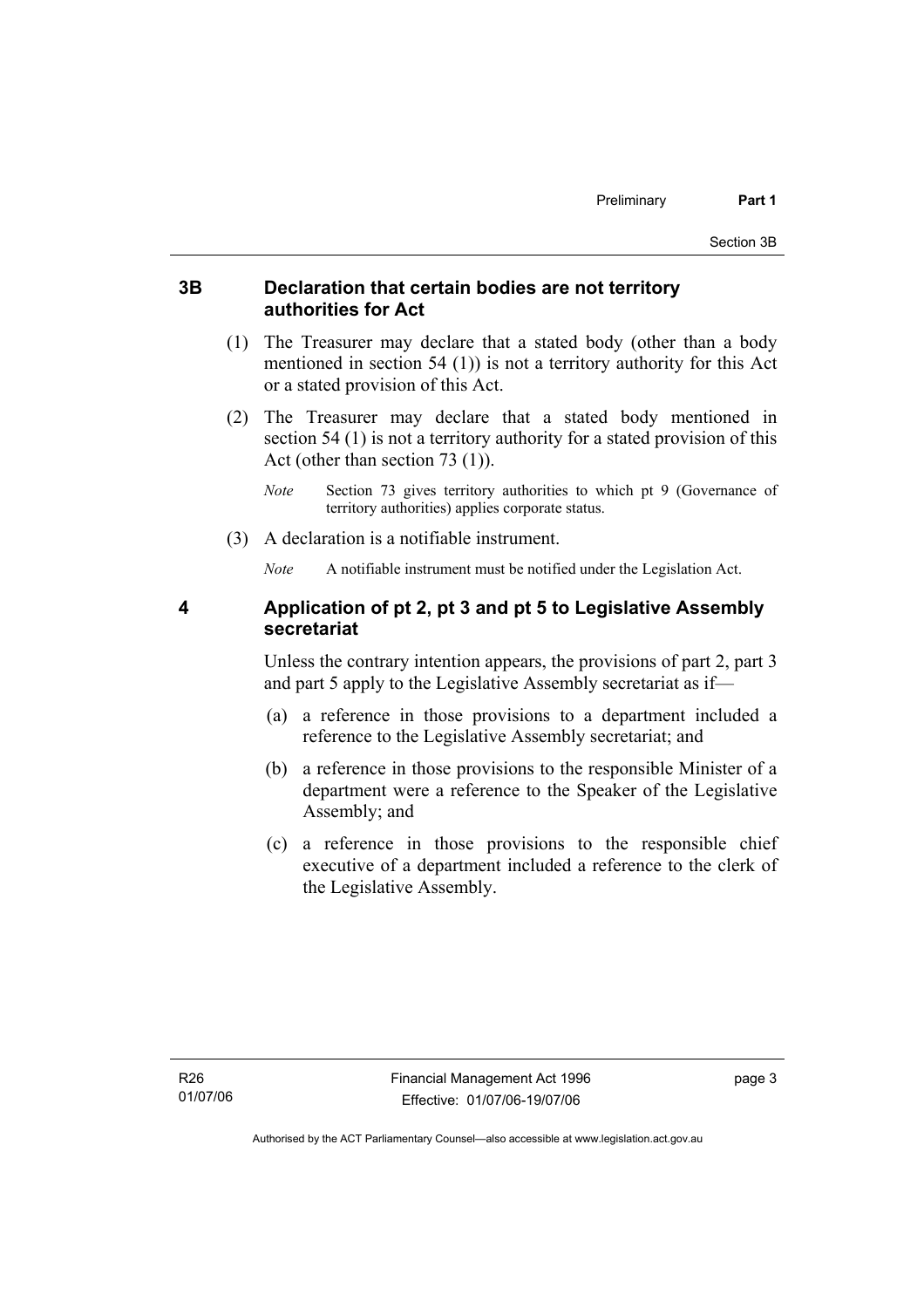**Part 2** Budget management<br>**Division 2.1** Appropriations and by **Division 2.1** Appropriations and budgets Section 5

# **Part 2 Budget management**

### **Division 2.1 Appropriations and budgets**

#### **5 Timing of first Appropriation Bill for financial year**

Except as otherwise provided by a resolution of the Legislative Assembly, the first Appropriation Bill relating to a financial year must be introduced into the Legislative Assembly not later than 3 months after the beginning of the financial year.

#### **6 Necessity for appropriation**

No payment of public money must be made otherwise than in accordance with an appropriation.

#### **7 Payments authorised on lapse of appropriation**

If, before the end of a financial year, no Act other than this Act has been passed appropriating public money to meet the requirements of the next financial year, the Treasurer may pay the amounts necessary to meet those requirements subject to the following provisions:

- (a) the authority of the Treasurer under this section ceases on the commencement of the first Appropriation Act for the next financial year;
- (b) on that commencement all payments made under this section for the next financial year are taken for all purposes to have been paid out of money appropriated by that Act;
- (c) the payments made under this section for any purpose must not exceed, in total,  $\frac{1}{2}$  of the amount appropriated by Appropriation Acts for the immediately previous financial year for that purpose.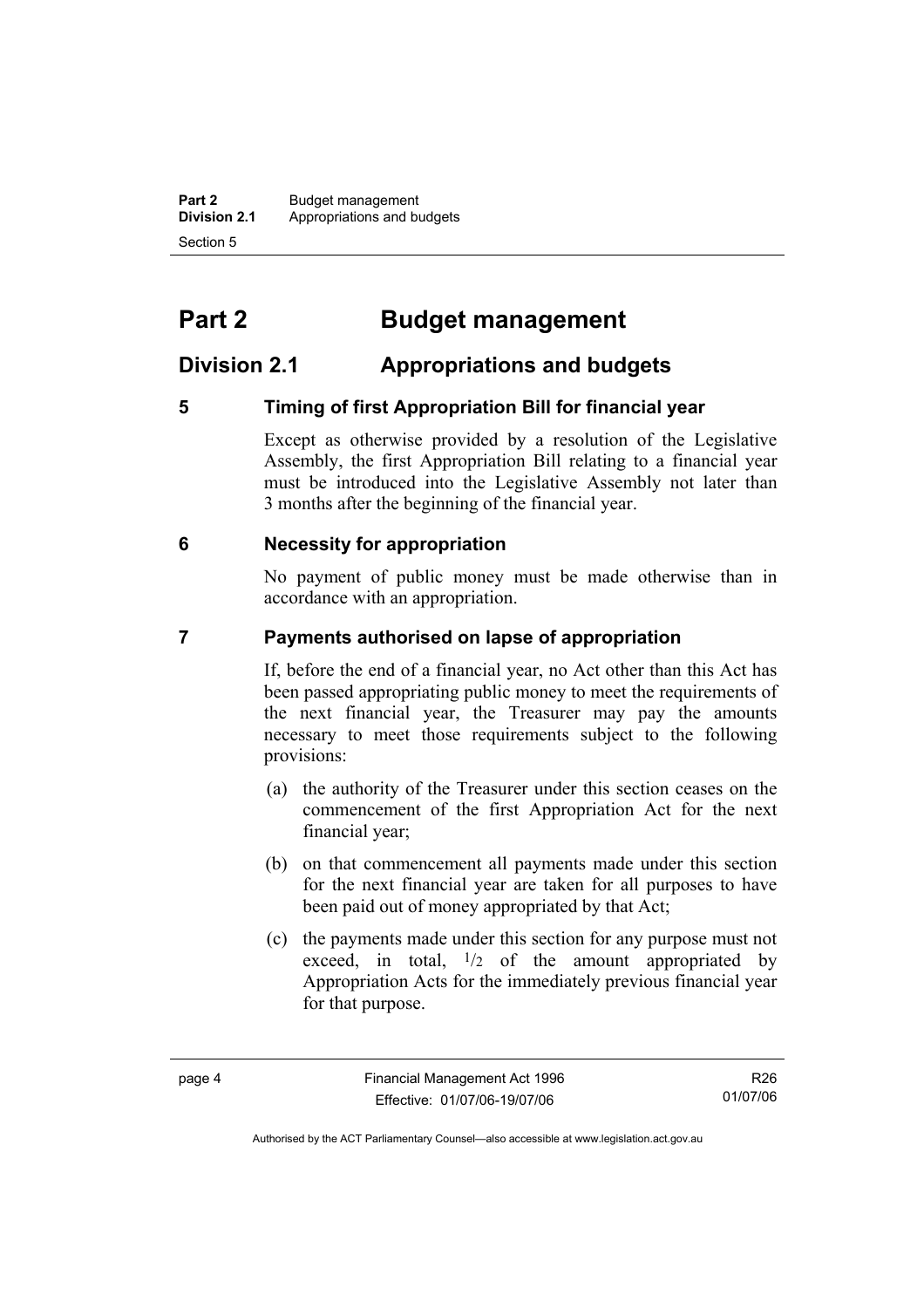#### **8 Form of appropriations**

- (1) An Appropriation Act may make separate appropriations in relation to each department for—
	- (a) the provision of outputs by the department; and
	- (b) any capital injection to be provided to the department; and
	- (c) any payments to be made by the department on behalf of the Territory.
- (2) An Appropriation Act may make separate appropriations in relation to a territory authority or territory-owned corporation for—
	- (a) the provision of outputs by the authority or corporation; and
	- (b) any capital injection to be provided to the authority or corporation.

#### **9 Net appropriations for outputs**

- (1) An appropriation for the provision of outputs may be expressed to be made for the net cost of providing the outputs.
- (2) Despite section 6, if an appropriation for a department is stated to be made for the net cost of providing outputs, the department may apply the following in paying the expenses and liabilities of the department in providing the outputs:
	- (a) the payments it is entitled to receive otherwise than under an Appropriation Act for providing the outputs;
	- (b) the value of the input tax credits to which it is entitled for taxable supplies in relation to providing the outputs.
- (3) To remove any doubt, it is declared that, if the appropriations made by an Appropriation Act for a department do not state an amount, or state an '0' appropriation, for the provision of outputs by the department, the appropriations have effect as if they included an

page 5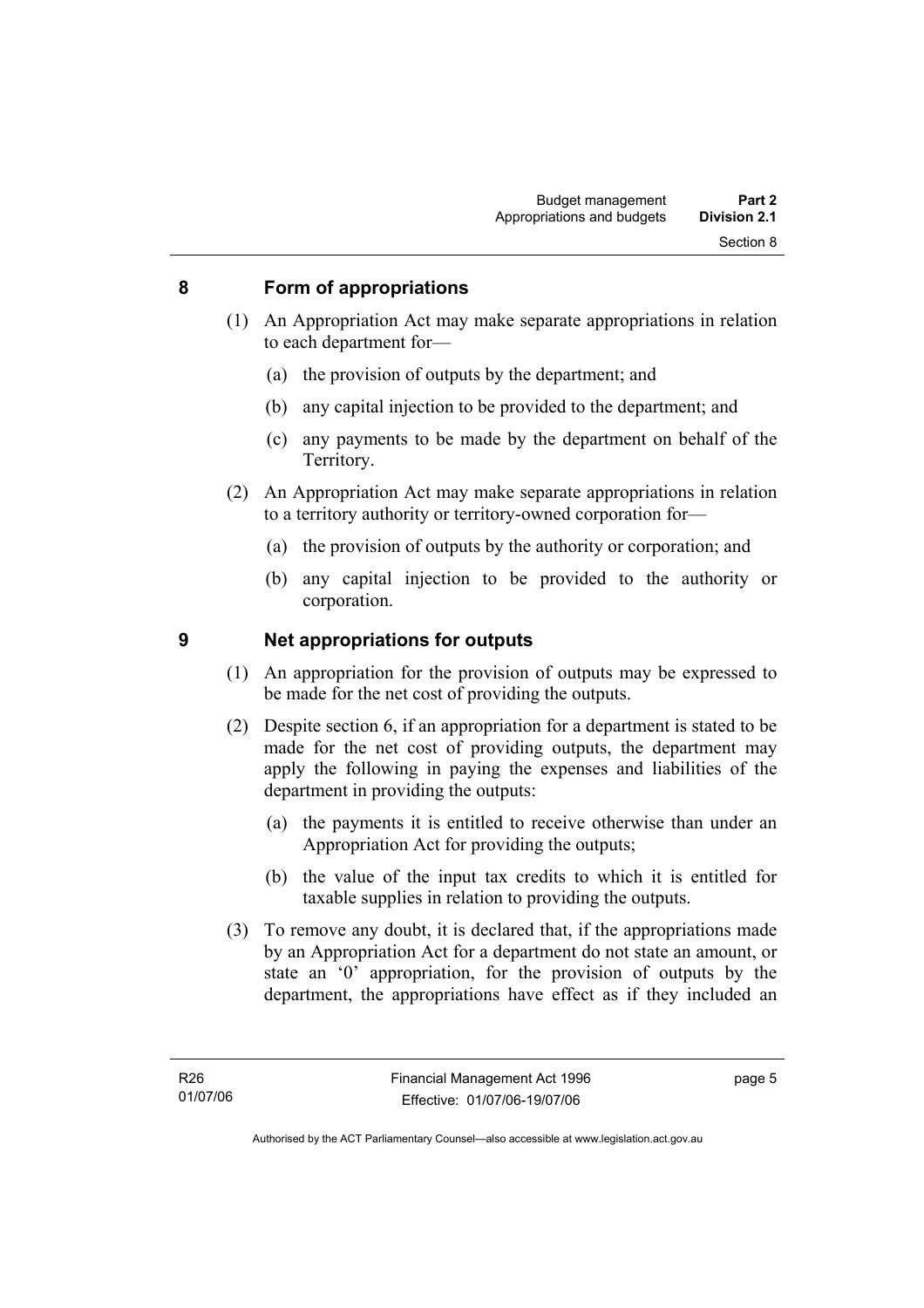| Part 2              | Budget management          |
|---------------------|----------------------------|
| <b>Division 2.1</b> | Appropriations and budgets |
| Section 9A          |                            |

appropriation stated to be made for the provision of outputs by the department at no net cost to the Territory.

#### **9A Net appropriations for capital injections**

- (1) An appropriation for a capital injection may be stated to be made for, or partly for, the net cost of purchasing or developing assets.
- (2) Despite section 6, if an appropriation is stated to be made for, or partly for, the net cost of purchasing or developing assets, the value of the input tax credits to which the relevant entity is entitled for taxable supplies in relation to purchasing or developing the assets may be applied by the entity in paying the expenses and liabilities of the entity in purchasing or developing the assets.
- (3) In this section:

*relevant entity*, in relation to an appropriation for a capital injection, means the department, authority or corporation that is to undertake the purchasing or developing of assets for which the appropriation is made.

#### **9B Appropriations for payments on behalf of Territory to be net appropriations**

Despite section 6 (Necessity for appropriations), if an appropriation for a department is made for payments to be made on behalf of the Territory, the department may apply input tax credits to which the Territory is entitled for taxable supplies for which the payments are made towards the payments under the appropriation.

#### **10 Budget papers**

The Treasurer must, for each financial year, immediately after the presentation of the bill for the first Appropriation Act relating to the year, present to the Legislative Assembly—

- (a) the proposed budget for the Territory for the year; and
- (b) the proposed budget for each department for the year; and

R26 01/07/06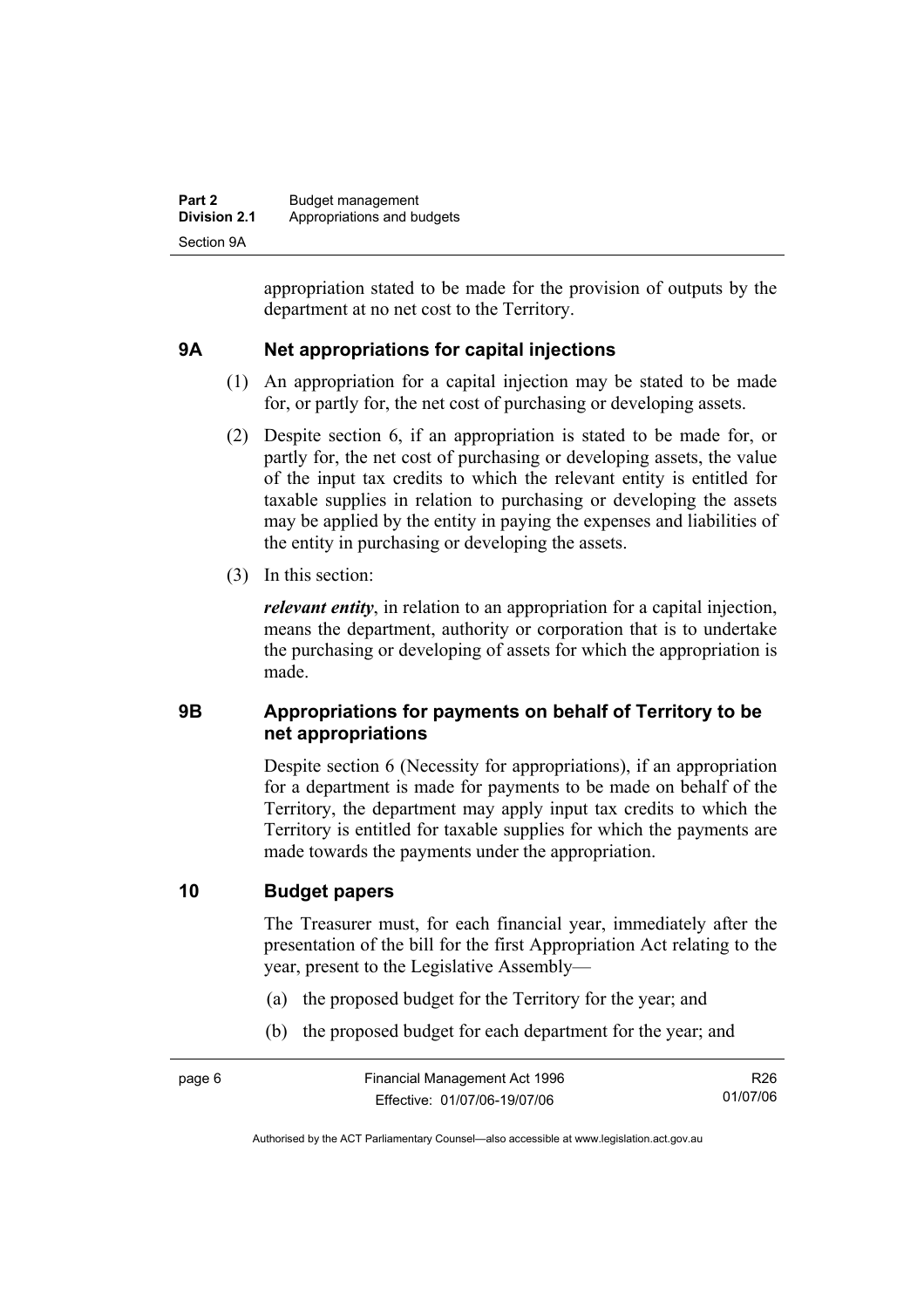- (c) the proposed budget for each territory authority and territory-owned corporation for the year; and
- (d) a consolidated financial management statement in relation to—
	- (i) the general government sector; and
	- (ii) the public trading enterprise sector.

#### **11 Territory budgets**

- (1) The proposed budget for the Territory for a financial year presented to the Legislative Assembly under section 10 (a) must include—
	- (a) a financial policy objectives and strategies statement under section 11A for the financial year; and
	- (b) a statement of the economic or other assumptions used to make the budget estimates; and
	- (c) a statement about the sensitivity of the budget estimates to changes in the economic or other assumptions; and
	- (d) a statement of the risks, quantified if possible, that may affect the budget estimates, including contingent liabilities; and
	- (e) the financial statements required under the financial management guidelines.
- (2) The proposed budget must be prepared in a form that assists a comparison, for each appropriation unit, between the budget for the Territory for the previous financial year and the proposed budget.
- (3) The financial statements included in the proposed budget under subsection (1) (e) must include budget estimates, for each appropriation unit, for each of the next 3 financial years.
- (4) The proposed budget must be prepared taking into account—
	- (a) the principles of responsible fiscal management;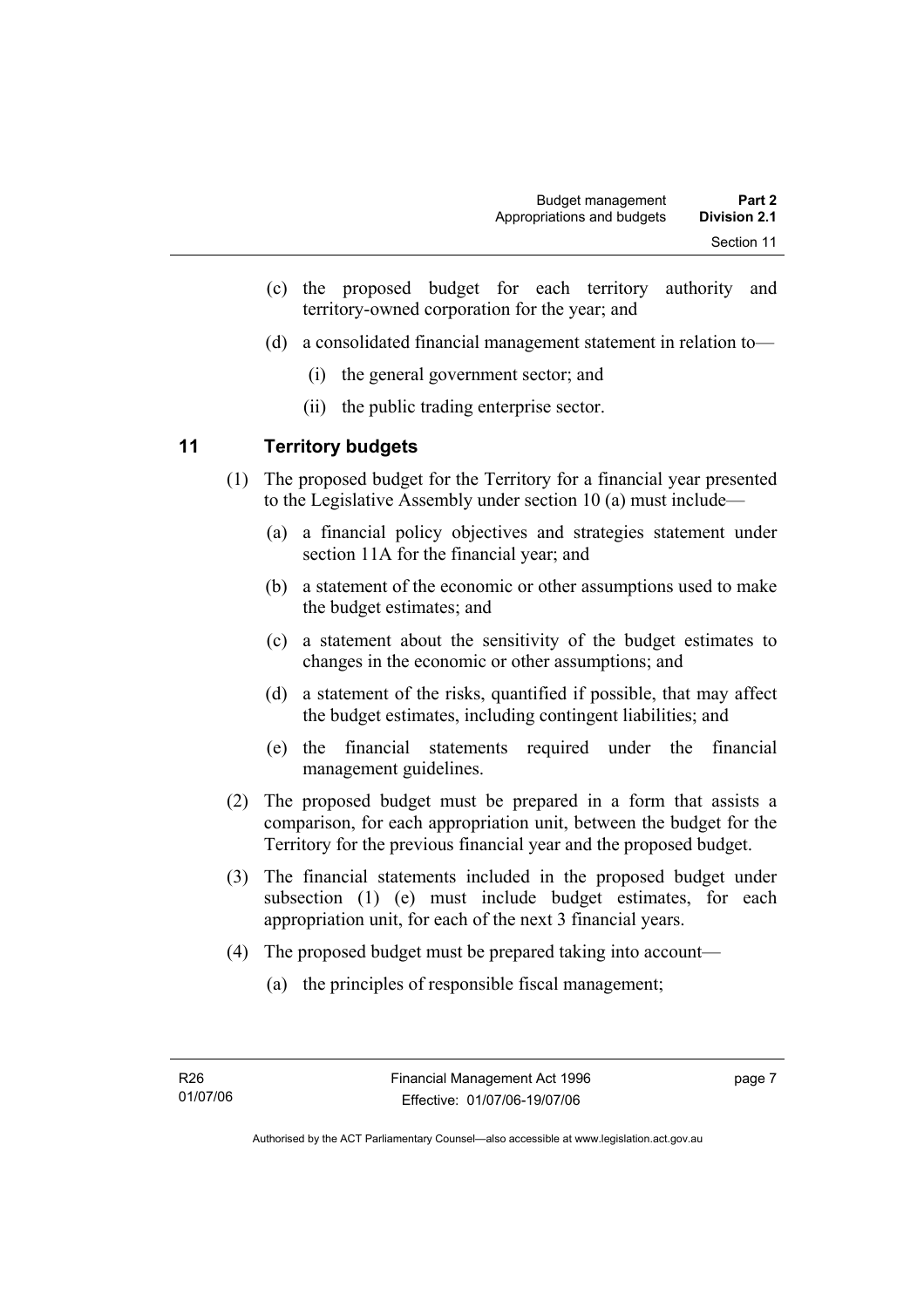| Part 2       | Budget management          |
|--------------|----------------------------|
| Division 2.1 | Appropriations and budgets |
| Section 11   |                            |

- (b) the object of providing a basis for sustainable social and economic services and infrastructure fairly to all ACT residents; and
- (c) the object of ecologically sustainable development.
- (5) The proposed budget may depart from the principles of responsible fiscal management, but if it does depart—
	- (a) any departure must be temporary; and
	- (b) the Treasurer must present to the Legislative Assembly, when the first Appropriation Bill for the financial year is presented to the Legislative Assembly, a statement setting out—
		- (i) the reasons for the departure; and
		- (ii) the approach intended to be taken to return to the principles; and
		- (iii) when the principles are expected to be returned to.
- (6) In this section:

*ecologically sustainable development* means the effective integration of economic and environmental considerations in decision-making processes achievable through implementation of the following principles:

- (a) the precautionary principle;
- (b) the inter-generational equity principle;
- (c) conservation of biological diversity and ecological integrity;
- (d) improved valuation and pricing of environmental resources.

*fiscal risks* include the following:

 (a) risks from the level of the Territory's general government sector debt;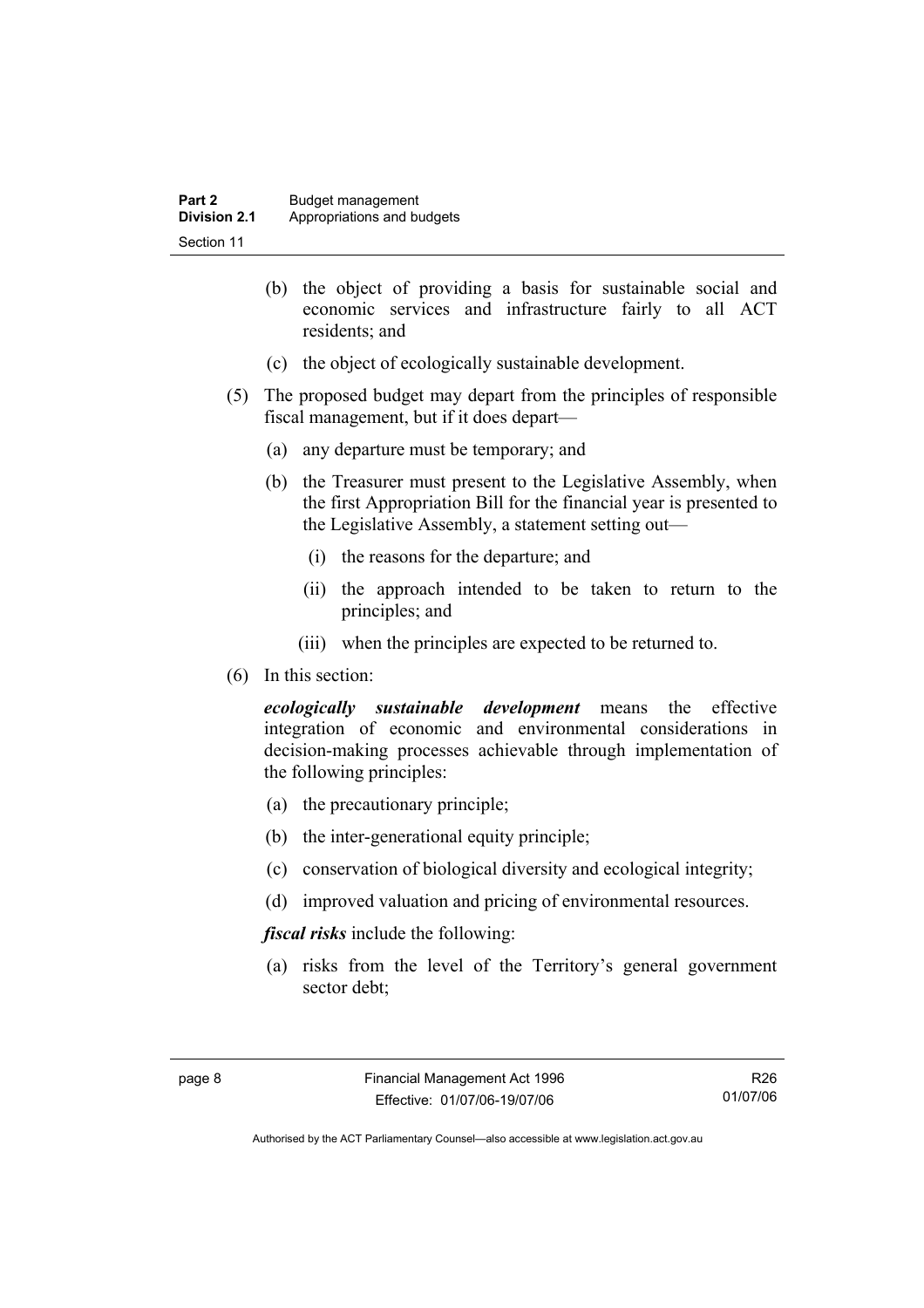- (b) commercial risks from ownership of corporations and public enterprises;
- (c) risks from changes in the structure of the Territory's tax base;
- (d) risks from management of the Territory's assets and liabilities.

*inter-generational equity principle* means that the present generation should ensure that the health, diversity and productivity of the environment is maintained or enhanced for the benefit of future generations.

*precautionary principle* means that, if there is a threat of serious or irreversible environmental damage, a lack of full scientific certainty should not be used as a reason for postponing measures to prevent environmental degradation.

*principles of responsible fiscal management* means the following principles:

- (a) ensuring that the total liabilities of the Territory are at prudent levels to provide a buffer against factors that may impact adversely on the level of total Territory liabilities in the future, and ensuring that, until prudent levels have been achieved, the total operating expenses of the Territory in each financial year are less than its operating income levels in the same financial year;
- (b) when prudent levels of total Territory liabilities have been achieved, maintaining the levels by ensuring that, on average, over a reasonable period of time, the total operating expenses of the Territory do not exceed its operating income levels;
- (c) achieving and maintaining levels of Territory net worth to provide a buffer against factors that may impact adversely on levels of Territory net worth in the future;
- (d) managing prudently the fiscal risks of the Territory;

page 9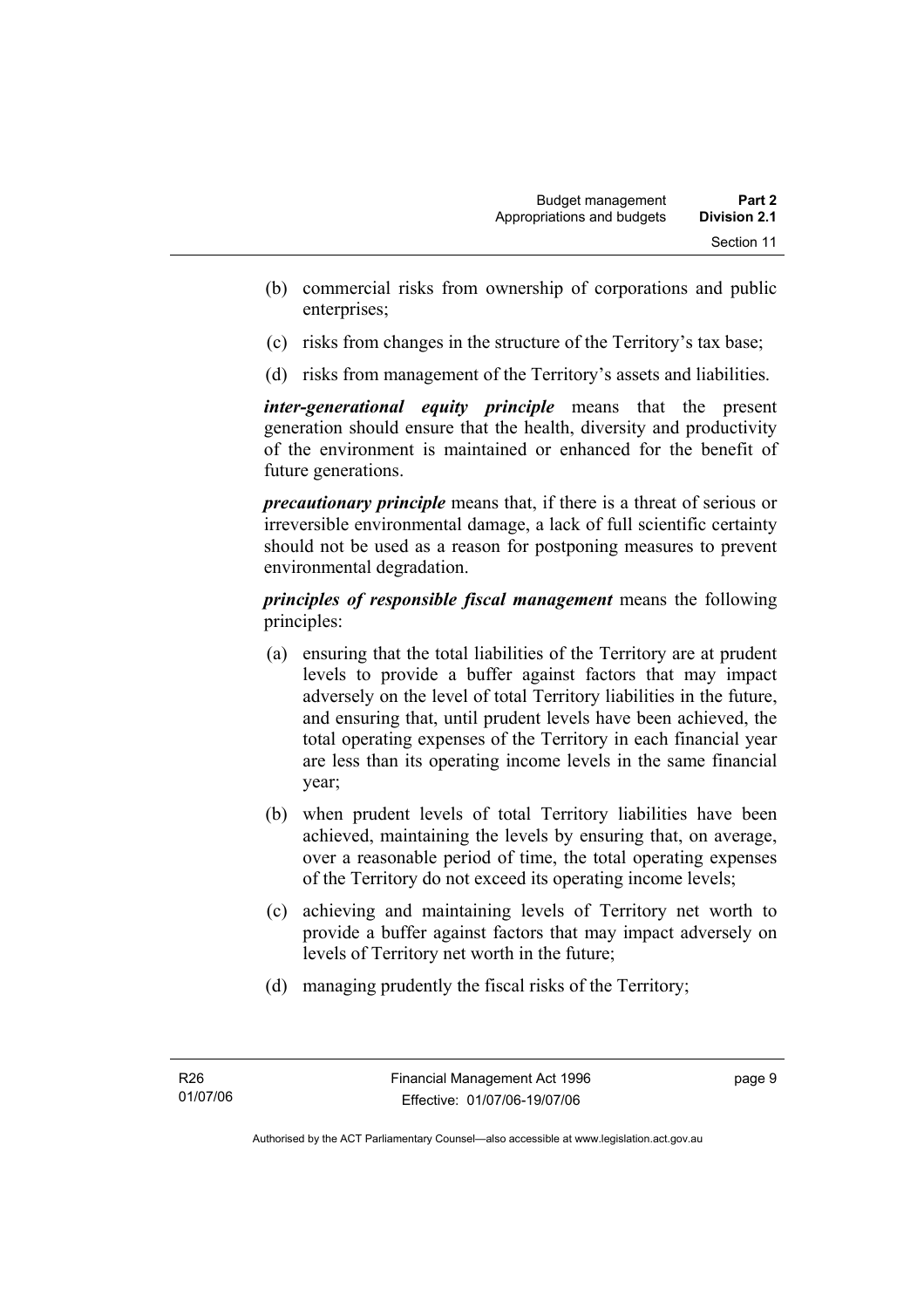- (e) pursuing spending and taxing policies that are consistent with a reasonable degree of stability and predictability in the level of the tax burden;
- (f) giving full, accurate and timely disclosure of financial information about the activities of the government and its agencies.

#### **11A Financial policy objectives and strategies statement**

- (1) The purposes of a financial policy objectives and strategies statement included in a proposed budget under section 11 (1) (a) are—
	- (a) to make transparent the government's financial strategies; and
	- (b) to establish a benchmark for evaluating the government's conduct of financial policy.
- (2) The statement must be based on the principles of responsible fiscal management.
- (3) The statement must—
	- (a) state the government's long-term financial objectives within which financial policy for the financial year and the next 3 financial years will be framed; and
	- (b) explain the broad strategic priorities on which the budget is based; and
	- (c) state the key financial measures that the government has identified as being important and against which financial policy will be set and assessed; and
	- (d) state, for the financial year and the next 3 financial years—
		- (i) the government's short-term financial objectives; and
		- (ii) the targets for each stated key financial measure; and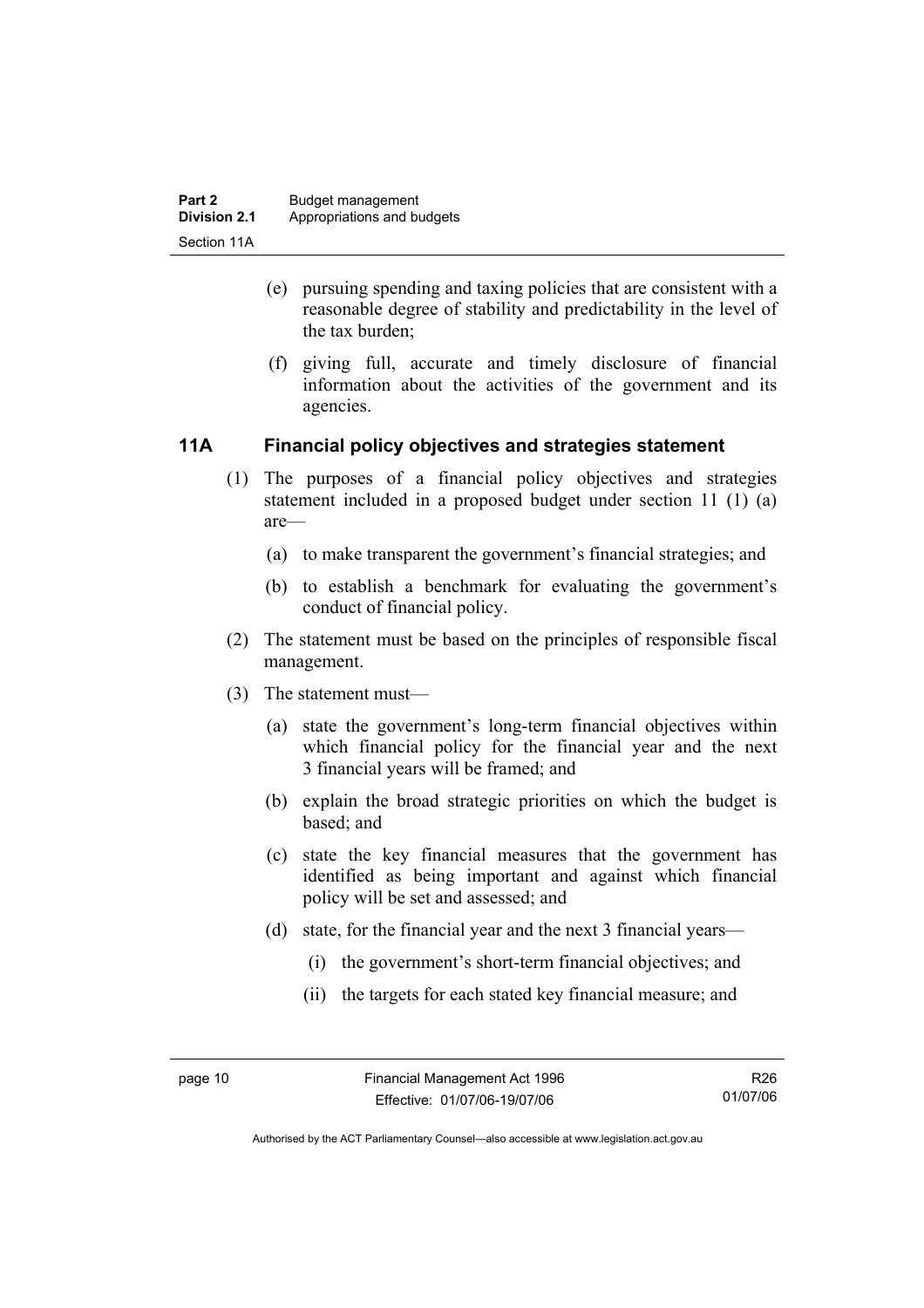- (e) explain how the financial objectives and strategic priorities mentioned in paragraphs (a), (b) and (d) relate to the principles of responsible fiscal management; and
- (f) state the reasons for any changes from the previous financial policy objectives and strategies statement.
- (4) In this section:

*principles of responsible fiscal management*—see section 11 (6).

#### **12 Departmental budgets**

- (1) A proposed budget for a department for a financial year presented to the Legislative Assembly under section 10 (b) must include—
	- (a) the financial statements required under the financial management guidelines; and
	- (b) a statement that sets out the outputs and classes of outputs it is proposed the department should provide during the year and the performance criteria to be met by the department in providing the outputs; and
	- (c) if, during the year, the department is to be given a capital injection that must be repaid—a statement that—
		- (i) states that the capital injection is a capital injection; and
		- (ii) sets out the conditions under which the injection is to be given, including the requirements about the time within which it must be repaid.
- (2) Subsection (1) (b) does not apply to the Legislative Assembly secretariat.
- (3) A proposed budget must be in a form that facilitates a comparison between—
	- (a) the proposed budget for the department; and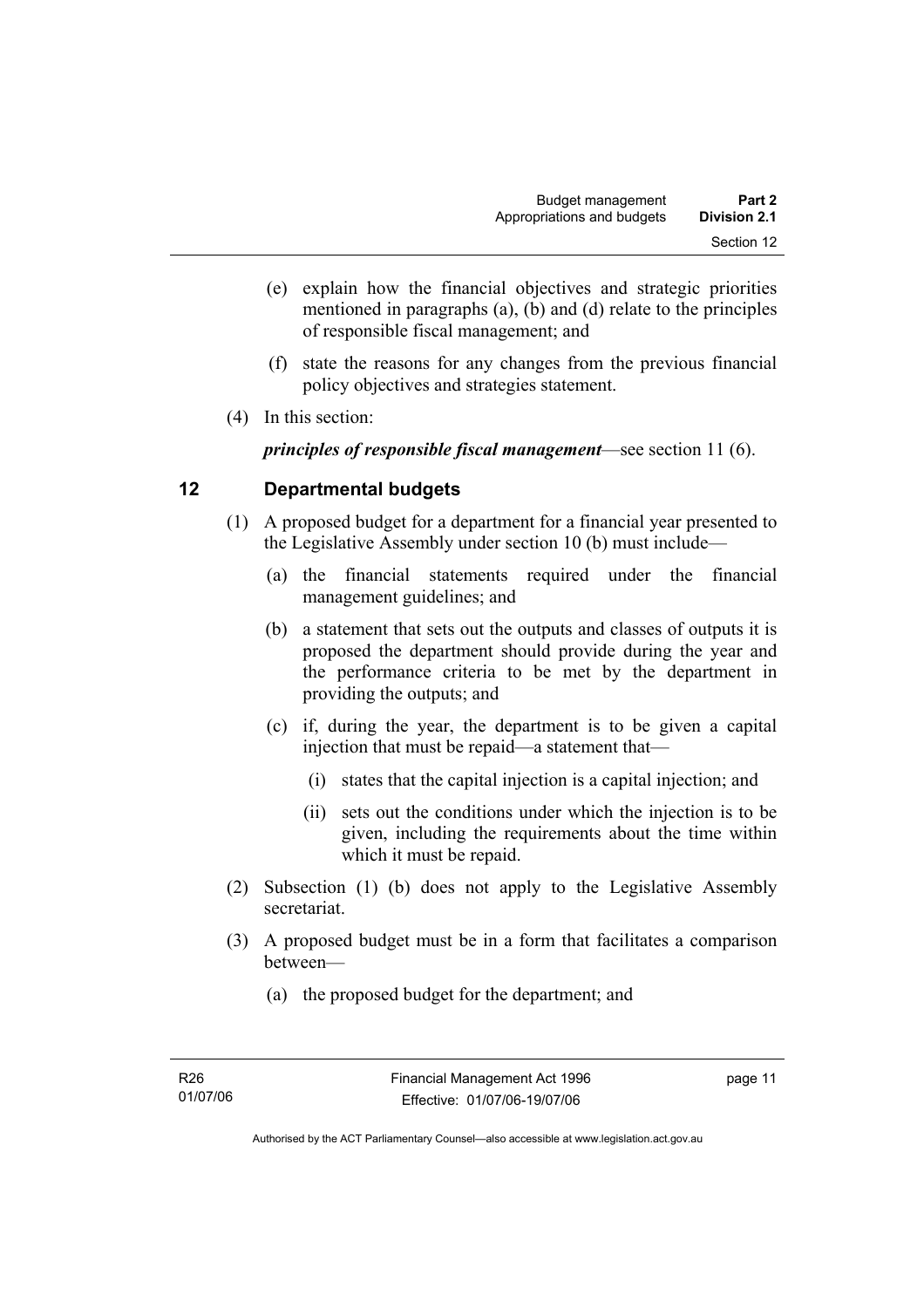- (b) the budget for the department for the previous financial year; and
- (c) the estimated results for the department for the previous financial year.
- (4) A proposed budget must also include, for the financial statements mentioned in subsection (1) (a), budget estimates for each of the next 3 financial years.

#### **12A Territory authority and territory-owned corporation budgets**

- (1) A proposed budget presented to the Legislative Assembly under section 10 (c) for a territory authority or territory-owned corporation for a financial year must include—
	- (a) the financial statements required under the financial management guidelines; and
	- (b) for a prescribed territory authority or prescribed territory-owned corporation—a statement that sets out the outputs and classes of outputs it is proposed that the authority or corporation should provide during the year and the performance criteria to be met by the authority in providing the outputs; and
	- (c) for a territory authority or territory-owned corporation that, during the year, is to be given a capital injection that must be repaid—a statement that—
		- (i) states that the capital injection is an injection that must be repaid; and
		- (ii) sets out the conditions under which the injection is to be given, including the requirements about the time within which it must be repaid.
- (2) A proposed budget must be in a form that facilitates a comparison between—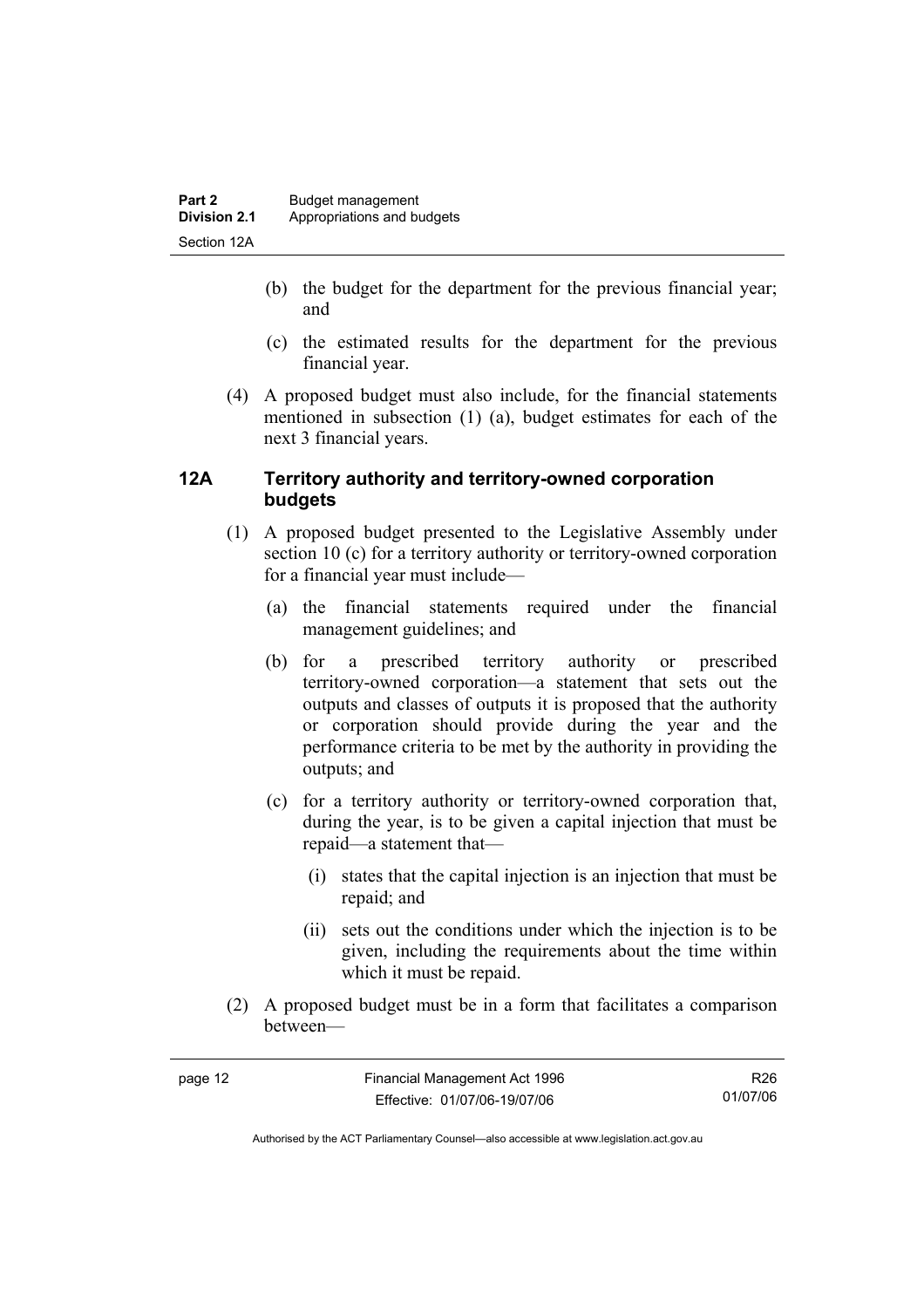- (a) the proposed budget for the authority or corporation; and
- (b) the budget for the authority or corporation for the previous financial year; and
- (c) the estimated results for the authority or corporation for the previous financial year.
- (3) A proposed budget must also include, for the financial statements mentioned in subsection (1) (a), budget estimates for each of the next 3 financial years.

#### **13 Supplementary budget papers**

- (1) The Treasurer must, on the presentation of a bill for an Appropriation Act other than the first Appropriation Act relating to a financial year, present to the Legislative Assembly supplementary budget papers.
- (2) The supplementary budget papers must, for each department, territory authority and territory-owned corporation for which an appropriation is provided by the bill (an *affected entity*)—
	- (a) state, for each purpose mentioned in section 8 that applies to the affected entity—
		- (i) the amount of the appropriation provided in the first Appropriation Act; and
		- (ii) the variations (if any) previously made to the appropriation under this Act; and
		- (iii) the amount of the appropriation provided by the bill; and
		- (iv) the total amount appropriated for the entity for the financial year; and
	- (b) indicate the impact of the proposed variation.

page 13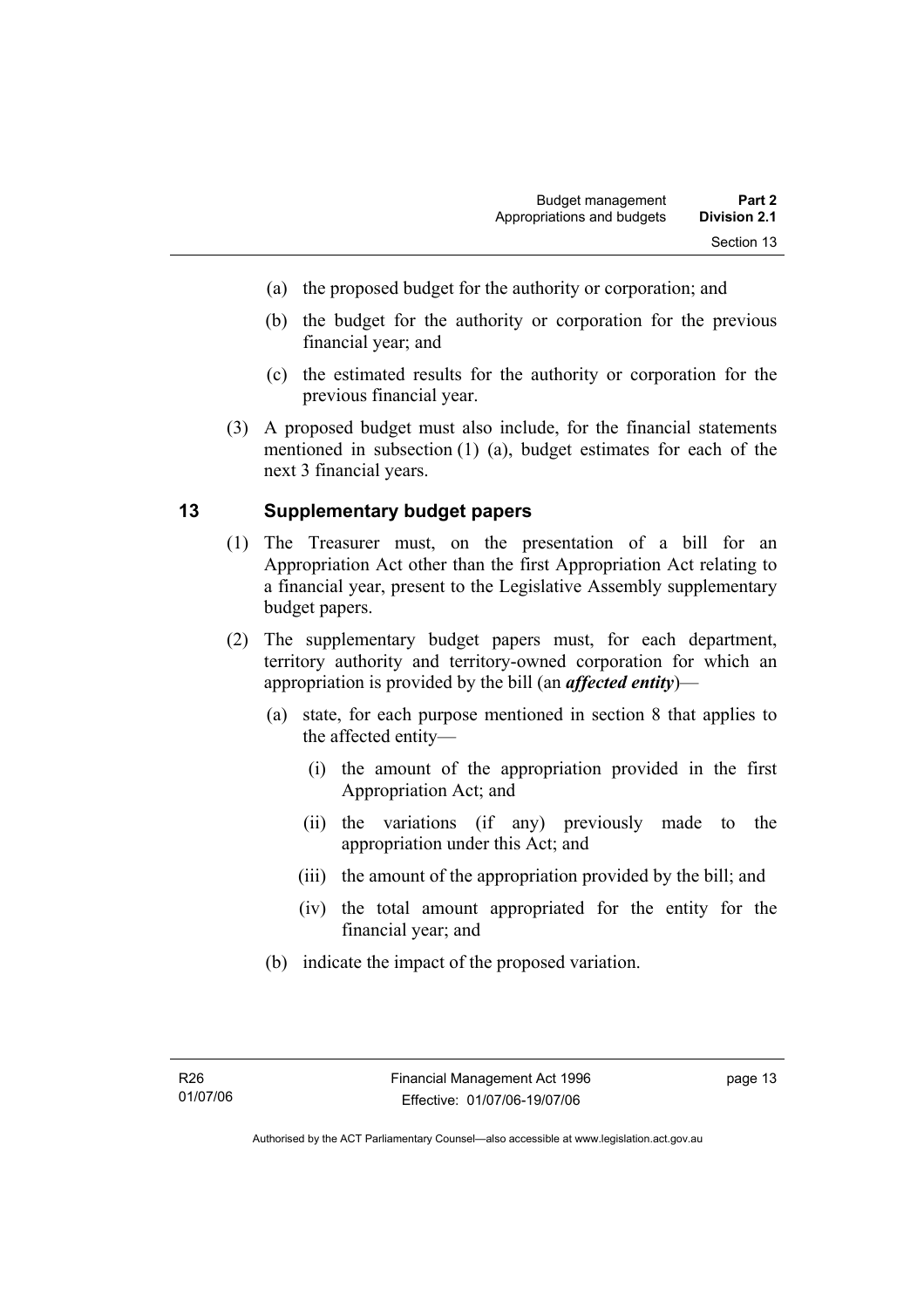| Part 2              | Budget management          |
|---------------------|----------------------------|
| <b>Division 2.1</b> | Appropriations and budgets |
| Section 13A         |                            |

- (3) For subsection (2) (b), the supplementary budget papers need not include an original or final budgeted financial statement (a *budgeted statement*) for an affected entity.
- (4) If the supplementary budget papers do not include a budgeted statement for an affected entity—
	- (a) the supplementary budget papers must state the reasons why the budgeted statement for the entity is not included; and
	- (b) the Treasurer must present the budgeted statement for the entity to the Legislative Assembly as soon as practicable after the passing of the bill.
- (5) A budgeted statement for an affected entity—
	- (a) must include details of the impact on the budget of the entity of all variations to the appropriation that happened in the financial year before the passing of the bill; and
	- (b) may show the impact of variations other than variations resulting from additional appropriations.

#### **Example for par (b)**

the impact of revised economic forecasts

*Note* An example is part of the Act, is not exhaustive and may extend, but does not limit, the meaning of the provision in which it appears (see Legislation Act, s 126 and s 132).

#### **13A Amendment of budgets for supplementary appropriation**

- (1) If an appropriation is made for a department, territory authority or territory-owned corporation by an Appropriation Act other than the first Appropriation Act for a financial year, the budget for the department, authority or corporation is amended in accordance with—
	- (a) the supplementary budget papers presented to the Legislative Assembly under section 13 (1) in relation to the bill for the Act by which the appropriation was made; and

| page 14 | Financial Management Act 1996 | R26      |
|---------|-------------------------------|----------|
|         | Effective: 01/07/06-19/07/06  | 01/07/06 |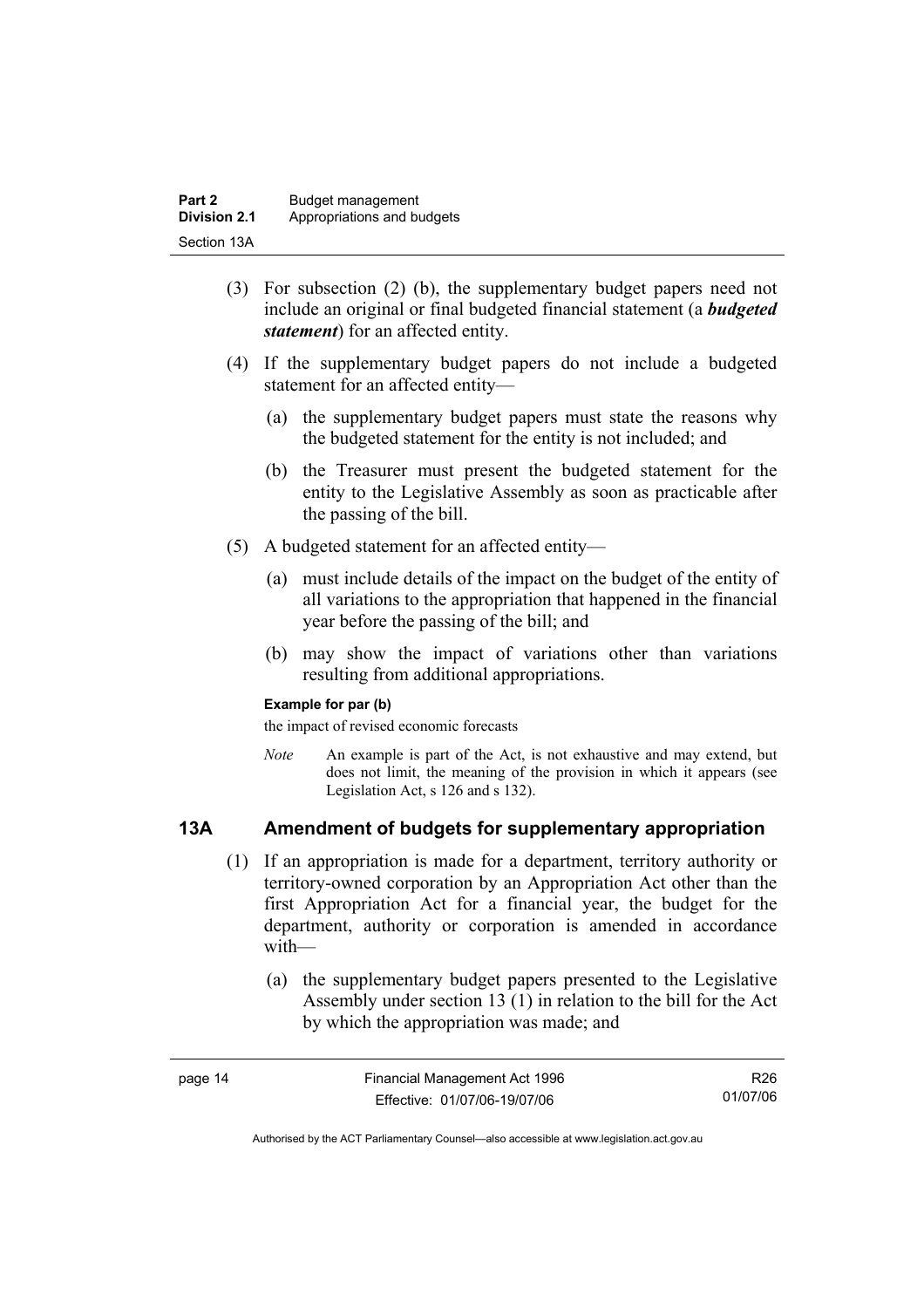- (b) any statement presented to the Legislative Assembly under section 13 (4) (b) in relation to the bill.
- (2) In this section:

*budget*, for the department, territory authority or territory-owned corporation, means the budget for the department, authority or corporation for the financial year presented to the Legislative Assembly under section 10 (b) or (c) (Budget papers) and, if the budget has been amended under this Act, the budget as amended.

#### **14 Transfer of funds between appropriations**

- (1) Despite section 6, the Executive may, in writing, direct that appropriations made by an Appropriation Act be varied by transfers of funds between the appropriations.
- (3) A transfer of funds between appropriations under this section must not cause an appropriation from which funds are transferred to be reduced by more than 3%.
- (4) If the Executive gives a direction under subsection (1), the Treasurer must present the following to the Legislative Assembly within 3 sitting days after the direction is given:
	- (a) a copy of the direction;
	- (b) a statement of the reasons for giving it.
- (5) Subsection (1) does not apply to a superannuation appropriation.

#### **15 Transfer of funds within appropriations**

- (1) The Executive may, in writing, direct that funds within the same appropriation that are allocated for the provision of different classes of outputs be reallocated in relation to those classes of outputs.
- (2) If a reallocation of funds under subsection (1) involves an amount larger than 3% of the appropriation within which the reallocation is made or \$150 000 (whichever is the larger), the Treasurer must

page 15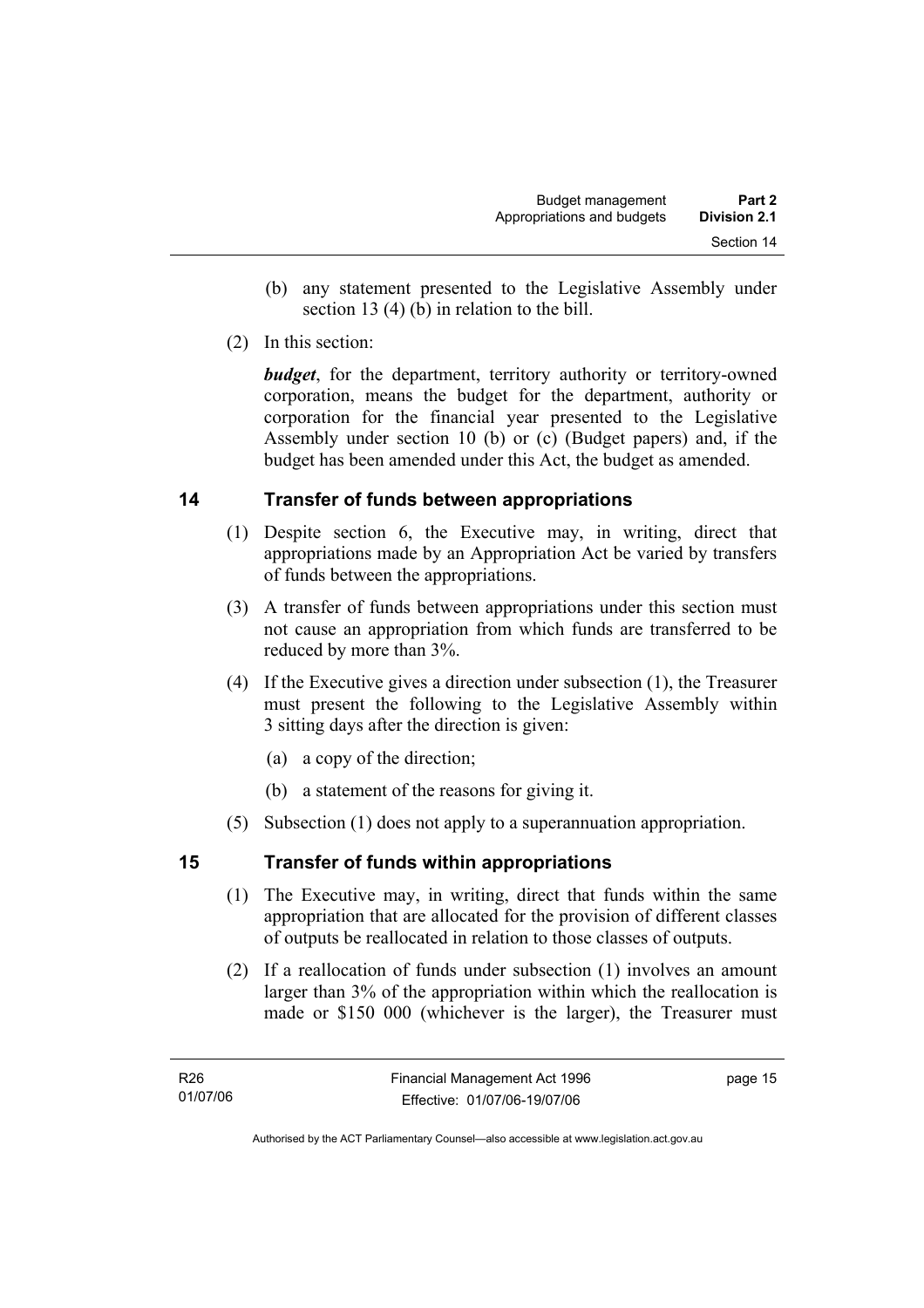present the following to the Legislative Assembly within 3 sitting days after a direction is given:

- (a) a copy of the direction;
- (b) a statement of the reasons for the reallocation.

#### **15A Reclassification of certain appropriations**

- (1) If an appropriation has been classified by the Act by which it was made as an appropriation for payments to be made by a department on behalf of the Territory, the Treasurer may, if the Treasurer is satisfied that the appropriation should be classified as an appropriation for the provision of outputs by the department, in writing, direct that the classification of the appropriation be changed accordingly.
- (2) If an appropriation has been classified by the Act by which it was made as an appropriation for the provision of outputs by a department, the Treasurer may, if the Treasurer is satisfied that the appropriation should be classified as an appropriation for payments to be made by the department on behalf of the Territory, in writing, direct that the classification of the appropriation be changed accordingly.
- (3) If the Treasurer gives a direction under subsection (1) or (2), the Treasurer must present a copy of the direction to the Legislative Assembly within 3 sitting days after the direction is given.

#### **16 Transfer of functions after Appropriation Act passed**

- (1) This section applies if, after an Appropriation Act for a financial year is passed, the responsibility for a service or function for which an appropriation is made in the Act is transferred from the entity to which the appropriation is made to another entity.
- (2) The Treasurer may, in writing, direct that the appropriation does not lapse but may, in accordance with the direction, be issued to, or applied by, the other entity for the service or function.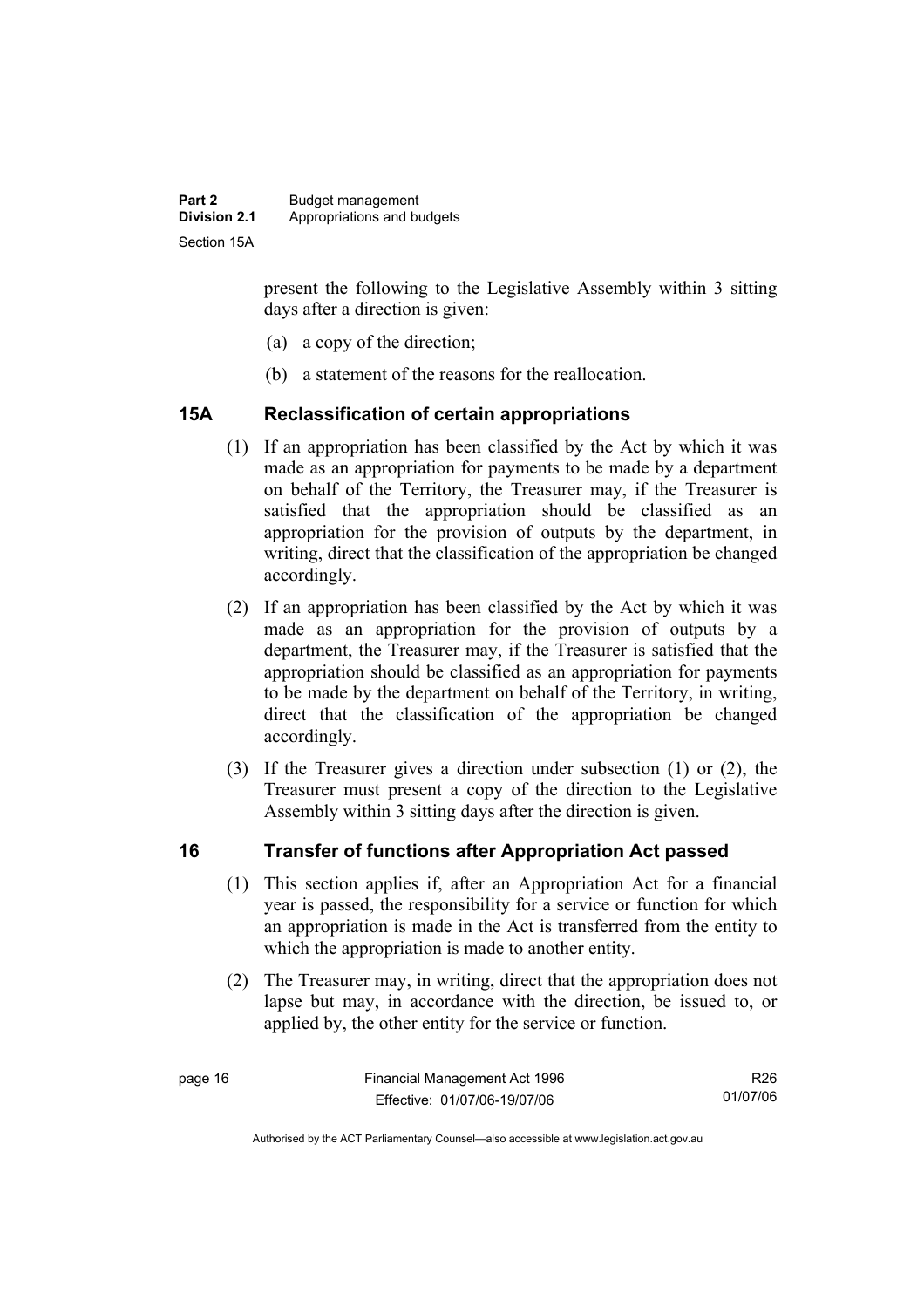- (3) If the Treasurer gives a direction under subsection (2), the Treasurer must present a copy of the direction to the Legislative Assembly within 3 sitting days after the day it is given.
- (4) This section does not apply to a superannuation appropriation.
- (5) In this section:

*entity* means a department, territory authority or territory-owned corporation.

#### **17 Variation of appropriations for Commonwealth grants**

- (1) This section applies to an appropriation that is declared by the Act by which it is made to be an appropriation to which this section applies.
- $(2)$  If—
	- (a) an appropriation to which this section applies is to be funded in whole or in part by a payment made to the Territory by the Commonwealth for a nominated purpose; and
	- (b) an estimate of the level of the funding to be provided to the Territory by the Commonwealth for that purpose is contained in the budget papers presented to the Legislative Assembly in conjunction with the bill for the Act by which the appropriation was made; and
	- (c) the level of funding provided to the Territory by the Commonwealth for that purpose for the financial year for which the appropriation was made is greater than the level of funding specified in those budget papers;

the Treasurer may, in writing, direct that the appropriation be increased by an amount not exceeding the difference between the level of funding specified in the budget papers and the level of funding provided by the Commonwealth.

page 17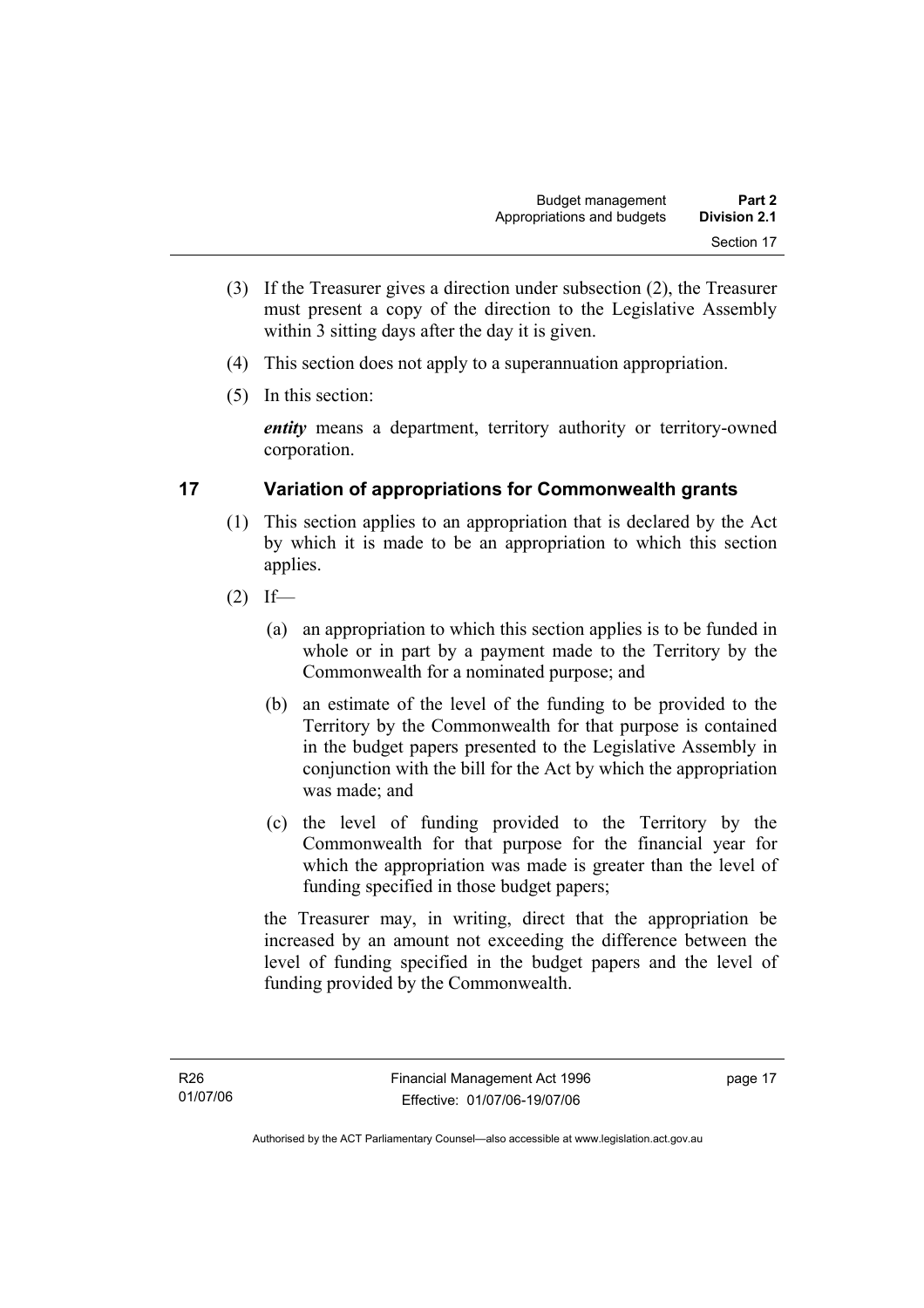| Part 2              | Budget management          |
|---------------------|----------------------------|
| <b>Division 2.1</b> | Appropriations and budgets |
| Section 17A         |                            |

 (3) If the Treasurer gives a direction under subsection (2), the Treasurer must present a copy of the direction to the Legislative Assembly within 3 sitting days after it is given.

#### **17A Variations of appropriations for certain payments to Commonwealth**

- (1) This section applies to an appropriation that is declared by the Act by which it is made to be an appropriation to which the section applies.
- $(2)$  If—
	- (a) an appropriation to which this section applies is made completely or partially for a payment required to be made to the Commonwealth for the provision of a service; and
	- (b) an estimate of the amount of the payment is contained in the budget papers presented to the Legislative Assembly in conjunction with the bill for the Act by which the appropriation is made; and
	- (c) the amount of the payment exceeds the amount of the estimate;

the Treasurer may, in writing, direct that the appropriation be increased by an amount not more than the difference between the amount of the estimate and the amount of the payment.

 (3) If the Treasurer gives a direction under subsection (2), the Treasurer must present a copy of the direction to the Legislative Assembly within 3 sitting days after it is given.

#### **18 Treasurer's advance**

- (1) This section applies to expenditure that is—
	- (a) in excess of the amount specifically appropriated for expenditure of that kind; or
	- (b) not provided for by an appropriation.

Authorised by the ACT Parliamentary Counsel—also accessible at www.legislation.act.gov.au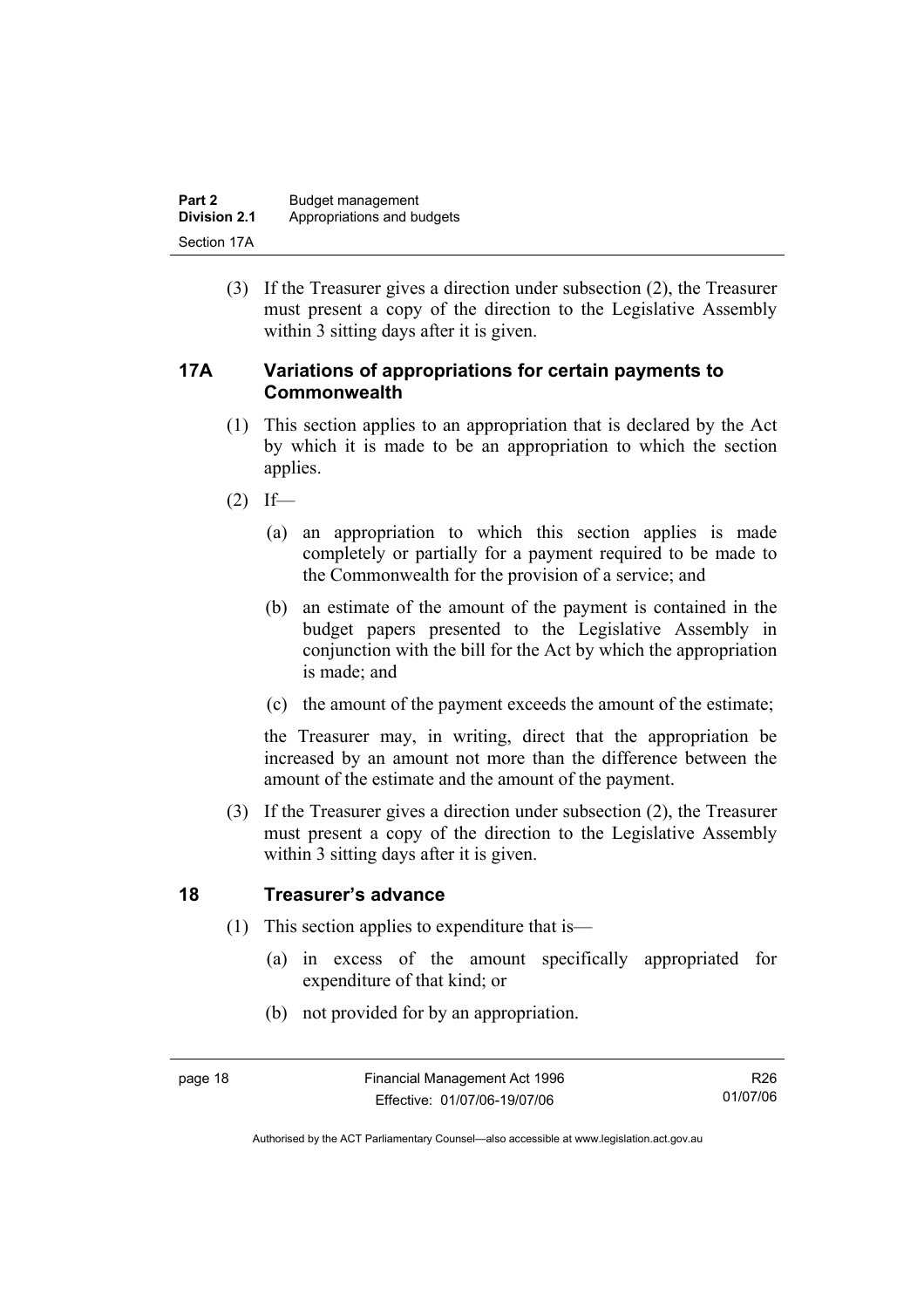- (2) The Treasurer may, in writing, authorise the appropriation if—
	- (a) the Treasurer is satisfied that—
		- (i) there is an urgent need for the expenditure; and
		- (ii) the expenditure is not provided for, or is insufficiently provided for, because of a prescribed circumstance; and
	- (b) the total expenditure authorised under this subsection in any financial year does not exceed the amount appropriated for that year for this section.
- (3) The amount appropriated for this section for a financial year must not exceed 1% of the total amount appropriated by all Appropriation Acts for that year.
- (4) The financial management guidelines may prescribe when there is an *urgent need for expenditure* for subsection (2) (a) (i).
- (5) In this section:

*expenditure* means—

- (a) a payment for, or entering into a contract to make a payment for, an output delivery, including a payment for goods, services or grants; or
- (b) a payment on behalf of the Territory, or entering into a contract to make a payment on behalf of the Territory, including a payment for goods, services or grants; or
- (c) a payment from, or entering into a contract to make a payment from, a capital injection.

*prescribed circumstance*—each of the following is a *prescribed circumstance* in relation to expenditure:

 (a) there was an erroneous omission or understatement in an appropriation;

page 19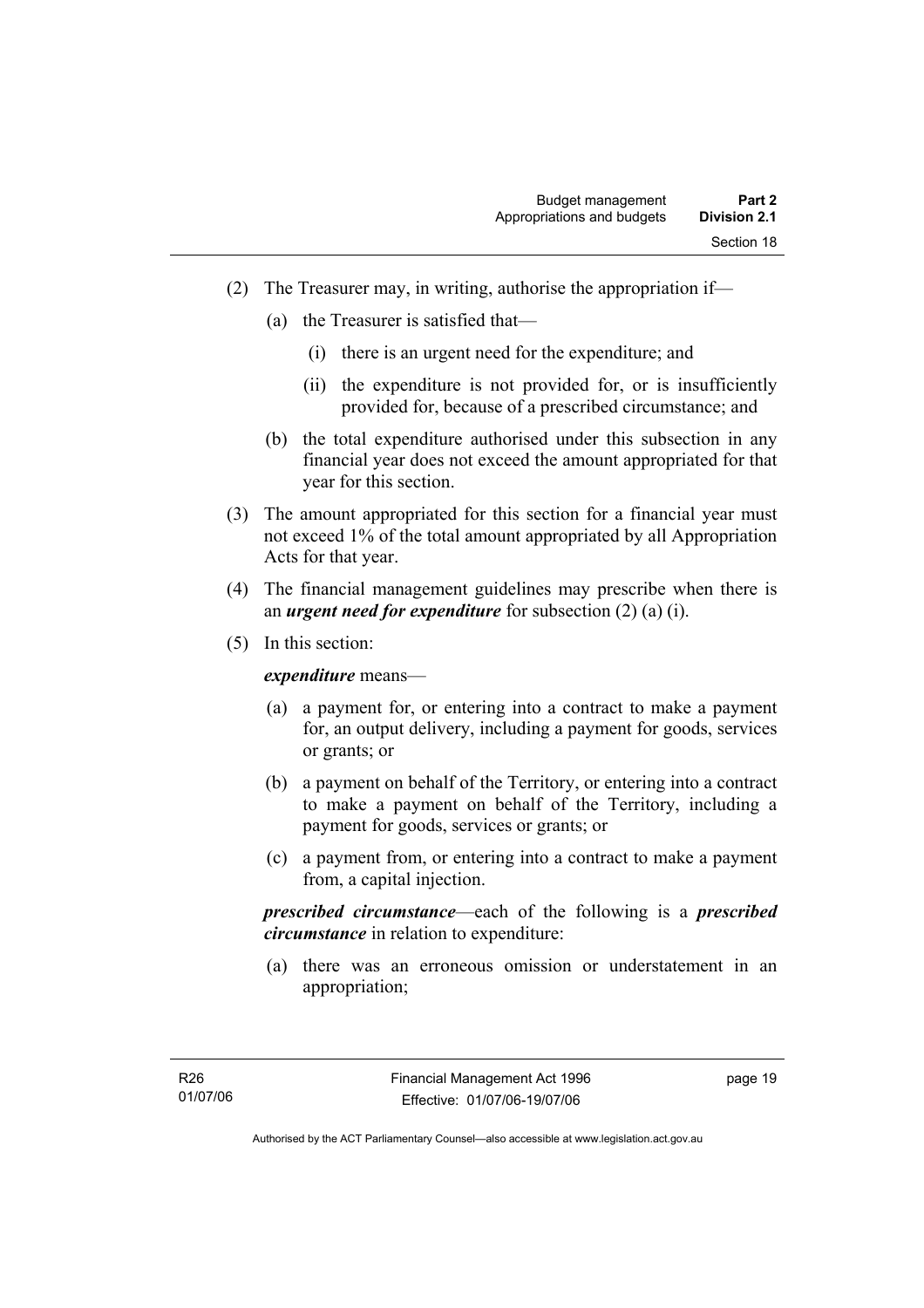| Part 2       | Budget management          |
|--------------|----------------------------|
| Division 2.1 | Appropriations and budgets |
| Section 18A  |                            |

 (b) the expenditure was unforeseen until after the last day when it was practicable to provide for it in the relevant Appropriation Bill before the bill was introduced into the Legislative Assembly.

*relevant Appropriation Bill*, for expenditure, means the 1st Appropriation Bill for the financial year when the expenditure is to happen.

#### **18A Assembly to be told about treasurer's advance**

- (1) This section applies if the Treasurer authorises expenditure under section 18 for a financial year.
- (2) Within 3 sitting days after the day when the authorisation is given, the Treasurer must present to the Legislative Assembly—
	- (a) a copy of the authorisation; and
	- (b) a statement of the reasons for giving it; and
	- (c) a summary of the total expenditure authorised under section 18 for the financial year to date.
- (3) Within 3 sitting days after the end of the financial year, the Treasurer must present to the Legislative Assembly a summary of the total expenditure authorised.

#### **19 Refunds of payments made without liability**

- (1) If a payment is made to the Territory in purported discharge of a liability that does not exist, the amount paid may be refunded to the person by whom the payment was made whether or not there is an appropriation available for that purpose.
- (2) If a payment made to the Territory to discharge a liability exceeds the amount of the liability, the amount by which the payment exceeds the liability may be refunded to the person by whom the payment was made whether or not there is an appropriation available for that purpose.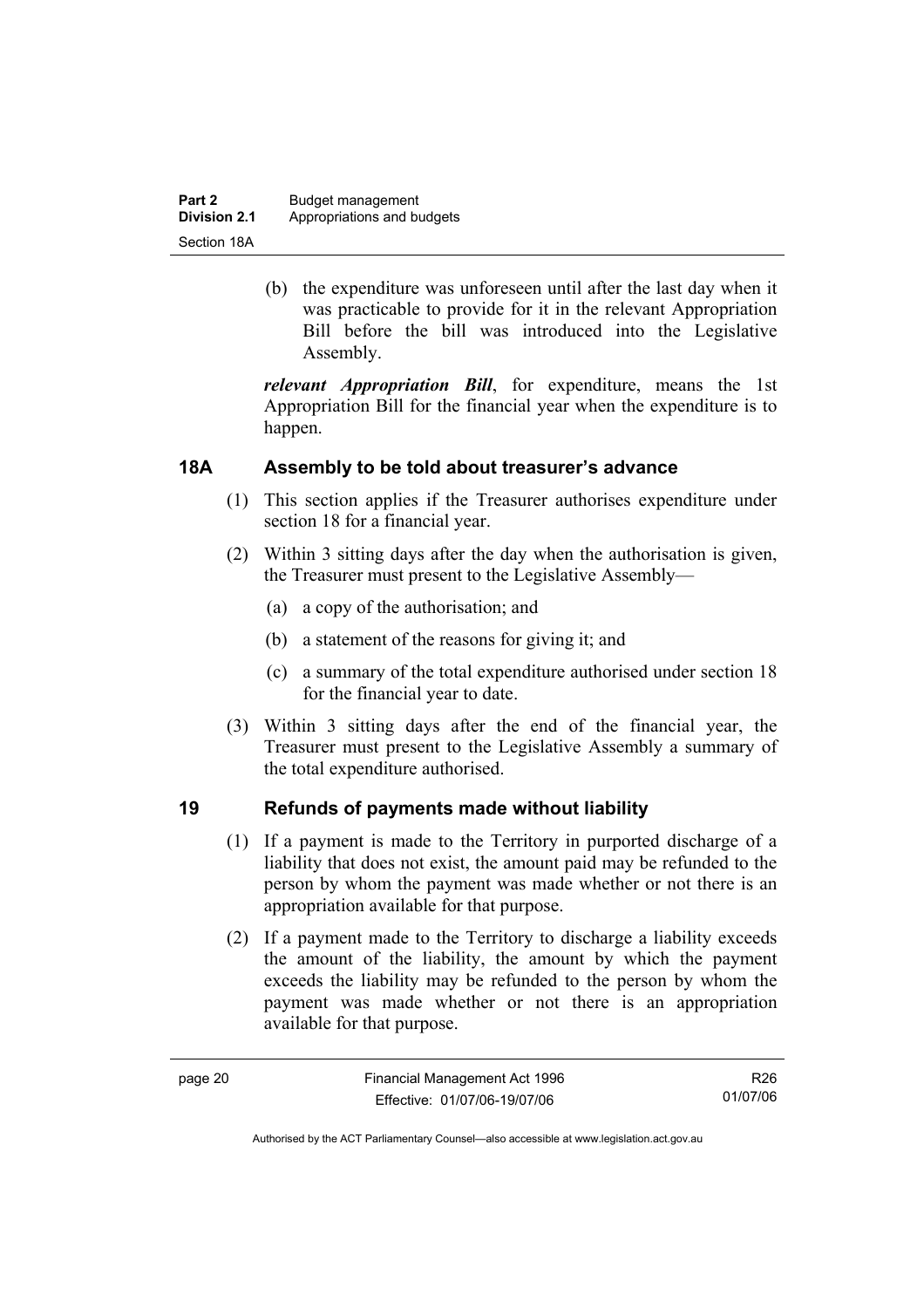#### $(3)$  If—

- (a) a person has paid an amount to the Territory for tax claimed by the Territory to be owing from the person; and
- (b) a court or tribunal of competent jurisdiction subsequently finds that the person was not liable for that tax or was liable for an amount of tax less than the amount paid;

the amount paid, or the amount by which the payment exceeds the liability, may be refunded to the person who made the payment whether or not there is an appropriation available for that purpose.

#### **19A Payments for Territory GST liabilities**

Payments may be made to the Commonwealth for the GST liabilities of the Territory whether or not there is an appropriation for the purpose.

#### **19B Authorisation of expenditure of certain Commonwealth grants**

- (1) Despite section 6, if—
	- (a) funds have been provided to the Territory by the Commonwealth under an agreement that specifies how the funds may be applied; and
	- (b) no appropriation has been made in relation to the funds;

the Treasurer may, in writing, authorise the expenditure of the funds in accordance with the agreement.

 (2) If the Treasurer gives an authorisation under subsection (1), the Treasurer must present a copy of the authorisation to the Legislative Assembly within 3 sitting days after it is given.

#### **19C Amendment of capital injection conditions**

 (1) This section applies in relation to the conditions of a capital injection set out in a statement included in a proposed budget for a

| R26      | Financial Management Act 1996 | page 21 |
|----------|-------------------------------|---------|
| 01/07/06 | Effective: 01/07/06-19/07/06  |         |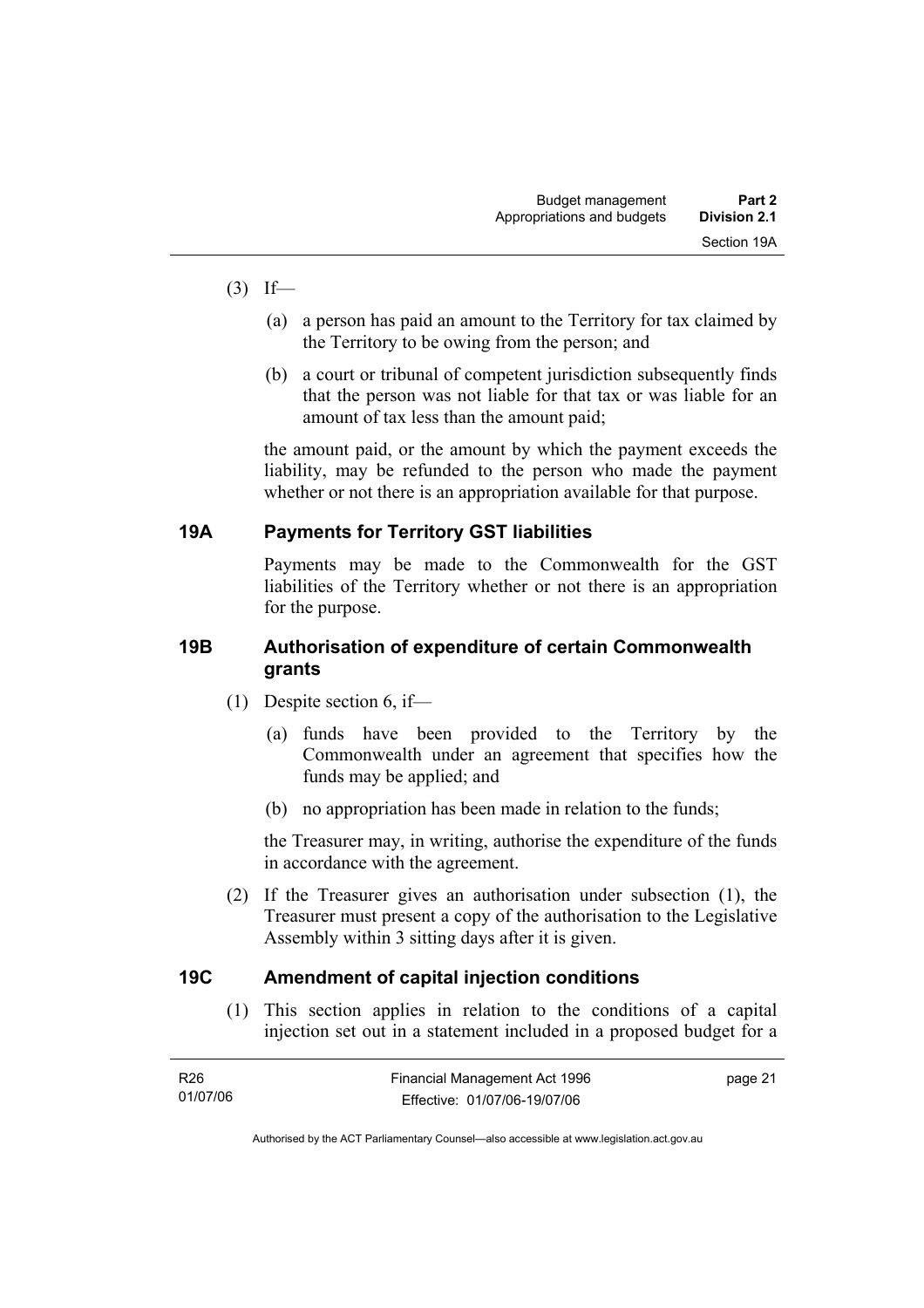department, a territory authority or a territory-owned corporation for a financial year under section  $12 (1) (c) (ii)$  or section  $12A(1)$  (c) (ii).

- (2) The Treasurer may, in writing, amend the conditions.
- (3) An amendment must state the Treasurer's reasons for the amendment.
- (4) An amendment is a notifiable instrument.

*Note* A notifiable instrument must be notified under the Legislation Act.

#### **19D Amendment of performance criteria**

- (1) This section applies in relation to the performance criteria set out in a statement included in a proposed budget for a department, a prescribed territory authority or a prescribed territory-owned corporation for a financial year under section 12 (1) (b) or section  $12A(1)(b)$ .
- (2) The responsible Minister for the department, territory authority or territory-owned corporation may, in writing, amend the performance criteria.
- (3) Without limiting subsection (2) the responsible Minister may amend the performance criteria if—
	- (a) the appropriations for the department, authority or corporation are varied under section 14 (Transfer of funds between appropriations) or section 17 (Variation of appropriations for Commonwealth grants); or
	- (b) a direction is given under section 15 (1) (Transfer of funds within appropriations) in relation to an appropriation made for the department, authority or corporation; or
	- (c) funds are transferred to or from the department, authority or corporation under section 16 (Transfer of functions after Appropriation Act passed); or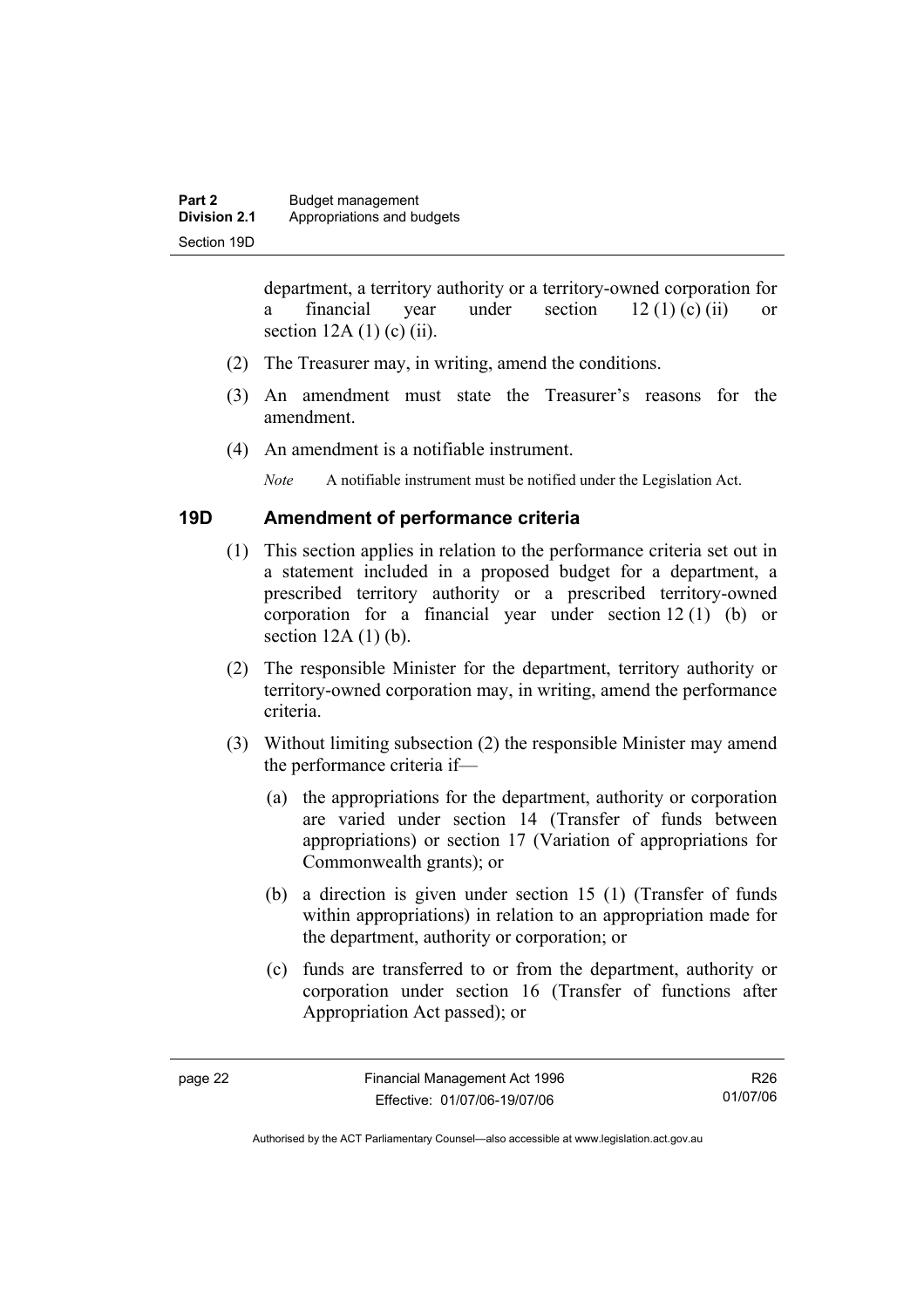- (d) funds are given to the department, authority or corporation under section 18 (Treasurer's advance); or
- (e) funds mentioned in section 19B (Authorisation of expenditure of certain Commonwealth grants) are given to the department, authority or corporation; or
- (f) changes happen in the priorities of the department, authority or corporation; or
- (g) the Minister is satisfied that other performance criteria should be adopted for the provision of outputs by the department, authority or corporation.
- (4) An amendment of the performance criteria must be made in a way that—
	- (a) for a department—the budget as amended will comply with section  $12(3)$ ; and
	- (b) for a territory authority or territory-owned corporation—the budget as amended will comply with section 12A (2).
- (5) An amendment of the performance criteria is a notifiable instrument.

*Note* A notifiable instrument must be notified under the Legislation Act.

(6) In this section:

*budget*, for the department, territory authority or territory-owned corporation, means the budget for the department, authority or corporation for the financial year presented to the Legislative Assembly under section 10 (b) or (c) (Budget papers) and, if the budget has been amended under this Act, the budget as amended.

*prescribed territory authority* means a territory authority prescribed for section  $12A(1)$  (b).

*prescribed territory-owned corporation* means a territory-owned corporation prescribed for section 12A (1) (b).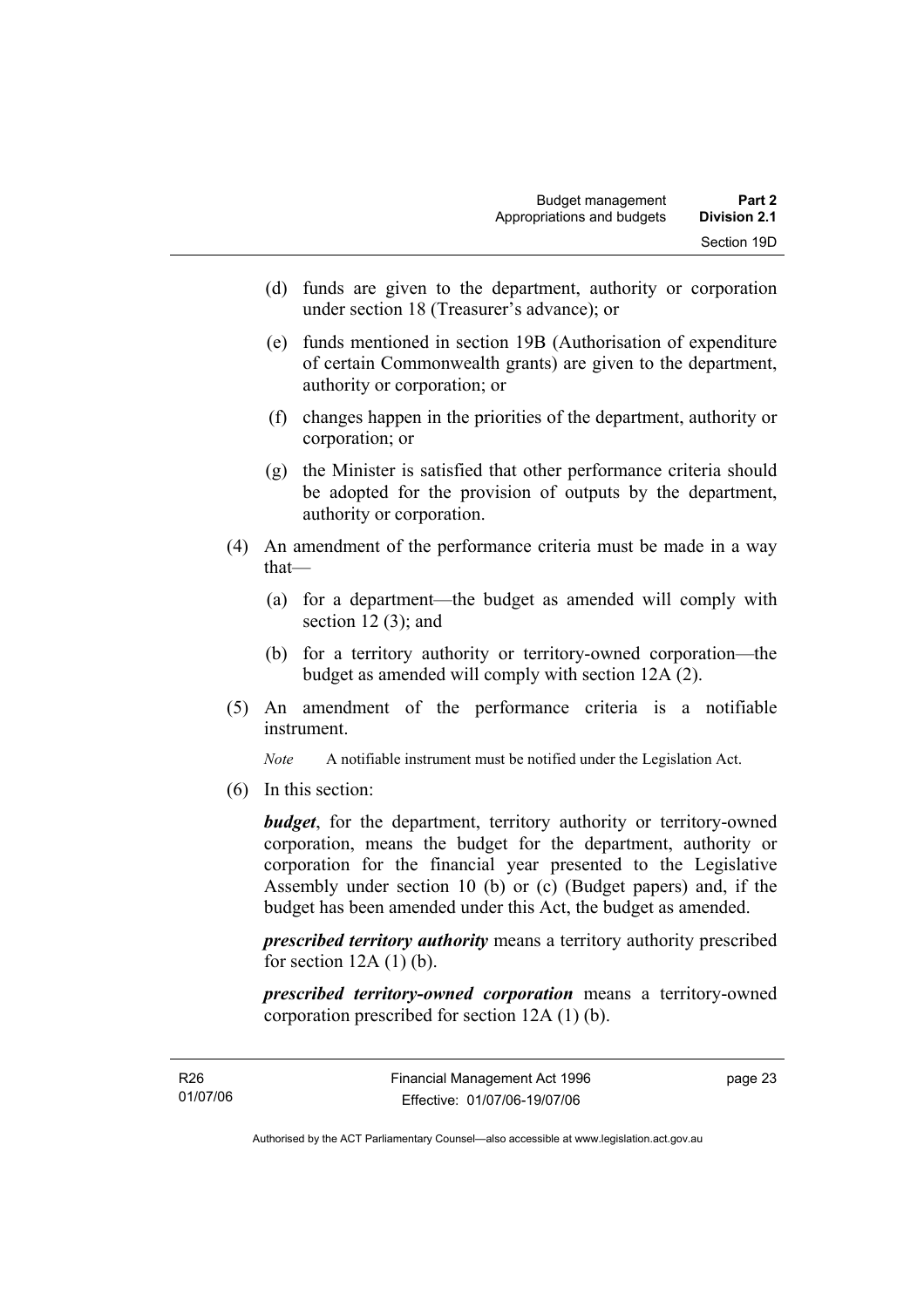#### **20 Budgets for Legislative Assembly secretariat**

Before the beginning of a financial year, the Speaker of the Legislative Assembly may—

- (a) after consultation with an appropriate committee of the Legislative Assembly, advise the Treasurer of the appropriations that the Speaker considers should be made for the Legislative Assembly secretariat for the financial year; and
- (b) provide the Treasurer with a draft budget for the Legislative Assembly secretariat for the financial year that contains the information mentioned in section 12 other than that mentioned in subsection (1) (b).

#### **Division 2.2 Budget reviews and pre-election updates**

#### **20A Budget review**

- (1) The Treasurer must prepare a budget review for each financial year.
- (2) The Treasurer must present the budget review for a financial year to the Legislative Assembly not later than 15 February in the financial year.
	- *Note* This is the same day as financial statements for the 2nd quarter of the financial year are required to be presented under s 26 (Periodic financial statements).
- (3) However, if a sitting day does not fall in that year on or before 15 February, the Treasurer must give copies of the budget review to each member of the Legislative Assembly on or before that day.

#### **20B Purpose and contents of budget review**

 (1) The purpose of the budget review for a financial year is to give updated information to allow the assessment of the government's financial performance against the financial policy objectives and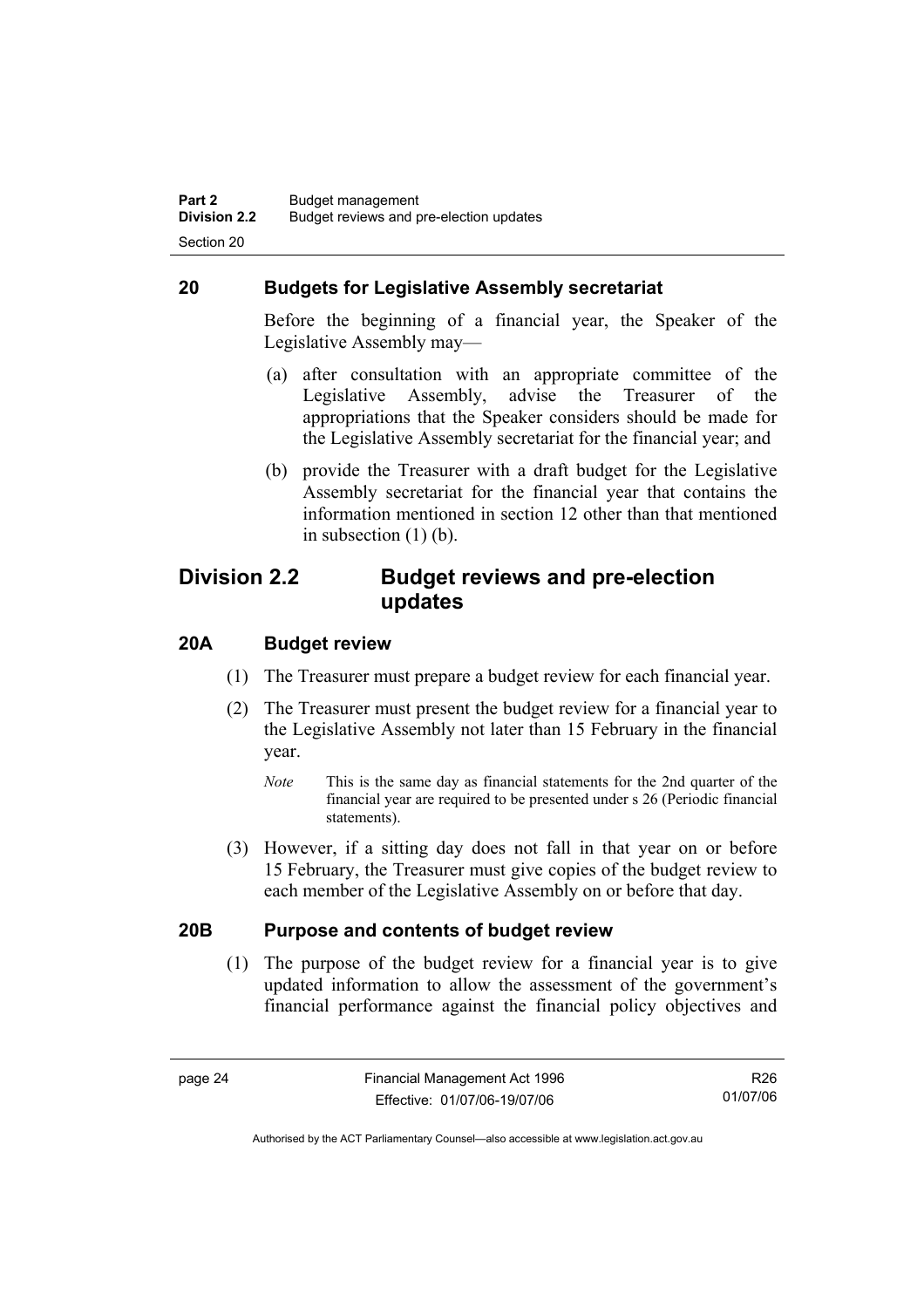strategies set out in the financial policy objectives and strategies statement for the Territory budget for the financial year.

- (2) The budget review for a financial year must be based on the financial policy objectives and strategies statement for the Territory budget for the financial year.
- (3) The budget review for a financial year must—
	- (a) include updated financial statements required under the financial management guidelines for the general government sector for the financial year; and
	- (b) include whole-of-year results for the previous financial year, the budget for the financial year, the estimated financial position of the Territory at the end of the financial year and updated budget estimates for each of the next 3 financial years; and
	- (c) include a review of the financial policy objectives and strategies statement included in the budget for the financial year that satisfies the requirements of section 11A (2) and (3); and
	- (d) state the date as at when the review was done.
- (4) However, if particular information required to be included in the budget review is unchanged from information set out in full in the budget for the Territory under section 11 (1) for the financial year, the review may instead summarise the information and state that it is unchanged from that set out in the budget.
- (5) For subsection (3):

*budget*, for a financial year, means the budget for the year presented to the Legislative Assembly under section 10 (a) (Budget papers) and, if that budget has been amended under this Act, the budget as amended.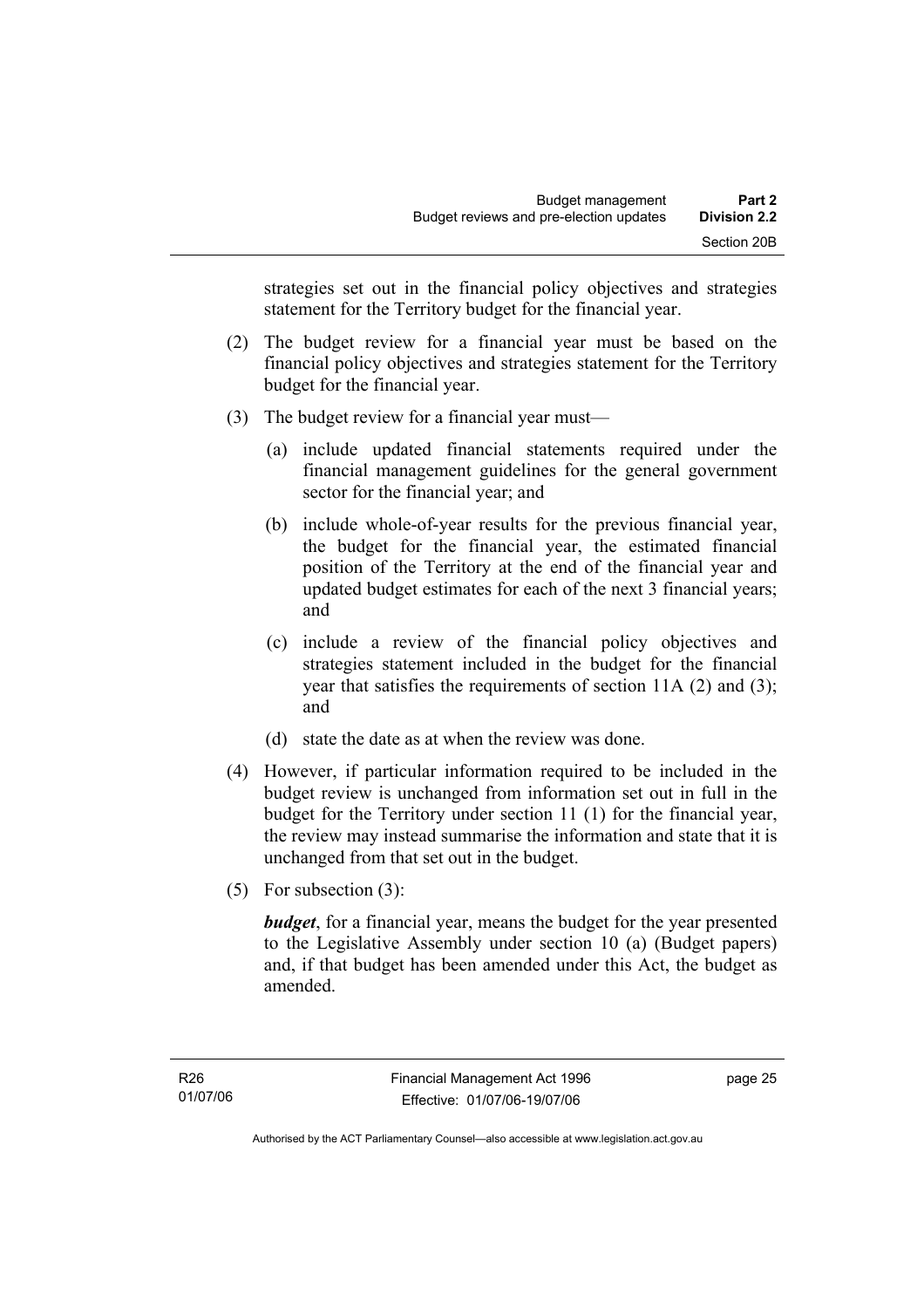#### **20C Pre-election budget update**

- (1) At least 30 days before the polling day for an ordinary election, the chief executive must prepare a pre-election budget update and give it to the parliamentary counsel for notification.
- (2) At least 20 days before the polling day for an election mentioned in the Self-Government Act, section 16 (Dissolution of Assembly by Governor-General) or section 48 (Resolution of no confidence in Chief Minister), the chief executive must prepare a pre-election budget update and give it to the parliamentary counsel for notification.
- (3) A pre-election budget update is a notifiable instrument.

*Note* A notifiable instrument must be notified under the Legislation Act.

(4) In this section:

*ordinary election*—see the *Electoral Act 1992*, dictionary.

*polling day*—see the *Electoral Act 1992*, dictionary.

#### **20D Purpose and contents of pre-election budget update**

- (1) The purpose of a pre-election budget update for an election is—
	- (a) to allow the assessment of the government's financial performance against the financial policy objectives and strategies set out in the latest financial policy objectives and strategies statement; and
	- (b) to give the electorate an accurate picture of the Territory's financial position before the election.
- (2) A pre-election budget update must be based on the latest financial policy objectives and strategies statement.
- (3) A pre-election budget update for an election must include—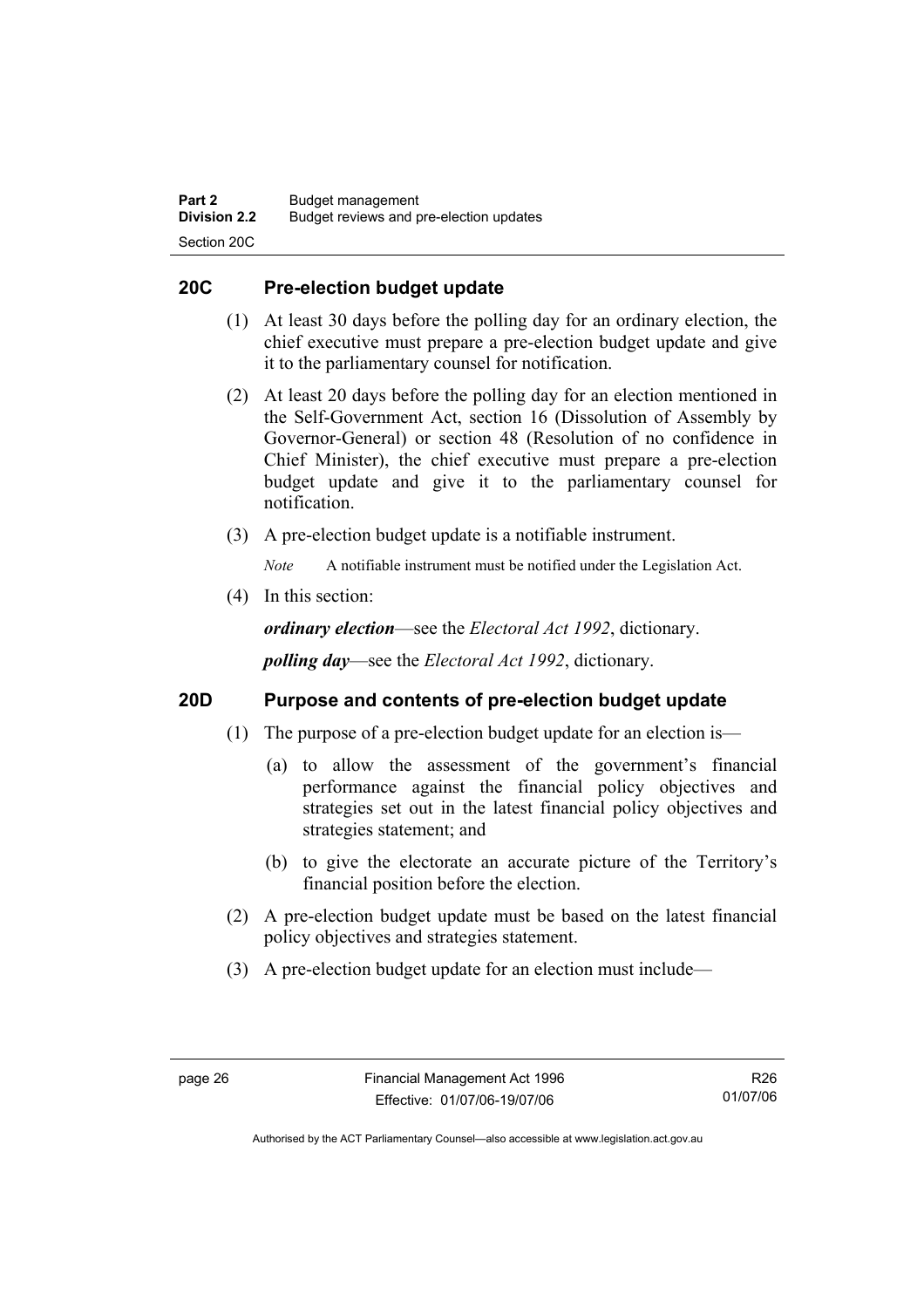- (a) updated financial statements required under the financial management guidelines for the financial year in which the election is to be held; and
- (b) updated budget estimates for the general government sector, the public trading enterprise sector and the Territory for that financial year and for each of the next 3 financial years; and
- (c) a statement of the economic or other assumptions used in preparing the updated financial statements and budget estimates; and
- (d) a statement about the sensitivity of the updated financial statements and budget estimates to changes in the economic or other assumptions; and
- (e) a statement of the risks, quantified if possible, that may affect the economic or other assumptions, including—
	- (i) contingent liabilities; and
	- (ii) publicly announced government commitments that are not yet included in the updated financial statements and budget estimates.
- (4) Information in the pre-election budget update must—
	- (a) take into account government decisions and other circumstances that may have material effect on the financial statements and budget estimates; and
	- (b) state the date as at when the updating was done.
- (5) However, if particular information required to be included in the pre-election budget update is unchanged from information set out in full in the latest financial statements, the budget estimates mentioned in section 11 (Territory budgets) or budget review, the pre-election budget update may instead summarise the information and state that it is unchanged from that set out in the financial statements, budget estimates or budget review.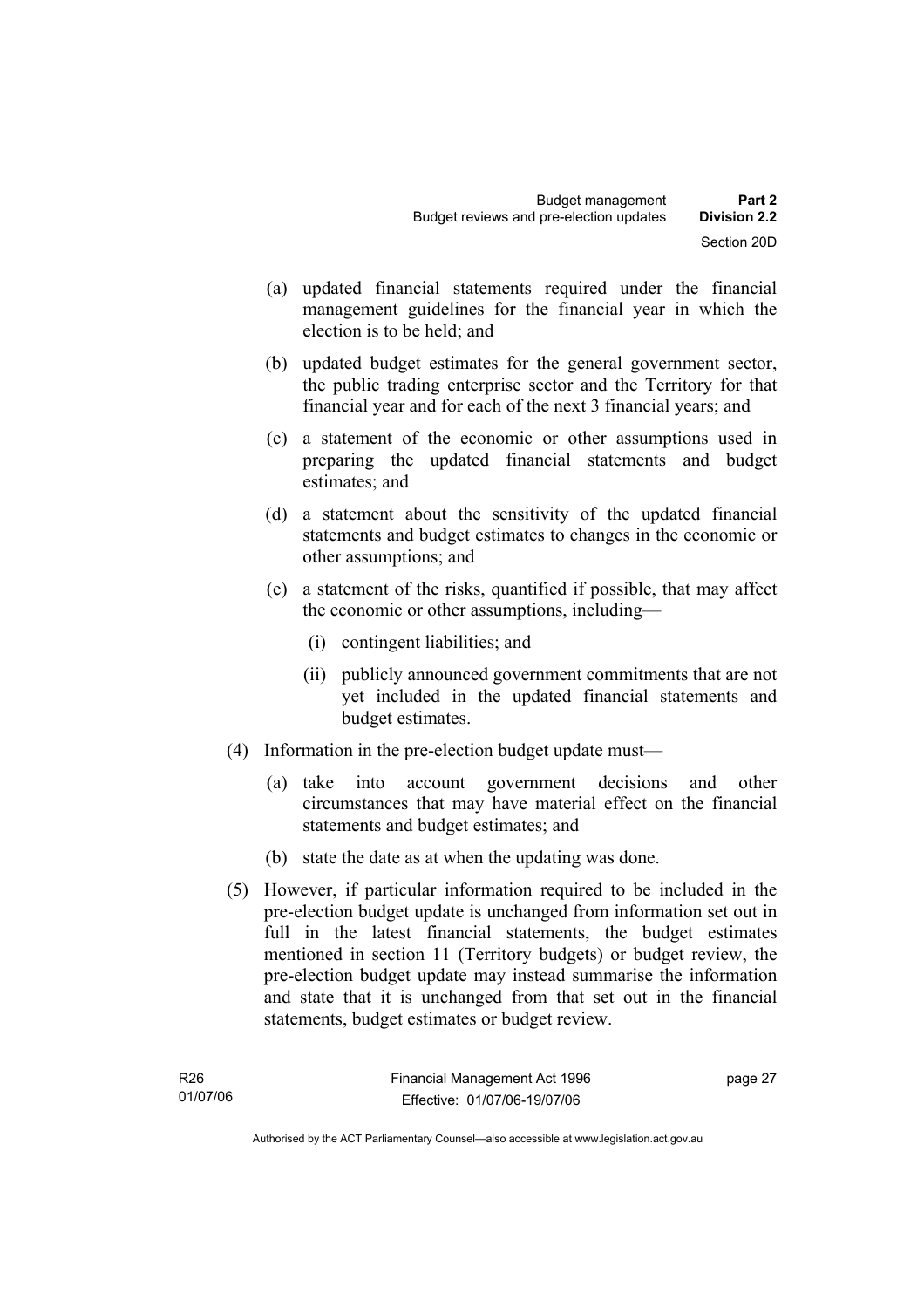# **Part 3 Financial reports**

# **Division 3.1 Financial reports of the Territory**

## **21 Meaning of** *the Territory* **in div 3.1**

In this division, a reference to *the Territory* includes a reference to all territory authorities and all territory-owned corporations.

## **22 Annual financial statements of the Territory**

- (1) The Treasurer must, as soon as practicable after the end of a financial year, prepare annual financial statements for the Territory for that year.
- (2) The statements must be prepared in accordance with generally accepted accounting principles and include—
	- (a) the financial statements required under the financial management guidelines; and
	- (b) a statement of the accounting policies adopted by the Territory; and
	- (c) the other statements that are necessary to fairly reflect the financial operations of the Territory during the year and its financial position at the end of the year.

# **23 Responsibility for annual financial statements**

- (1) Annual financial statements of the Territory must have endorsed on them, or attached to them, a statement of responsibility signed by—
	- (a) the Treasurer; and
	- (b) the chief executive of the administrative unit to which responsibility for the administration of this Act has been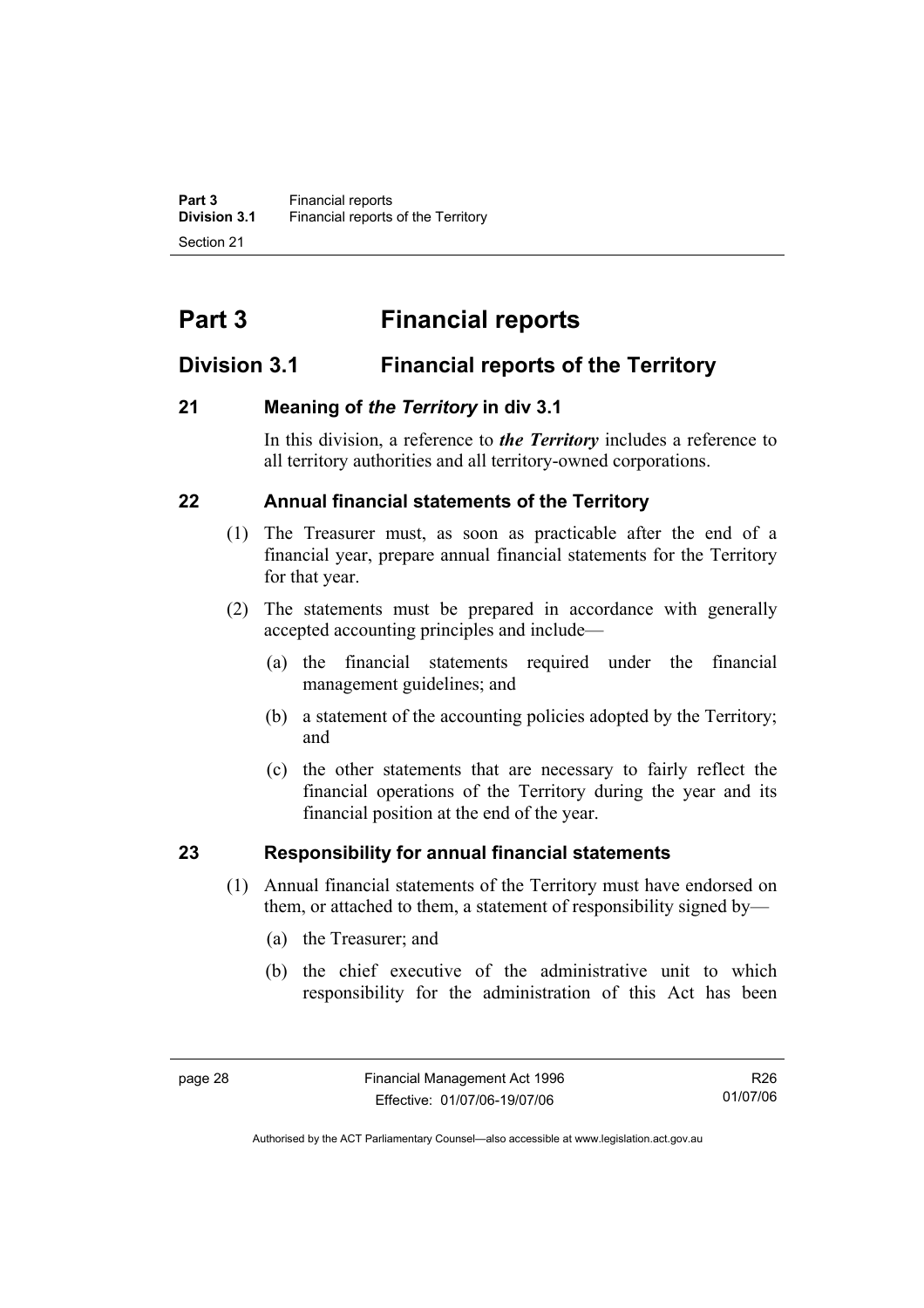allocated under the *Public Sector Management Act 1994*, section 14.

- (2) A statement of responsibility must comprise—
	- (a) a statement by the Treasurer that in his or her opinion the financial statements fairly reflect the financial operations of the Territory during the year to which they relate and the financial position of the Territory at the end of the year; and
	- (b) a statement by the chief executive that the financial statements have been prepared in accordance with generally accepted accounting principles.

## **24 Audit of annual financial statements**

- (1) The Treasurer must give the auditor-general the annual financial statements of the Territory for a financial year within 3 months after the end of the year.
- (2) The auditor-general must, within 30 days after the auditor-general receives the annual financial statements under subsection (1), give the Treasurer an audit opinion about the statements.
- (3) Despite subsections (1) and (2), if an ordinary election is to be held in the year after the end of the financial year—
	- (a) the Treasurer must give the auditor-general the annual financial statements of the Territory for the financial year in sufficient time for the auditor-general to give an audit opinion about the statements within 3 months after the end of the financial year; and
	- (b) the auditor-general must give an audit opinion to the Treasurer within 3 months after the end of the financial year.
- (4) In this section:

*ordinary election*—see the *Electoral Act 1992*, dictionary.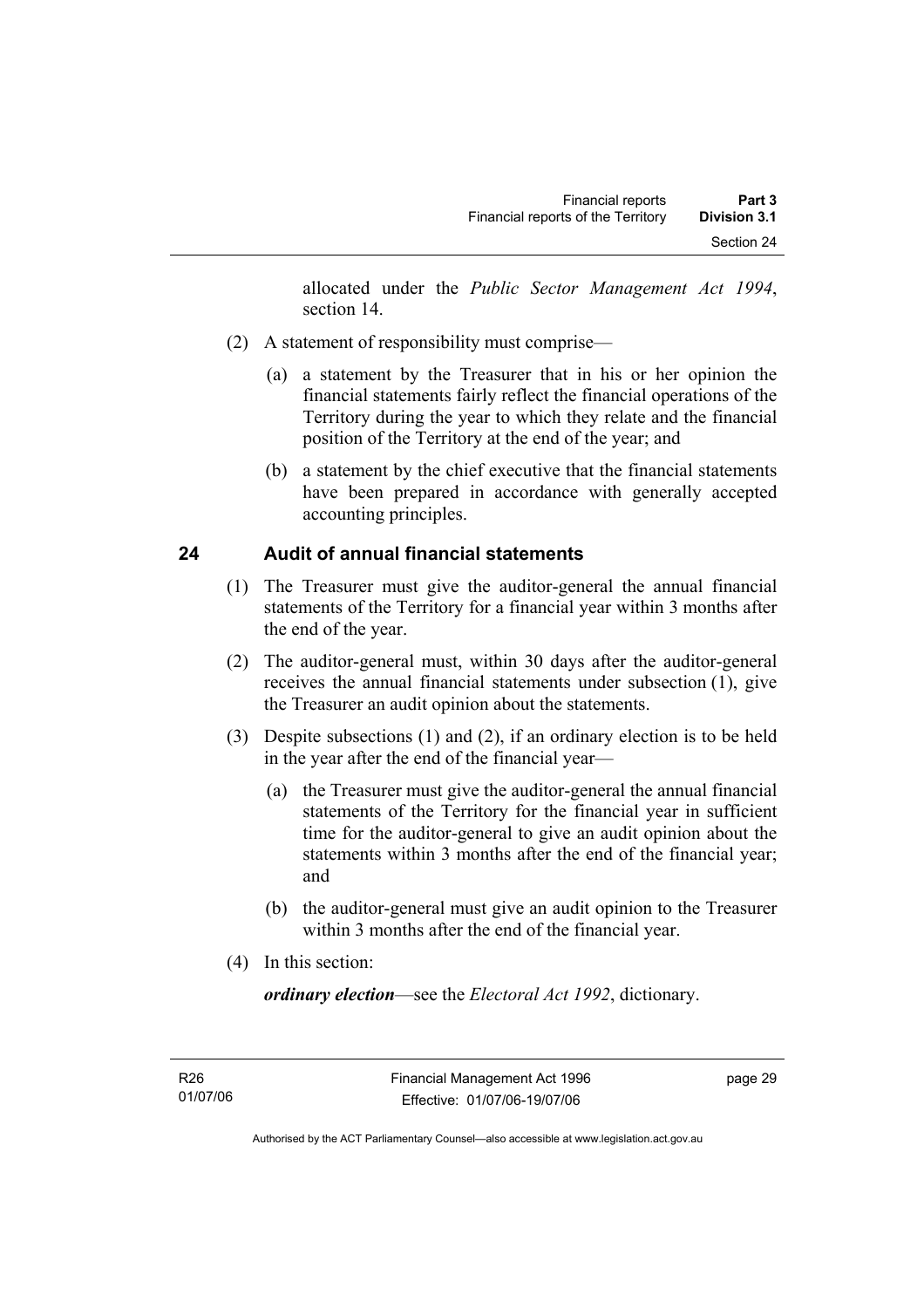### **25 Presentation of annual financial statements to Legislative Assembly**

- (1) If the Treasurer receives, under section 24 (2), an audit opinion about annual financial statements, the Treasurer must present to the Legislative Assembly, within 3 sitting days after receiving the opinion—
	- (a) a copy of the annual financial statements; and
	- (b) a copy of the audit opinion.
- (2) If the Treasurer receives, under section 24 (3) (b), an audit opinion about annual statements, the Treasurer must give to each member of the Legislative Assembly, within 7 days after receiving the opinion—
	- (a) a copy of the annual financial statements; and
	- (b) a copy of the audit opinion.

#### **26 Periodic financial statements**

- (1) Within 45 days after the end of each quarter of a financial year, the Treasurer must prepare financial statements for—
	- (a) the quarter; and
	- (b) the period from the beginning of the financial year until the end of the quarter.
- (2) The statements must be prepared in accordance with the financial management guidelines.
- (3) The Treasurer must present copies of the statements prepared under subsection (1) to the Legislative Assembly on the first sitting day after they are prepared.
- (4) If the first sitting day mentioned in subsection (3) does not fall within 45 days after the end of the relevant quarter, the Treasurer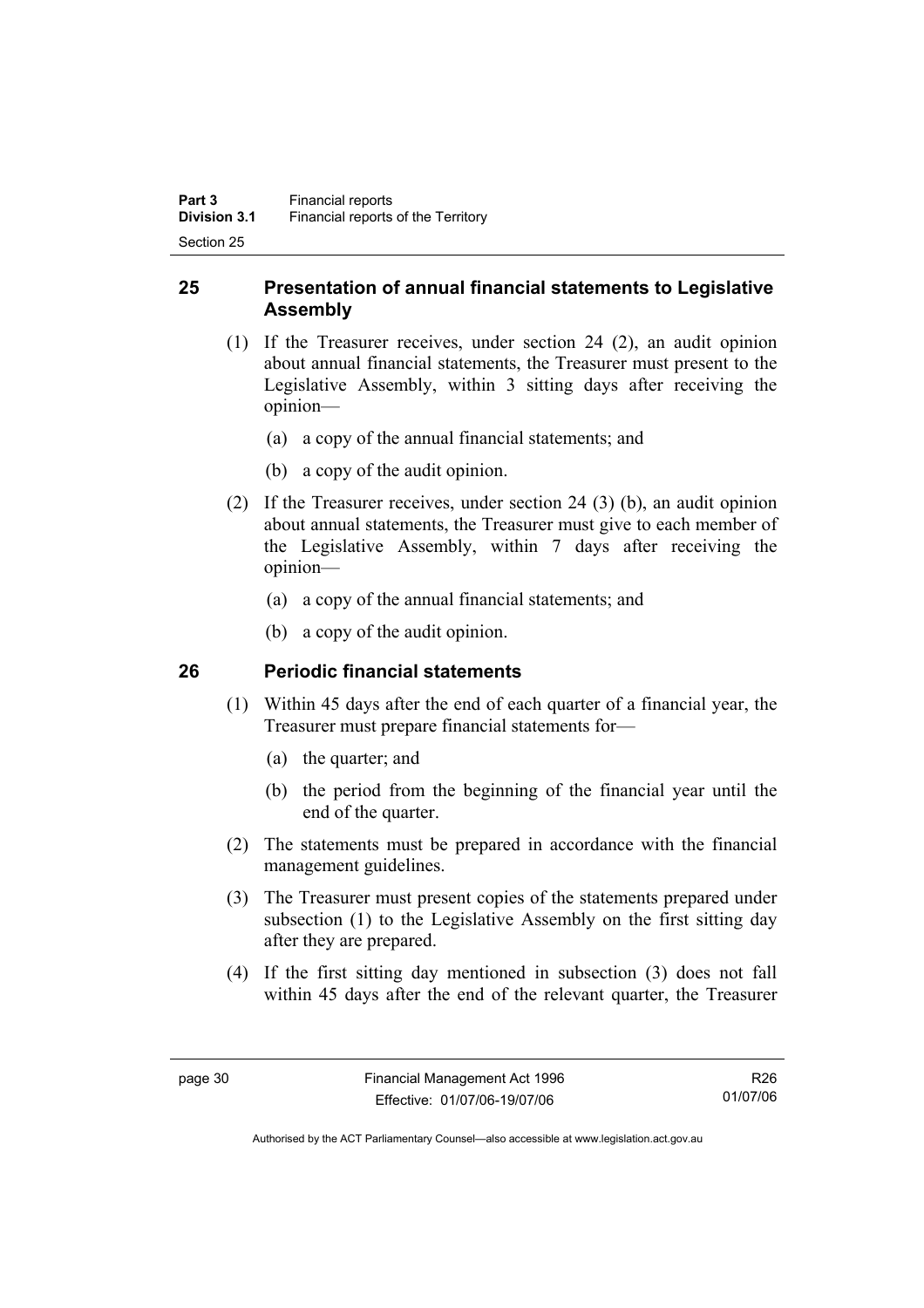must give copies of the statements prepared under subsection (1) to each member of the Legislative Assembly within the 45 days.

# **Division 3.2 Financial reports and performance statements of departments**

# **27 Annual financial statements of departments**

- (1) A department must, as soon as practicable after the end of each financial year, prepare annual financial statements relating to its operations during the year.
- (2) The annual financial statements of a department must be prepared in accordance with generally accepted accounting principles and in a form that facilitates a comparison between the financial operations of the department during the year and the estimates of those operations contained in the budget for the department for the financial year.
- (3) The annual financial statements must include—
	- (a) the financial statements required under the financial management guidelines; and
	- (b) if a change was made during the year to the conditions of a capital injection set out under section 12 (1) (c) (ii) (Departmental budgets) in a statement included in a proposed budget for the department for a financial year—a statement of the change and the reasons for it; and
	- (c) a statement of the accounting policies adopted by the department; and
	- (d) any other statements necessary to fairly reflect the financial operations of the department during the year and its financial position at the end of the year.
- (4) In this section: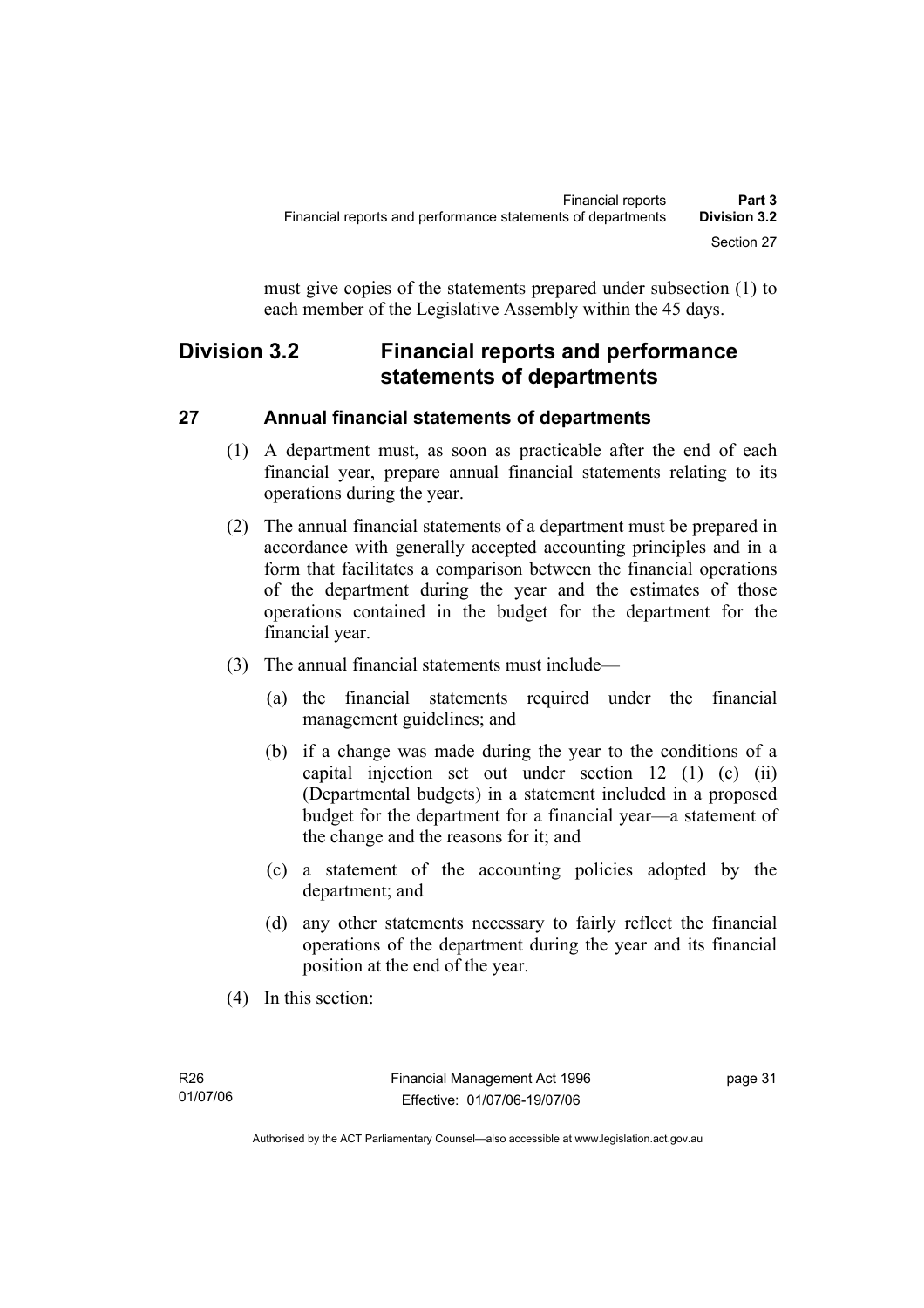*budget*, for a department for a financial year, means the budget for the department for the year presented to the Legislative Assembly under section 10 (b) (Budget papers).

#### **28 Responsibility for annual financial statements of departments**

- (1) The annual financial statements of a department for a financial year must have endorsed on them, or attached to them, a statement of responsibility signed by the responsible chief executive.
- (2) The statement of responsibility must state that, in the responsible chief executive's opinion, the annual financial statements fairly reflect the financial operations of the department during the financial year and the financial position of the department at the end of the year.

## **29 Audit of financial statements of departments**

- (1) The responsible chief executive of a department must give the auditor-general the financial statements of the department for a financial year as soon as practicable after the statements are prepared.
- (2) The financial statements must have endorsed on them, or attached to them, the statement of responsibility made for them.
- (3) The auditor-general must give the responsible chief executive an audit opinion about the financial statements as soon as practicable after the auditor-general receives them.

#### **30 Departmental annual financial statements to be included in annual reports etc**

A report prepared under the *Annual Reports (Government Agencies) Act 2004* for a department for a financial year must include, or have attached to it—

(a) the department's annual financial statements for the year; and

R26 01/07/06

Authorised by the ACT Parliamentary Counsel—also accessible at www.legislation.act.gov.au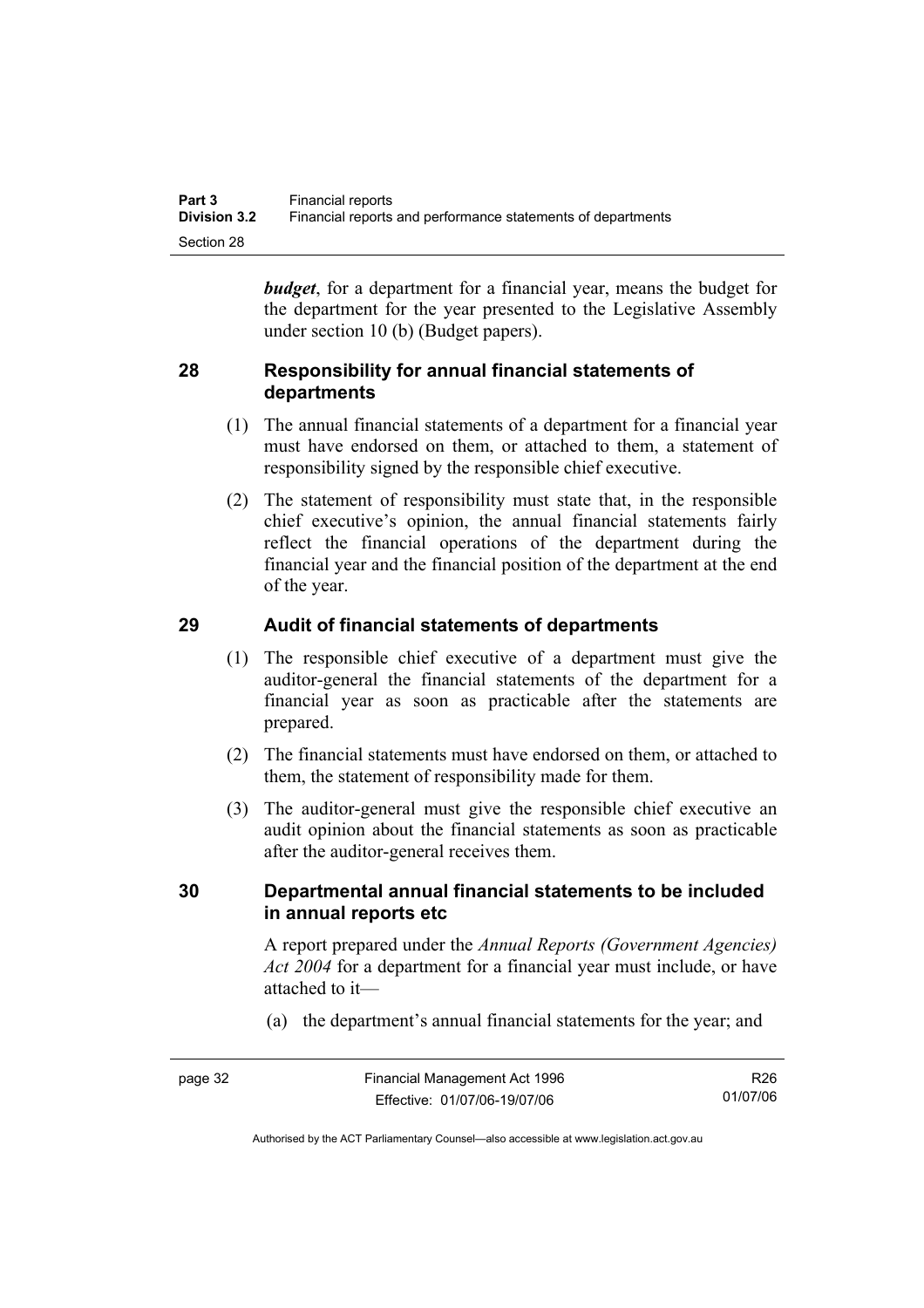(b) the audit opinion under section 29 (3) about the financial statements.

#### **30A Statements of performance of departments**

- (1) As soon as practicable after the end of each financial year, each department must prepare a statement of the performance of the department in providing each class of outputs provided by it during the year.
- (2) The statement must—
	- (a) compare the performance of the department in providing each class of the outputs with the forecast of the performance in the department's budget for the year; and
	- (b) give particulars of the extent to which the performance criteria set out in the budget for the provision of the outputs were met.
- (3) In this section:

*budget*, for the department, means the budget for the department for the financial year presented to the Legislative Assembly under section 10 (b) (Budget papers) and, if that budget has been amended under this Act, the budget as amended.

## **30B Responsibility for departmental statements of performance**

- (1) A statement of performance of a department for a financial year must have endorsed on it, or attached to it, a statement of responsibility signed by the responsible chief executive.
- (2) The statement of responsibility must state that, in the responsible chief executive's opinion, the statement of performance fairly reflects the performance of the department in providing each class of outputs during the financial year.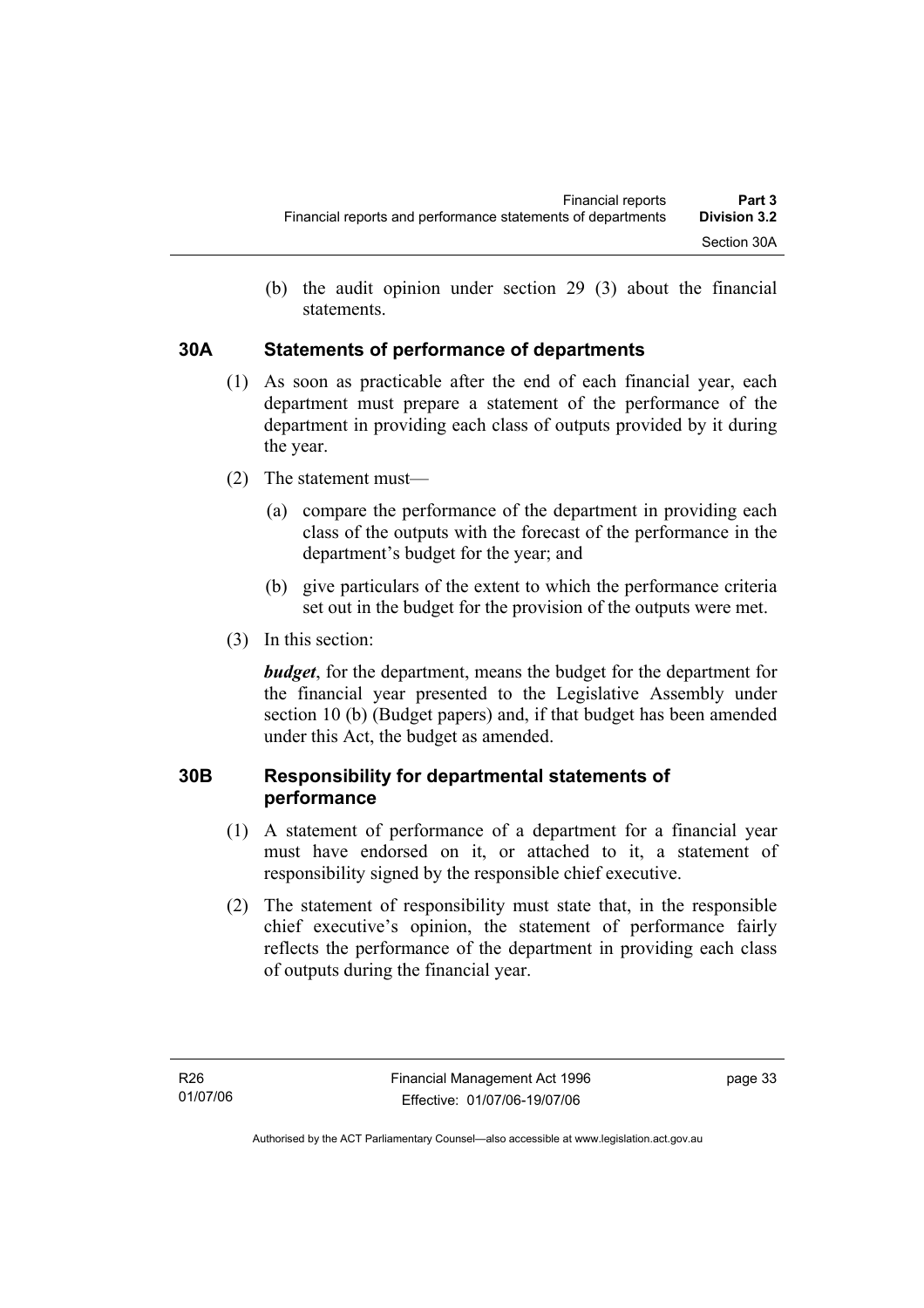#### **30C Scrutiny of departmental statements of performance**

- (1) The responsible chief executive of a department must give the auditor-general the department's statement of performance for a financial year as soon as practicable after the statement is prepared.
- (2) The statement of performance must have endorsed on it, or attached to it, the statement of responsibility made for it under section 30B.
- (3) The auditor-general must give the chief executive a report about the statement of performance as soon as practicable after the auditor-general receives it.
- (4) The report must be prepared in accordance with the financial management guidelines.

#### **30D Departmental statements of performance to be included in annual reports etc**

A report prepared under the *Annual Reports (Government Agencies) Act 2004* for a department for a financial year must include, or have attached to it—

- (a) the department's statement of performance for the year; and
- (b) the auditor-general's report under section 30C (3) about the statement of performance.

#### **30E Half-yearly departmental performance reports**

- (1) Within 30 days after 31 December in each financial year, each Minister must prepare a half-yearly performance report for each department for which the Minister is responsible.
- (2) The report must include—
	- (a) a progress report on delivery of outputs; and
	- (b) an explanation of any significant variations from performance criteria.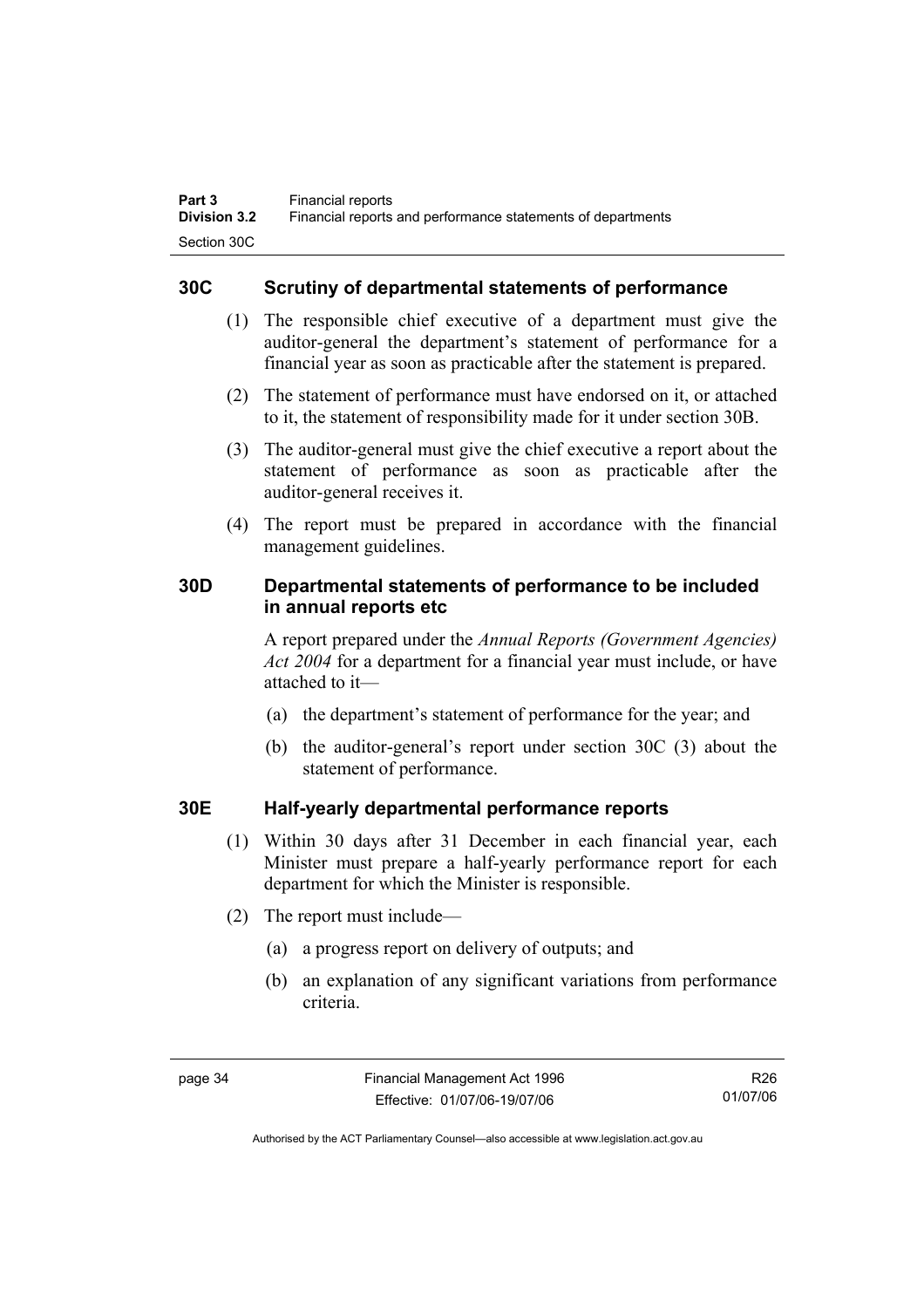- (3) The Minister must present the report to the Legislative Assembly on the first sitting day after the report is prepared.
- (4) If the report is not presented to the Legislative Assembly under subsection (3) within 30 days after 31 December, the Minister must make a copy of the report available to members of the Legislative Assembly within the 30 days.
- (5) This section does not apply to the Legislative Assembly secretariat.

Authorised by the ACT Parliamentary Counsel—also accessible at www.legislation.act.gov.au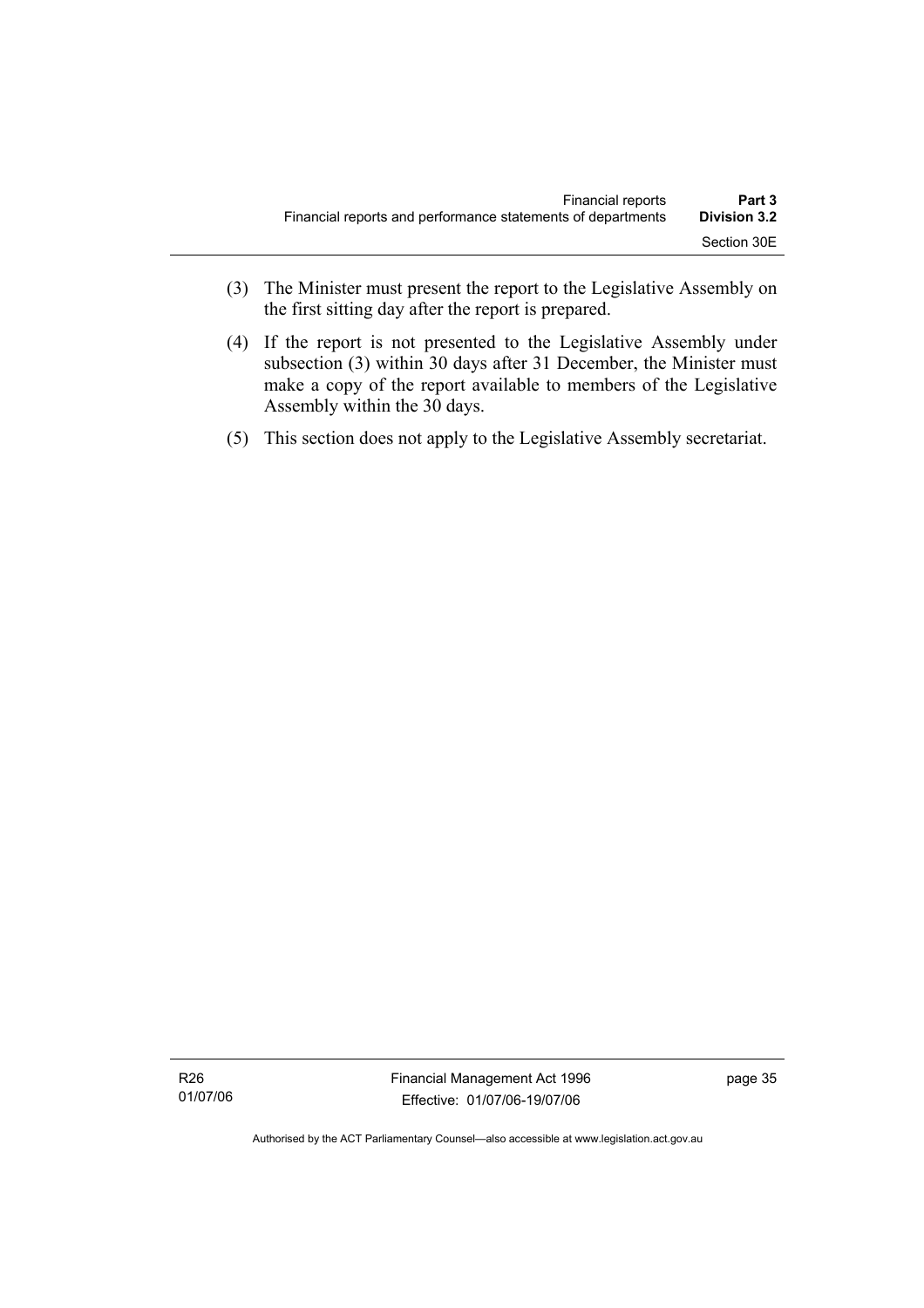# **Part 4 Financial management responsibilities of chief executives of departments**

#### **31 Responsibilities of chief executives of departments**

- (1) The responsible chief executive of a department is accountable to the responsible Minister of the department for the efficient and effective financial management of the department.
- (2) Without limiting subsection (1), the responsible chief executive of a department is responsible, under the responsible Minister, for ensuring—
	- (a) that money spent by the department is spent in accordance with appropriations made for the department (including appropriations available under section 34B); and
	- (b) that, as far as practicable, the operations of the department for a financial year are consistent with, and comparable to, the budget for the department for the year; and
	- (c) that the officers and employees of the department comply with this Act (including the financial management guidelines); and
		- *Note* A reference to an Act includes a reference to the statutory instruments made or in force under the Act, including any guideline (see Legislation Act, s 104).
	- (d) that proper accounts and records are kept of the transactions and affairs of the department in accordance with generally accepted accounting principles; and
	- (e) that adequate control is maintained over the assets of the department and assets in the control of the department; and
	- (f) that adequate control is maintained over the incurring of liabilities by the department.

R26 01/07/06

Authorised by the ACT Parliamentary Counsel—also accessible at www.legislation.act.gov.au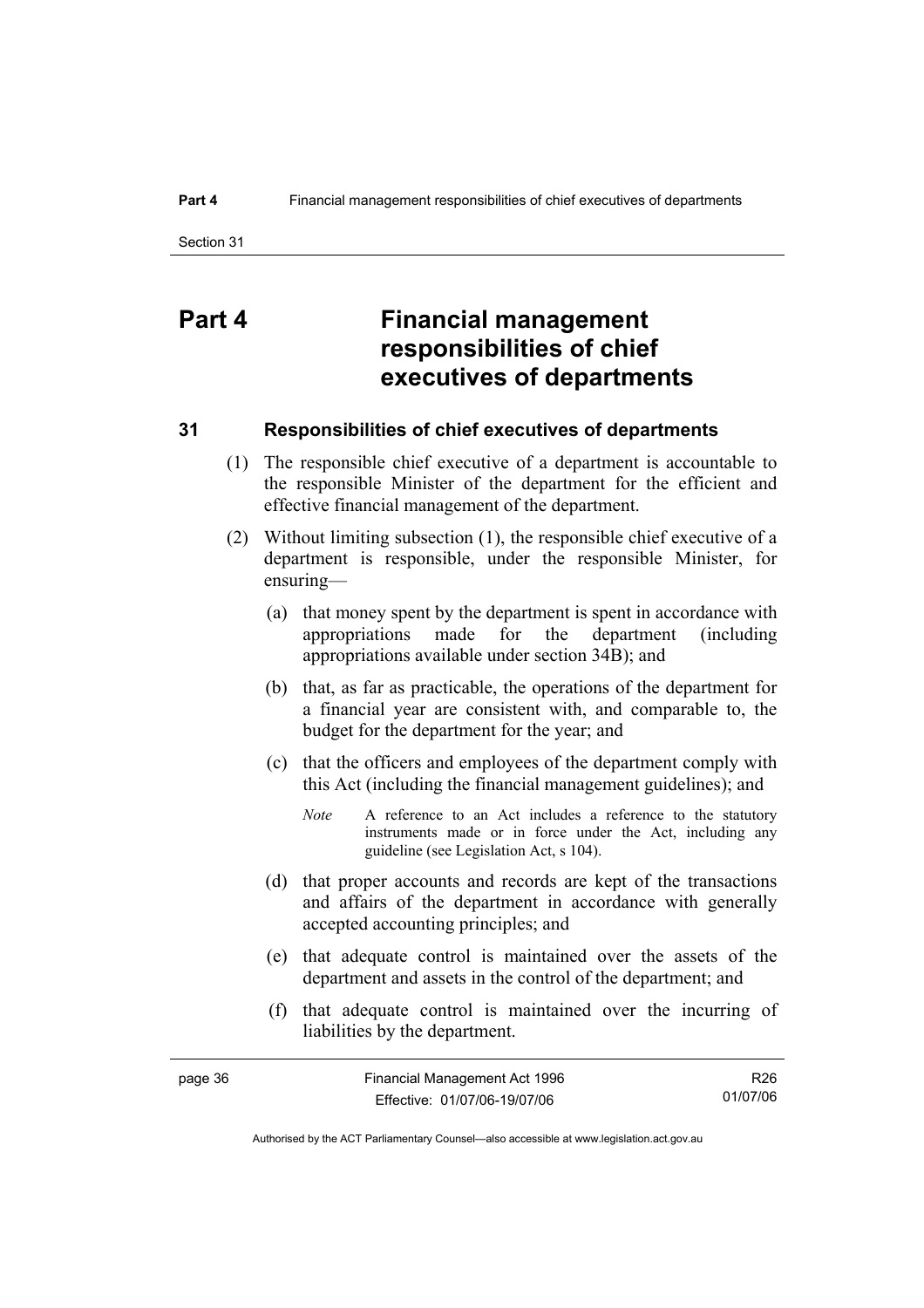- (3) A report prepared under the *Annual Reports (Government Agencies) Act 2004* for a financial year by the responsible chief executive of a department must include an explanation of material variations between the actual results of the department for the year and the budget for the department for the year.
- (4) In this section:

*budget*, for a department for a financial year, means the budget for the department for the year presented to the Legislative Assembly under section 10 (b) (Budget papers) and, if that budget has been amended under this Act, the budget as amended.

R26 01/07/06 Financial Management Act 1996 Effective: 01/07/06-19/07/06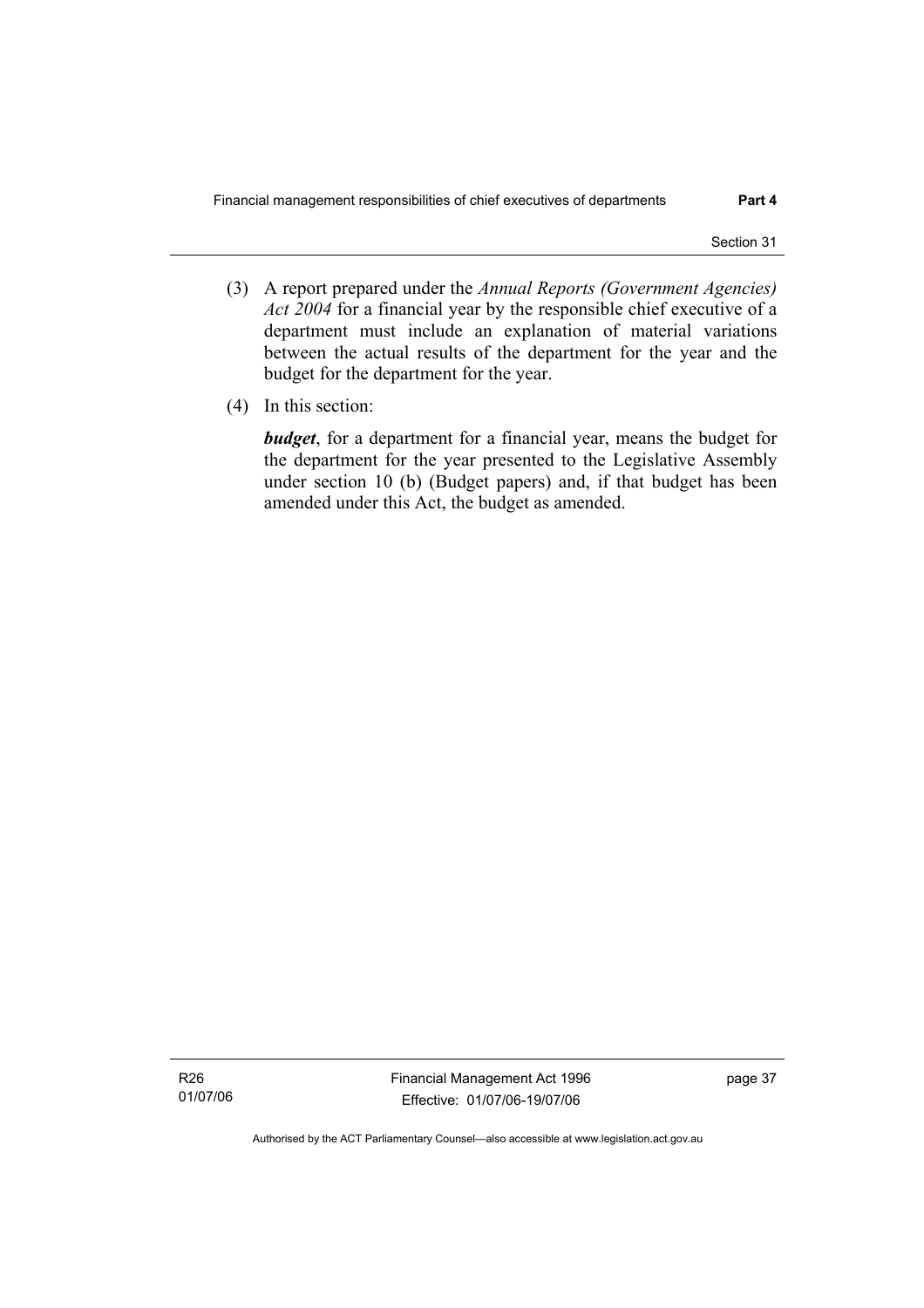#### **Part 5 Banking and investment**

Section 32

# **Part 5 Banking and investment**

#### **32 Agreement for the conduct of banking for Territory**

- (1) The Treasurer may enter into an agreement with an authorised deposit-taking institution relating to the conduct of banking for the Territory.
- (2) An agreement must not be entered into unless it contains a provision to the effect that it may be terminated by the Territory at any time subject to the giving of written notice that specifies the date the termination is to take effect.

#### **33 Territory banking account**

The Treasurer must open and maintain a banking account for the purposes of the Territory.

#### **34 Departmental banking accounts**

- (1) The responsible Minister or the responsible chief executive may open 1 or more banking accounts for the purposes of the relevant department.
- (2) A departmental banking account must be maintained by the chief executive.
- (3) A departmental banking account must not, without the Treasurer's written approval, be opened or maintained otherwise than with an authorised deposit-taking institution with which an agreement is in force under section 32.
- (4) The responsible Minister or the responsible chief executive of a department may close a departmental banking account of the department.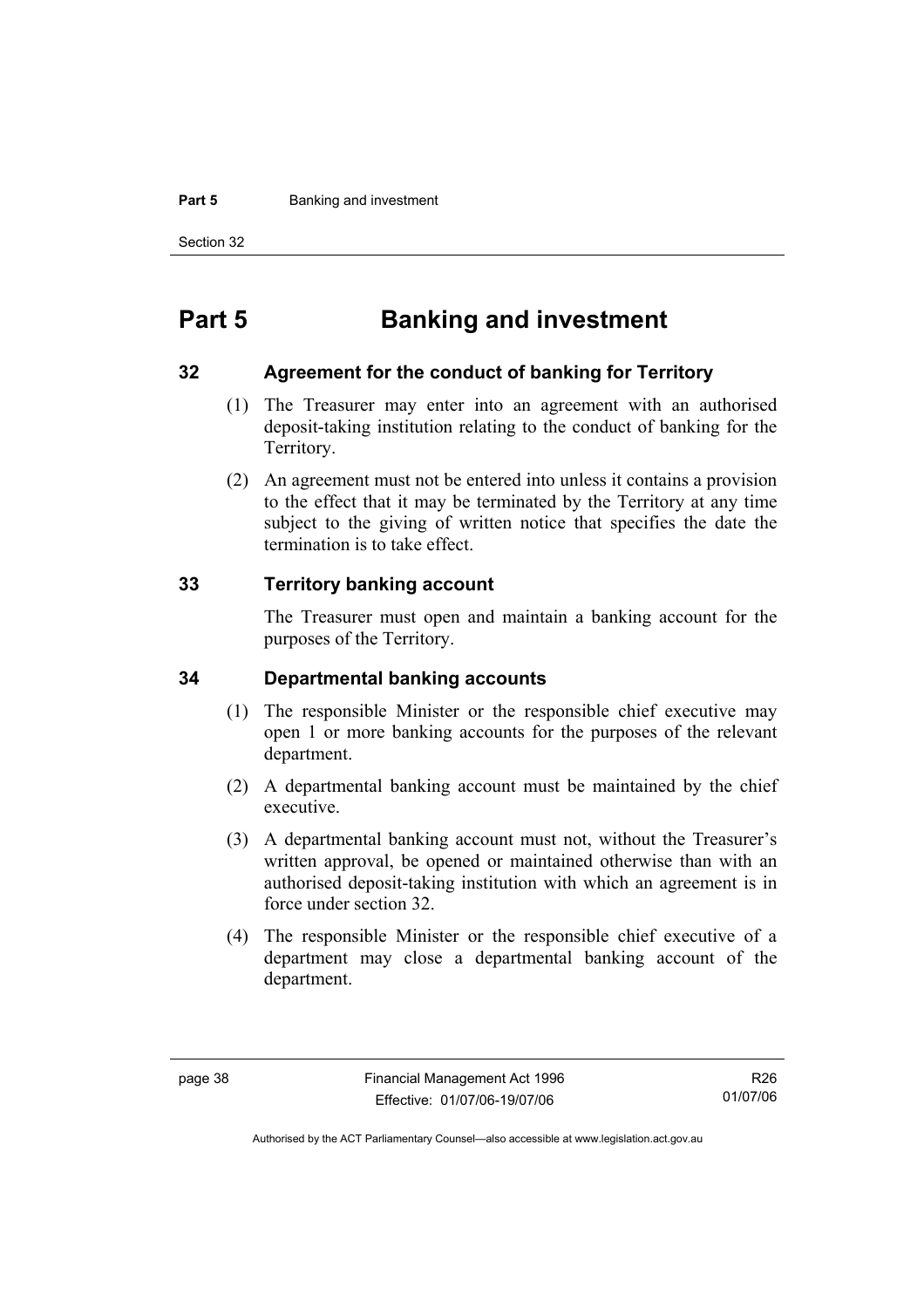- (5) If the responsible Minister or the responsible chief executive of a department closes a departmental banking account under subsection (4), he or she must transfer any money standing to the credit of the account to another departmental banking account of the department or to the territory banking account.
- (6) The Treasurer may, at any time, after consultation with the responsible Minister, close or suspend the operation of a departmental banking account.
- (7) A Minister or a chief executive must not open or operate a departmental banking account otherwise than in accordance with this Act.

#### **34A Transfer of departmental banking account**

- (1) If, in the Treasurer's opinion, it is desirable, because of changes in departmental responsibilities, to transfer a departmental banking account from a department to another department, the Treasurer may, in writing, direct the responsible chief executive of the department that holds the account to arrange for it to be transferred to another department nominated in the direction.
- (2) A chief executive who receives a direction under subsection (1) must comply with the direction.
- (3) A departmental banking account transferred in accordance with a direction under subsection (1) becomes a departmental banking account of the department to which it is transferred.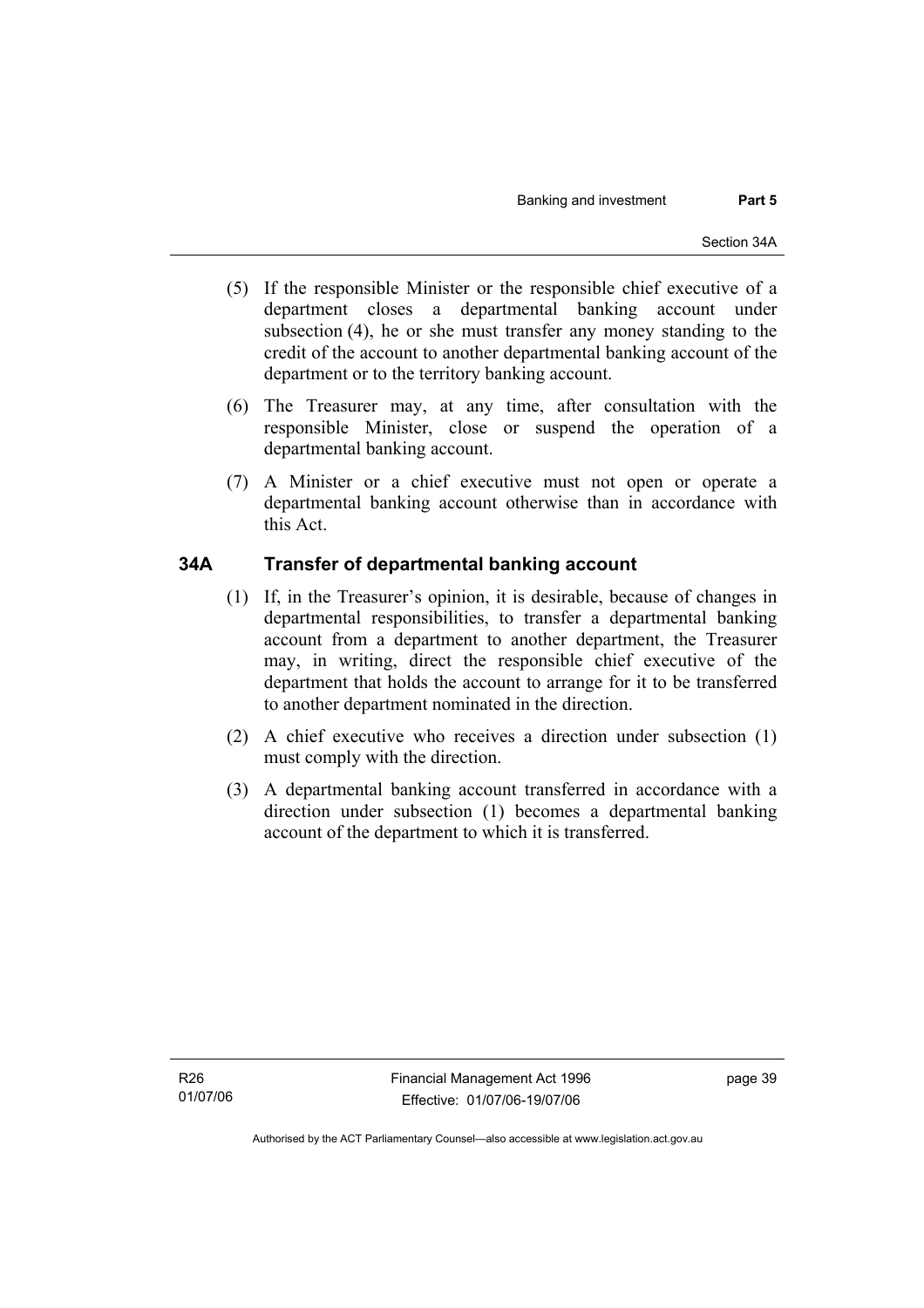#### **Part 5 Banking and investment**

Section 34B

#### **34B End of year balances of departmental banking accounts**

- (1) If at the end of a financial year amounts appropriated for a department for that financial year are held in a departmental banking account, the amounts may be applied after the end of that financial year for the purposes for which they were appropriated.
- (2) If at the end of a financial year a departmental banking account has a debit balance, the chief executive of the department must devise and implement a scheme to recoup the amount of the deficit.

#### **35 Payments into banking accounts**

- (1) All public money is the property of the Territory.
- (2) If public money is received by a person other than for the purpose of making a payment in the course of his or her duties, the person must take reasonable steps to safeguard the money until it is paid into a banking account in accordance with this section.
- (3) Money must be paid into a departmental banking account of a department if the money is—
	- (a) money that may be disbursed to the department as a consequence of an appropriation; or
	- (b) a receipt relating to the operations of the department; or
	- (c) a receipt relating to the sale or disposal of assets of the Territory held by the department.
- (4) All public money, except money payable into a departmental banking account, must be paid into the territory banking account.
- (5) The Treasurer may issue financial management guidelines regarding the banking of public money.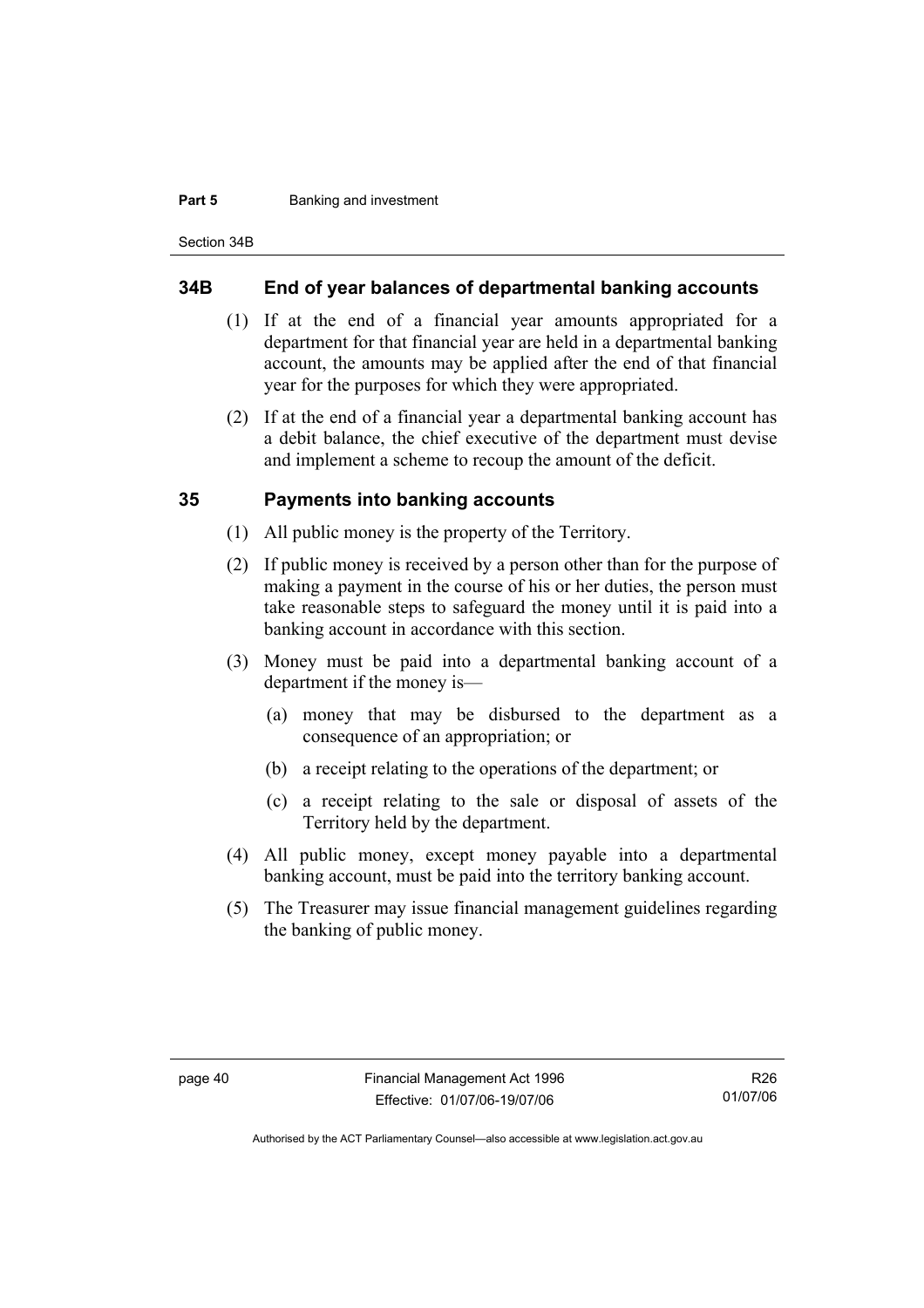#### **36 Transfer following change in departmental responsibilities**

- (1) If, in the Treasurer's opinion, it is necessary as a consequence of changes in departmental responsibilities, to transfer to another account money held in the territory banking account or a departmental banking account, the Treasurer must decide the amount to be transferred and direct that the transfer be made.
- (2) The Treasurer must not exercise the powers under subsection (1) in relation to a departmental banking account except after consultation with the responsible Minister.

### **36A Transfers from departmental banking accounts to territory banking account**

If, in the Executive's opinion, it is desirable for the management of the public money of the Territory to transfer an amount held in a departmental banking account to the territory banking account, the Executive may direct that the transfer be made.

# **37 Payments from territory banking account**

- (1) An amount must not be paid out of the territory banking account except under an appropriation to a departmental banking account, a territory authority banking account or a territory-owned corporation banking account.
- (2) This section is subject to—
	- (a) the *Territory Superannuation Provision Protection Act 2000*, section 11 (2) (which is about transfers between the territory banking account and departmental banking accounts to facilitate investment of superannuation funds); and
	- (b) this Act, section 38 (3) (which is about transfers of public money to facilitate investment); and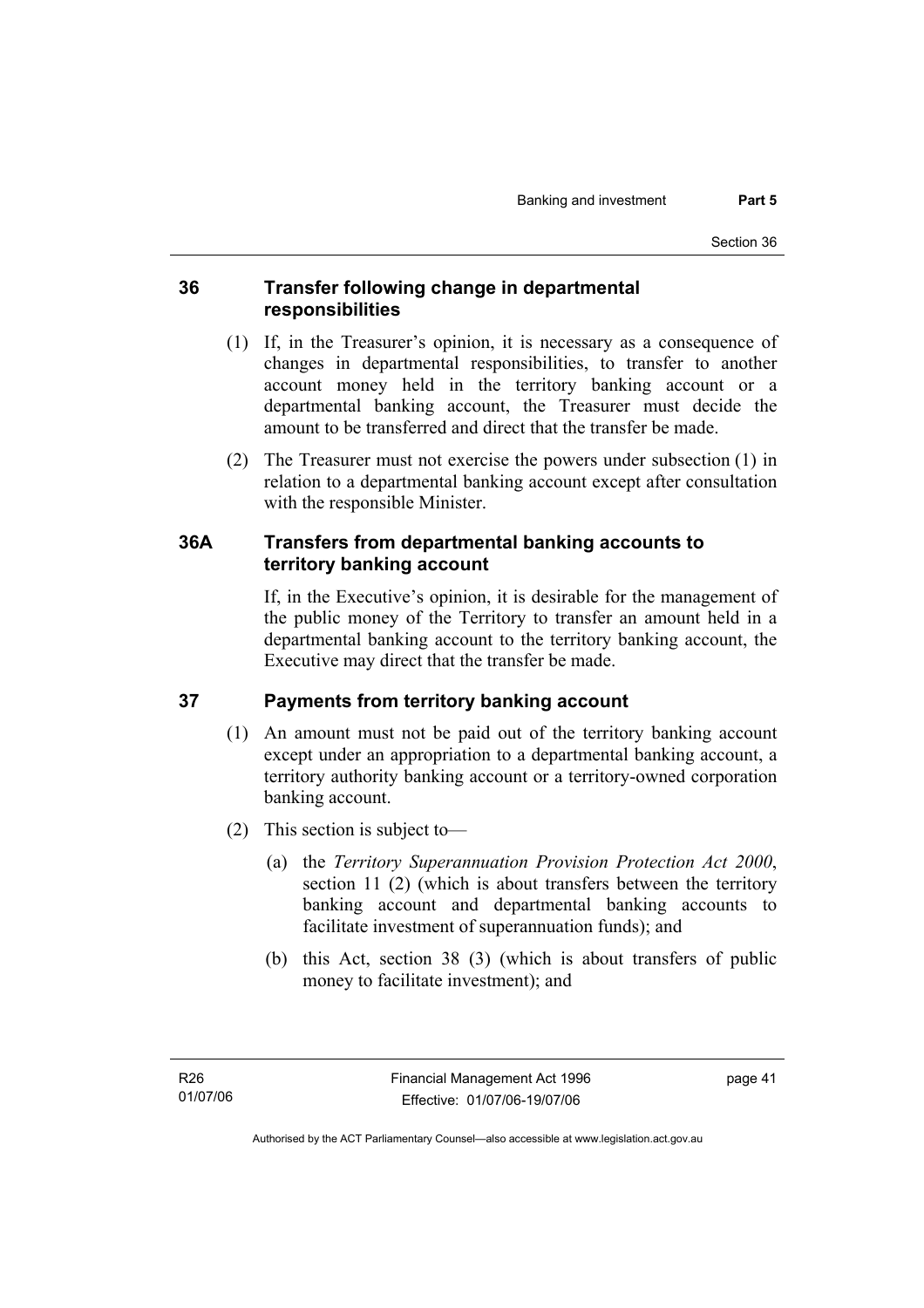#### **Part 5 Banking and investment**

Section 38

- (c) this Act, section 38 (7) (which is about the payment of interest on certain investments of public money); and
- (d) this Act, section 58 (7) (which is about transfers between the territory banking account and territory authorities of interest earned on certain investments for territory authorities).
- (3) This section does not apply to an overdraft or credit facility for a territory authority approved under section 59 (5).

#### **38 Investment of certain public money**

- (1) The Treasurer may invest any money held in the territory banking account or departmental banking accounts for the period and on the terms and conditions the Treasurer considers appropriate—
	- (a) on deposit with an authorised deposit-taking institution; or
	- (b) in the purchase of a bill of exchange that is drawn or accepted by an authorised deposit-taking institution; or
	- (c) in a loan to a person who is a dealer in the short-term money market; or
	- (d) in Territory, State or Commonwealth securities; or
	- (e) in any investment prescribed under the financial management guidelines for this paragraph.
- (2) However, an investment may be made under this section only to increase or protect the financial wealth of the Territory.
- (3) Transfers of money for investment, including transfers between the territory banking account and departmental banking accounts to facilitate investment, may be made without appropriation.
- (4) Interest received from the investment of public money under this section shall be paid to the territory banking account.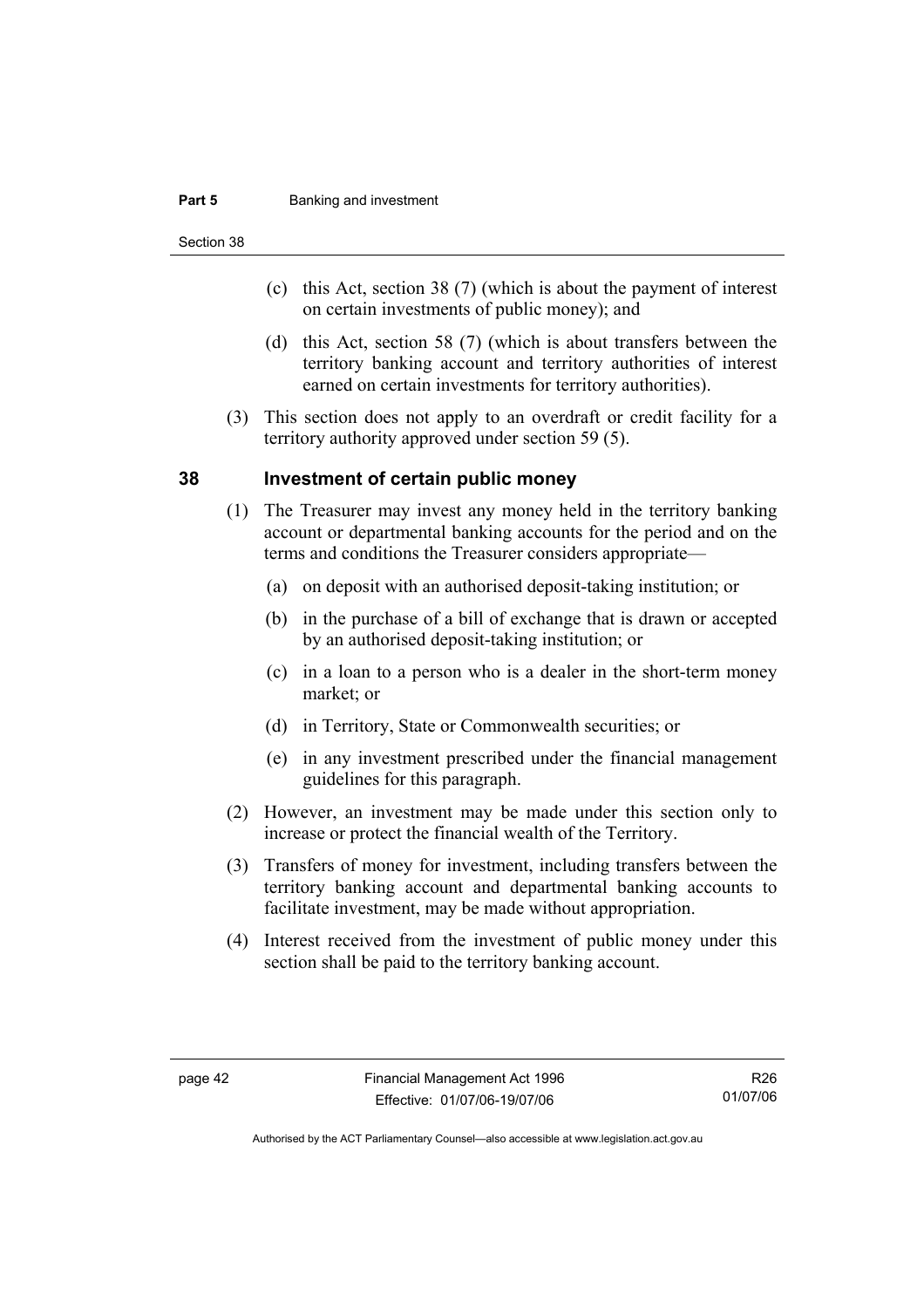- (5) However, if an investment of public money is made or managed for the Territory by an entity other than a department, the entity may deduct from the interest received by the entity for the investment—
	- (a) a fee charged by the entity for making or managing the investment; and
	- (b) expenses reasonably incurred by the entity in making or managing the investment.
- (6) The Treasurer may decide the amounts of interest from investments under this section that are to be credited to departmental banking accounts.
- (7) The amounts decided by the Treasurer may be paid from the territory banking account without further appropriation.
- (8) However, the total of the amounts paid under subsection (7) must not exceed the total of the interest received from investments under this section.
- (9) This section does not apply to money held in a superannuation banking account.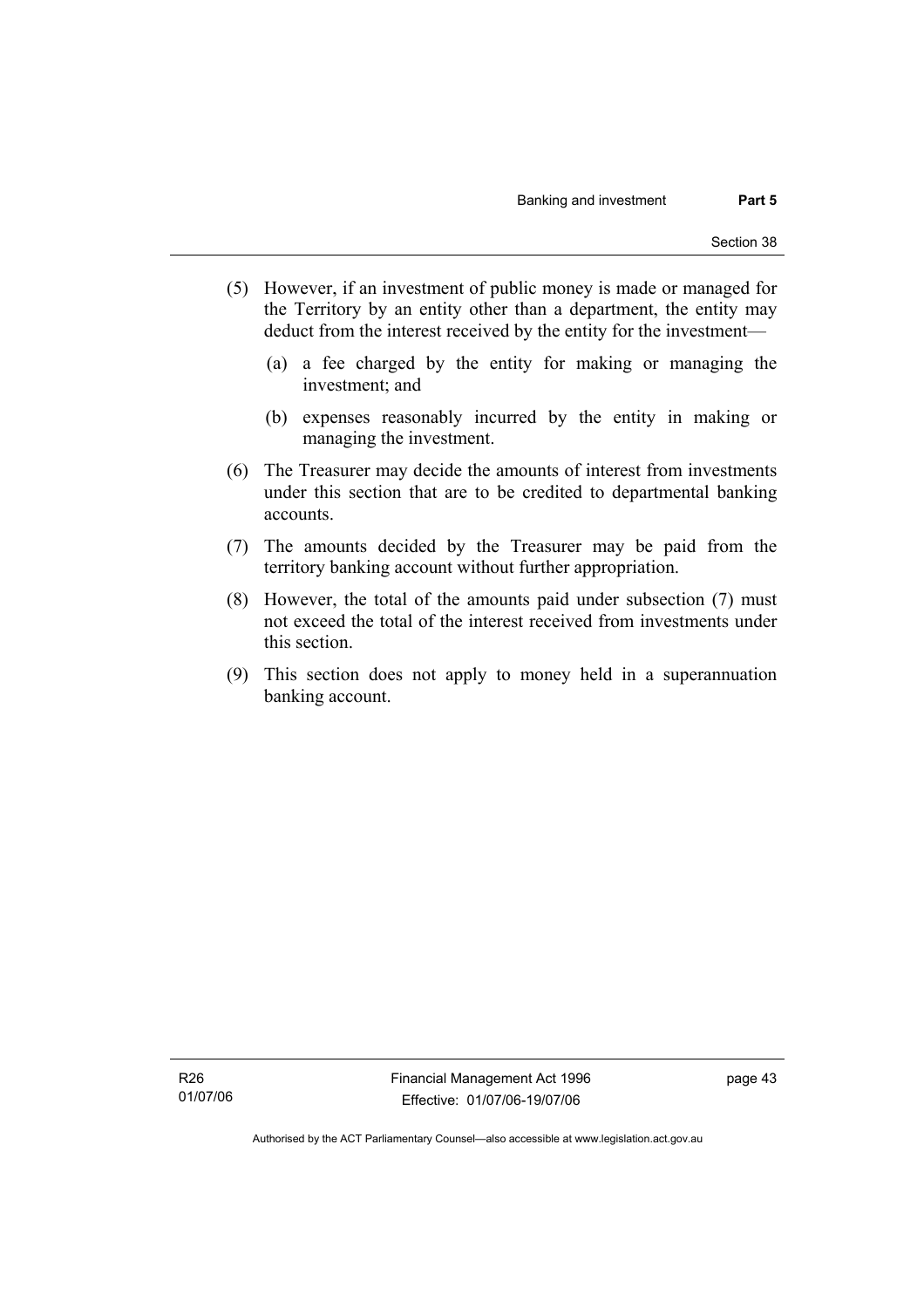#### **Part 6 Borrowing and guarantees**

Section 39

# **Part 6 Borrowing and guarantees**

#### **39 Power of Territory to borrow**

The Territory may only borrow in accordance with this Act or another law of the Territory.

#### **40 Treasurer may borrow on behalf of Territory**

The Treasurer may, on behalf of the Territory, if necessary or expedient in the public interest to do so—

- (a) borrow money; or
- (b) give security for the repayment of an amount borrowed or the payment of interest on an amount borrowed; or
- (c) enter into a financing lease.

#### **41 Power of territory authorities to borrow**

Despite any other Act, a territory authority may only borrow (other than from the Territory) in accordance with this Act.

#### **42 Borrowings by territory authorities to be approved**

- (1) A territory authority must not borrow unless—
	- (a) the borrowing is approved in writing by the Treasurer; and
	- (b) the terms and conditions of the borrowing include the terms and conditions (if any) specified in the approval and are otherwise consistent with the approval; and
	- (c) the borrowing is within the borrowing limits (if any) of the authority for the financial year in which the borrowing is entered into, that are approved in writing by the Treasurer.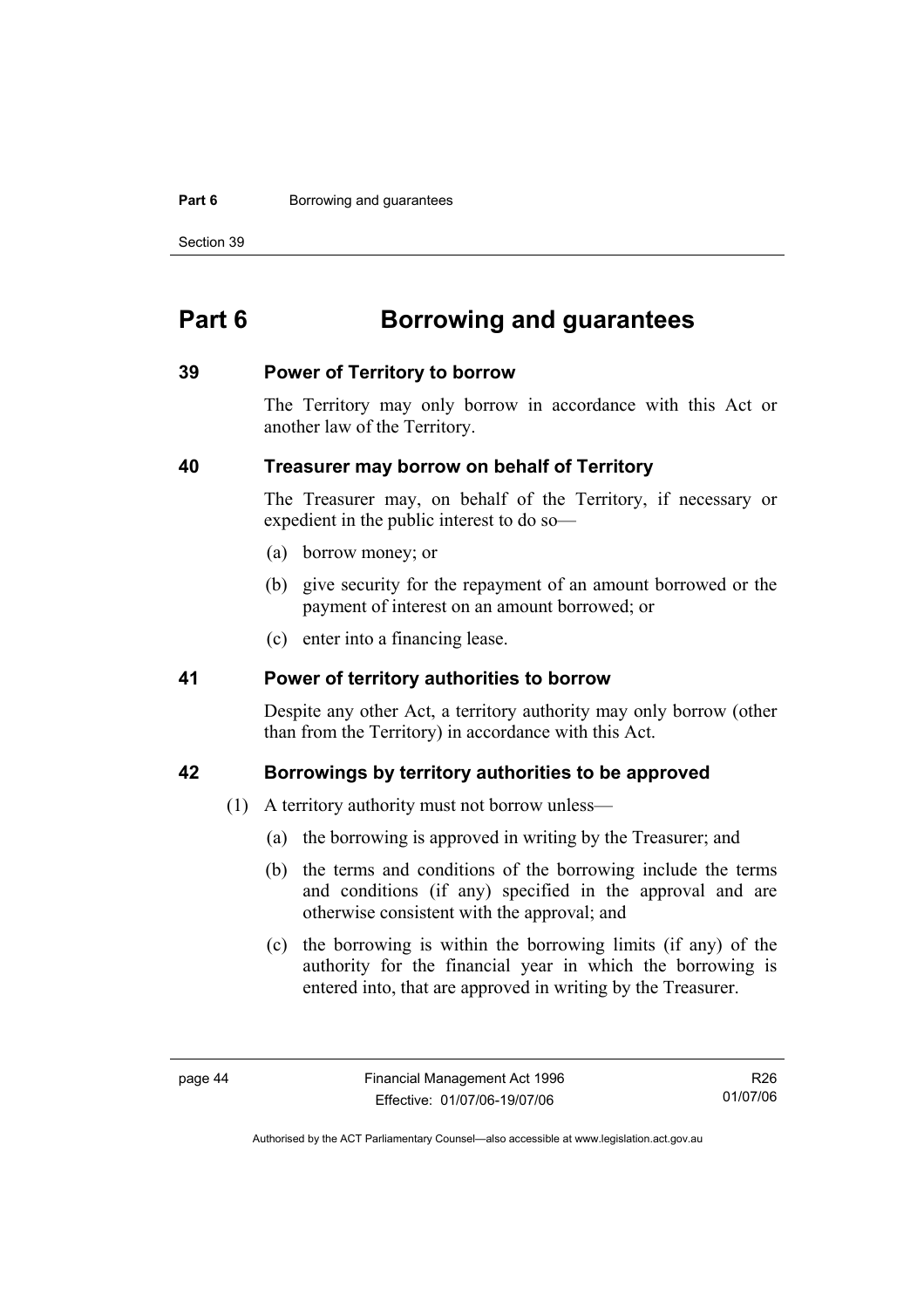(2) However, subsection (1) (a) and (b) does not apply to a loan made to a territory authority under section 57 (1) (b).

#### **43 Territory authorities may give security**

Subject to the Treasurer's approval of the borrowing under section 42 (a), a territory authority may give security for the repayment of an amount borrowed, or for the payment of interest on that amount, by issuing securities.

#### **44 Power to approve borrowings not delegable**

The Treasurer must not delegate to anyone the power under section 42 (a) to approve borrowings by territory authorities.

#### **45 Loans to be paid into territory banking account**

Subject to this Act and any other Act, the proceeds of a loan raised on behalf of the Territory must be paid into the territory banking account.

#### **46 Payments by Treasurer**

The Treasurer may, without further appropriation, make payments needed for—

- (a) payment of interest on borrowings made for the Territory; or
- (b) repayment of borrowings made for the Territory; or
- (c) payment of the expenses of making or repaying borrowings for the Territory.

#### **47 Guarantees by Territory**

- (1) The Territory may only give a guarantee for the payment of money or the performance of an obligation in accordance with this Act.
- (2) The Treasurer may approve in writing a guarantee by the Territory for the payment of money or the performance by any person of an

Authorised by the ACT Parliamentary Counsel—also accessible at www.legislation.act.gov.au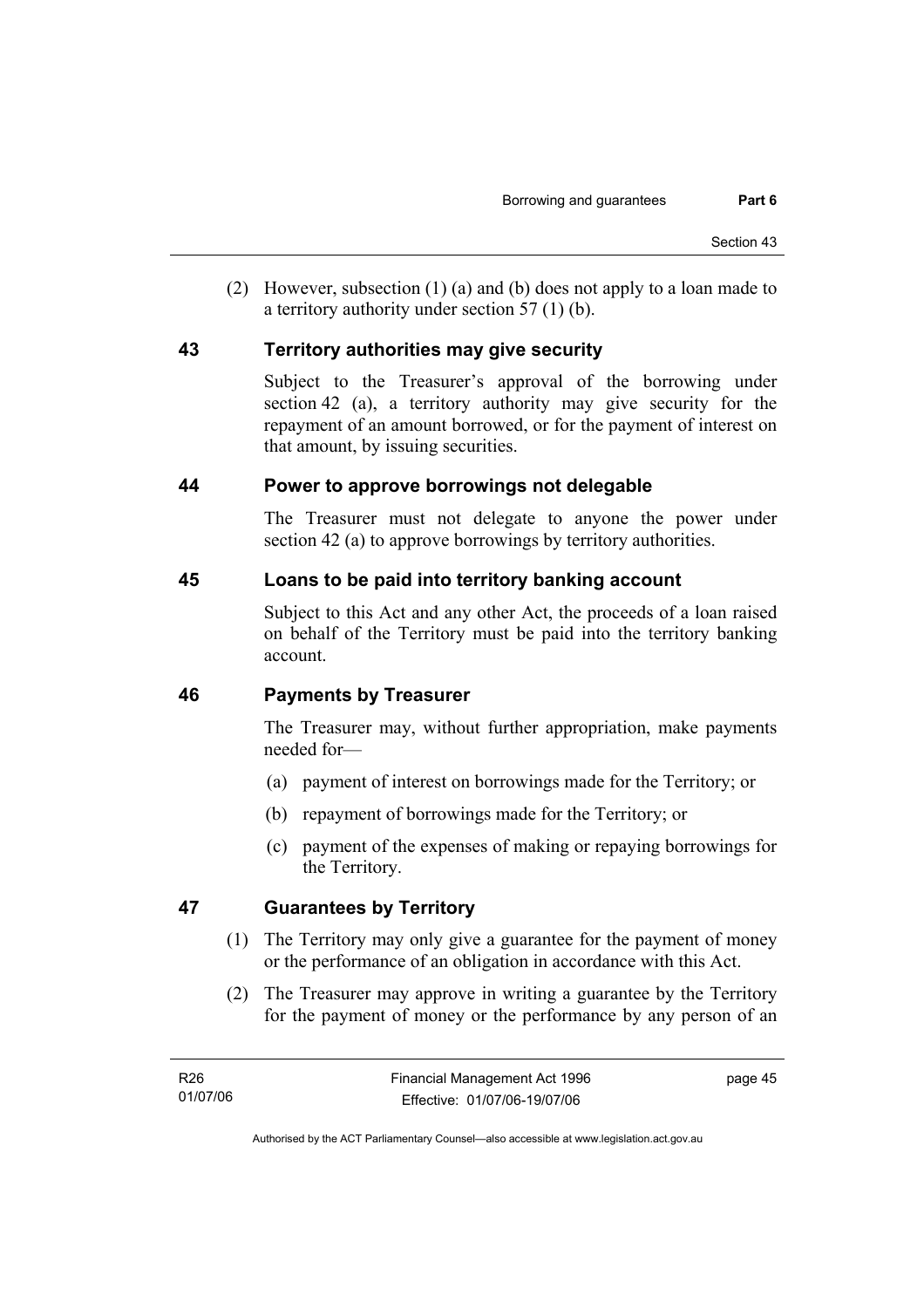#### **Part 6 Borrowing and guarantees**

Section 47

obligation under a contract, subject to any conditions the Treasurer may specify in the approval.

 (3) If the Treasurer approves a guarantee under subsection (2), the Treasurer must present a copy of the approval to the Legislative Assembly within 3 sitting days after the approval is given.

page 46 Financial Management Act 1996 Effective: 01/07/06-19/07/06

R26 01/07/06

Authorised by the ACT Parliamentary Counsel—also accessible at www.legislation.act.gov.au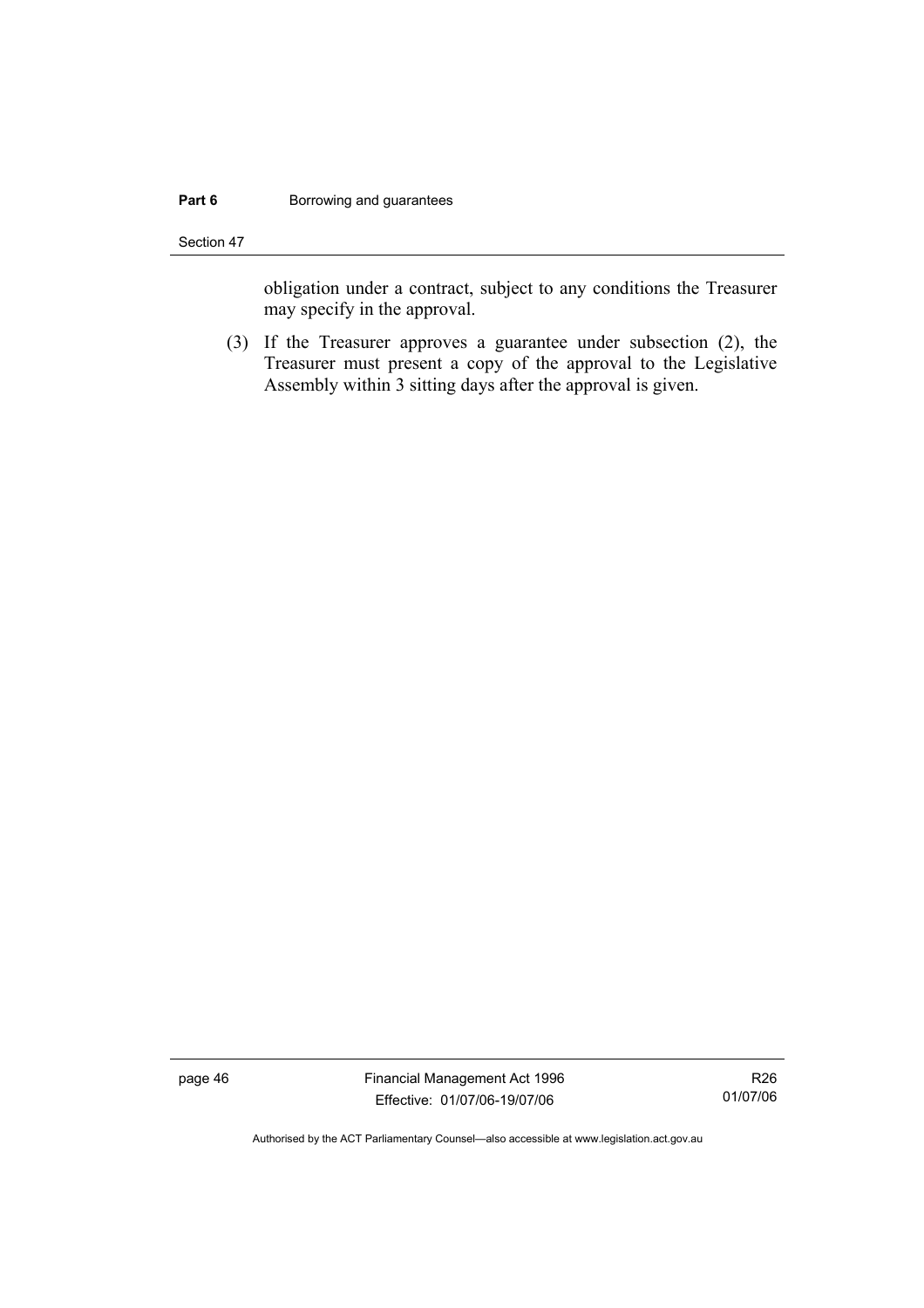# **Part 7 Trust money**

#### **49 Identity of trust money**

All trust money held by the Territory must be accounted for separately from public money.

#### **50 Administration of trust money**

- (1) Trust money must be administered by the appropriate department on behalf of the Territory.
- (2) The Treasurer may, in writing, specify a department as the appropriate department in relation to an amount of trust money.
- (3) In this section:

*appropriate department*, in relation to an amount of trust money, means—

- (a) except if paragraph (b) applies—the department responsible for matters or enactments that relate most closely to the purpose of the payment; or
- (b) the department specified under subsection (2).

# **51 Departmental trust banking accounts**

- (1) The responsible Minister or the responsible chief executive may open a trust banking account for the purposes of the relevant department.
- (2) A trust banking account must be maintained by the chief executive.
- (3) A trust banking account must not, without the Treasurer's written approval, be opened or maintained otherwise than with an authorised deposit-taking institution with which an agreement is in force under section 32 (Agreement for the conduct of banking for Territory).

| R26      | Financial Management Act 1996 | page 47 |
|----------|-------------------------------|---------|
| 01/07/06 | Effective: 01/07/06-19/07/06  |         |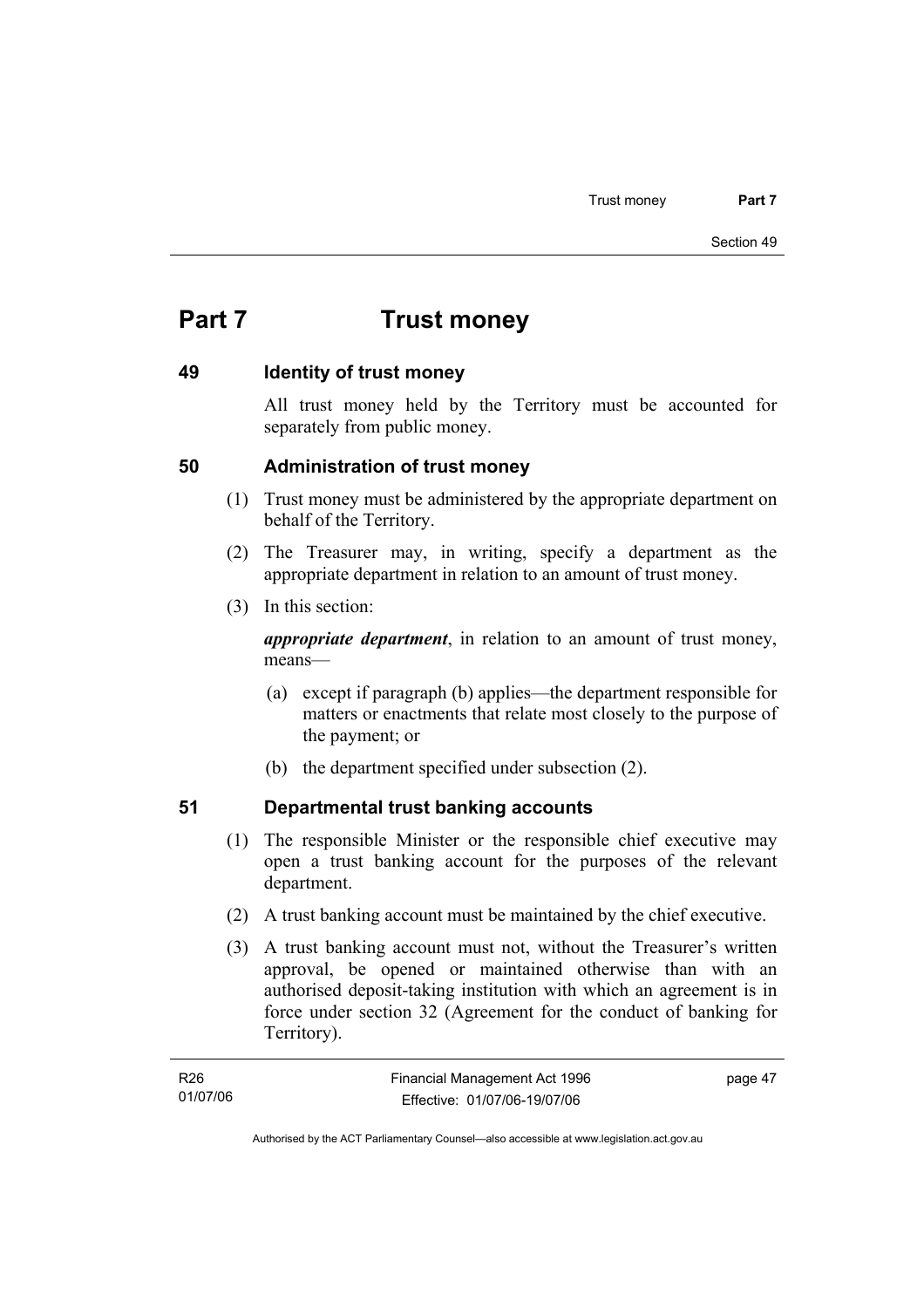#### **Part 7 Trust money**

Section 51A

- (4) No money may be held in a trust banking account other than trust money.
- (5) A Minister or a chief executive must not open or operate a trust banking account otherwise than in accordance with this Act.

#### **51A Transfer of departmental trust banking accounts**

- (1) This section applies if the Treasurer believes that it is desirable, because of changes in departmental responsibilities, to transfer a departmental trust banking account from a department to another department.
- (2) The Treasurer may, in writing, direct the responsible chief executive of the department that holds the account to arrange for it to be transferred to the other department.
- (3) If a chief executive receives a direction under subsection (2), the chief executive must comply with it.
- (4) An account transferred in accordance with the direction becomes a trust banking account of the department to which it is transferred.

#### **51B Transfers between trust banking accounts—changes in departmental responsibilities**

- (1) This section applies if the Treasurer believes that it is necessary, because of changes in departmental responsibilities, to transfer an amount held in a departmental trust banking account (the *first account*) to a trust banking account of another department.
- (2) The Treasurer may, in writing, direct the responsible chief executive of the department that holds the first account to transfer the amount.
- (3) If a chief executive receives a direction under subsection (2), the chief executive must comply with it.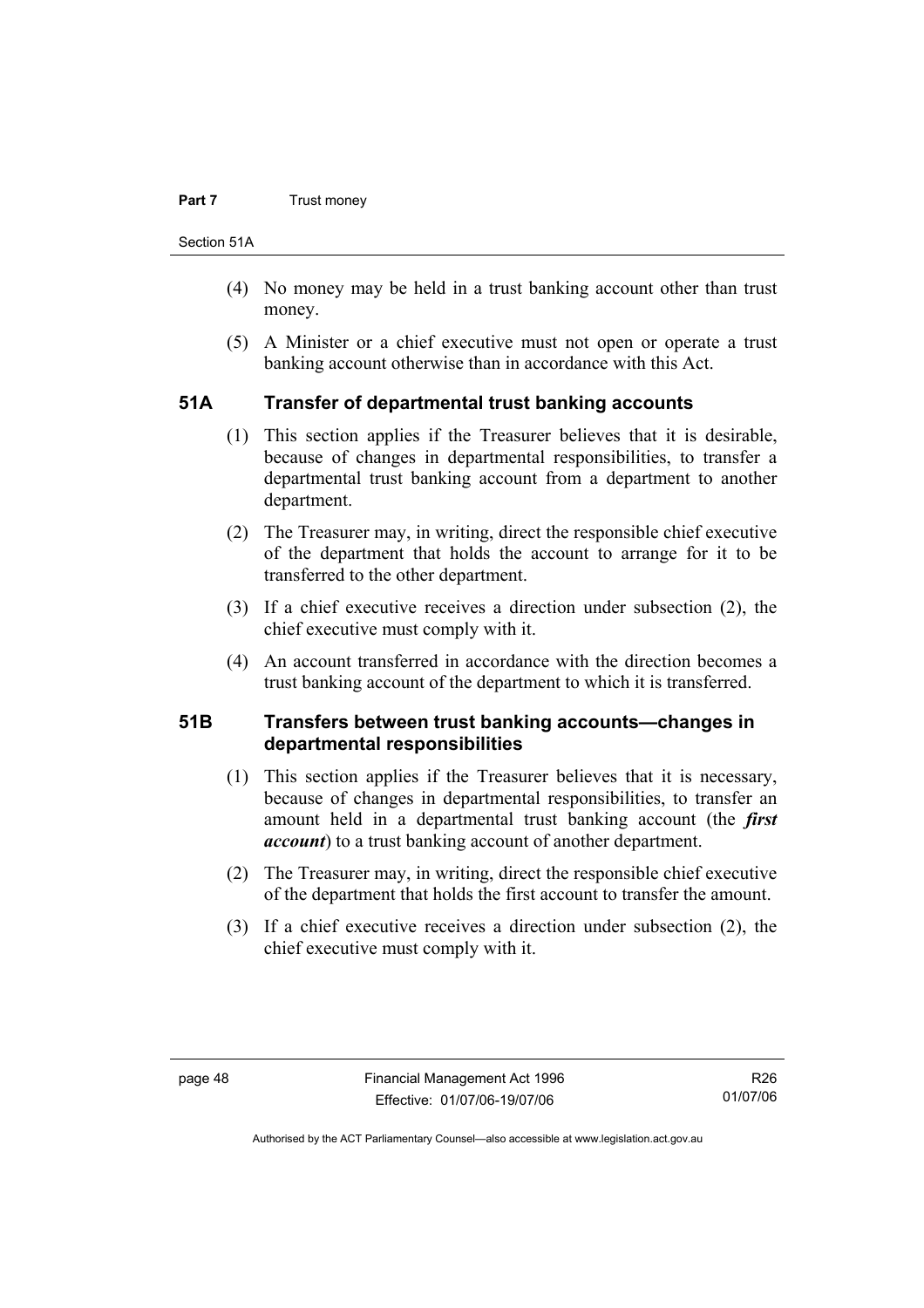#### **51C Transfers between trust banking accounts—investment**

Amounts may at any time be transferred between trust banking accounts to facilitate investment of trust money.

#### **52 Transfers between trust banking account and territory banking account**

Amounts may only be transferred between a trust banking account and the territory banking account—

- (a) to facilitate investment of the trust money; or
- (b) to make a payment required by section 53A (6) (Unclaimed trust money).

#### **53 Investment of trust money**

The Treasurer may invest trust money as if the Treasurer were a trustee under the *Trustee Act 1925.*

#### **53A Unclaimed trust money**

- (1) For this section, money held in a trust banking account is unclaimed trust money if—
	- (a) not less than 6 years has elapsed since the date the money became payable; and
	- (b) during that period, no-one entitled to the money has requested that the money be paid to him or her or according to his or her direction.
- (2) If on 1 January in any year a trust banking account contains unclaimed trust money, the chief executive responsible for maintaining the account must, on or before 31 January in the year, give to the Treasurer a statement of all unclaimed trust money held in the account.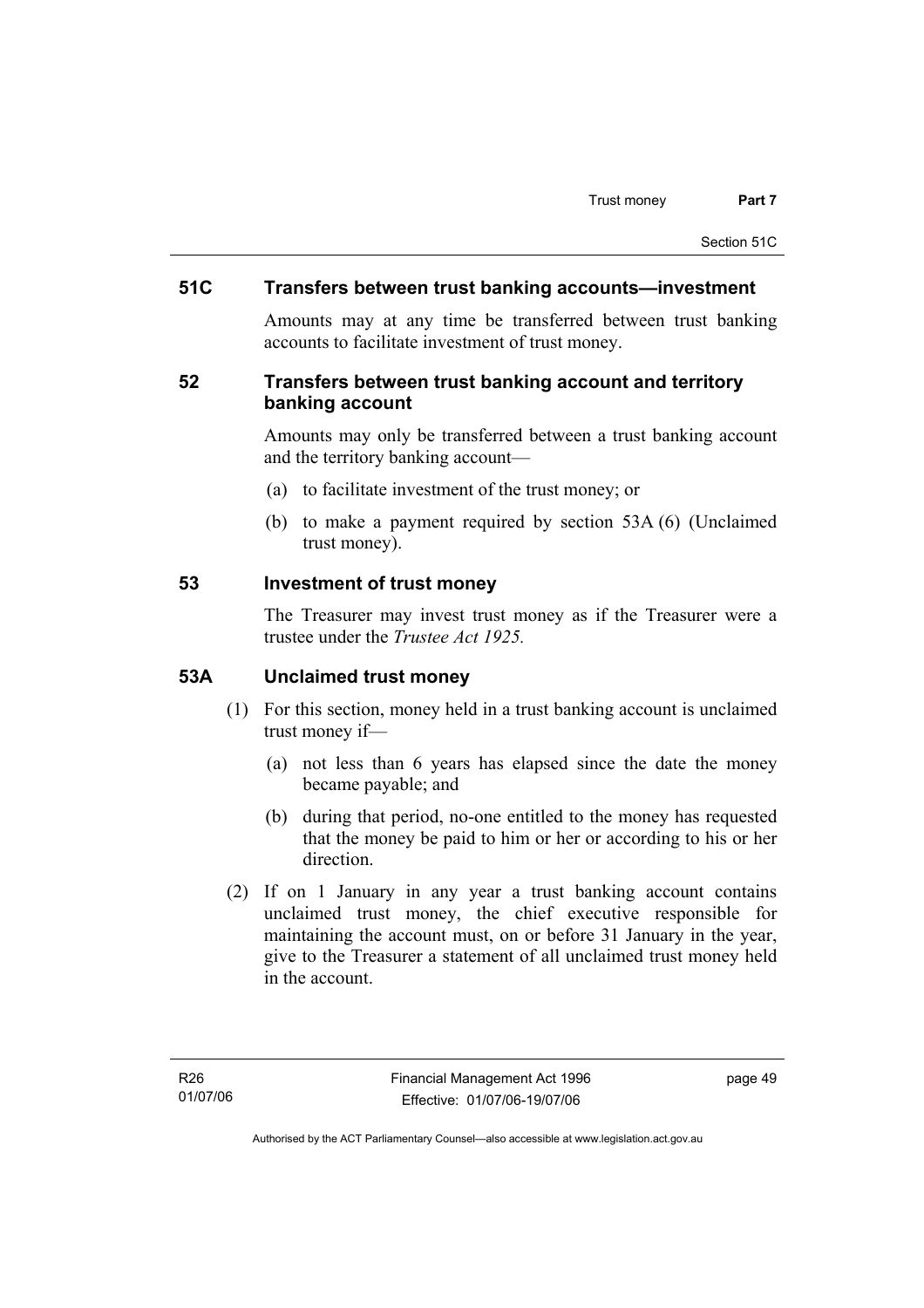#### **Part 7** Trust money

Section 53A

- (3) The statement must set out—
	- (a) the name, and last-known address, of each person entitled to unclaimed trust money held in the account; and
	- (b) the amount of the trust money to which each of those people is entitled; and
	- (c) the authorised deposit-taking institution, and the branch of the institution, with which the trust money is held.
- (4) The statement is a notifiable instrument.

*Note* A notifiable instrument must be notified under the Legislation Act.

- (5) The chief executive must also publish the statement in a newspaper published in the ACT.
- (6) The total amount shown in the statement must be paid into the territory banking account when the statement is given to the Treasurer and, on being paid into that account, becomes public money of the Territory.
- (7) A person who claims to be entitled to any money paid into the territory banking account in accordance with subsection (6) may apply to the Treasurer for a payment of an amount equal to the money to which the person is entitled.
- (8) The Treasurer must consider each application and either refuse it or approve it completely or partly.
- (9) The Treasurer must give the applicant written notice of his or her decision.
- (10) A payment approved by the Treasurer under subsection (8) may be made whether or not an appropriation is available for the purpose.

Authorised by the ACT Parliamentary Counsel—also accessible at www.legislation.act.gov.au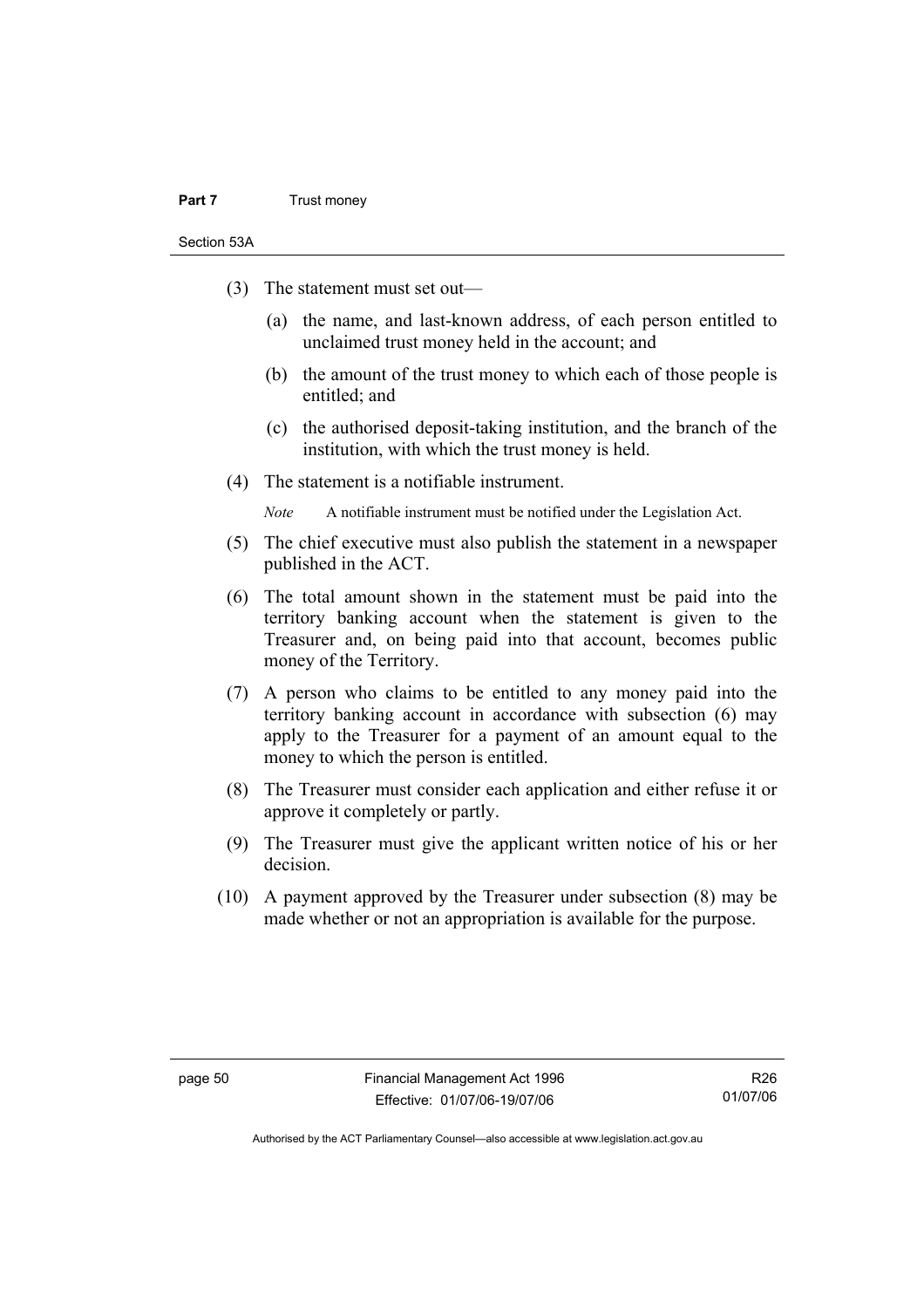#### **53B Review of decisions**

Application may be made to the administrative appeals tribunal for a review of a decision of the Treasurer under section 53A (8) refusing an application completely or partly.

#### **53C Notification of decisions**

A notice given under section 53A (9) must be in accordance with the requirements of the code of practice in force under the *Administrative Appeals Tribunal Act 1989*, section 25B (1).

R26 01/07/06 Financial Management Act 1996 Effective: 01/07/06-19/07/06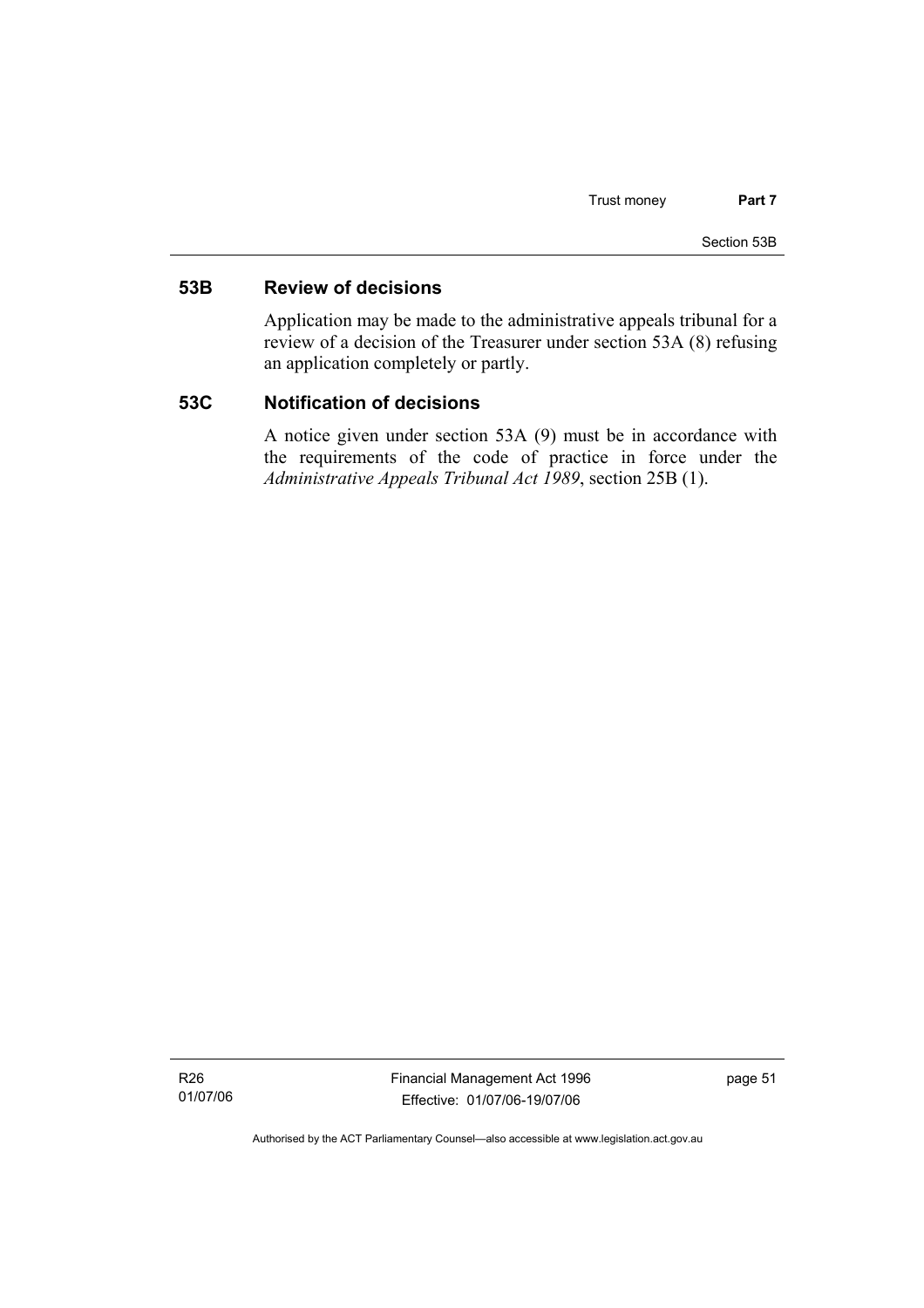Section 54

# **Part 8 Financial provisions for territory authorities**

#### **54 Application—pt 8**

- (1) This part applies to the following territory authorities:
	- ACT Gambling and Racing Commission
	- ACT Insurance Authority
	- Australian Capital Territory Public Cemeteries Authority
	- Building and Construction Industry Training Fund Authority
	- Canberra Institute of Technology
	- Cleaning Industry Long Service Leave Authority
	- Construction Industry Long Service Leave Authority
	- Cultural Facilities Corporation
	- **Exhibition Park Corporation**
	- Independent Competition and Regulatory Commission for the Australian Capital Territory
	- Land Development Agency
	- Legal Aid Commission (A.C.T.)
	- Public Trustee for the Australian Capital Territory
	- University of Canberra.
- (2) This part also applies to a territory authority prescribed by the financial management guidelines.

#### **55 Responsibilities of chief executive officers of territory authorities**

- (1) This section applies to a territory authority if the authority does not have a governing board.
	- *Note* Section 76 (2) sets out the territory authorities that have governing boards.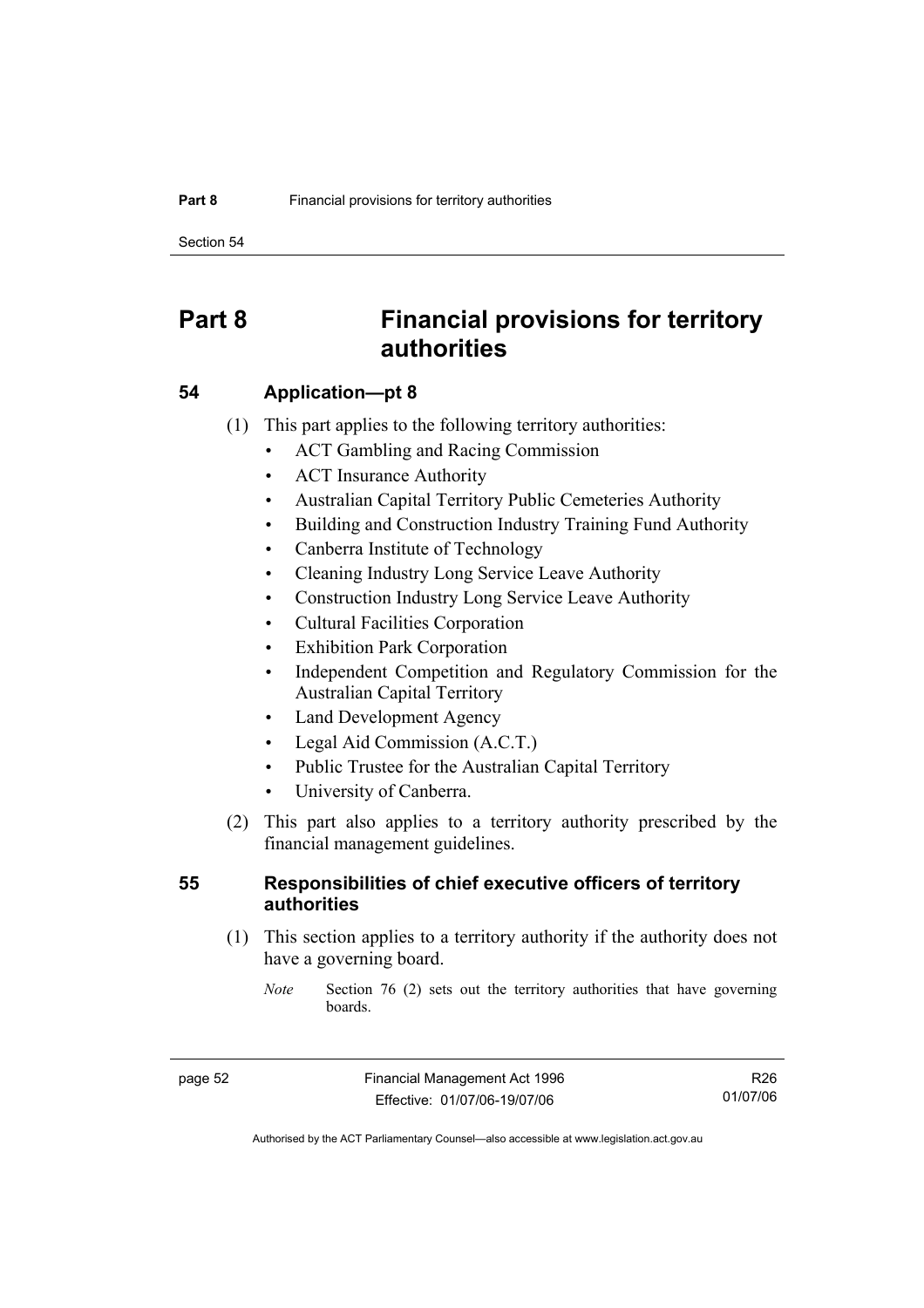- (2) The chief executive officer of the territory authority is responsible, under the responsible Minister, for the efficient and effective financial management of the authority.
- (3) Without limiting subsection (2), the chief executive officer of the territory authority is responsible, under the responsible Minister, for ensuring the following:
	- (a) that the expenses incurred by the authority are properly authorised;
	- (b) that, if an appropriation is made in relation to the authority, any amount of the appropriation spent by the authority is spent in accordance with the appropriation;
	- (c) that, as far as practicable, the operations of the authority during a financial year are consistent with, and comparable to, the estimates in the authority's statement of intent for the year.
	- (d) that payments made by the authority are properly authorised and correctly made;
	- (e) that the staff of the authority comply with the requirements of this Act;
		- *Note* A reference to an Act includes a reference to the statutory instruments made or in force under the Act, including in this case the financial management guidelines (see Legislation Act, s 104).
	- (f) that proper accounts and records are kept of the transactions and affairs of the authority in accordance with generally accepted accounting principles;
	- (g) that adequate control is maintained over the assets of the authority and assets under the authority's control;
	- (h) that adequate control is maintained over the incurring of liabilities by the authority.
- (4) A report prepared by the territory authority under the *Annual Reports (Government Agencies) Act 2004* for a financial year must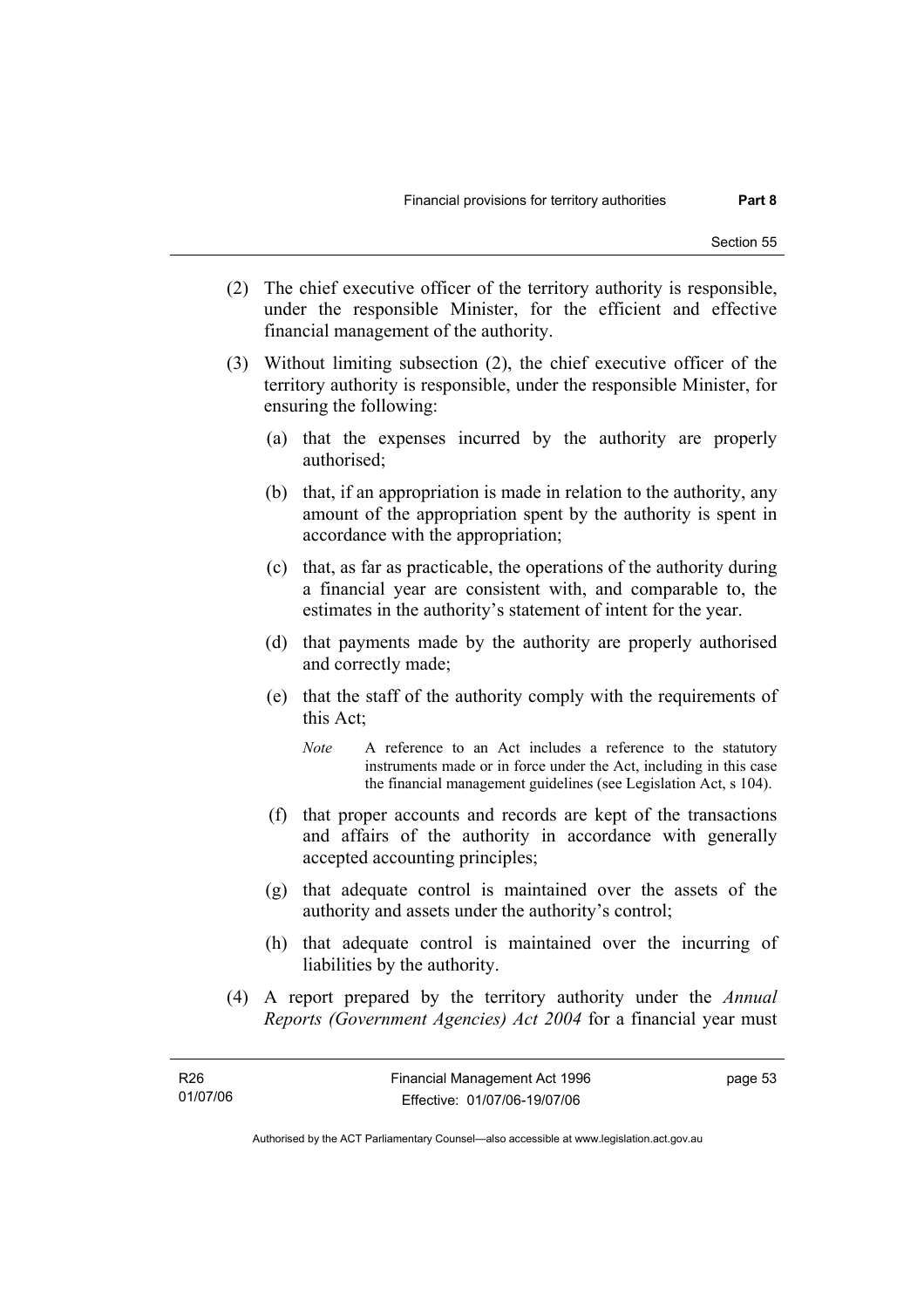Section 56

include an explanation of material variations between the actual results of the authority for the year and the estimates in the authority's statement of intent for the year.

#### **56 Responsibilities of governing boards of territory authorities**

 (1) This section applies to a territory authority if the authority has a governing board.

- (2) The governing board of the territory authority is responsible, under the responsible Minister, for the efficient and effective financial management of the authority.
- (3) Without limiting subsection (2), the governing board of the territory authority is responsible, under the responsible Minister, for ensuring the following:
	- (a) that expenses incurred by the authority are properly authorised;
	- (b) that, if an appropriation is made in relation to the authority, any amount of the appropriation spent by the authority is spent in accordance with the appropriation;
	- (c) that, as far as practicable, the operations of the authority during a financial year are consistent with, and comparable to, the estimates in the authority's statement of intent for the year;
	- (d) that payments made by the authority are properly authorised and correctly made;
	- (e) that the staff of the authority comply with the requirements of this Act;

*Note* Section 76 (2) sets out the territory authorities that have governing boards.

*Note* A reference to an Act includes a reference to the statutory instruments made or in force under the Act, including in this case the financial management guidelines (see Legislation Act, s 104).

Authorised by the ACT Parliamentary Counsel—also accessible at www.legislation.act.gov.au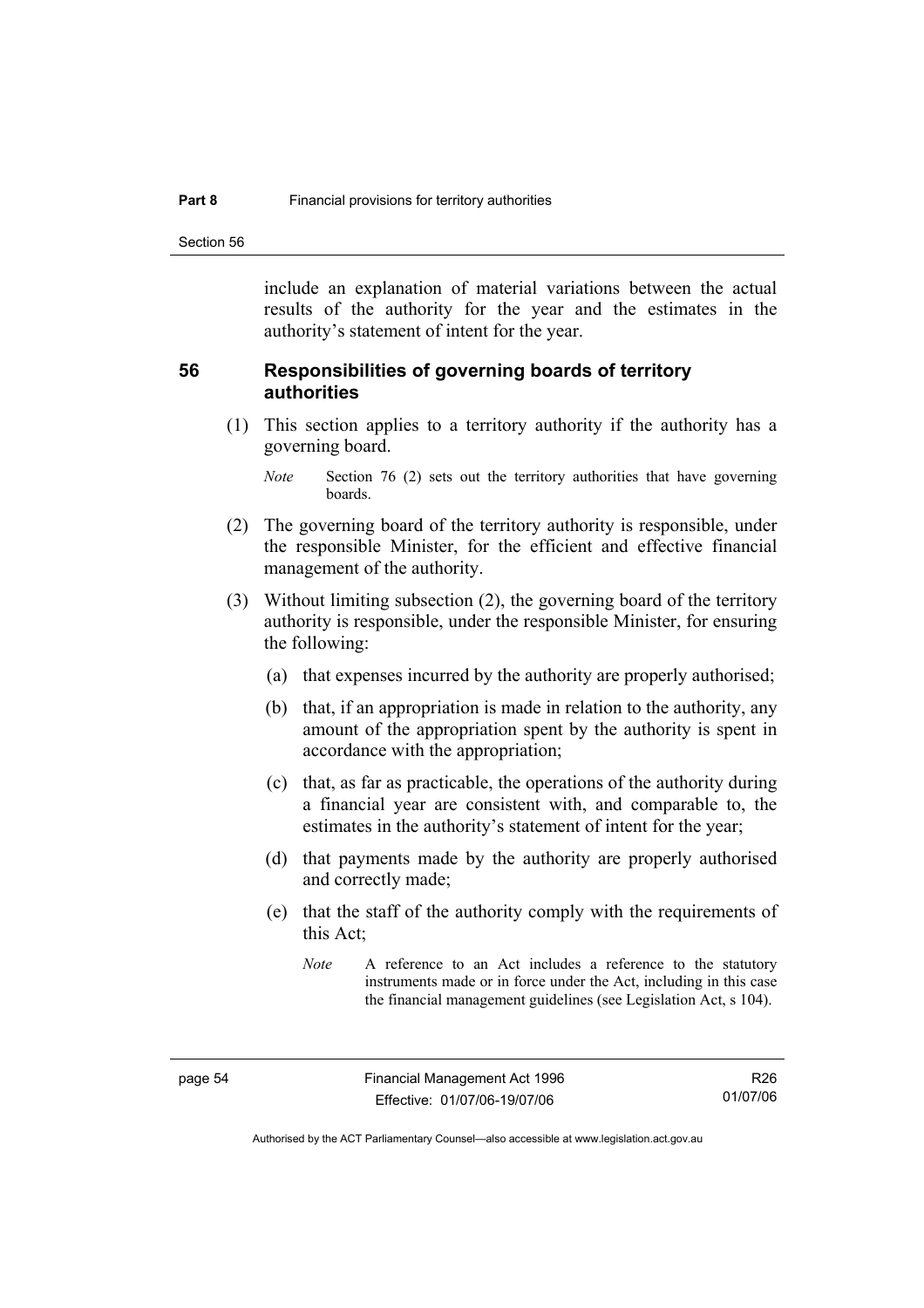- (f) that proper accounts and records are kept of the transactions and affairs of the authority in accordance with generally accepted accounting principles;
- (g) that adequate control is maintained over the assets of the authority and assets under the authority's control;
- (h) that adequate control is maintained over the incurring of liabilities by the authority.
- (4) A report prepared by the territory authority under the *Annual Reports (Government Agencies) Act 2004* for a financial year must include an explanation of material variations between the actual results of the authority for the year and the estimates in the authority's statement of intent for the year.

## **57 Banking accounts of territory authorities**

- (1) A territory authority may open 1 or more banking accounts for the purposes of the authority.
- (2) A territory authority must at all times keep at least 1 banking account.
- (3) A banking account of a territory authority must not, without the Treasurer's written approval, be opened or kept otherwise than with an authorised deposit-taking institution with which an agreement is in force under section 32 (Agreement for the conduct of banking for Territory).

#### **58 Investment by territory authorities**

- (1) Funds not immediately required for the purposes of a territory authority may be invested—
	- (a) on deposit with an authorised deposit-taking institution; or
	- (b) in Territory, State or Commonwealth securities; or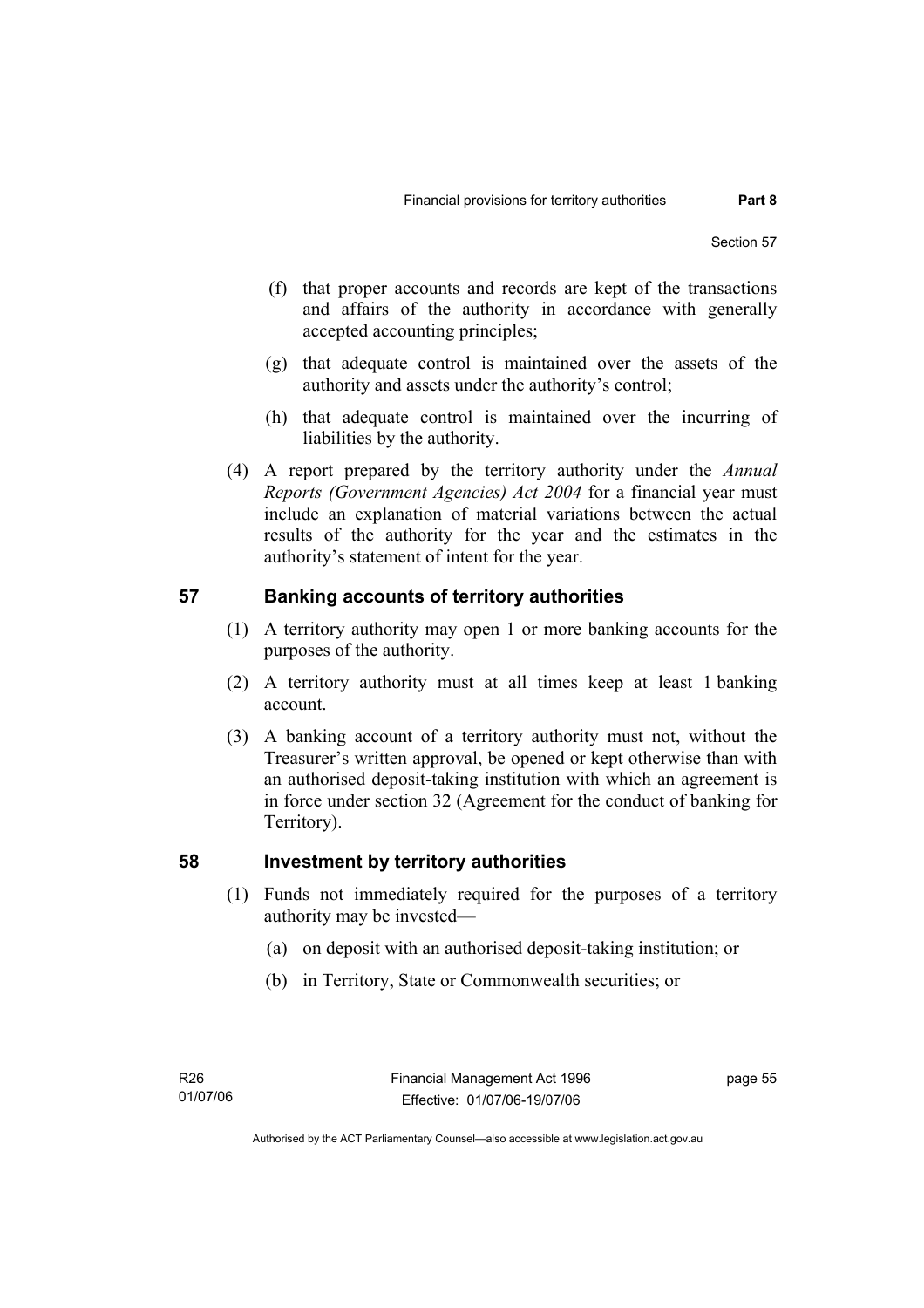Section 59

- (c) by the Treasurer, for the territory authority, in an investment mentioned in section 38 (1) (a) to (e); or
- (d) in an investment prescribed for this paragraph.
- (2) However, the funds of the territory authority may only be invested under this section to increase or protect the financial wealth of the authority.
- (3) Transfers between the territory banking account and the banking account of a territory authority to facilitate investments may be made without appropriation.
- (4) Interest received by the Treasurer for the investment of funds of a territory authority must be paid to the territory authority.
- (5) However, if an investment of funds of a territory authority is made or managed by a department, the department may deduct from the interest received by the department for the investment—
	- (a) a fee charged by the department for making or managing the investment; and
	- (b) expenses reasonably incurred by the department in making or managing the investment.
- (6) Interest that is to be paid to a territory authority under subsection (4) may be paid direct to the territory authority or through the territory banking account.
- (7) If interest to be paid to a territory authority is paid into the territory banking account under subsection (6), the interest may be paid to the authority from that account without further appropriation.
- (8) This section does not apply to money held on trust by a territory authority.

#### **59 Borrowing by territory authorities**

 (1) The Treasurer may, on the terms and conditions the Treasurer considers appropriate—

| aac |  |
|-----|--|
|-----|--|

R26 01/07/06

Authorised by the ACT Parliamentary Counsel—also accessible at www.legislation.act.gov.au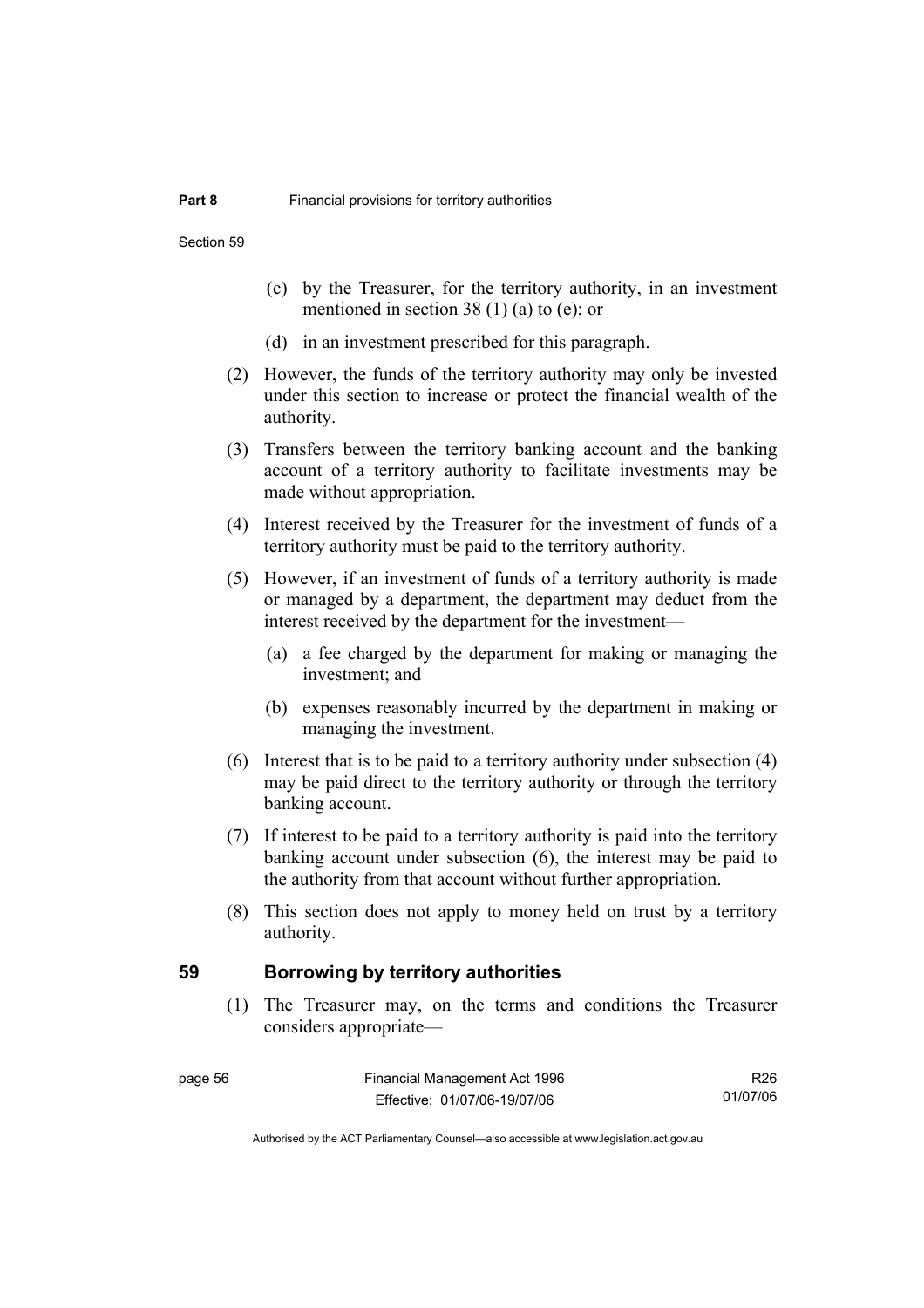- (a) borrow money for a territory authority; or
- (b) lend public money to a territory authority.
- (2) A borrowing may be secured by the territory authority's assets approved by the Treasurer for this section.
- (3) A territory authority may arrange an overdraft or credit facility only with the written approval of the Treasurer.
- (4) A loan under subsection (1) (b) may be made only from—
	- (a) money appropriated for the purpose of making the loan; or
	- (b) money appropriated for purposes that include the purpose of making the loan.
- (5) However, subsection (4) does not apply to an overdraft or credit facility for a territory authority from the territory banking account that is approved, in writing, by the Treasurer for the authority.
- (6) The Treasurer may approve an overdraft or credit facility for a territory authority under subsection (5) only if satisfied that it is for a purpose consistent with a function of the authority.
- (7) An approval under subsection (5) must state, for the overdraft or credit facility—
	- (a) each purpose for which it may be used; and
	- (b) the maximum amount that may be outstanding at any time; and
	- (c) conditions about—
		- (i) the repayment of principal; and
		- (ii) the interest rate; and
		- (iii) the repayment of interest.
- (8) An approval under subsection (5) may also state any other condition that the Treasurer requires.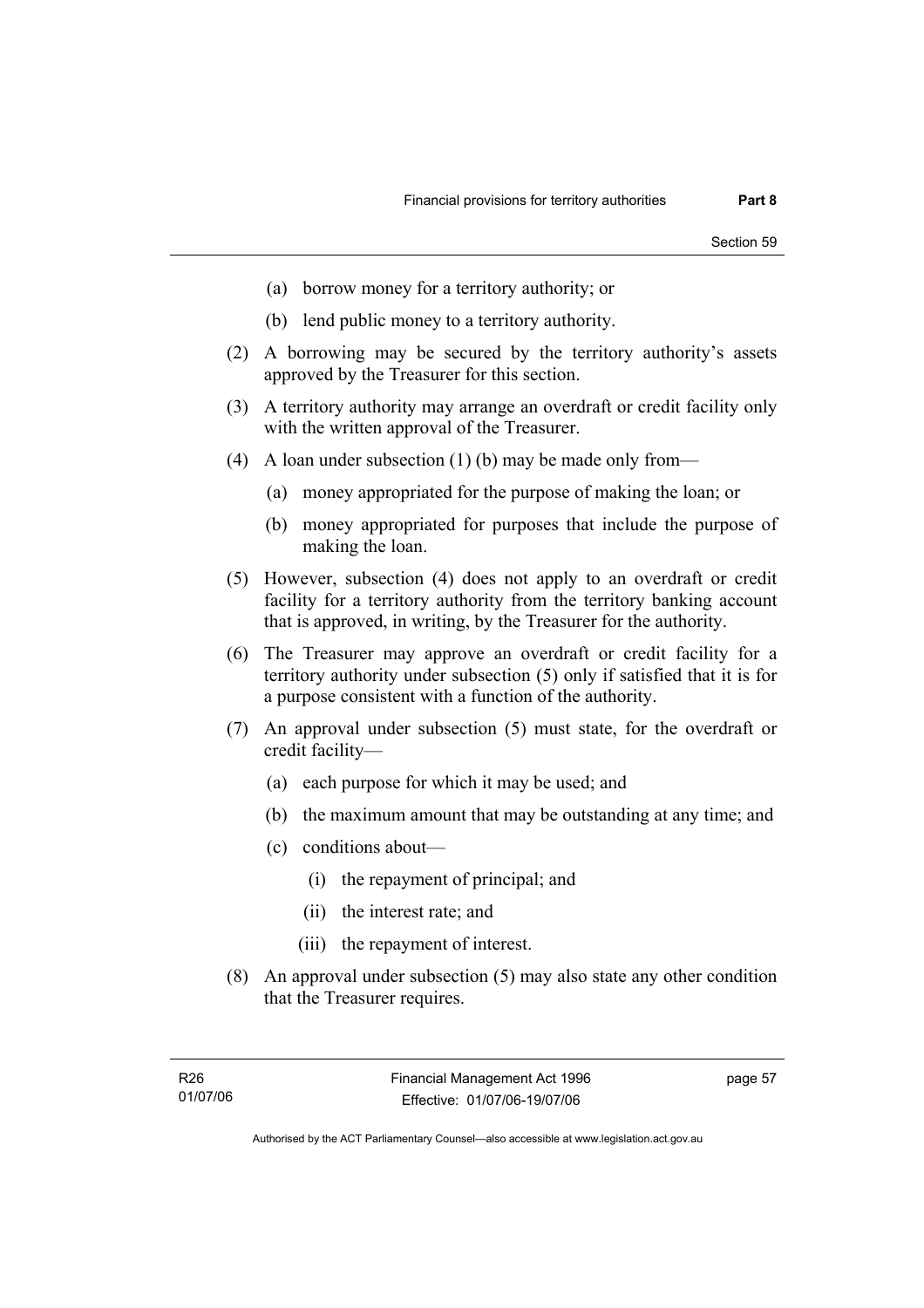Section 60

- (9) An approval under subsection (5) is a disallowable instrument.
	- *Note* A disallowable instrument must be notified, and presented to the Legislative Assembly, under the Legislation Act.
- (10) An overdraft or credit facility approved under subsection (5) must be reviewed annually by the Treasurer.

#### **60 Guarantees by territory authorities**

A territory authority may only give a guarantee with the written approval of the Treasurer.

#### **61 Territory authority statements of intent**

- (1) A territory authority must give the Treasurer a statement (a *statement of intent*) for each financial year.
- (2) A territory authority must consult the responsible Minister in preparing a statement of intent.
- (3) A territory authority must show the responsible Minister a copy of the proposed statement of intent, and take into consideration any comment by the Minister, before giving it to the Treasurer.
- (4) A statement of intent must be—
	- (a) in the form the Treasurer requires; and
	- (b) as agreed between the relevant person for the authority and the Treasurer; and
	- (c) provided to the Treasurer within the period the Treasurer requires.
- (5) A statement of intent for a financial year must include the following:
	- (a) the financial statements required under the financial management guidelines;
	- (b) a statement of the objectives of the authority for the year, and each of the next 3 financial years;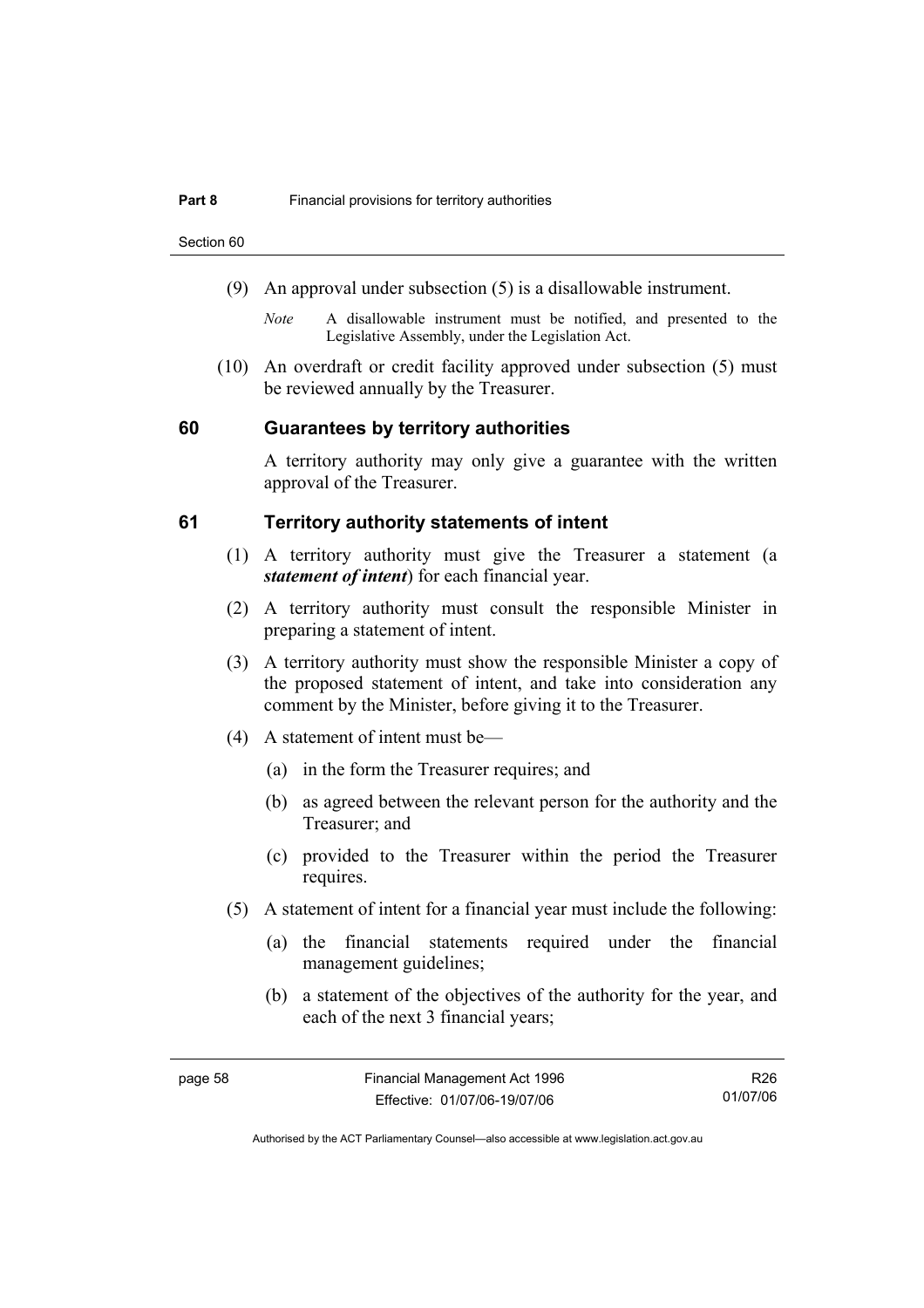- (c) a statement of the nature and scope of the activities to be carried out by the authority during the year, and each of the next 3 financial years;
- (d) the performance criteria and other measures by which the performance of the authority may be assessed against its objectives for the year, and each of the next 3 financial years;
- (e) an assessment of the performance (or estimated performance) of the authority in the previous financial year against its objectives for that year;
- (f) the results of any review under section 59 (10) in the previous financial year of an overdraft or credit facility approved for the authority;
- (g) any other information the Treasurer directs.
- (6) In this section:

*relevant person*, for a territory authority, means—

- (a) if the authority has a governing board—the chair of the governing board; or
- (b) if the authority does not have a governing board—the chief executive officer.

#### **62 Presentation of statements of intent of territory authorities**

- (1) The Treasurer must present to the Legislative Assembly, with the budget papers for a financial year, a statement of intent for each territory authority for the year.
- (2) If the Treasurer does not present to the Legislative Assembly, with the budget papers for a financial year, a statement of intent for a territory authority, the Treasurer must—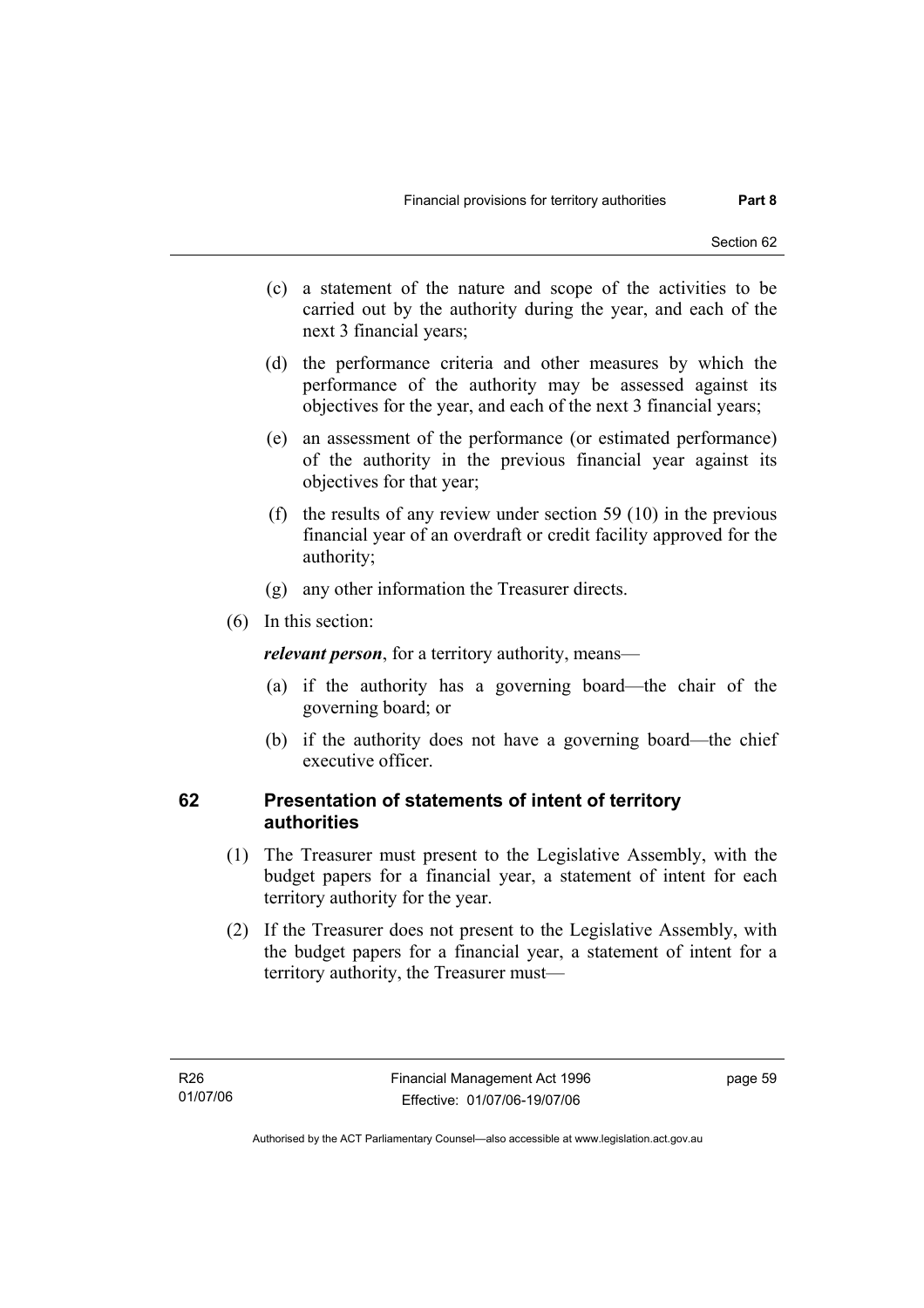Section 63

- (a) as soon as practicable after the budget papers are presented, explain to the Legislative Assembly why the statement of intent was not presented; and
- (b) present the statement of intent to the Legislative Assembly as soon as practicable after presenting the budget papers.

#### **63 Annual financial statements of territory authorities**

- (1) As soon as practicable after the end of each financial year, each territory authority must prepare annual financial statements for its operations during the year.
- (2) The annual financial statements must be prepared in accordance with generally accepted accounting principles and in a form that facilitates a comparison between the financial operations of the territory authority during the financial year and the estimates of the operations in the authority's statement of intent for the year.
- (3) The annual financial statements must include—
	- (a) the financial statements required under the financial management guidelines; and
	- (b) if a change was made during the year to the conditions of a capital injection set out under section 12A (1) (c) (ii) (Territory authority and territory-owned corporation budgets) in a statement included in a proposed budget for the authority for a financial year—a statement of the change and the reasons for it; and
	- (c) any other statement necessary to fairly reflect the financial operations of the authority during the year and its financial position at the end of the year.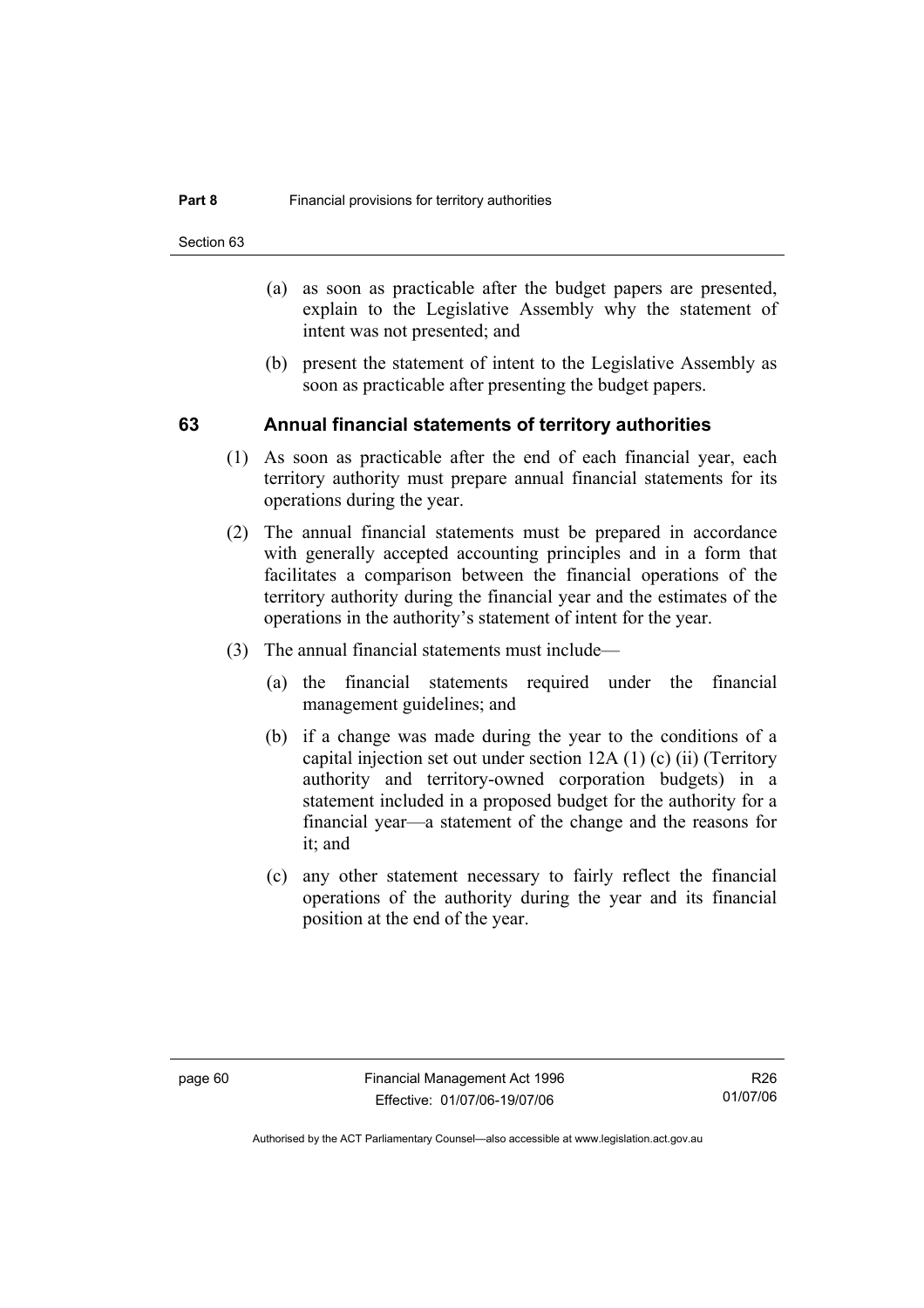#### **64 Responsibility for annual financial statements of territory authorities**

- (1) The annual financial statements of a territory authority for a financial year must have endorsed on them, or attached to them, a statement of responsibility signed by the relevant person for the authority.
- (2) The statement of responsibility must—
	- (a) include a statement of the relevant person's responsibility for the preparation of the annual financial statements and the judgments exercised in preparing them; and
	- (b) state that, in the relevant person's opinion, the financial statements fairly reflect the financial operations of the authority during the financial year and the financial position of the authority at the end of the year.
- (3) In this section:

*relevant person*, for the territory authority, means—

- (a) if the authority has a governing board—the chair of the governing board; or
- (b) if the authority does not have a governing board—the chief executive officer.

#### **65 Audit of annual financial statements of territory authorities**

- (1) The chief executive officer of a territory authority must give the auditor-general the annual financial statements of the authority for a financial year within the prescribed period after the end of the year.
- (2) The financial statements given to the auditor-general must have endorsed on them, or attached to them, the statement of responsibility made for them under section 64.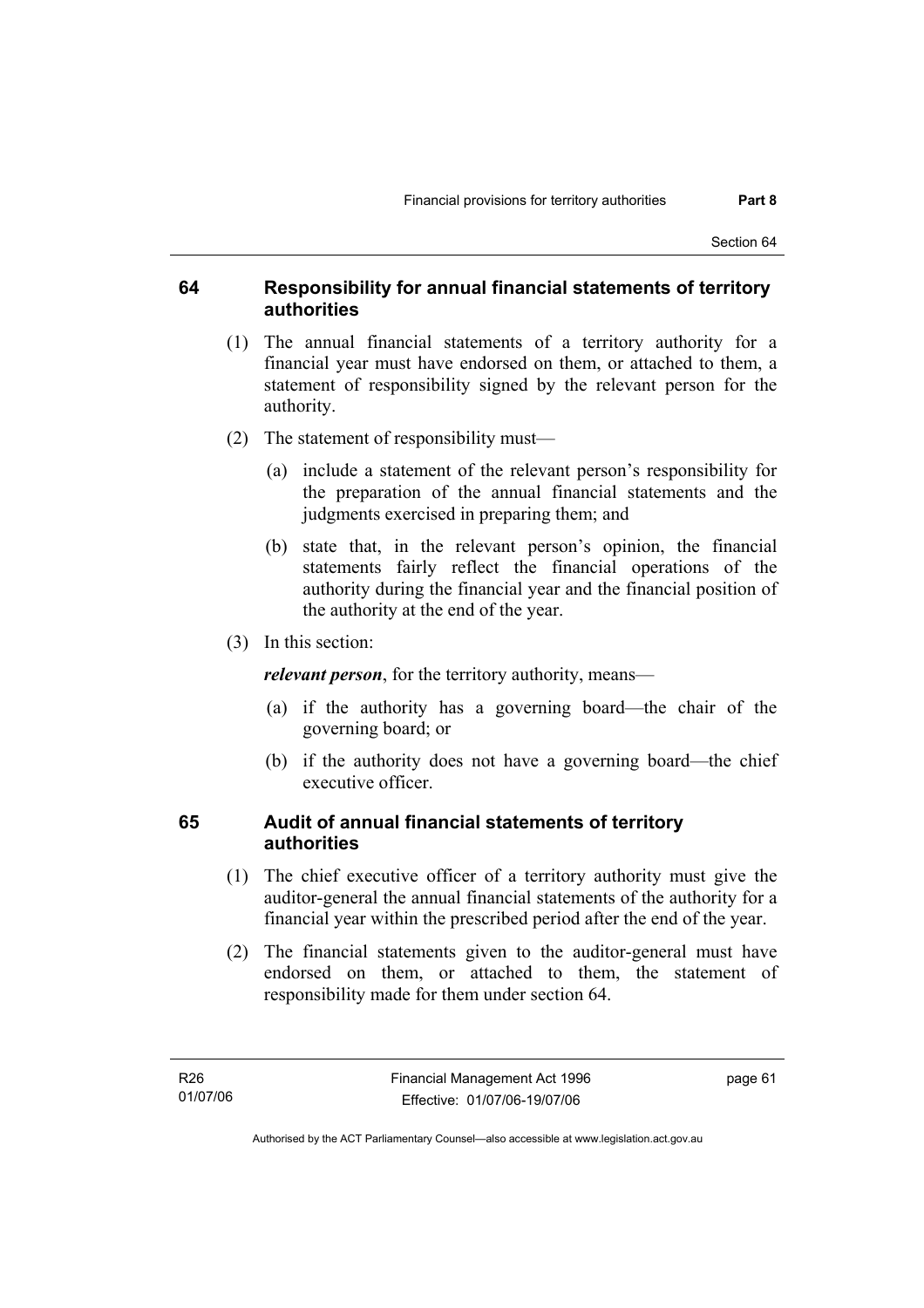Section 66

 (3) The auditor-general must give the chief executive officer an audit opinion about the financial statements as soon as practicable after the auditor-general receives them.

#### **66 Annual financial statements of territory authorities to be included in annual reports etc**

A report prepared under the *Annual Reports (Government Agencies) Act 2004* for a territory authority for a financial year must include, or have attached to it—

- (a) the authority's annual financial statements for the year; and
- (b) the audit opinion under section 65 (3) about the financial statements.

#### **67 Treasurer may require interim financial statements etc for territory authorities**

- (1) The Treasurer may, in writing, direct the relevant person for a territory authority to give the responsible Minister of the authority and the Treasurer financial or other statements relating to the authority for each month, quarter or other stated period of the year.
- (2) The relevant person must prepare the statements required by the direction and give them to the responsible Minister and Treasurer within 1 month after the day the person receives the direction or, if a longer period for compliance is stated in the direction, within the longer period.
- (3) In this section:

*relevant person*, for a territory authority, means—

- (a) if the authority has a governing board—the chair of the governing board; or
- (b) if the authority does not have a governing board—the chief executive officer.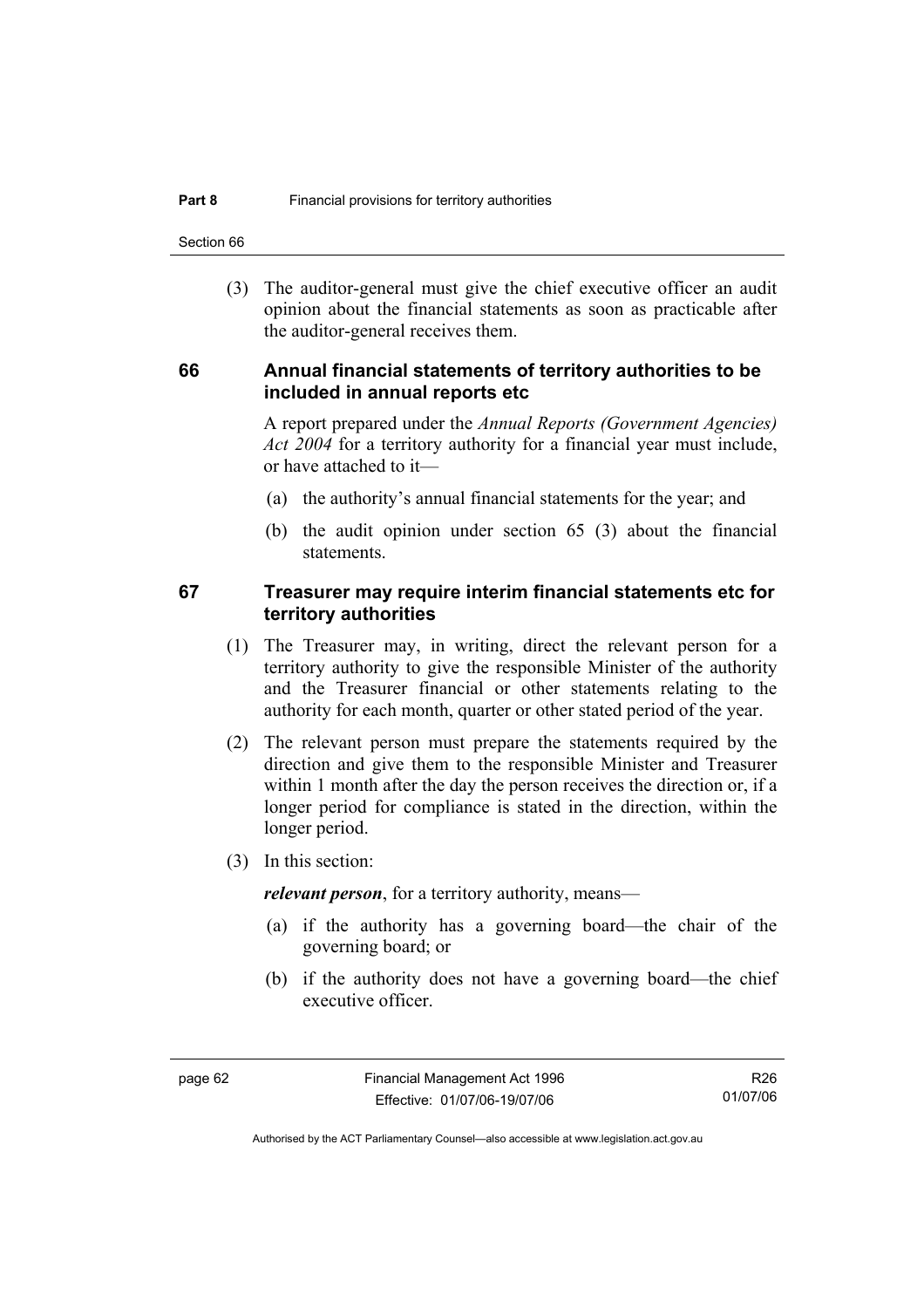### **68 Statements of performance of territory authorities**

- (1) As soon as practicable after the end of each financial year, each territory authority must prepare a statement of the performance of the authority in meeting the objectives in the authority's statement of intent for the year.
- (2) The statement must assess the performance by reference to the performance criteria and other measures included in the statement of intent in accordance with section 61 (5) (d).
- (3) For a prescribed territory authority, the statement must also include a statement of the performance of the authority in providing each class of outputs provided by it during the year and, in particular—
	- (a) compare the performance of the territory authority in providing each class of the outputs with the forecast of the performance in the authority's budget for the year; and
	- (b) give particulars of the extent to which the performance criteria set out in the budget for the provision of the outputs were met.
- (4) In this section:

*budget*, for the territory authority, means the budget for the authority for the financial year presented to the Legislative Assembly under section 10 (c) (Budget papers) and, if that budget has been amended under this Act, the budget as amended.

*prescribed territory authority* means a territory authority prescribed for section 12A (1) (b) (Territory authority and territory-owned corporation budgets).

### **69 Responsibility for territory authority statements of performance**

 (1) A statement of performance of a territory authority for a financial year must have endorsed on it, or attached to it, a statement of responsibility signed by the relevant person for the authority.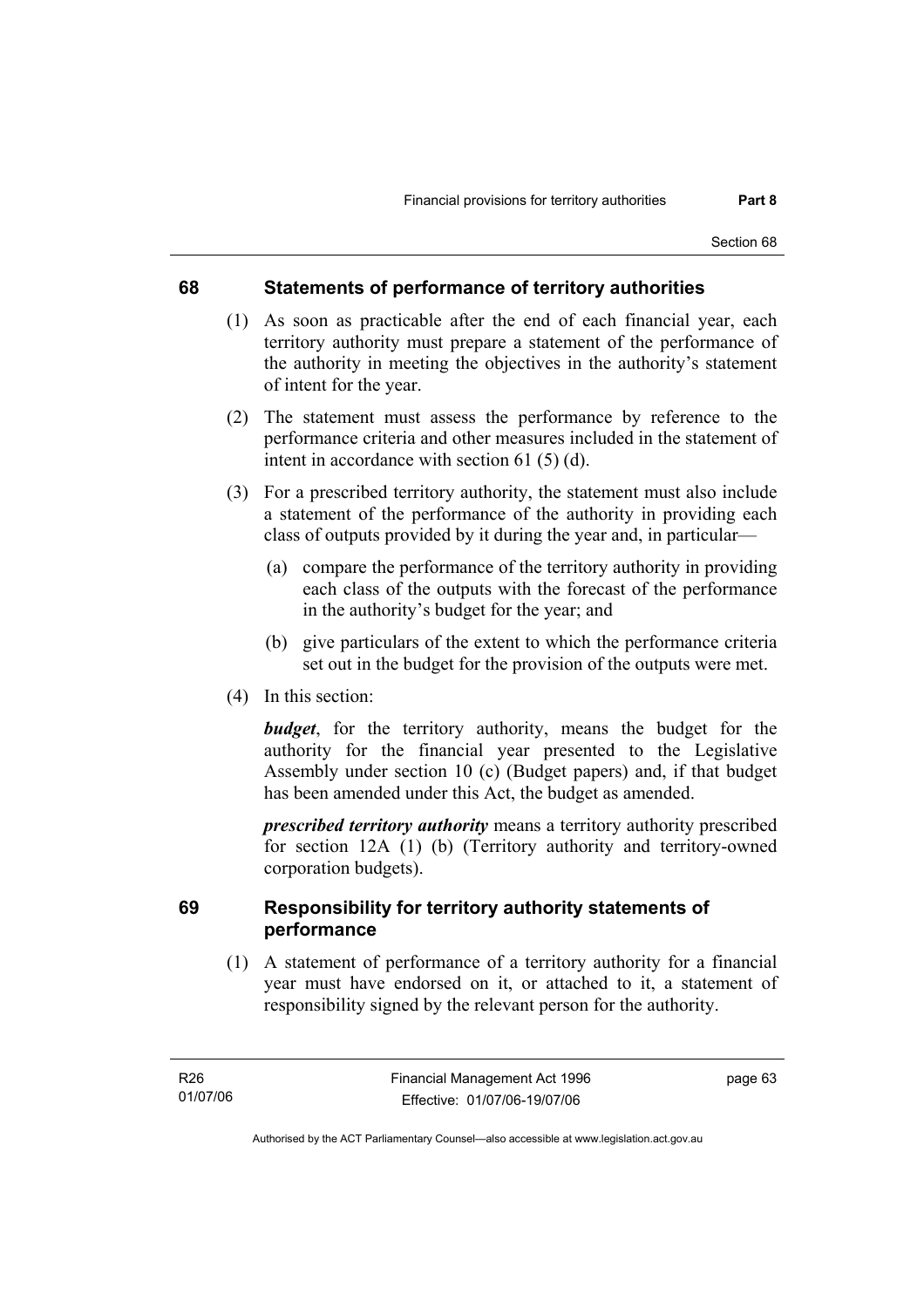- (2) The statement of responsibility must—
	- (a) include a statement of the relevant person's responsibility for the preparation of the statement of performance and the judgments exercised in preparing them; and
	- (b) state that, in the relevant person's opinion, the statement of performance fairly reflects the performance of the authority during the financial year.
- (3) In this section:

*relevant person*, for the territory authority, means—

- (a) if the authority has a governing board—the chair of the governing board; or
- (b) if the authority does not have a governing board—the chief executive officer.

### **70 Scrutiny of territory authority statements of performance**

- (1) The chief executive officer of a territory authority must give the auditor-general the authority's statement of performance for a financial year within the prescribed period after the end of the year.
- (2) The statement of performance given to the auditor-general must have endorsed on it, or attached to it, the statement of responsibility made for it under section 69.
- (3) The auditor-general must give the chief executive officer a report about the statement of performance as soon as practicable after the auditor-general receives it.
- (4) The report must be prepared in accordance with the financial management guidelines.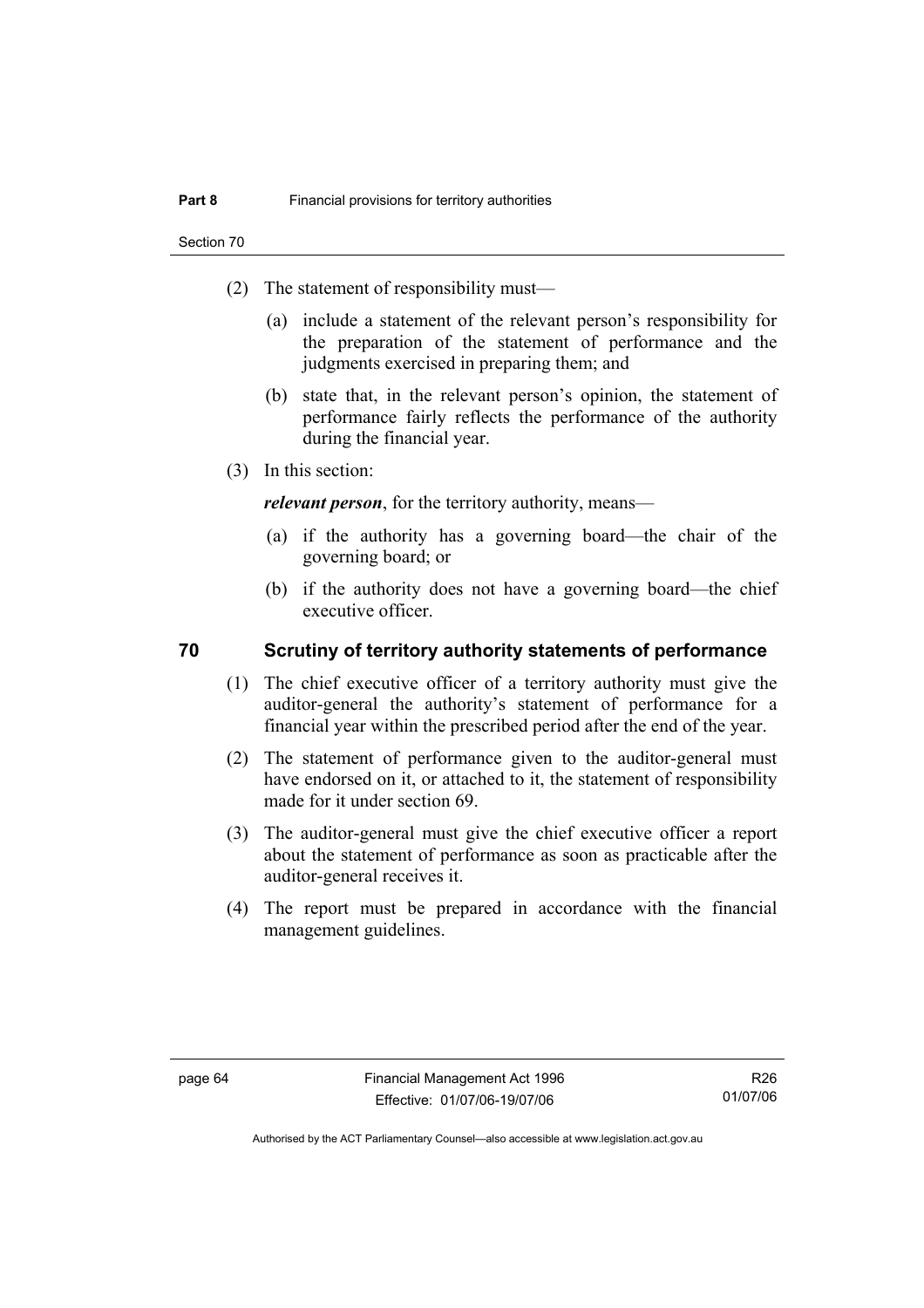### **71 Territory authority statements of performance to be included in annual reports etc**

A report prepared under the *Annual Reports (Government Agencies) Act 2004* for a territory authority for a financial year must include, or have attached to it—

- (a) the authority's statement of performance for the year; and
- (b) the auditor-general's report under section 70 (3) about the statement of performance.

R26 01/07/06 Financial Management Act 1996 Effective: 01/07/06-19/07/06

page 65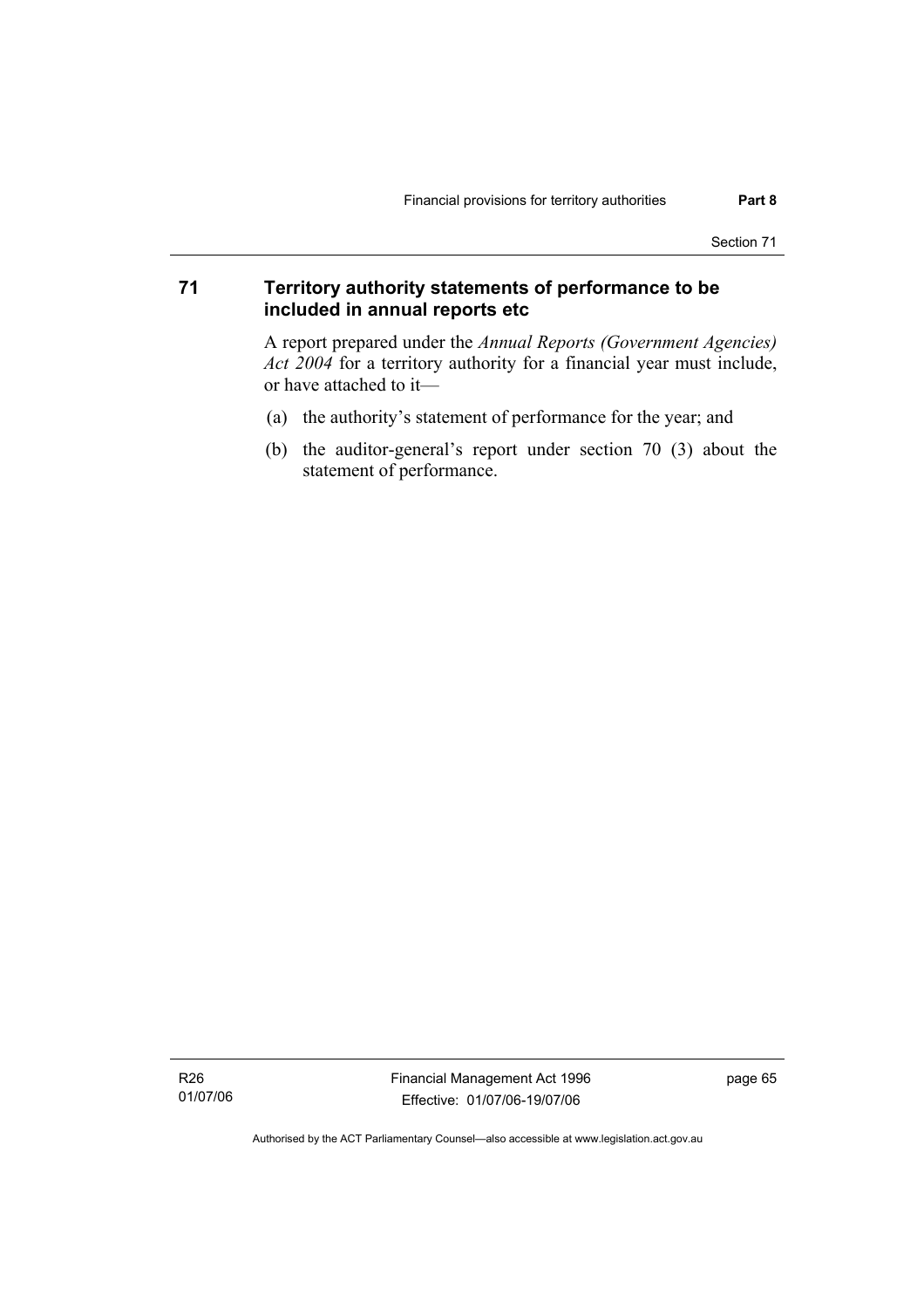# **Part 9 Governance of territory authorities**

#### *Notes for pt 9*

- *Note 1* Div 9.1 and div 9.5 apply to a territory authority, whether or not it has a governing board, unless the establishing Act otherwise provides (see eg the *Legal Aid Act 1977*, s 94A).
- *Note 2* The Legislation Act contains provisions relevant to territory authorities, including the following:
	- making appointments (s 206, s 207)
	- consultation with a committee of the Legislative Assembly (div 19.3.3)
	- eligibility for reappointment (s 208 and dict, pt 1, def *appoint*)
	- acting appointments (s 209)
	- resignations (s 210)
	- effect of appointment irregularity or defect (s 212).
- *Note 3* The *Remuneration Tribunal Act 1995* allows terms and conditions for people appointed to be set by determination under that Act.

# **Division 9.1 Definitions and important concepts**

#### **72 Definitions—pt 9**

In this part:

*applicable governmental policies*, for a territory authority—see section 103.

*establishing Act*, for a territory authority, governing board or governing board member, means the Act that establishes the authority or governing board.

*financial year*, for a territory authority, means—

(a) a period of 12 months beginning on 1 July; or

R26 01/07/06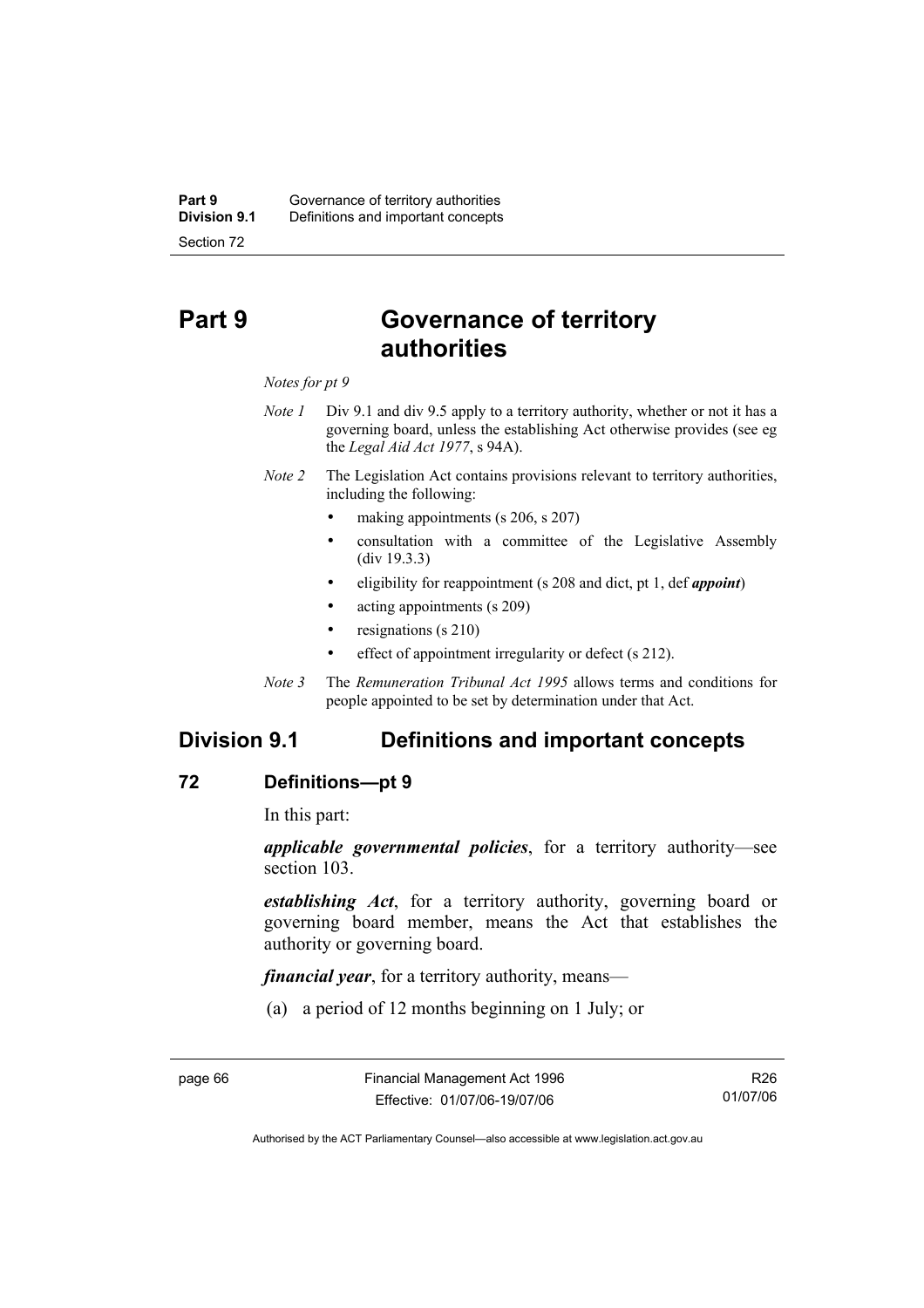(b) if the territory authority has, in writing, fixed another 12-month period as its financial year—the period fixed.

*governing board member*, for a territory authority with a governing board, includes the CEO.

*material interest*—see section 88 (4).

*relevant territory authority*—a territory authority to which part 8 applies is a *relevant territory authority*, unless the establishing Act for the authority provides otherwise.

### **73 Nature of relevant territory authorities**

- (1) A relevant territory authority—
	- (a) is a corporation; and
	- (b) may sue and be sued in its corporate name; and
	- (c) may have a seal.
- (2) A relevant territory authority represents the Territory when exercising its functions, unless the establishing Act for the authority or another territory law otherwise provides.
- (3) A relevant territory authority has the same status, privileges and immunities as the Territory so far as it represents the Territory.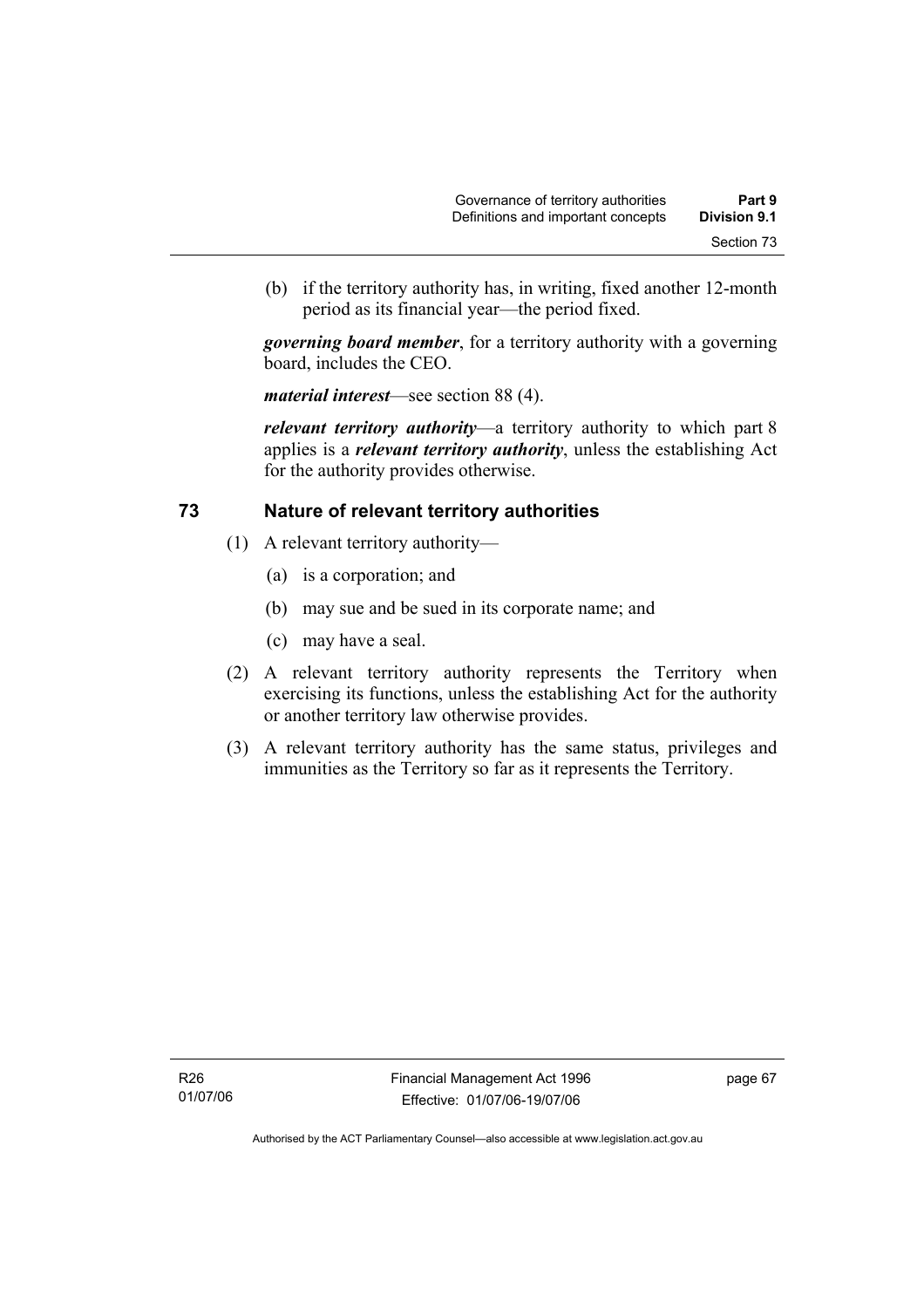### **74 Powers of territory authorities generally**

 (1) A relevant territory authority has the legal capacity and powers of an individual both in and outside the ACT (including outside Australia).

#### **Examples**

- 1 to enter into a contract
- 2 to own, deal with and dispose of property
- 3 to act as trustee
- *Note* An example is part of the Act, is not exhaustive and may extend, but does not limit, the meaning of the provision in which it appears (see Legislation Act, s 126 and s 132).
- (2) Without limiting subsection (1), a relevant territory authority—
	- (a) has the powers given to it under this Act or another territory law; and
	- (b) may do anything that it is authorised to do by a territory law or a law of another jurisdiction; and
	- (c) may exercise its powers in and outside the ACT (including outside Australia).

#### **Example for par (b)**

A territory authority may arrange for the authority to be registered or recognised under a law of another jurisdiction.

- (3) A relevant territory authority's legal capacity to do something is not affected by the fact that the authority's interests are not, or would not be, served by doing it.
- (4) To remove any doubt, this section does not—
	- (a) authorise a relevant territory authority to do anything that is prohibited by a territory law or a law of another jurisdiction; and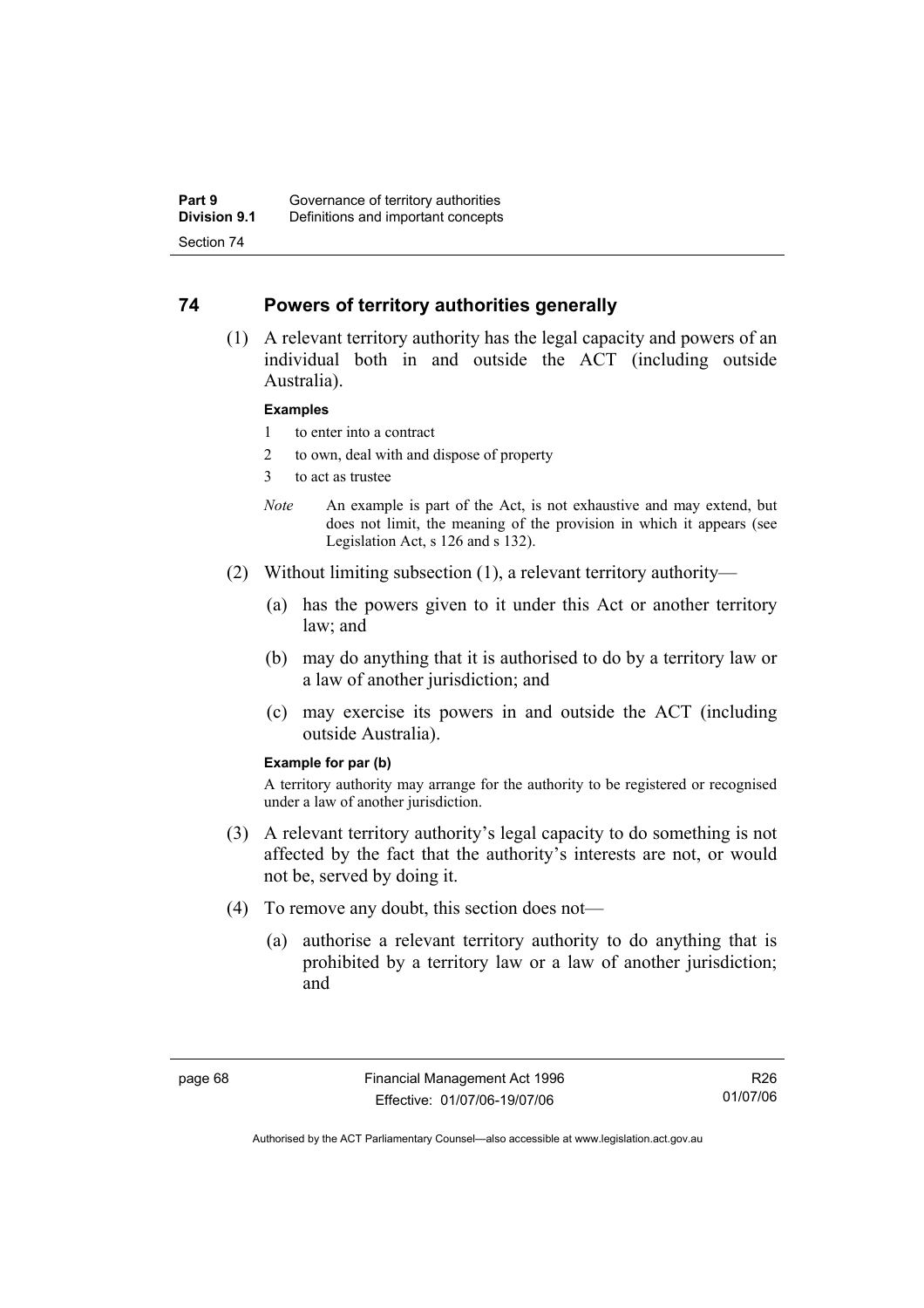- (b) give a relevant territory authority a right that a territory law or a law of another jurisdiction denies to the authority.
- (5) In this section:

*another jurisdiction* means the Commonwealth, a State, another Territory or a foreign country.

### **75 Execution of documents and assumptions people dealing with relevant territory authority may make**

(1) In this section:

*applied Corporations Act provisions* means the following provisions of the Corporations Act:

- (a) section 127 (which is about the execution of documents by a company);
- (b) section 128 (which is about a person's entitlement to make certain assumptions in dealing with a company);
- (c) section 129 (which is about the assumptions that may be made).
- (2) The applied Corporations Act provisions apply to a relevant territory authority as if—
	- (a) a reference to a *company* were a reference to the authority; and
	- (b) a reference to a *common seal* were a reference to any seal of the authority; and
	- (c) a reference to a *director* were a reference to a board member; and
	- (d) a reference to a company's *constitution* were a reference to this Act and the establishing Act; and
	- (e) a reference to an *officer* of a company were a reference to the chief executive officer and any member of staff of the authority; and

| R26      | Financial Management Act 1996 | page 69 |
|----------|-------------------------------|---------|
| 01/07/06 | Effective: 01/07/06-19/07/06  |         |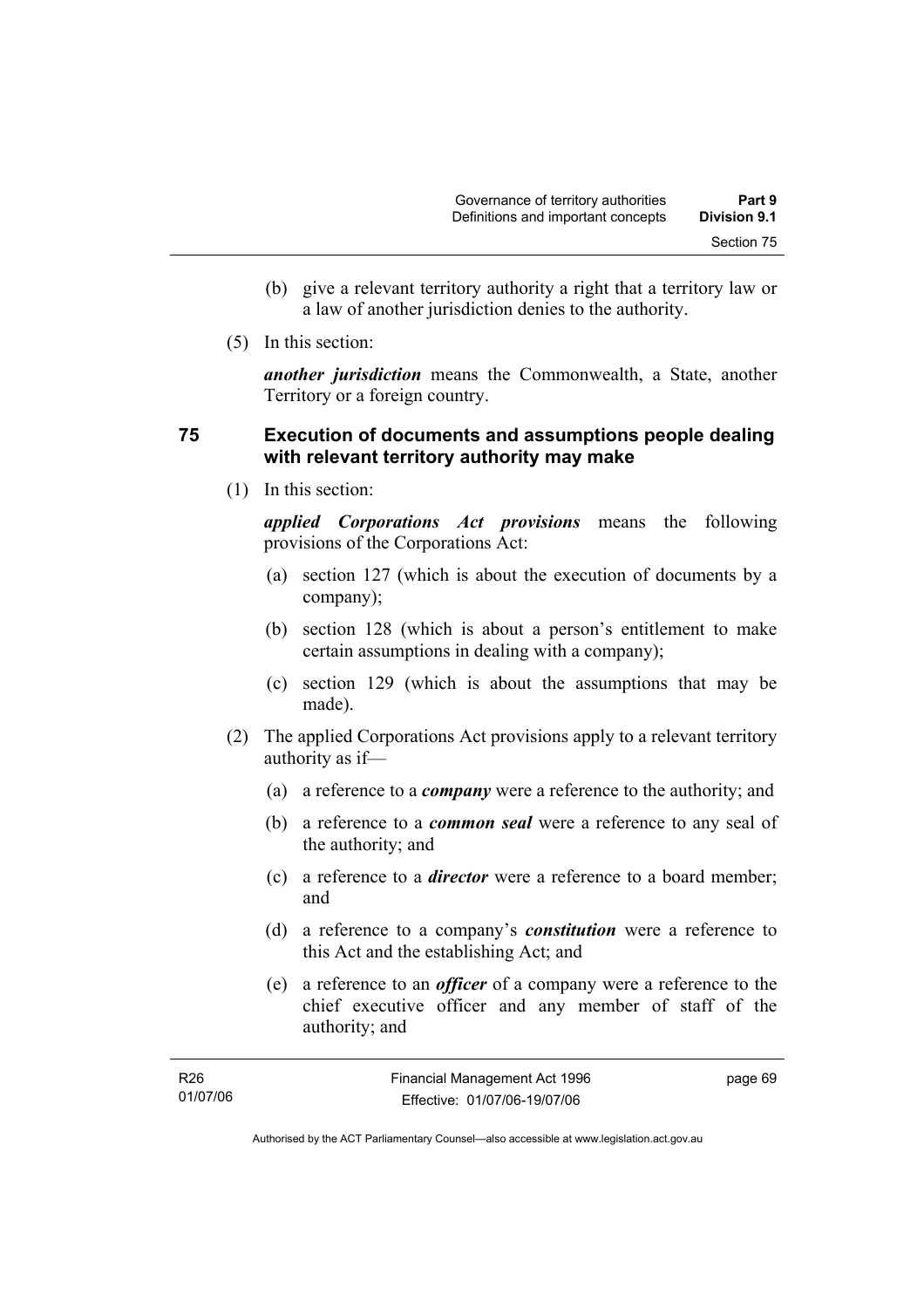- (f) a reference to *information available to the public from ASIC*  were a reference to information available to the public from the Territory; and
- (g) any other necessary changes, and any change prescribed by regulation, were made.

# **76 Governing board of territory authority**

- (1) A territory authority has a governing board if the establishing Act for the authority establishes a governing board for the authority.
- (2) To remove any doubt, only the following territory authorities have governing boards:
	- ACT Gambling and Racing Commission
	- Australian Capital Territory Public Cemeteries Authority
	- Building and Construction Industry Training Fund Authority
	- Cleaning Industry Long Service Leave Authority
	- Construction Industry Long Service Leave Authority
	- Cultural Facilities Corporation
	- Exhibition Park Corporation
	- Land Development Agency
	- a territory authority prescribed by the financial management guidelines.

# **77 Role of governing board**

- (1) If a territory authority has a governing board, the governing board has the following functions:
	- (a) setting the authority's policies and strategies;
	- (b) governing the authority consistently with the authority's establishing Act and other relevant legislation;
	- (c) ensuring, as far as practicable, that the authority operates in a proper, effective and efficient way;

Authorised by the ACT Parliamentary Counsel—also accessible at www.legislation.act.gov.au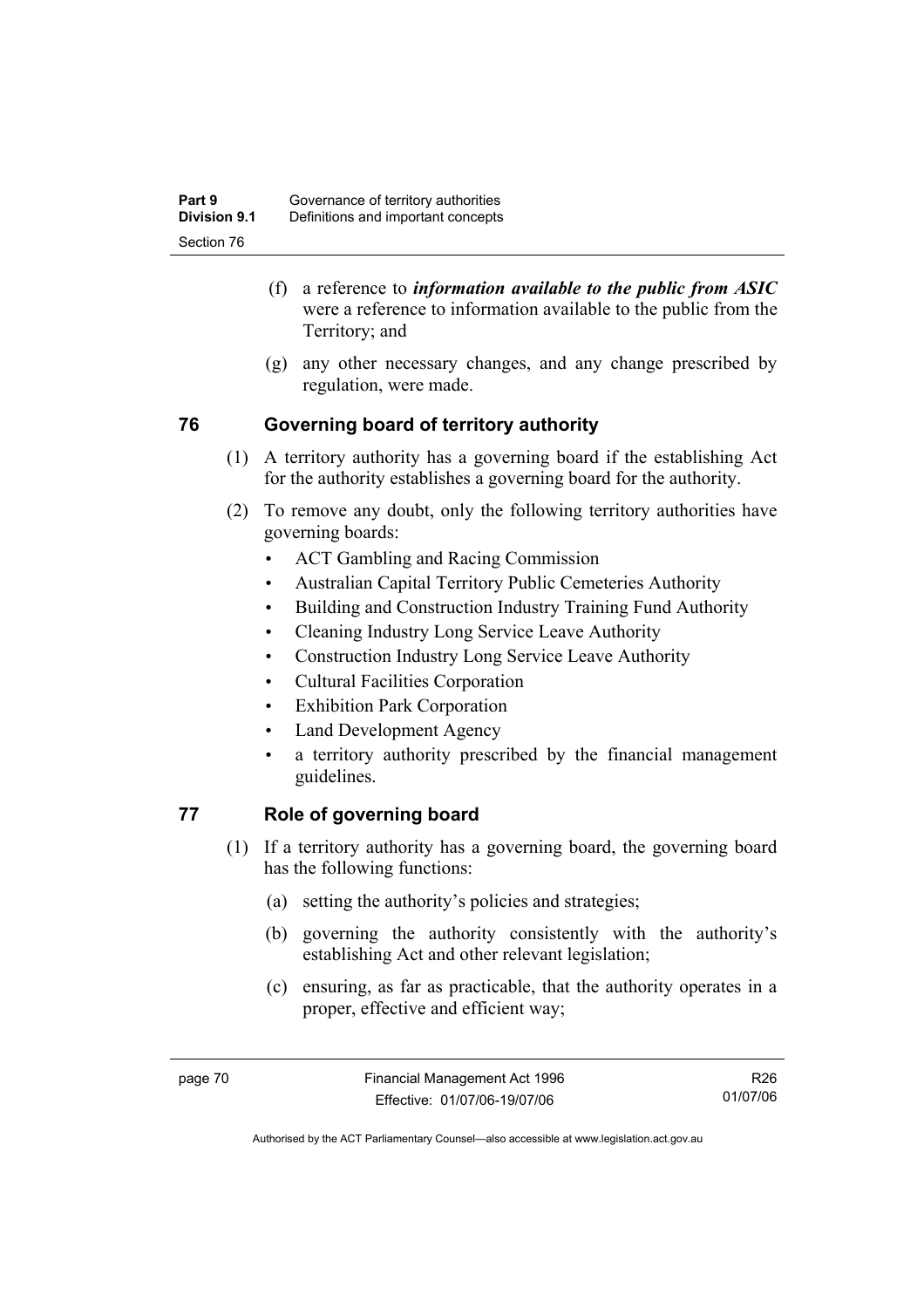(d) ensuring, as far as practicable, that the authority complies with applicable governmental policies (if any).

#### **Examples of policies for par (a)**

- 1 risk management
- 2 communication with government
- 3 corporate planning
- *Note* An example is part of the Act, is not exhaustive and may extend, but does not limit, the meaning of the provision in which it appears (see Legislation Act, s 126 and s 132).
- (2) This section does not limit the functions of a governing board.

# **Division 9.2 Governing board member appointments**

### **78 Appointment of governing board members generally**

- (1) This section applies to the appointment of the members of the governing board of a territory authority, other than the CEO.
- (2) The responsible Minister for the territory authority may appoint the members.
	- *Note 1* For the making of appointments (including acting appointments), see the Legislation Act, pt 19.3.
	- *Note 2* In particular, an appointment may be made by naming a person or nominating the occupant of a position (see s 207).
	- *Note 3* Certain Ministerial appointments require consultation with an Assembly committee and are disallowable (see Legislation Act, div 19.3.3).
- (3) The only criteria for deciding whether to appoint a person as a member are—
	- (a) the contribution the person can make to the goals and objectives of the governing board; and
	- (b) the criteria stated in applicable governmental policies (if any) relating to appointments.

page 71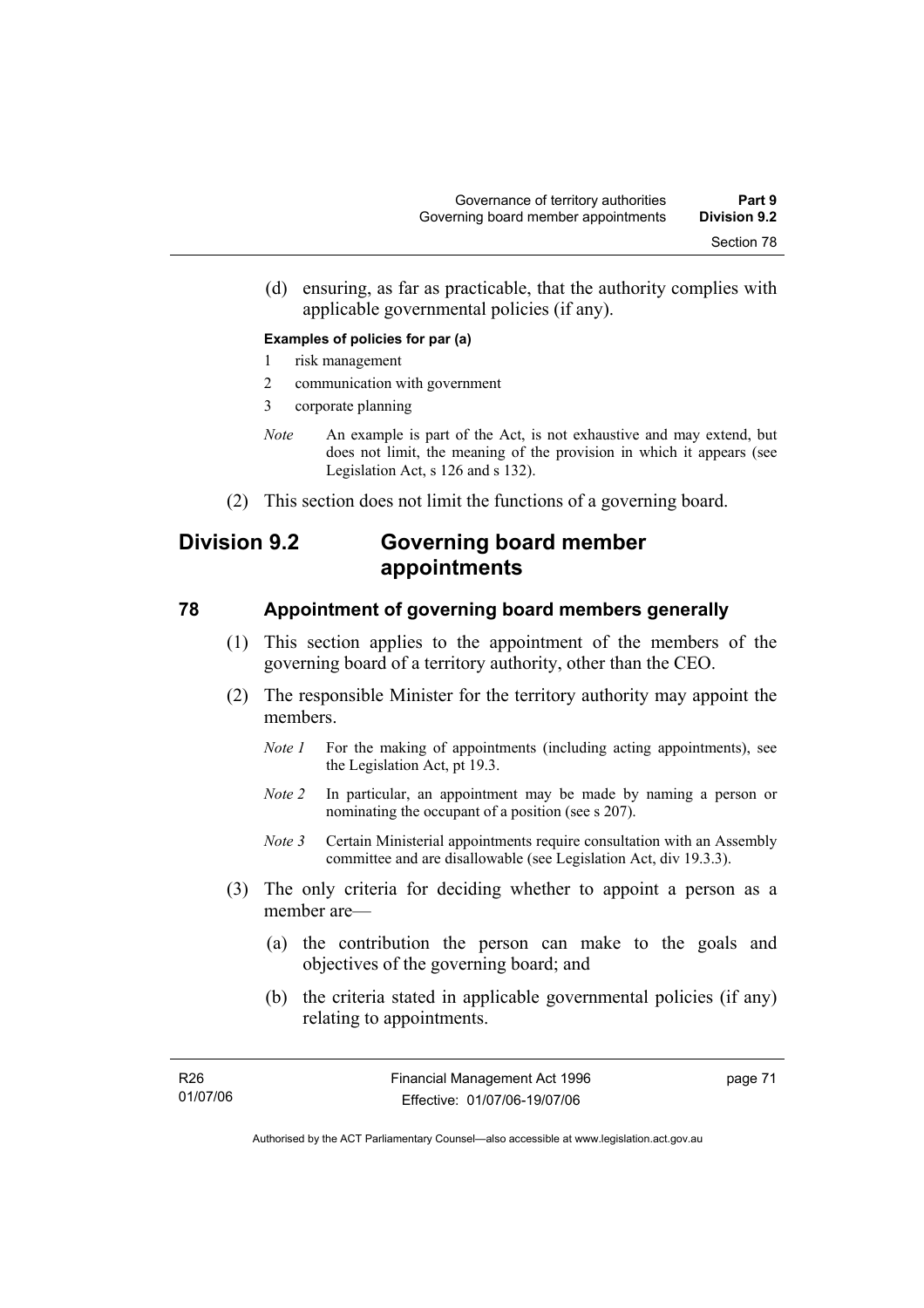- (4) However, the establishing Act may prescribe other criteria for deciding whether to appoint a person as a member.
- (5) An appointment of a member—
	- (a) must not be for longer than 3 years, unless the establishing Act allows a longer period; and
	- (b) is an appointment under the provision of the establishing Act that establishes the governing board.
- (6) The conditions of appointment of a member (other than a member required under the establishing Act to be a public servant or statutory office holder) are the conditions agreed between the Minister and the member, subject to any determination under the *Remuneration Tribunal Act 1995*.

### **79 Appointment of chair and deputy chair**

- (1) The responsible Minister for a territory authority with a governing board may appoint a chair for the board and, unless the establishing Act otherwise provides, a deputy chair for the board.
	- *Note 1* For the making of appointments (including acting appointments), see the Legislation Act, pt 19.3.
	- *Note 2* In particular, an appointment may be made by naming a person or nominating the occupant of a position (see s 207).
	- *Note 3* Certain Ministerial appointments require consultation with an Assembly committee and are disallowable (see Legislation Act, div 19.3.3).
- (2) However, the responsible Minister must not appoint the CEO of the territory authority as chair or deputy chair.
- (3) The responsible Minister must try to ensure that the governing board of a territory authority always has a chair and, unless the establishing Act otherwise provides, deputy chair.

### **80 Appointment of CEO of authority with governing board**

(1) This section applies to a territory authority with a governing board.

R26 01/07/06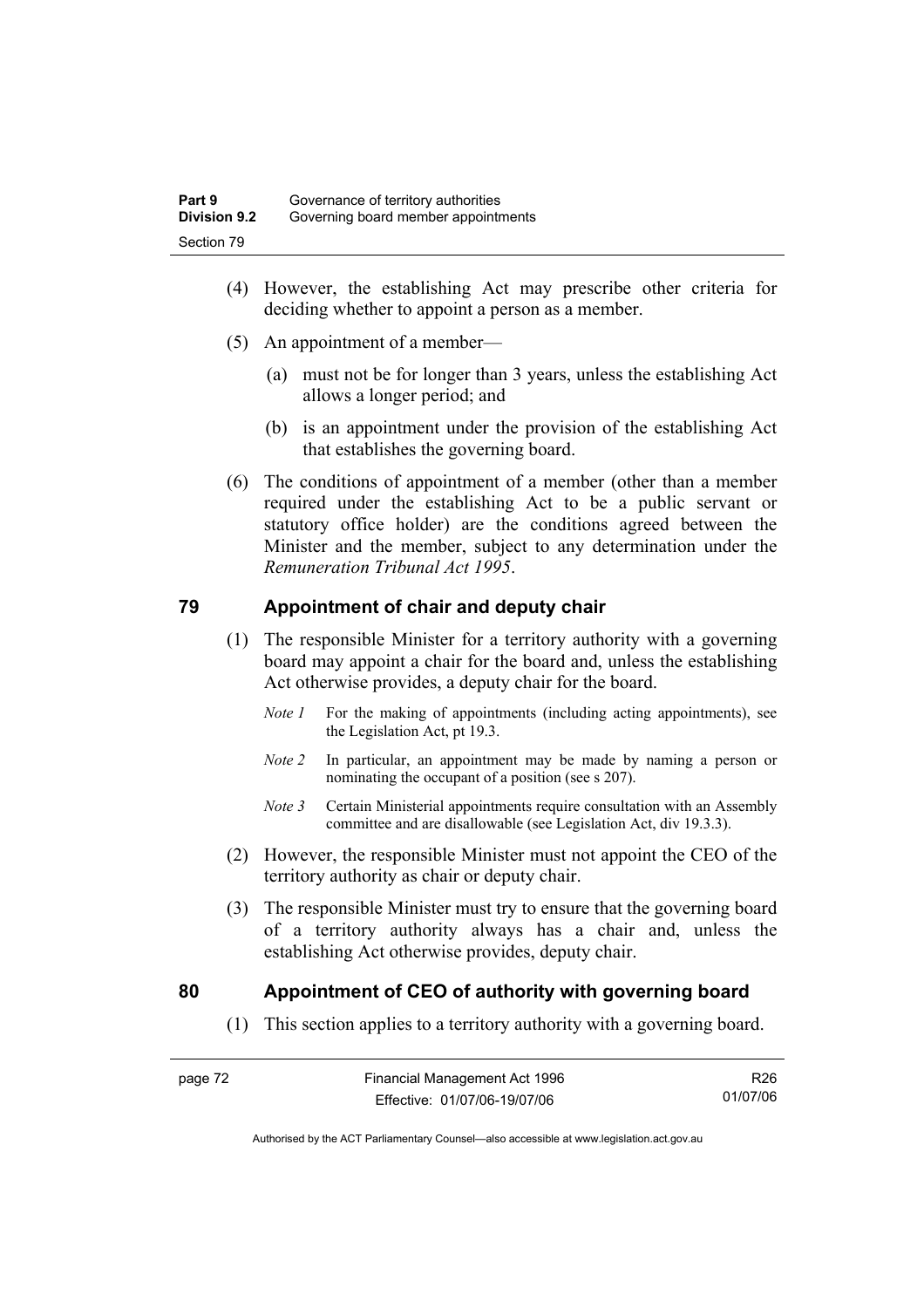- (2) The governing board of the territory authority must, after consulting the responsible Minister, appoint a CEO for the authority.
	- *Note 1* For the making of appointments (including acting appointments), see the Legislation Act, pt 19.3.
	- *Note 2* In particular, an appointment may be made by naming a person or nominating the occupant of a position (see s 207).
- (3) However, if the CEO is required under the establishing Act to be a public servant, the chief executive of the administrative unit responsible for the establishing Act must, after consulting the governing board and the responsible Minister, appoint a CEO for the authority.
- (4) The CEO is a member of the governing board.
- (5) However, the CEO is not a member of the governing board if it is considering or deciding—
	- (a) the appointment, or the ending of the appointment, of the CEO; or
	- (b) the CEO's conditions of appointment.
- (6) The conditions of appointment of a CEO (other than a CEO required under the establishing Act to be a public servant) are the conditions agreed between the governing board and the CEO, subject to any determination under the *Remuneration Tribunal Act 1995*.

### **81 Ending board member appointments**

- (1) This section applies to a governing board member other than the CEO.
- (2) The responsible Minister may end the member's appointment—
	- (a) if the member contravenes a territory law; or
	- (b) for misbehaviour; or

page 73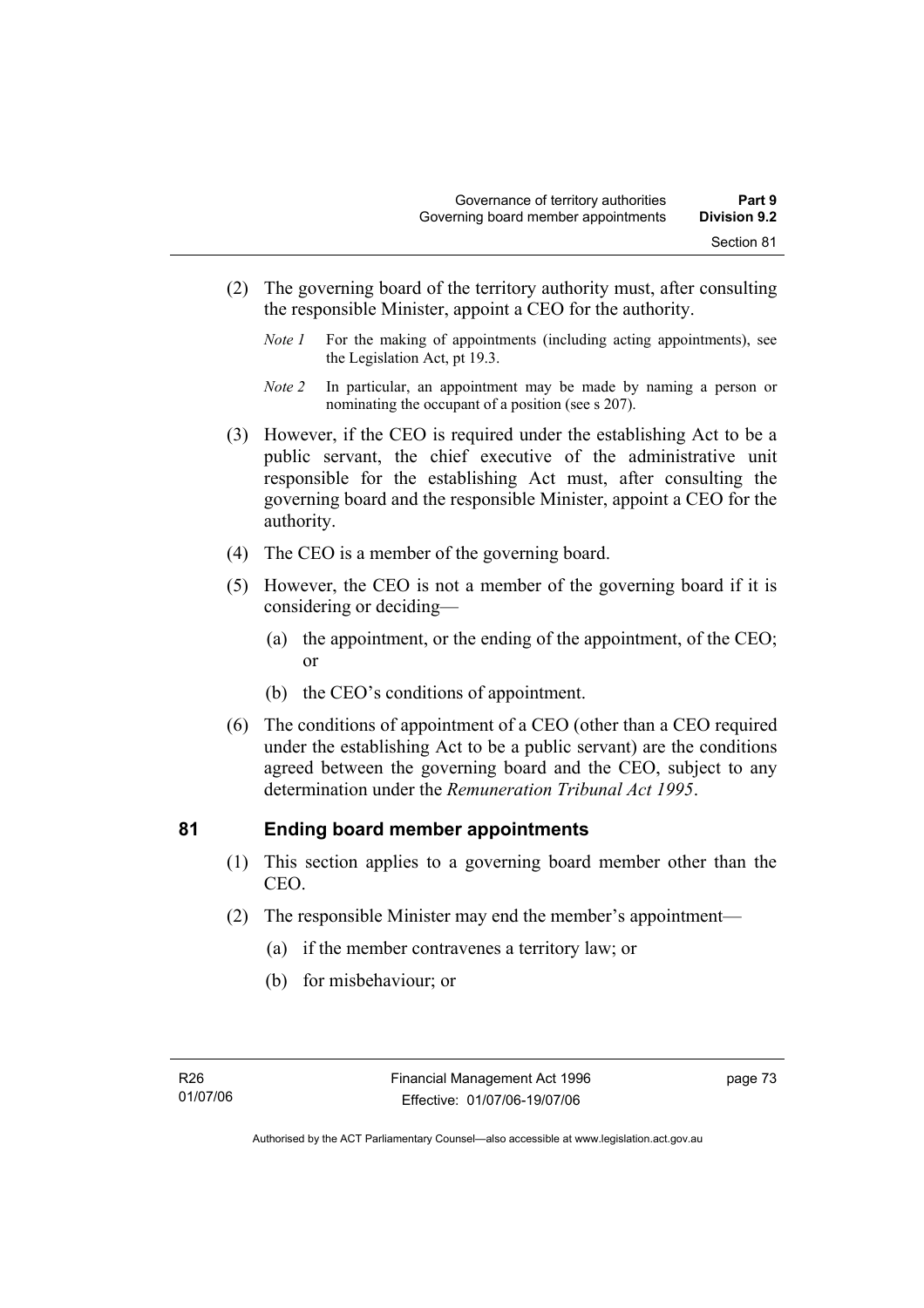- (c) if the member becomes bankrupt or executes a personal insolvency agreement; or
- (d) if the member is convicted, or found guilty, in Australia of an offence punishable by imprisonment for at least 1 year; or
- (e) if the member is convicted, or found guilty, outside Australia of an offence that, if it had been committed in the ACT, would be punishable by imprisonment for at least 1 year; or
- (f) if the member exercises the member's functions other than in accordance with section 85 (Honesty, care and diligence of governing board members); or
- (g) if the member fails to take all reasonable steps to avoid being placed in a position where a conflict of interest arises during the exercise of the member's functions; or
- (h) if the member contravenes section 88 (Disclosure of interests by governing board members); or
- (i) if the member is absent from 3 consecutive meetings of the board, otherwise than on approved leave; or
- (j) for physical or mental incapacity, if the incapacity substantially affects the exercise of the member's functions.
- *Note* A person's appointment also ends if the person resigns (see Legislation Act, s 210).
- (3) The Minister may also end the appointment of the member (the *member concerned*) if the board tells the Minister in writing that it has resolved, by a majority of at least  $2/3$  of the members, to recommend to the Minister that the member's appointment be ended.
- (4) The governing board may pass a resolution mentioned in subsection (3) only if—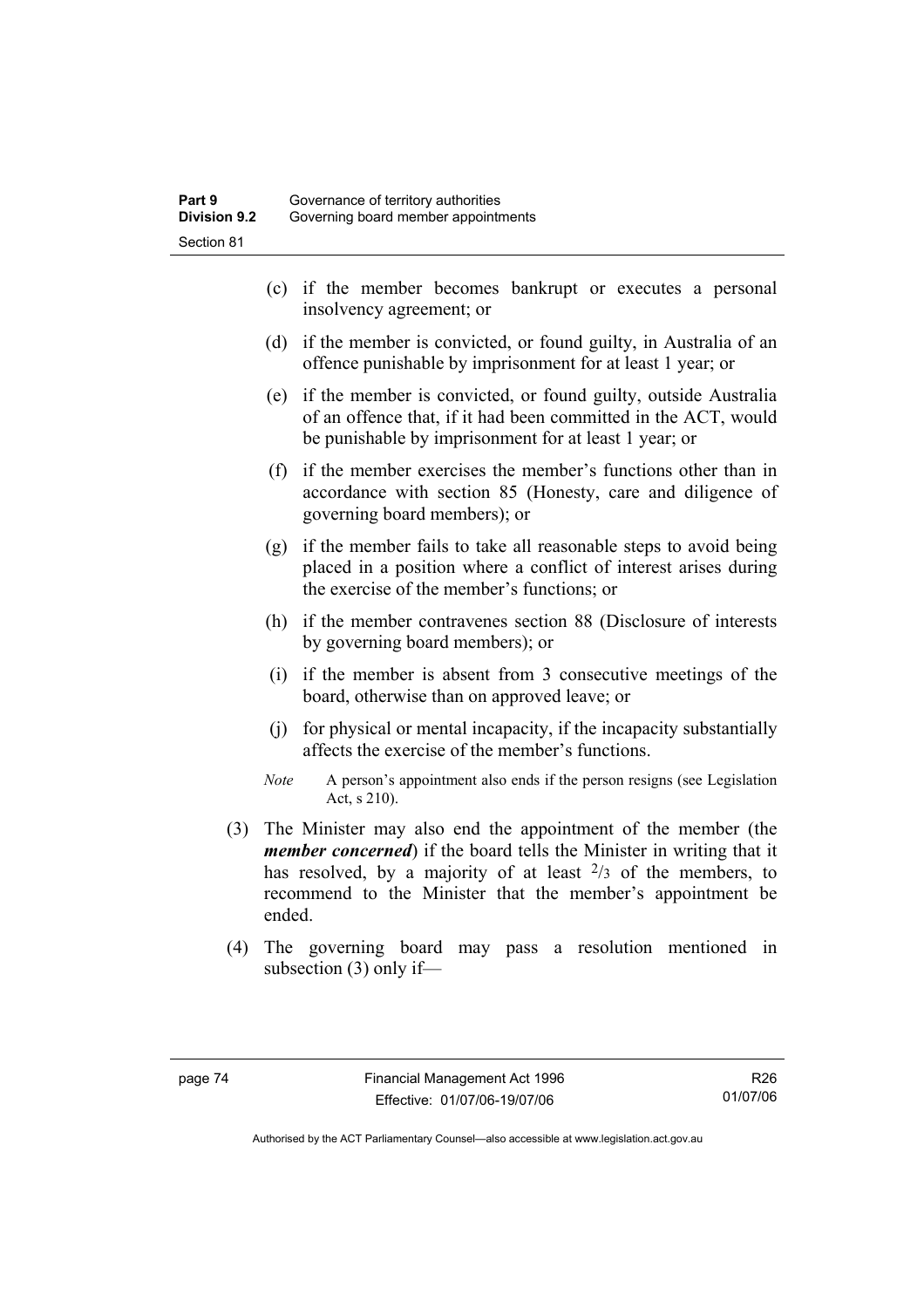- (a) at least 3 weeks written notice of the intention to consider the proposed resolution has been given to the member concerned; and
- (b) the member concerned has been given an opportunity to make submissions and present documents to a meeting of the board; and
- (c) if the member concerned has used the opportunity mentioned in paragraph (b)—a summary of the member's submissions is recorded in the minutes of the board and a copy of any documents presented is included in the minutes.

# **Division 9.3 Functions of governing board members**

# **82 Chair's functions**

The chair of the governing board of a territory authority has the following functions:

- (a) managing the affairs of the governing board;
- (b) ensuring, as far as practicable, that there is a good working relationship between the governing board and management of the authority;
- (c) ensuring the responsible Minister is kept informed about the operations of the authority.

# **83 Deputy chair's functions**

 (1) If the chair of the governing board of a territory authority is absent or cannot for any reason exercise the functions of the chair, the deputy chair of the governing board must exercise the functions of the chair.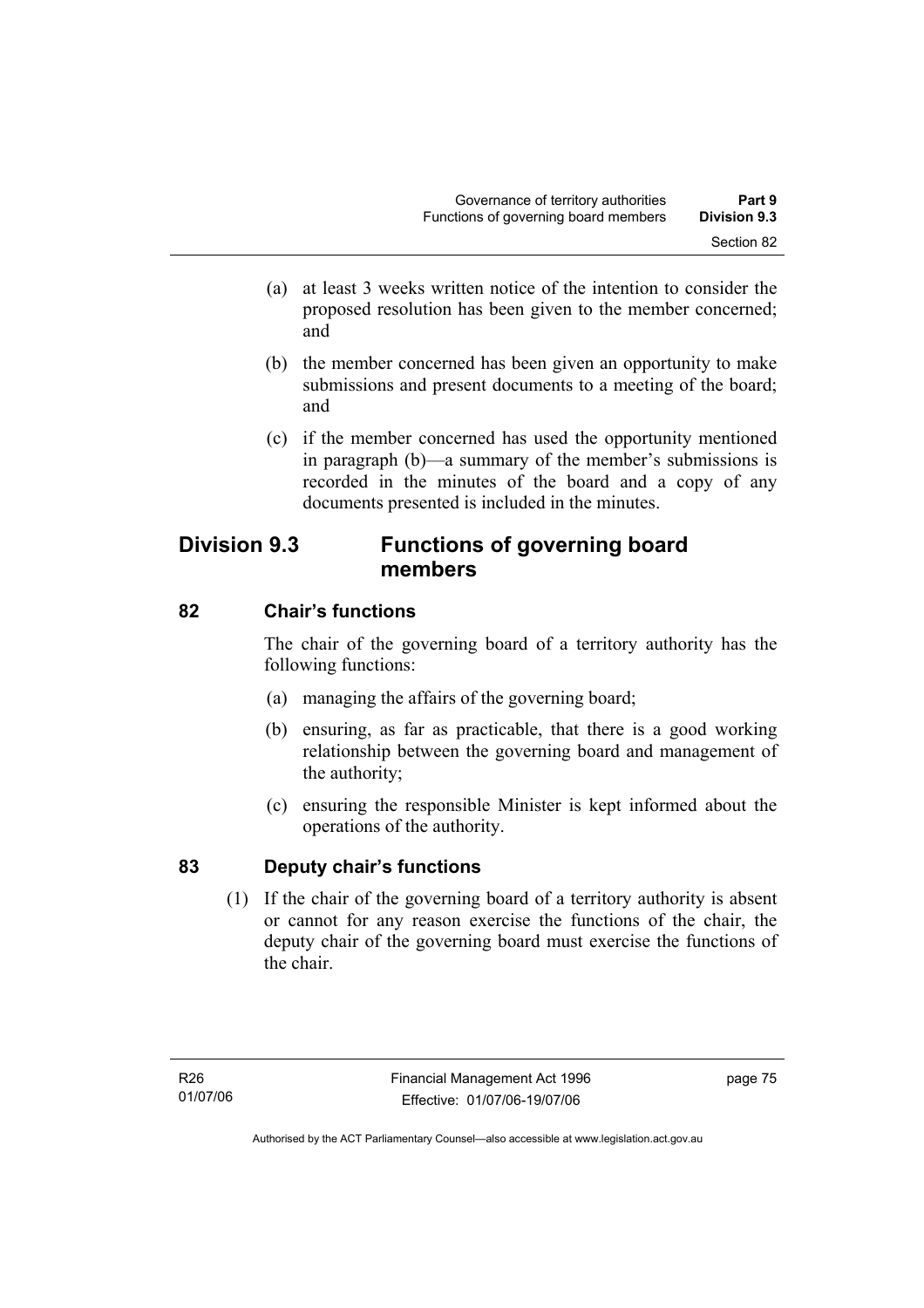| Part 9              | Governance of territory authorities  |
|---------------------|--------------------------------------|
| <b>Division 9.3</b> | Functions of governing board members |
| Section 84          |                                      |

- (2) However, this section does not apply to a territory authority if the establishing Act for the authority provides that it need not have a deputy chair.
	- *Note* The Legislation Act, s 209 deals with acting appointments.

### **84 CEO's functions**

- (1) The CEO of a territory authority with a governing board has the following functions:
	- (a) ensuring, as far as practicable, that the authority's statement of intent is implemented effectively and efficiently;

**Example of implementation of statement of intent** 

achieving objectives in statement of intent

- (b) managing the day-to-day operations of the authority in accordance with—
	- (i) applicable governmental policies (if any); and
	- (ii) the policies of the authority set by the board; and
	- (iii) each legal requirement that applies to the authority;

#### **Example for par (iii)**

a direction by the independent competition and regulatory commission that relates to the authority

- (c) regularly advising the board about the operation and financial performance of the authority;
- (d) immediately advising the board about significant events.
	- *Note* An example is part of the Act, is not exhaustive and may extend, but does not limit, the meaning of the provision in which it appears (see Legislation Act, s 126 and s 132).
- (2) In this section:

*significant event*, for a territory authority, means an event that the authority is required to tell the responsible Minister about under section 101.

| page 76 | Financial Management Act 1996 | R26      |
|---------|-------------------------------|----------|
|         | Effective: 01/07/06-19/07/06  | 01/07/06 |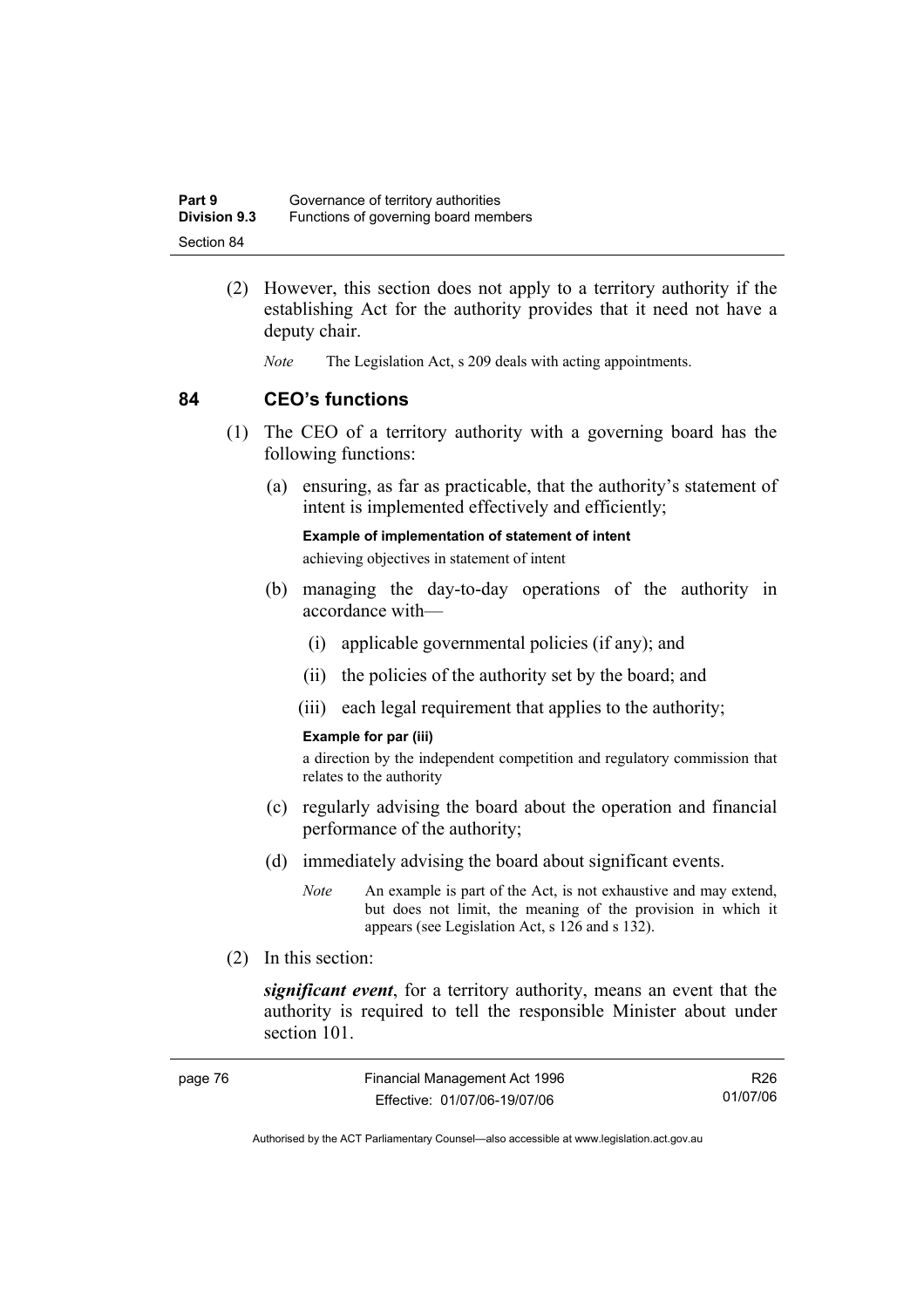### **85 Honesty, care and diligence of governing board members**

In exercising the functions of a governing board member, a member must exercise the degree of honesty, care and diligence required to be exercised by a director of a corporation in relation to the affairs of the corporation.

### **86 Conflicts of interest by governing board members**

A governing board member must take all reasonable steps to avoid being placed in a position where a conflict of interest arises during the exercise of the member's functions.

### **87 Agenda to require disclosure of interest item**

The agenda for each meeting of a territory authority governing board must include an item requiring any material interest in an issue to be considered at the meeting to be disclosed to the meeting.

### **88 Disclosure of interests by governing board members**

- (1) If a governing board member has a material interest in an issue being considered, or about to be considered, by the governing board, the member must disclose the nature of the interest at a board meeting as soon as practicable after the relevant facts come to the member's knowledge.
	- *Note Material interest* is defined in s (4). The definition of *indirect interest* in s (4) applies to the definition of *material interest*.
- (2) The disclosure must be recorded in the governing board's minutes and, unless the board otherwise decides, the member must not—
	- (a) be present when the board considers the issue; or
	- (b) take part in a decision of the board on the issue.

#### **Example**

Albert, Boris and Chloe are members of a governing board. They have an interest in an issue being considered at a governing board meeting and they disclose the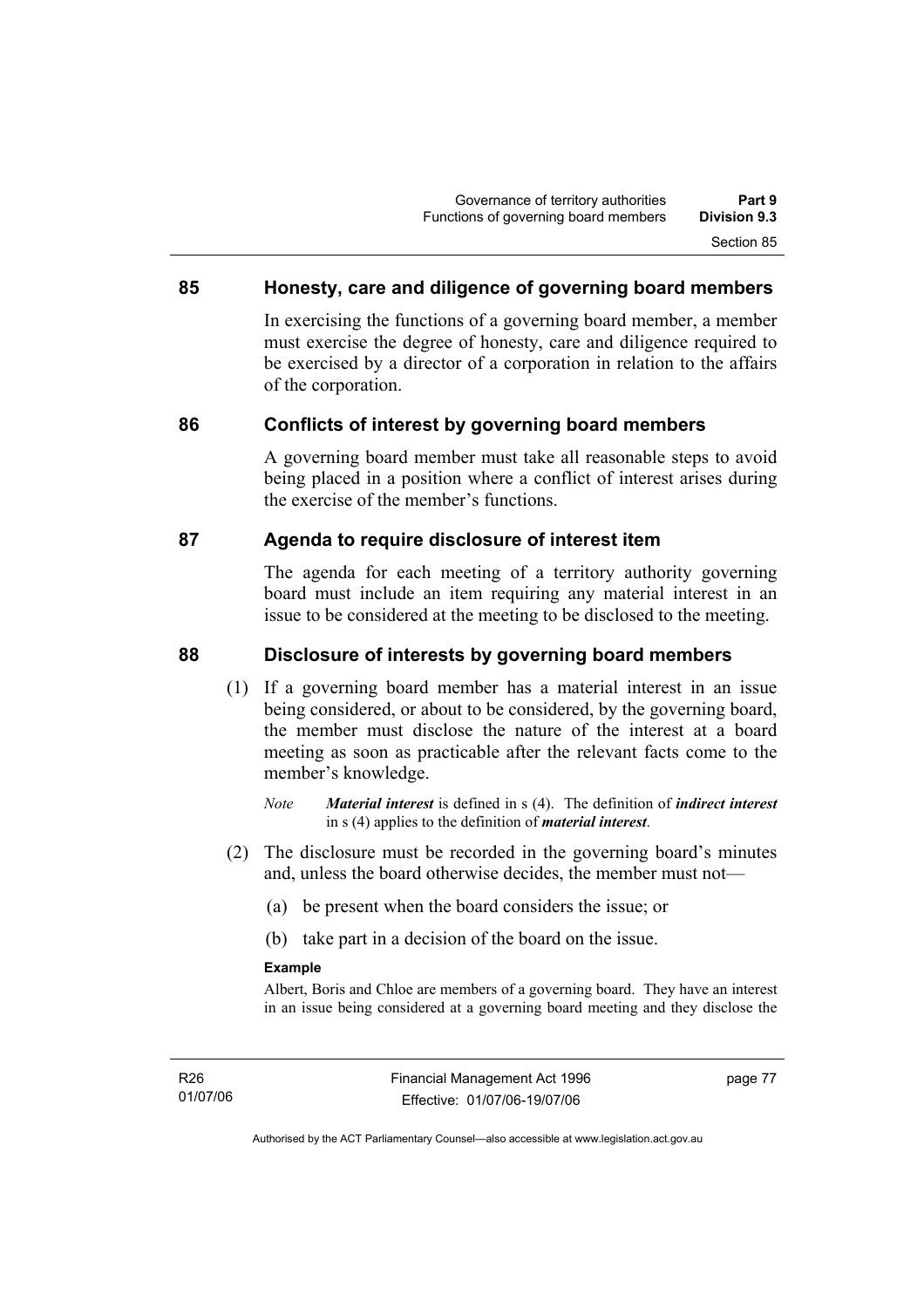#### **Part 9 Governance of territory authorities Division 9.3** Functions of governing board members Section 88

interest as soon as they become aware of it. Albert's and Boris's interests are minor but Chloe has a direct financial interest in the issue.

The governing board considers the disclosures and decides that because of the nature of the interests:

- Albert may be present when the board considers the issue but not take part in the decision
- Boris may be present for the consideration and take part in the decision.

The board does not make a decision allowing Chloe to be present or take part in the board's decision. Accordingly, since Chloe has a material interest she cannot be present for the consideration of the issue or take part in the decision.

- *Note* An example is part of the Act, is not exhaustive and may extend, but does not limit, the meaning of the provision in which it appears (see Legislation Act, s 126 and s 132).
- (3) Any other governing board member who also has a material interest in the issue must not be present when the board is considering its decision under subsection (2).
- (4) In this section:

*associate*, of a person, means—

- (a) the person's business partner; or
- (b) a close friend of the person; or
- (c) a family member of the person.

*executive officer*, of a corporation, means a person (however described) who is concerned with, or takes part in, the corporation's management, whether or not the person is a director of the corporation.

*indirect interest*—without limiting the kinds of indirect interests a person may have, a person has an *indirect interest* in an issue if any of the following has an interest in the issue:

(a) an associate of the person;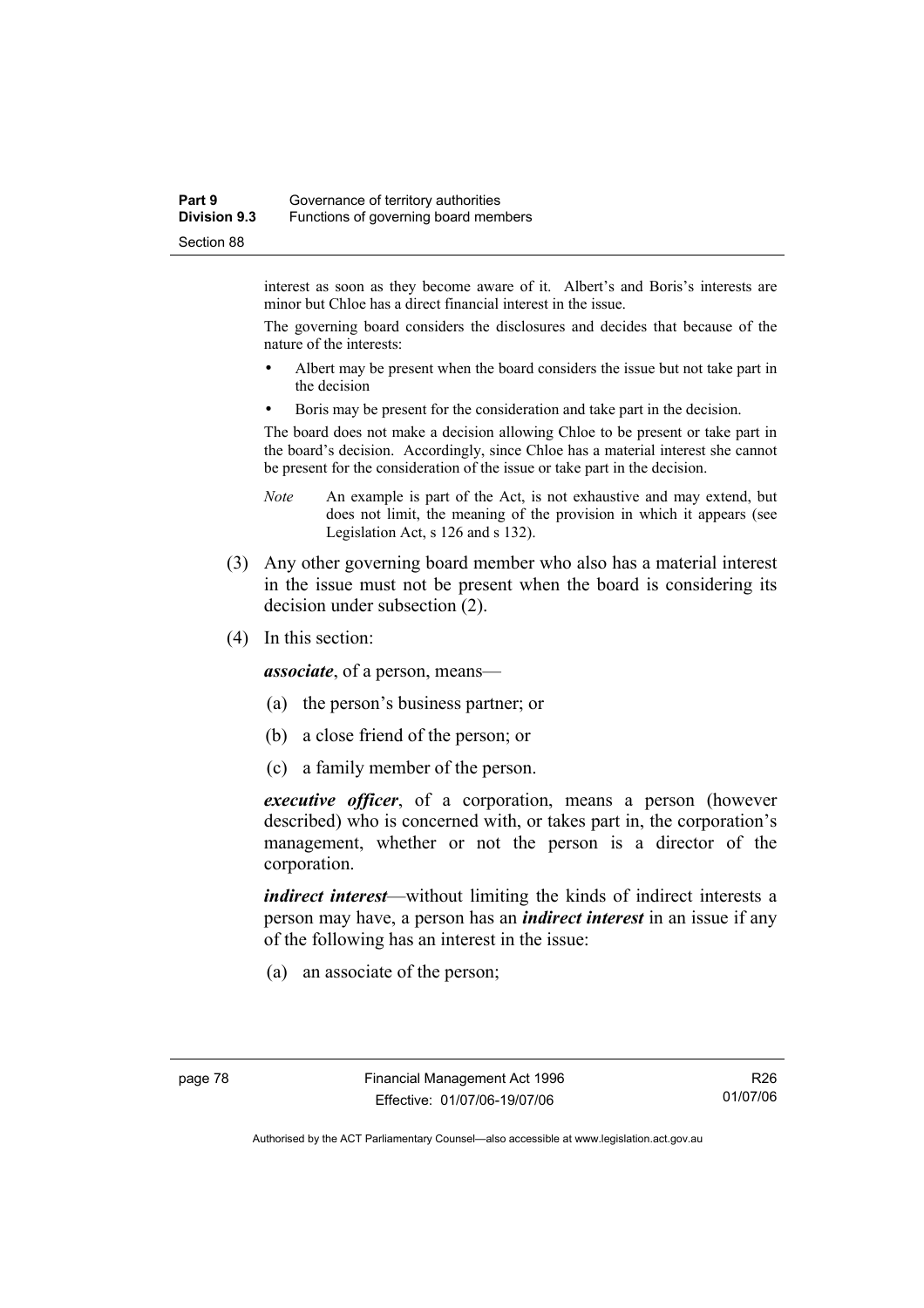- (b) a corporation if the corporation has not more than 100 members and the person, or an associate of the person, is a member of the corporation;
- (c) a subsidiary of a corporation mentioned in paragraph (b);
- (d) a corporation if the person, or an associate of the person, is an executive officer of the corporation;
- (e) the trustee of a trust if the person, or an associate of the person, is a beneficiary of the trust;
- (f) a member of a firm or partnership if the person, or an associate of the person, is a member of the firm or partnership;
- (g) someone else carrying on a business if the person, or an associate of the person, has a direct or indirect right to participate in the profits of the business.

*material interest*—a governing board member has a *material interest* in an issue if the member has—

- (a) a direct or indirect financial interest in the issue; or
- (b) a direct or indirect interest of any other kind if the interest could conflict with the proper exercise of the member's functions in relation to the board's consideration of the issue.

### **89 Reporting of disclosed governing board interests to Minister**

- (1) Within 3 months after the day a material interest is disclosed under section 88 (1), the chair of the governing board must report to the responsible Minister in writing about—
	- (a) the disclosure; and
	- (b) the nature of the interest disclosed; and
	- (c) any decision by the board under section 88 (2).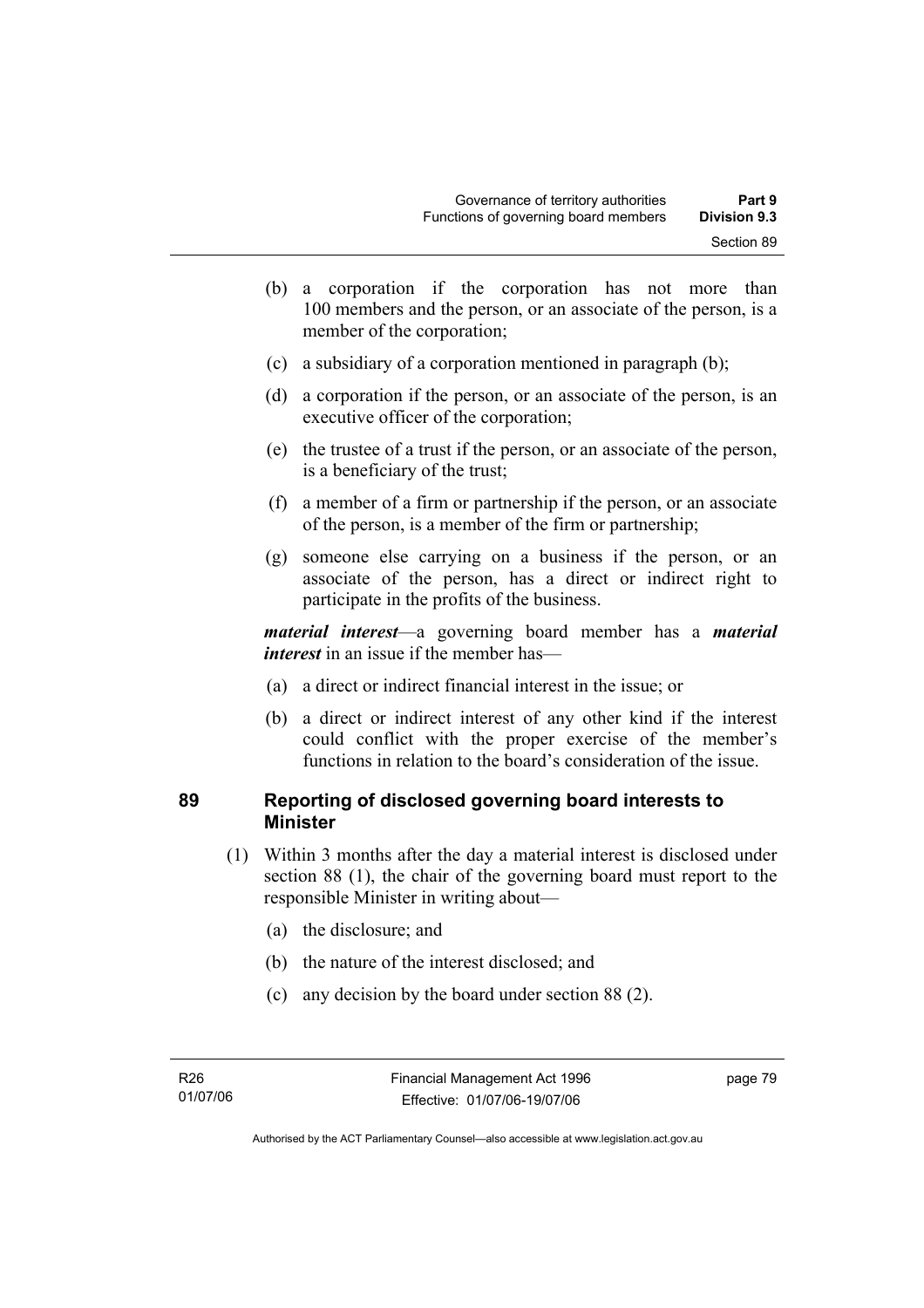| Part 9              | Governance of territory authorities  |
|---------------------|--------------------------------------|
| <b>Division 9.3</b> | Functions of governing board members |
| Section 90          |                                      |

- (2) The chair must also give the responsible Minister, not later than 31 days after the end of each financial year, a statement that sets out the information given to the Minister in reports under subsection (1) that relate to disclosures made during the previous financial year.
- (3) The responsible Minister must give a copy of the statement to the relevant committee of the Legislative Assembly within 31 days after the day the Minister receives the statement.
- (4) In this section:

### *relevant committee* means—

- (a) a standing committee of the Legislative Assembly nominated by the Speaker for subsection (3); or
- (b) if no nomination under paragraph (a) is in effect—the standing committee of the Legislative Assembly responsible for public accounts.

### **90 Protection of governing board members from liability**

- (1) A governing board member is not civilly liable for anything done or omitted to be done honestly and without recklessness—
	- (a) in the exercise of a function under a territory law; or
	- (b) in the reasonable belief that the act or omission was in the exercise of a function under a territory law.
- (2) Any liability that would, apart from this section, attach to a governing board member of a territory authority attaches instead to the authority.

### **91 Indemnification and exemption of governing board members**

 (1) A territory authority must not exempt a governing board member (whether directly or through another entity) from liability to the authority.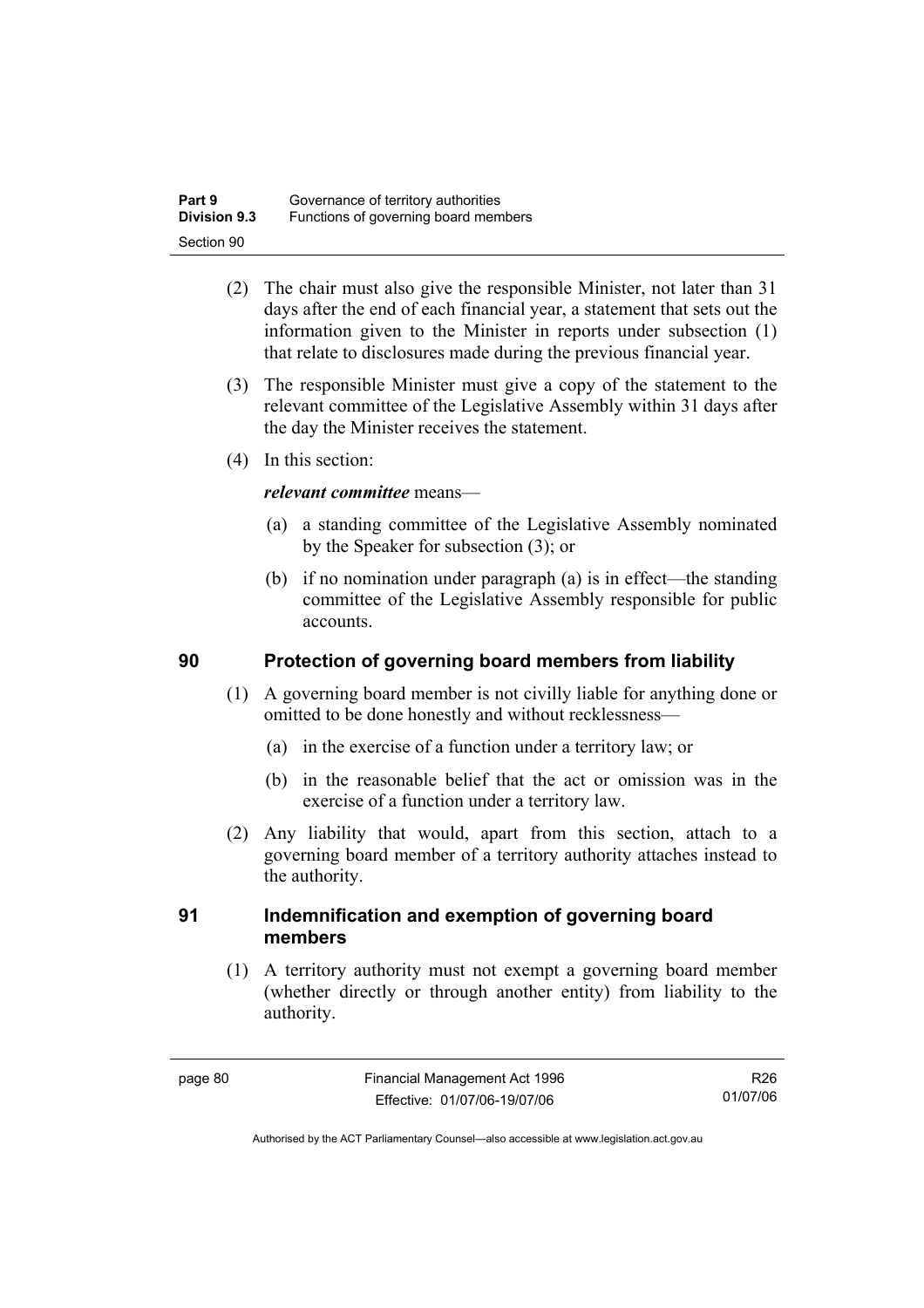- (2) A territory authority must not indemnify a governing board member (whether directly or through another entity and whether by agreement or by making a payment) against any of the following liabilities incurred as a board member:
	- (a) a liability owed to the authority;
	- (b) a liability owed to someone other than the authority that did not arise from honest conduct.
- (3) A territory authority must not indemnify a governing board member (whether directly or through another entity and whether by agreement or by making a payment) against legal costs incurred as a member if the costs are incurred—
	- (a) in defending or resisting a proceeding if the person is found to have a liability for which the person could not be indemnified under subsection (2); or
		- *Note* A governing board member is not personally liable for certain acts done or omissions made honestly and without recklessness (see s 90).
	- (b) in defending or resisting a criminal proceeding in which the person is found guilty.
- (4) In this section:

*authority* includes a subsidiary (if any) of the authority.

### **92 Compensation for exercise of functions etc**

- (1) A person may claim compensation from the Territory if the person suffers loss because of the exercise, or purported exercise, of a function under this part or the establishing Act.
- (2) Compensation may be claimed and ordered in a proceeding for compensation brought in a court of competent jurisdiction.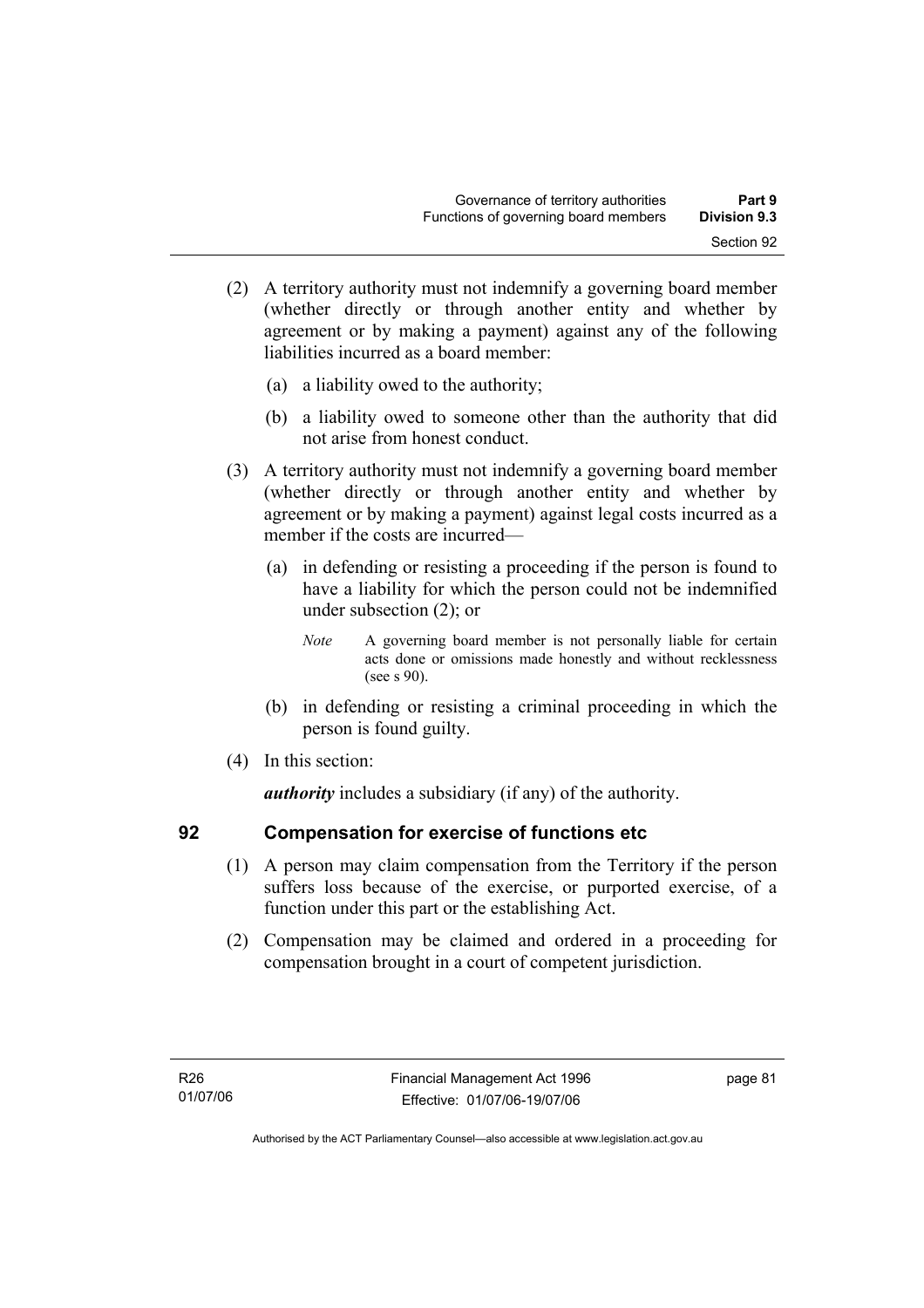| Part 9       | Governance of territory authorities |
|--------------|-------------------------------------|
| Division 9.4 | Governing board meetings            |
| Section 93   |                                     |

- (3) A court may order the payment of reasonable compensation for the loss or expense only if it is satisfied it is just to make the order in the circumstances of the particular case.
- (4) A regulation may prescribe matters that may, must or must not be taken into account by the court in considering whether it is just to make the order

# **Division 9.4 Governing board meetings**

### **93 Time and place of governing board meetings**

- (1) Meetings of the governing board of a territory authority are to be held when and where it decides.
- (2) However, the governing board must meet—
	- (a) at least once every 3 months; or
	- (b) if the establishing Act requires the governing board to meet more frequently—at the times required under the establishing Act.
- (3) The chair—
	- (a) may at any time call a meeting of the governing board; and
	- (b) must call a meeting if asked by the Minister or at least 2 members.
- (4) The chair must give the other members reasonable notice of the time and place of a meeting called by the chair.

# **94 Presiding member at governing board meetings**

- (1) The chair presides at all meetings at which the chair is present.
- (2) If the chair is absent and the governing board has a deputy chair, the deputy chair presides.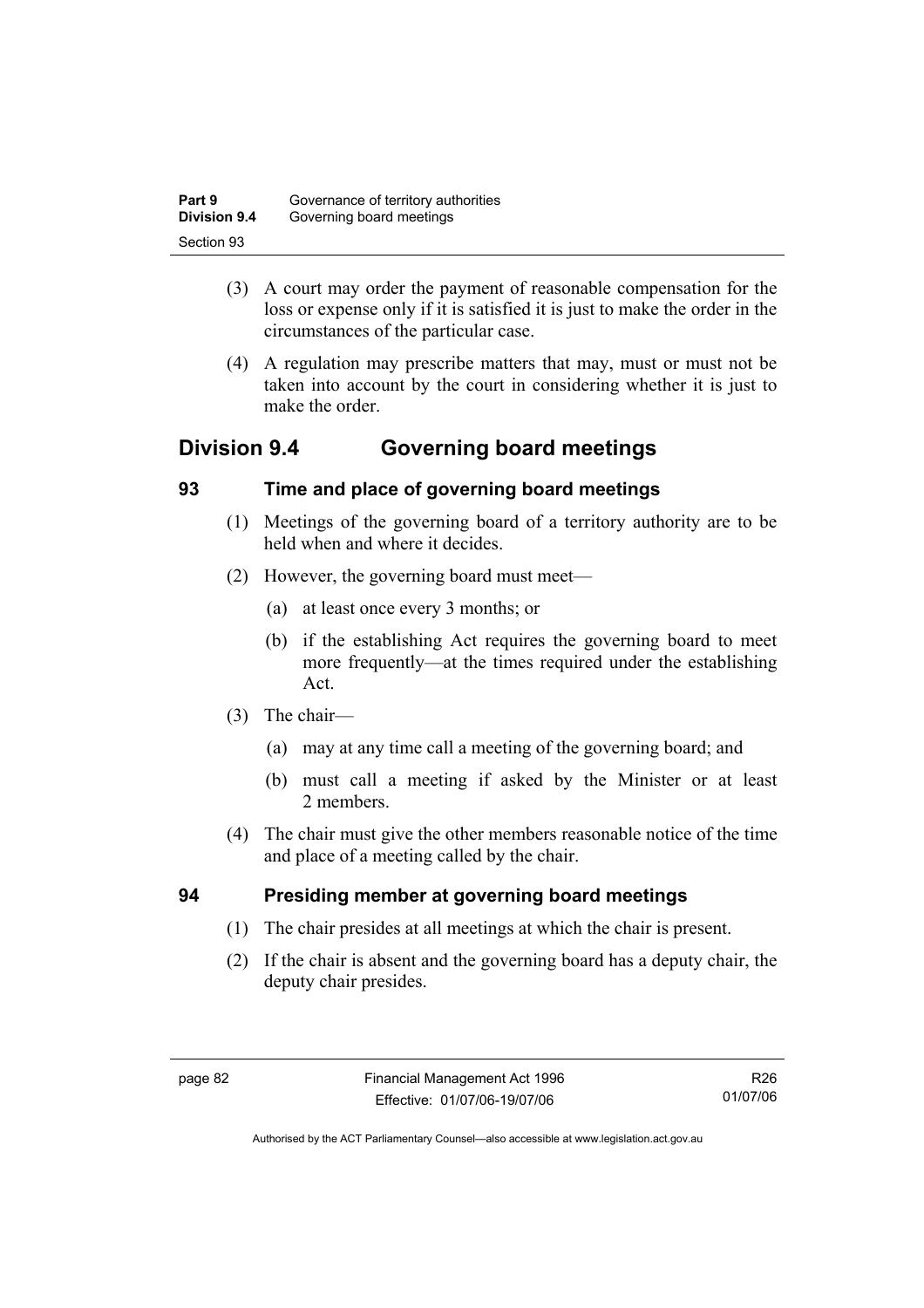- (3) If the chair and the deputy chair are absent or the chair is absent and there is no deputy chair, the member chosen by the members present presides.
- (4) However, the members must not choose the CEO to preside.

### **95 Quorum at governing board meetings**

- (1) Business may be carried on at a meeting of the governing board only if at least 1/2 the number of members appointed are present.
- (2) However, if the establishing Act for the governing board provides that a board member is a non-voting member, that board member is not counted as a member appointed or present for subsection (1).

### **96 Voting at governing board meetings**

- (1) At a meeting of the governing board each member has a vote on each question to be decided, unless the establishing Act for the board otherwise provides.
- (2) A question is decided by a majority of the votes of the members present and voting but, if the votes are equal, the member presiding has a deciding vote.

# **97 Conduct of governing board meetings etc**

- (1) The governing board may conduct its proceedings (including its meetings) as it considers appropriate.
- (2) A meeting may be held using a method of communication, or a combination of methods of communication, that allows a board member taking part to hear what each other member taking part says without the members being in each other's presence.

### **Examples**

a phone link, a satellite link

*Note* An example is part of the Act, is not exhaustive and may extend, but does not limit, the meaning of the provision in which it appears (see Legislation Act, s 126 and s 132).

| R <sub>26</sub> | Financial Management Act 1996 | page 83 |
|-----------------|-------------------------------|---------|
| 01/07/06        | Effective: 01/07/06-19/07/06  |         |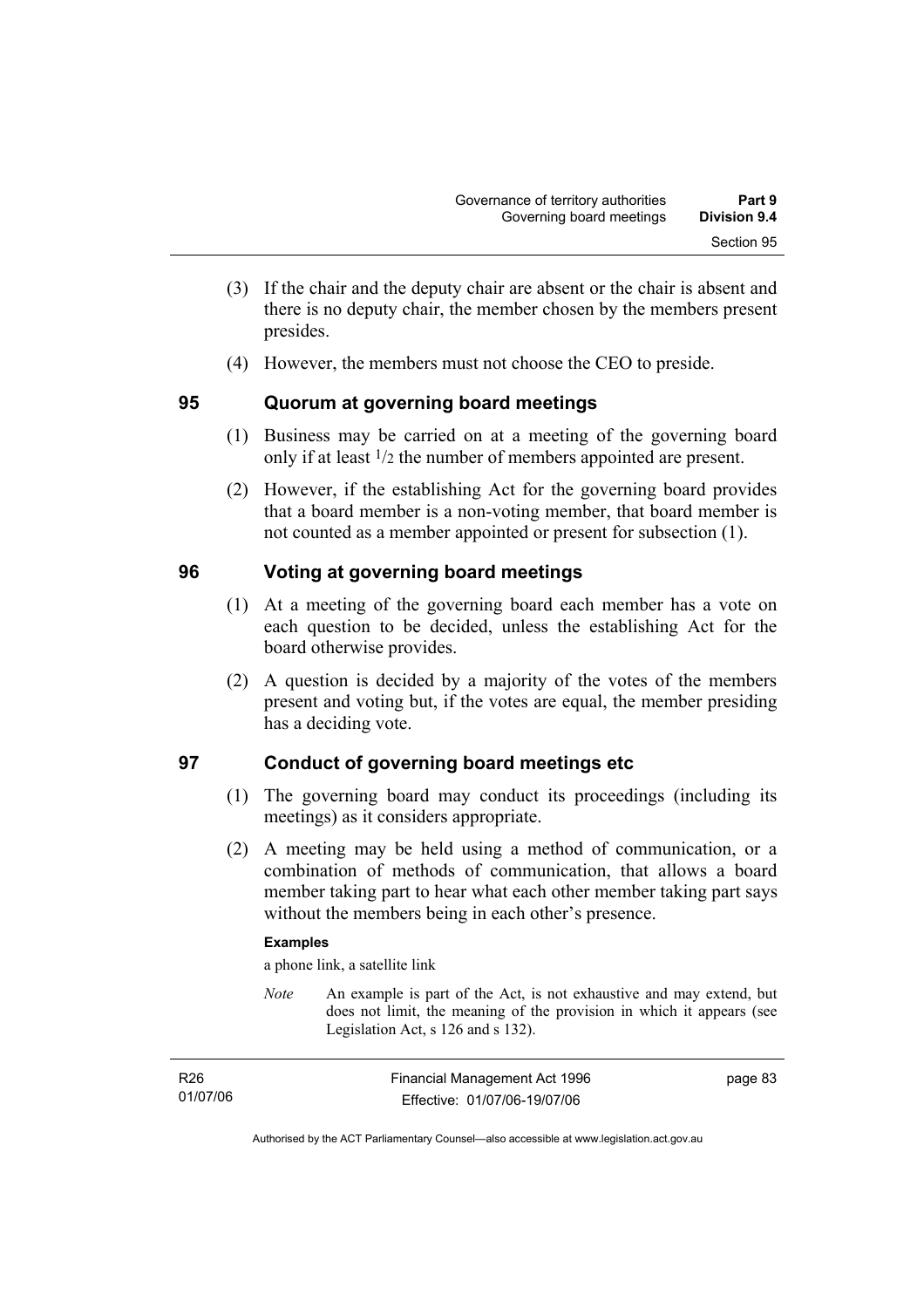| Part 9              | Governance of territory authorities                    |
|---------------------|--------------------------------------------------------|
| <b>Division 9.5</b> | Requirements and obligations for territory authorities |
| Section 98          |                                                        |

- (3) A governing board member who takes part in a meeting conducted under subsection (2) is taken, for all purposes, to be present at the meeting.
- (4) A resolution is a valid resolution of the governing board, even if it is not passed at a meeting of the board, if all members agree to the proposed resolution in writing or by electronic communication.

**Example of electronic communication**  email

(5) The board must keep minutes of its meetings.

# **Division 9.5 Requirements and obligations for territory authorities**

### **98 Limitations on authorities forming corporations etc**

- (1) A relevant territory authority must not do any of the following without the Treasurer's prior written approval:
	- (a) subscribe for, or purchase, shares in or debentures or other securities of, a corporation;
	- (b) form, or take part in the formation of, a corporation.
- (2) An approval under subsection (1)—
	- (a) must relate only to a particular corporation or proposed corporation; and
	- (b) may be given subject to the conditions or restrictions stated in the approval.
- (3) If a relevant territory authority does something mentioned in subsection (1), the authority must tell the responsible Minister within 2 weeks after the day the authority does the thing.
- (4) The responsible Minister must—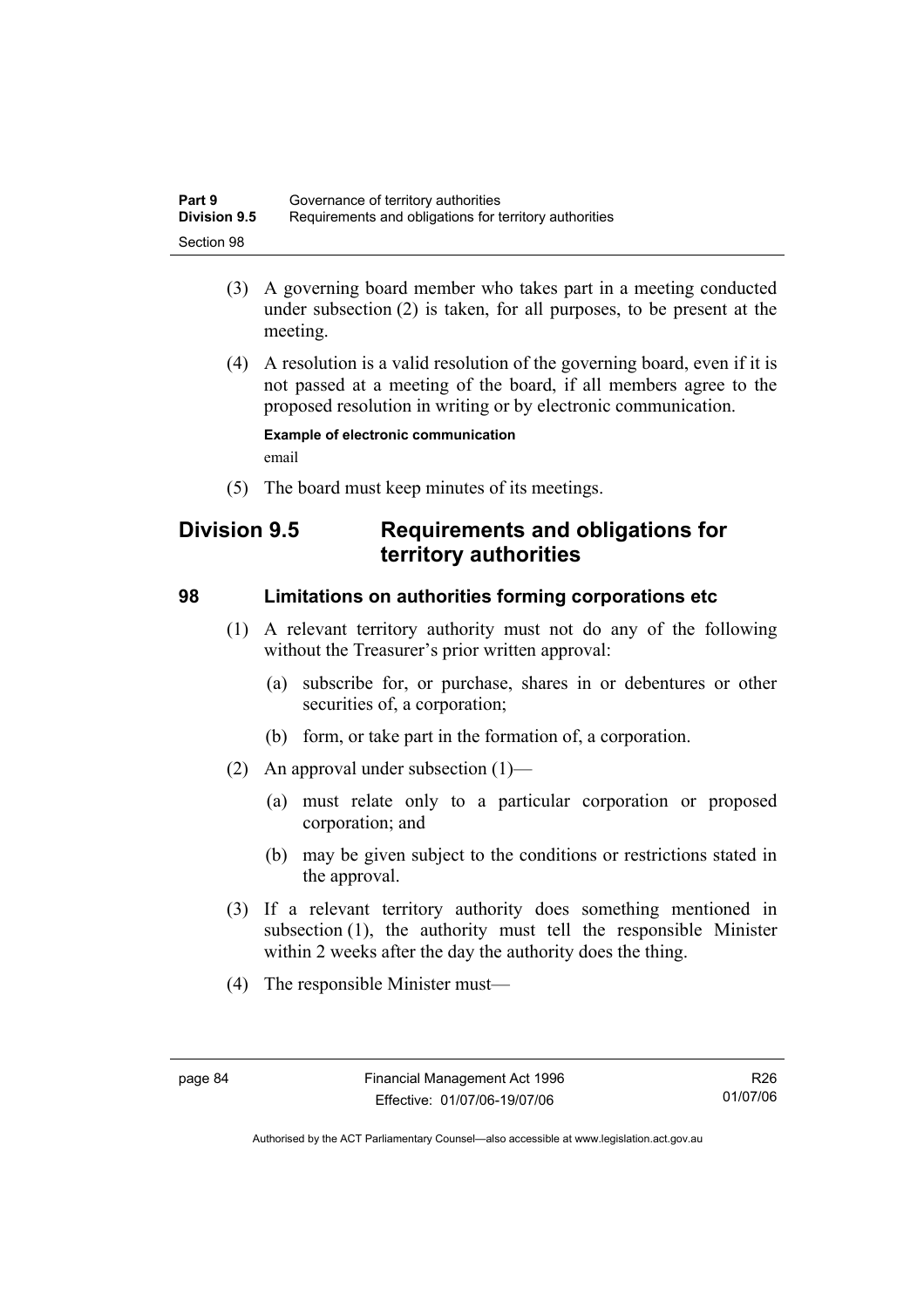- (a) prepare a written statement setting out details of, and reasons for, the relevant territory authority's action; and
- (b) present the statement to the Legislative Assembly within 6 sitting days after the day the Minister is told about the action.
- (5) A statement need not include any material that is commercially sensitive.
- (6) However, if commercially sensitive information is not included in the statement, the responsible Minister must, when presenting the statement to the Legislative Assembly, also present a further statement setting out the general nature of the information and the reason for its non-inclusion in the statement.

### **99 Limitations on authorities taking part in joint ventures and trusts**

- (1) A relevant territory authority must not take part in a joint venture or trust without the Treasurer's prior written approval.
- (2) An approval under subsection (1)—
	- (a) may apply generally or may relate to a particular proposed joint venture or trust; and
	- (b) may be given subject to the conditions or restrictions stated in the approval.
- (3) If a relevant territory authority enters into an agreement for a joint venture or trust, the authority must tell the responsible Minister within 2 weeks after the day the authority enters into the agreement.
- (4) The responsible Minister must—
	- (a) prepare a written statement setting out details of, and reasons for, the agreement; and
	- (b) present the statement to the Legislative Assembly within 6 sitting days after the day the Minister is told about the agreement.

| R26      | Financial Management Act 1996 | page 85 |
|----------|-------------------------------|---------|
| 01/07/06 | Effective: 01/07/06-19/07/06  |         |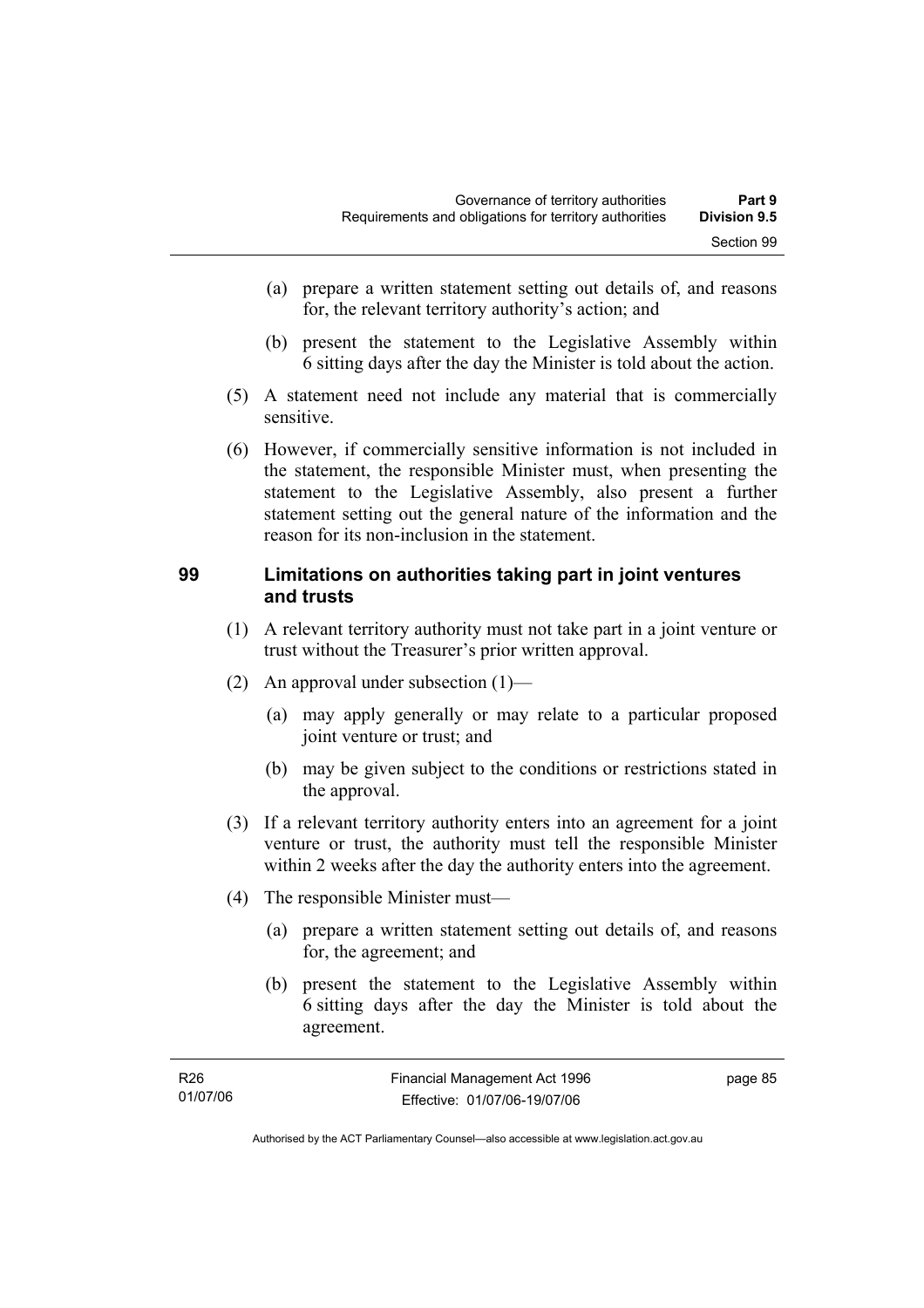| Part 9              | Governance of territory authorities                    |
|---------------------|--------------------------------------------------------|
| <b>Division 9.5</b> | Requirements and obligations for territory authorities |
| Section 100         |                                                        |

- (5) A statement need not include any material that is commercially sensitive.
- (6) However, if commercially sensitive information is not included in the statement, the responsible Minister must, when presenting the statement to the Legislative Assembly, also present a further statement setting out the general nature of the information and the reason for its non-inclusion in the statement.

### **100 Corporations, joint ventures and trusts in which authority has interest**

- (1) If a relevant territory authority has a controlling interest in a corporation, joint venture or trust, the authority must ensure that—
	- (a) the auditor-general is appointed auditor for the corporation, joint venture or trust; and
	- (b) the corporation or joint venture, or a trustee for the trust, does not do anything that the authority itself could not do.
- (2) If a relevant territory authority has an interest, other than a controlling interest, in a corporation, joint venture or trust, the authority must try to ensure that the auditor-general is appointed auditor for the corporation, joint venture or trust.
	- *Note* The *Auditor-General Act 1996*, s 14 allows the auditor-general to require a person to give to the auditor-general information and documents.
- (3) In this section—

*controlling interest*—see the *Auditor-General Act 1996*, section 5.

### **101 Obligation of authorities to tell Minister about significant events**

 (1) A relevant territory authority must, as soon as practicable, tell the responsible Minister of any significant event that affects, or seems likely to affect—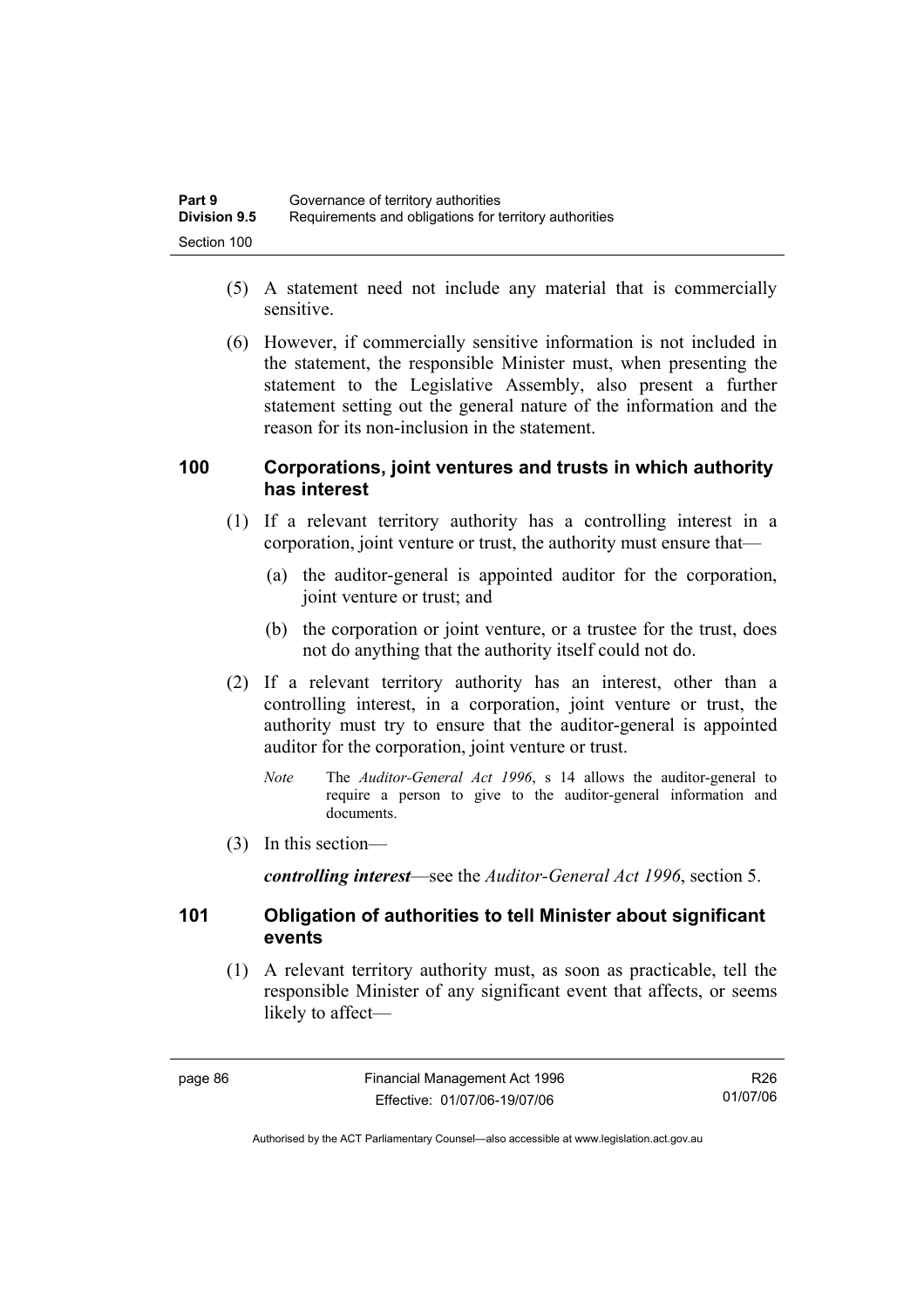- (a) the value of the authority; or
- (b) a significant part of the authority's assets; or
- (c) the performance of the authority as a whole; or
- (d) the carrying out of a significant activity of the authority.
- (2) For this section, an event, part of assets or activity is *significant* for a relevant territory authority if—
	- (a) it is significant when interpreted in accordance with accounting standards relating to materiality ordinarily used in Australia when the decision about whether it is significant is made; or
	- (b) a document published by the authority identifies it as significant (however described); or
	- (c) a memorandum of understanding or other agreement between the responsible Minister or Treasurer and the authority identifies it as significant (however described); or
	- (d) it is prescribed under the financial management guidelines.

### **102 Ministerial directions to authorities about financial etc statements**

- (1) The responsible Minister for a relevant territory authority may, in writing, direct the relevant person for the authority to give the Minister financial or other statements relating to the authority.
- (2) Without limiting subsection (1), the direction may state the form in which the statements are to be given and the period to which they must relate.
- (3) A relevant person for a relevant territory authority who receives a direction under subsection (1) must prepare the statements required by the direction and give them to the responsible Minister within 1 month after the day the person receives the direction or, if a longer period is allowed by the Minister, within the longer period.

page 87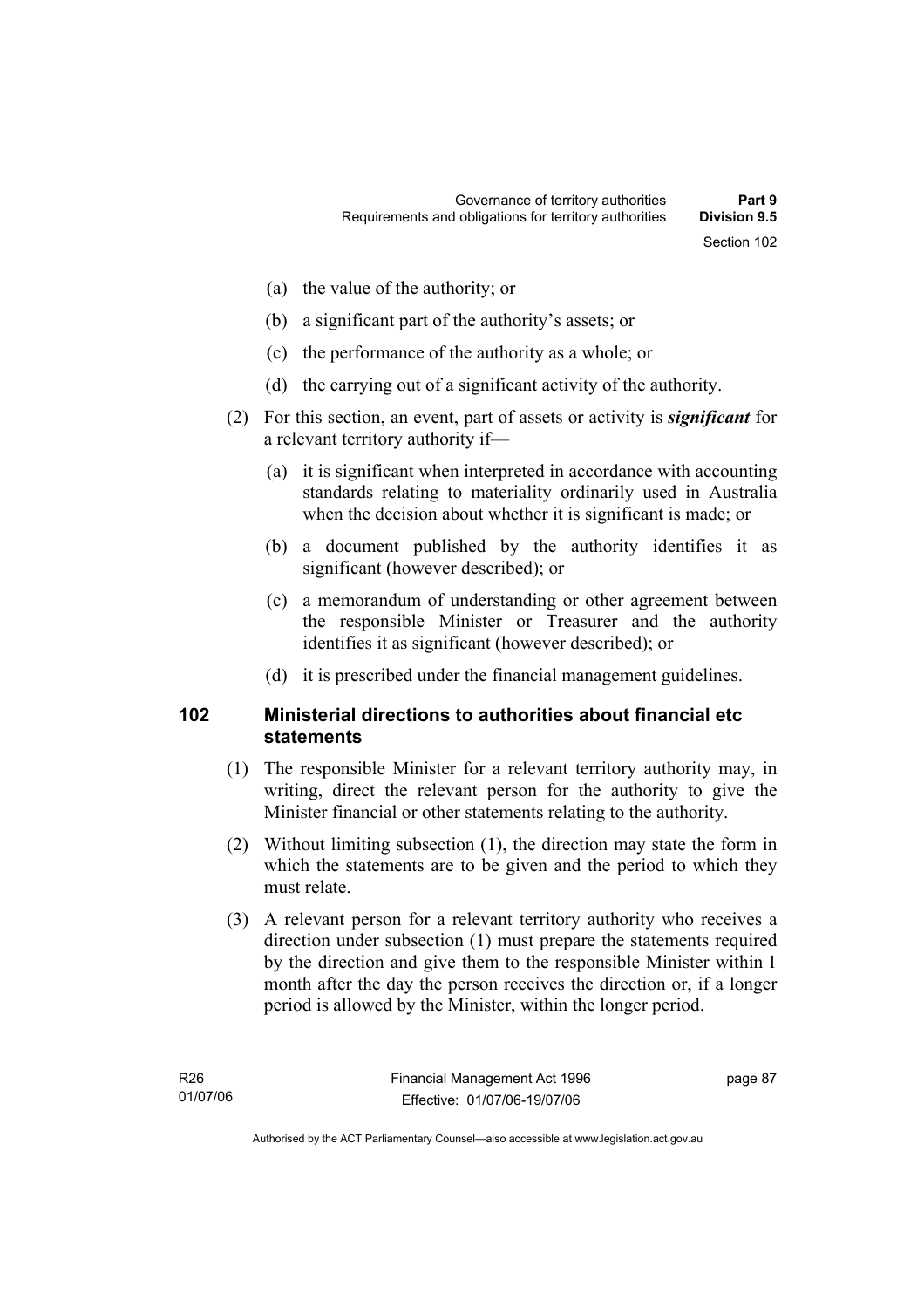| Part 9              | Governance of territory authorities                    |
|---------------------|--------------------------------------------------------|
| <b>Division 9.5</b> | Requirements and obligations for territory authorities |
| Section 103         |                                                        |

- (4) The responsible Minister must not allow a longer period under subsection (3) for complying with a direction unless satisfied that there are special circumstances that justify the longer period.
- (5) In this section:

*relevant person*, for a relevant territory authority, means—

- (a) if the authority has a governing board—the chair of the governing board; or
- (b) if the authority does not have a governing board—the chief executive officer.

### **103 Application of government policies to authorities**

- (1) The responsible Minister for a relevant territory authority may, after consulting the authority, tell the authority, in writing, the general government policies (*applicable governmental policies*) that are to apply to the authority.
- (2) A relevant territory authority must ensure that the authority complies, as far as practicable, with the applicable governmental policies.
- (3) For the *Trade Practices Act 1974* (Cwlth), this Act authorises—
	- (a) the decision to apply applicable governmental policies to an authority; and
	- (b) the doing of, or the failure to do, anything by or in relation to the authority to comply with applicable governmental policies.
- (4) A notice under subsection (1) is a notifiable instrument.
	- *Note* A notifiable instrument must be notified under the Legislation Act.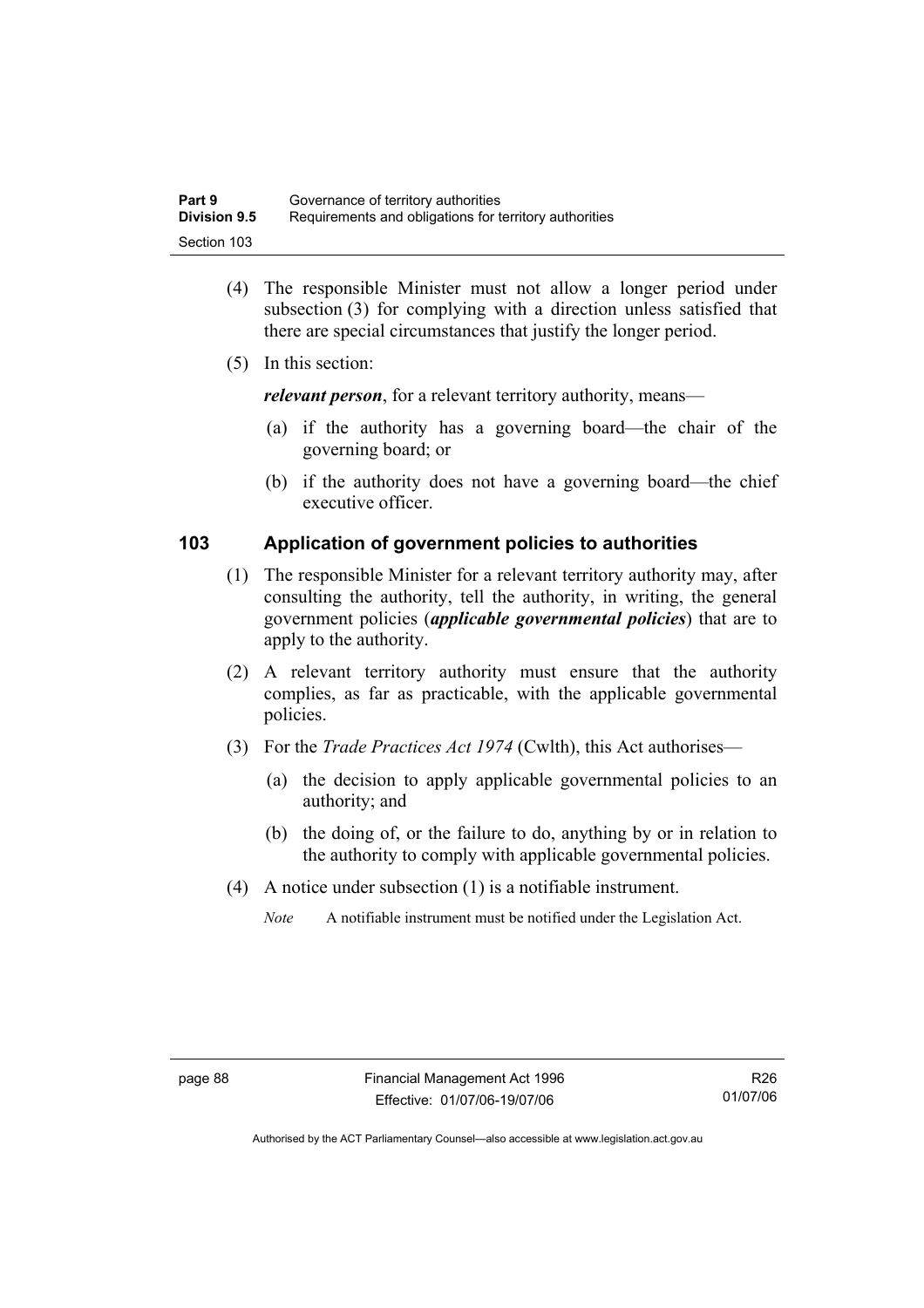# **Division 9.6 Restructuring of territory authorities**

### **104 Purpose of div 9.6**

The purpose of this division is to facilitate the transfer of assets, rights and liabilities of, or held by, territory authorities to which this division applies.

*Note 1* A *liability* includes an obligation (see Legislation Act, dict, pt 1).

*Note 2* See also the Legislation Act, dict, def *asset*.

### **105 What territory authorities does div 9.6 apply to?**

- (1) This division applies to a territory authority if the authority is prescribed by regulation for this division.
- (2) A reference in this division to a *division 9.6 authority* is a reference to a territory authority to which this division applies.
- (3) To remove any doubt—
	- (a) nothing in this Act prevents a division 9.6 authority also being a division 9.7 authority; and
	- (b) a regulation may prescribe a territory authority for this division whether or not this part would otherwise apply to the authority.

### **106 Responsible Minister may direct div 9.6 authority to sell or transfer assets**

 (1) The responsible Minister for a division 9.6 authority may direct the authority to sell or transfer a stated asset of, or held by, the authority.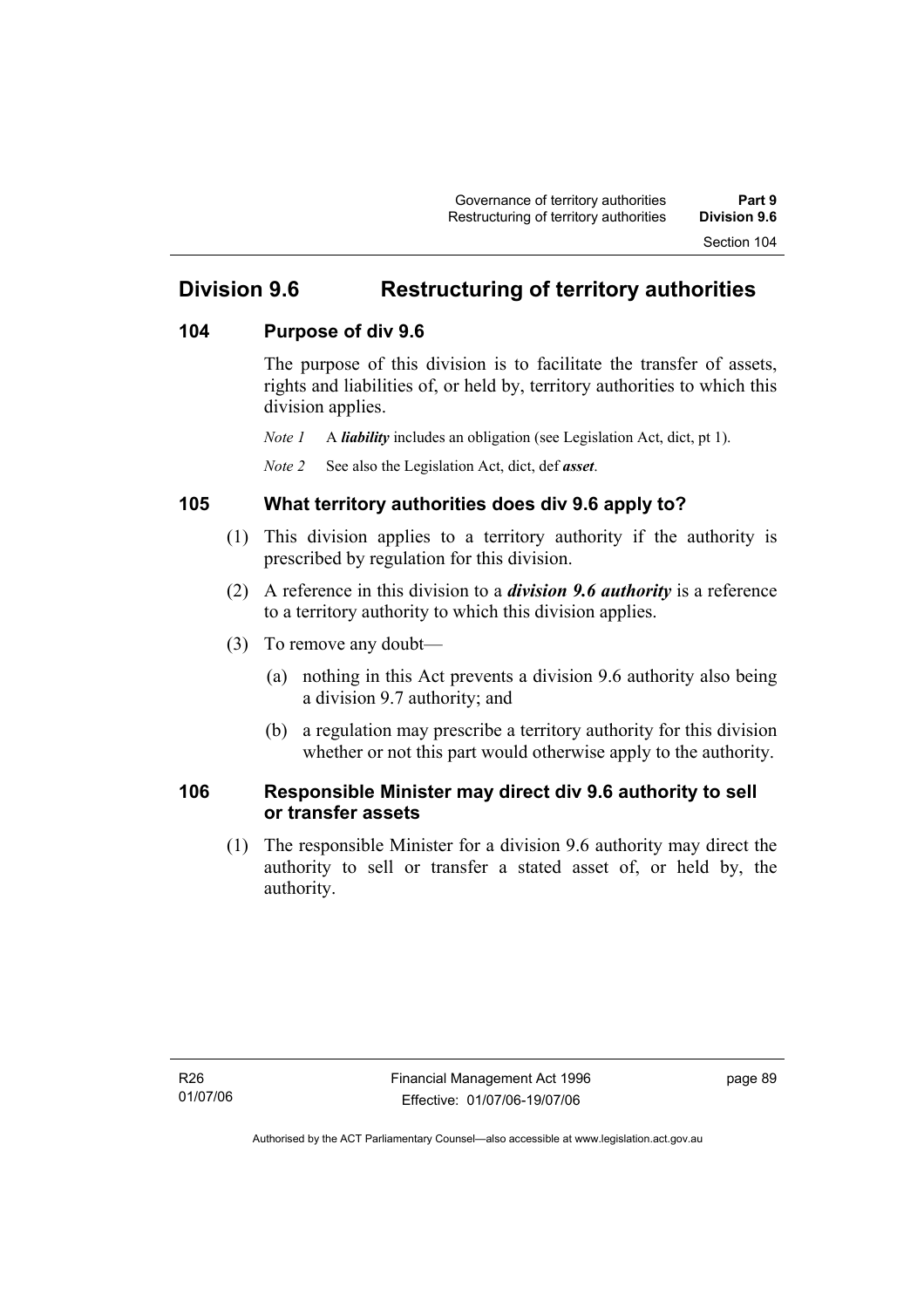| Part 9              | Governance of territory authorities    |
|---------------------|----------------------------------------|
| <b>Division 9.6</b> | Restructuring of territory authorities |
| Section 107         |                                        |

 (2) The direction may also impose on the division 9.6 authority requirements to assist or regulate, or otherwise in relation to, the sale or transfer.

#### **Examples of other requirements**

- 1 that a sale or transfer must be to a stated entity
- 2 that a sale or transfer must be finished before a stated time
- 3 that a sale or transfer must be undertaken in a stated way
- 4 that an asset must be sold for a price within a stated price-range
- 5 that an asset must be marketed, and the sale undertaken, through a stated agent
- *Note* An example is part of the Act, is not exhaustive and may extend, but does not limit, the meaning of the provision in which it appears (see Legislation Act, s 126 and s 132).
- (3) The division 9.6 authority must comply with the direction.
- (4) A direction under subsection (1) is a notifiable instrument.

*Note* A notifiable instrument must be notified under the Legislation Act.

 (5) To remove any doubt, this section is additional to, and does not limit, any other provision of this division.

### **107 Transfer of assets by declaration—div 9.6 authorities**

- (1) The responsible Minister for a division 9.6 authority may make 1 or more of the following declarations (a *transfer declaration*) in relation to an asset of, or held by, the authority:
	- (a) a declaration that the stated asset vests in a stated entity at a stated time without a conveyance, transfer or assignment;
	- (b) a declaration that a stated instrument relating to the asset continues to have effect after the asset vests in a stated entity as if a reference in the instrument to the authority were a reference to the entity;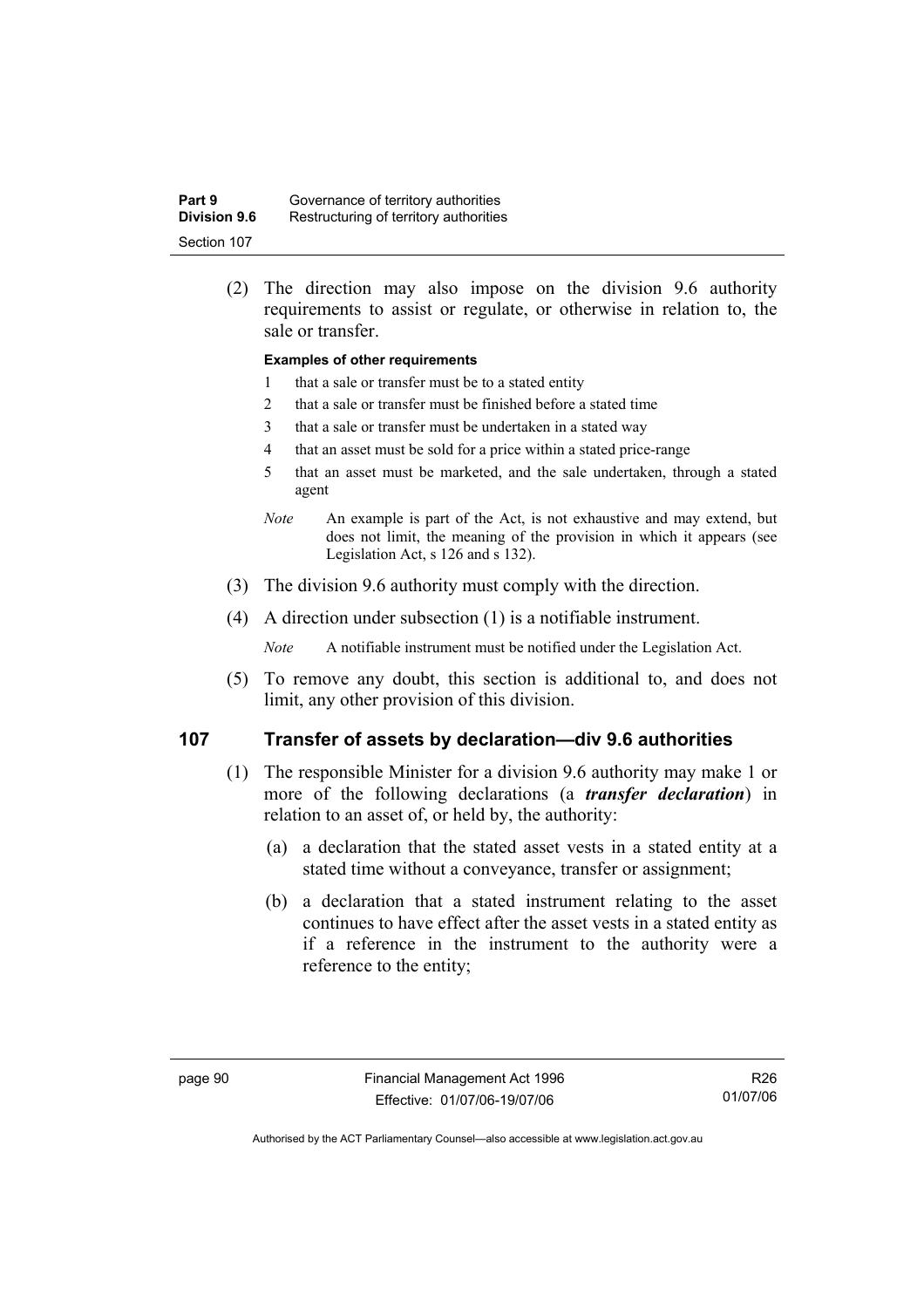- (c) a declaration that a stated entity becomes the authority's successor in law in relation to the asset after the asset vests in the entity.
- (2) A transfer declaration has effect in accordance with its terms.
- (3) A transfer declaration is a notifiable instrument.

*Note* A notifiable instrument must be notified under the Legislation Act.

- (4) To remove any doubt, the making of a transfer declaration in relation to an asset of, or held by, a division 9.6 authority does not prevent the authority from transferring assets not dealt with in the declaration otherwise than in accordance with the declaration.
- (5) To remove any doubt, this section is additional to, and does not limit, any other provision of this division.

### **108 Transfer of contractual rights and liabilities by declaration—div 9.6 authorities**

- (1) The responsible Minister for a division 9.6 authority may declare that the authority's rights and liabilities under a stated contract to which the authority is party—
	- (a) stop being the rights and liabilities of the authority at a stated time; and
	- (b) become rights and liabilities of a stated entity at that time.
- (2) The responsible Minister for a division 9.6 authority may declare that a stated contract continues to have effect after a stated time as if a reference in the contract were a reference to a stated entity.
- (3) The responsible Minister for a division 9.6 authority may declare that a stated instrument relating to a stated contract continues to have effect after the authority's rights and liabilities under the contract become rights and liabilities of a stated entity as if a reference in the instrument to the authority were a reference to the entity.

page 91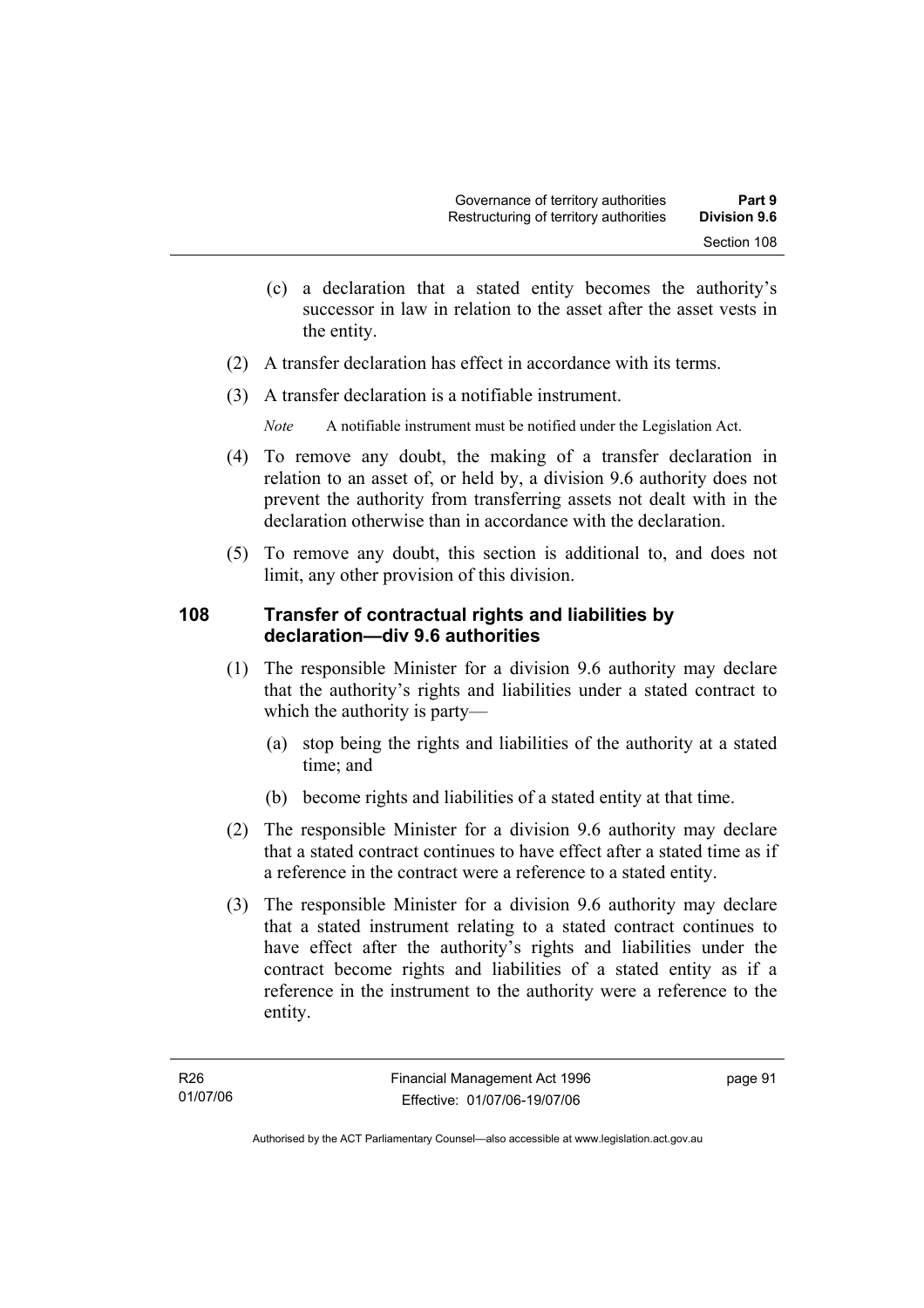| Part 9       | Governance of territory authorities    |
|--------------|----------------------------------------|
| Division 9.6 | Restructuring of territory authorities |
| Section 109  |                                        |

- (4) The responsible Minister for a division 9.6 authority may declare that a stated person becomes the authority's successor in law, in relation to the authority's rights and liabilities under a stated contract, immediately after the authority's rights and liabilities under the contract become rights and liabilities of the entity.
- (5) A declaration under this section has effect according to its terms.
- (6) A declaration under this section is a notifiable instrument.

*Note* A notifiable instrument must be notified under the Legislation Act.

 (7) To remove any doubt, this section is additional to, and does not limit, any other provision of this division.

### **109 Transfer of liabilities by declaration—div 9.6 authorities**

- (1) The responsible Minister for a division 9.6 authority may make 1 or more of the following declarations in relation to a liability of the authority:
	- (a) a declaration that a stated liability stops being a liability of the authority and becomes a liability of a stated entity at a stated time;
	- (b) a declaration that a stated instrument relating to a stated liability continues to have effect after the liability becomes a liability of a stated entity as if a reference in the instrument to the authority were a reference to the entity;
	- (c) a declaration that a stated entity becomes the authority's successor in law in relation to a stated liability immediately after the liability becomes a liability of the entity.
- (2) A declaration under subsection (1) has effect in accordance with its terms.
- (3) A declaration under subsection (1) is a notifiable instrument.

*Note* A notifiable instrument must be notified under the Legislation Act.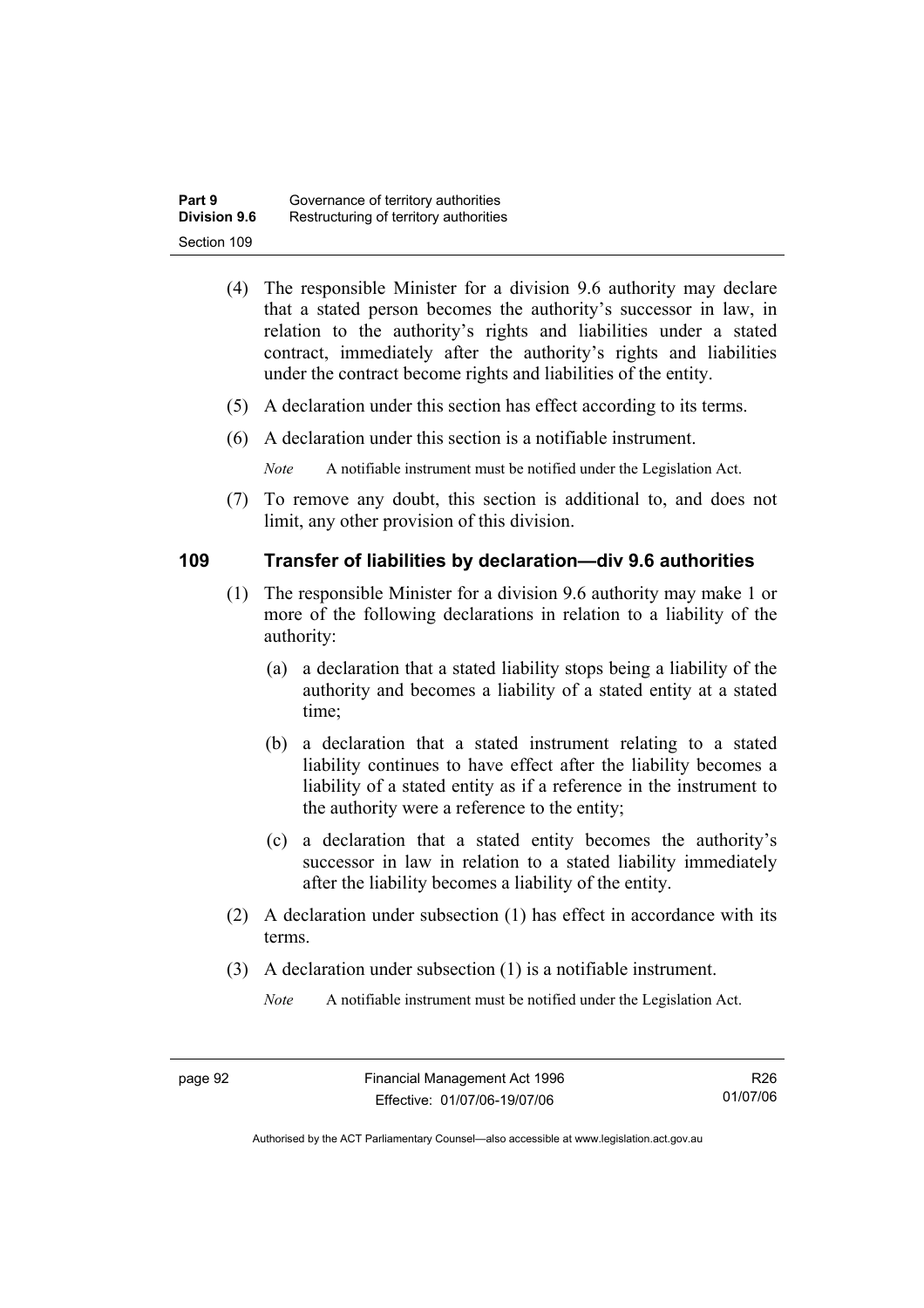(4) To remove any doubt, this section is additional to, and does not limit any other provision of this division.

### **110 Assistance given by authorities for div 9.6**

 (1) A division 9.6 authority may, on the authority's own initiative, give the Territory assistance in relation to the transfer of the authority's assets.

### **Examples of forms of assistance**

- 1 giving information
- 2 giving financial assistance
- 3 giving a financial benefit to an entity
- 4 giving facilities, information and other assistance in relation to the conduct of a due diligence procedure or market briefing
- 5 entering into an agreement with the Territory
- *Note* An example is part of the Act, is not exhaustive and may extend, but does not limit, the meaning of the provision in which it appears (see Legislation Act, s 126 and s 132).
- (2) A division 9.6 authority must, if asked in writing by the responsible Minister for the authority, assist the Territory in relation to the transfer of the authority's assets.
- (3) If a division 9.6 authority must give assistance under subsection (2), the assistance must be given within the period, and in the way, stated in the request.
- (4) To remove any doubt, a division 9.6 authority that gives assistance under this section does not incur civil liability only because of the giving of assistance.
- (5) Any liability that would, apart from this section, attach to the division 9.6 authority attaches instead to the Territory.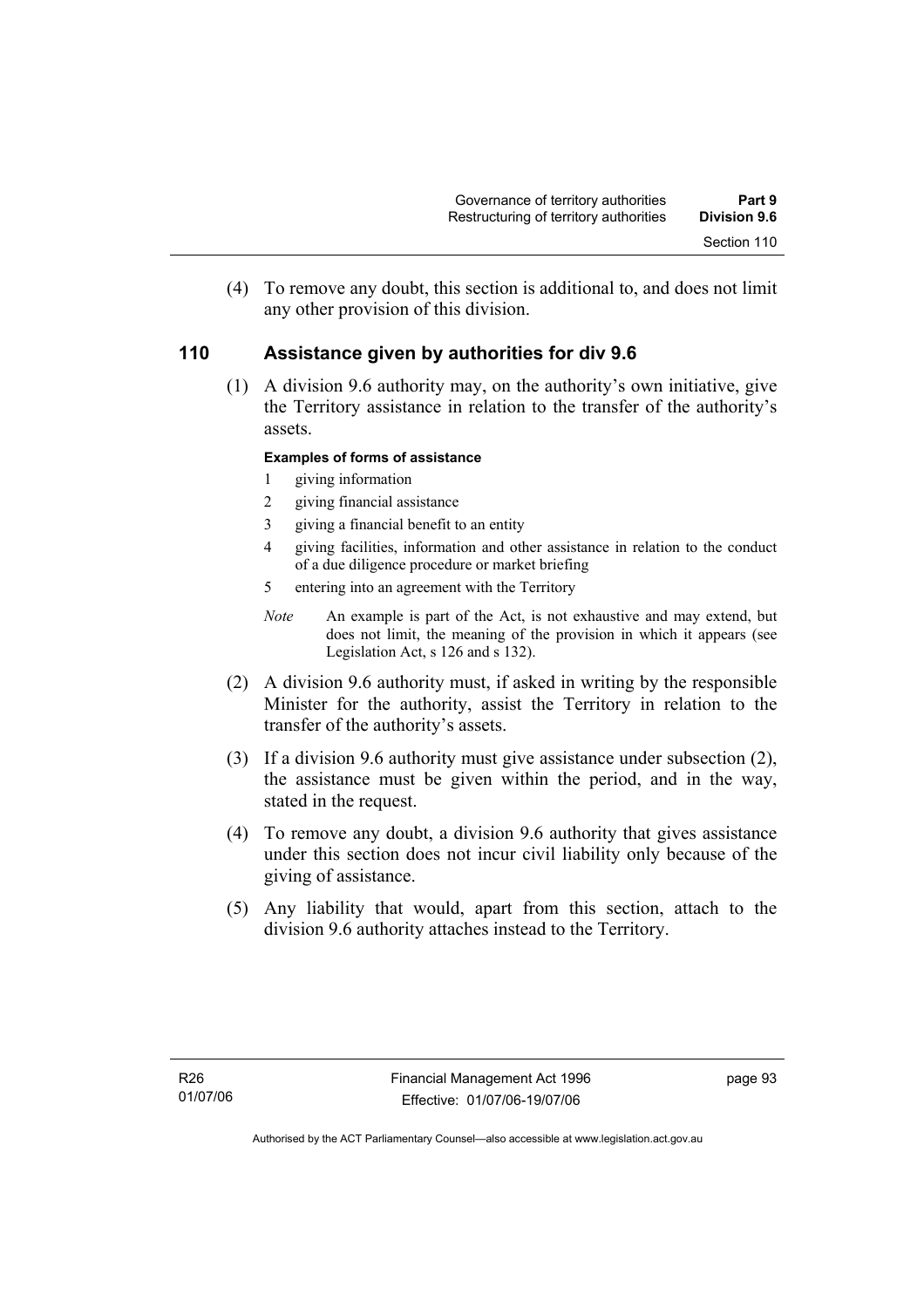### **111 Assistance given by governing board members for div 9.6**

 (1) The governing board, or a member of the governing board, of a division 9.6 authority may, on the board's or member's own initiative, give the Territory assistance in relation to the transfer of the authority's assets.

#### **Examples of forms of assistance**

- 1 giving information
- 2 giving financial assistance
- 3 giving a financial benefit to an entity
- 4 giving facilities, information and other assistance in relation to the conduct of a due diligence procedure or market briefing
- 5 entering into an agreement with the Territory
- *Note* An example is part of the Act, is not exhaustive and may extend, but does not limit, the meaning of the provision in which it appears (see Legislation Act, s 126 and s 132).
- (2) The governing board, or a member of the governing board, of a division 9.6 authority must, if asked in writing by the responsible Minister for the authority, assist the Territory in relation to the transfer of the authority's assets.
- (3) If the governing board, or a member of the governing board, of a division 9.6 authority must give assistance under subsection (2), the assistance must be given within the period, and in the way, stated in the request.
- (4) To remove any doubt, a governing board or a member of a governing board who gives assistance under this section does not incur civil liability only because of the giving of assistance.
- (5) Any liability that would, apart from this section, attach to the members or member of the governing board attaches instead to the Territory.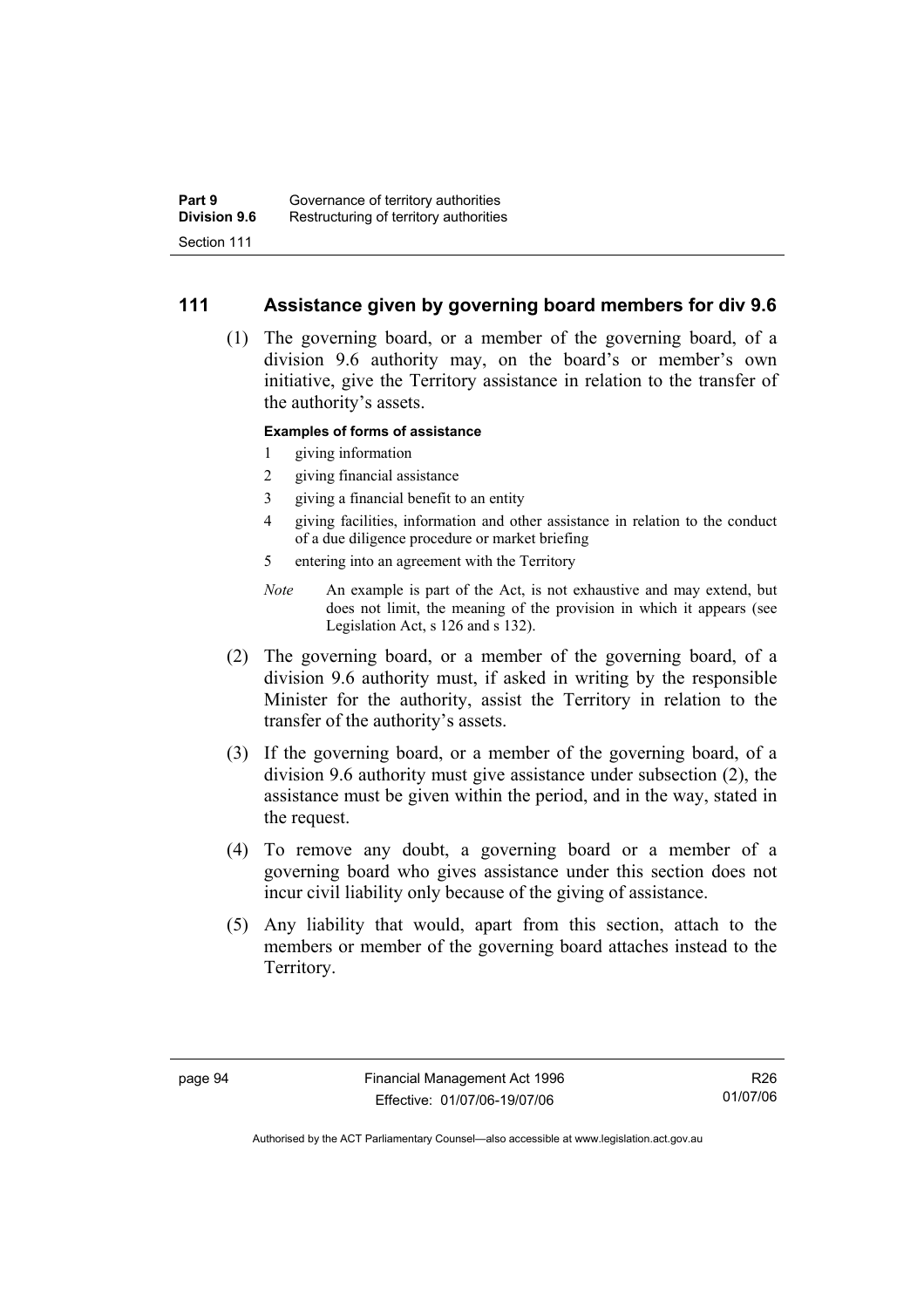### **112 Use of information by Territory and div 9.6 authorities**

- (1) This section applies to information provided under section 110 (Assistance given by authorities for div 9.6) or section 111 (Assistance given by governing board members for div 9.6) in relation to a division 9.6 authority.
- (2) The Territory, the division 9.6 authority or an associated person may use the information for a purpose related to, or consequent on, the transfer of the authority's assets.
- (3) The Territory, the territory authority or an associated person may give the information to someone else for a purpose related to, or consequent on, the transfer of the authority's assets.
- (4) If a person gives information or uses information under this section—
	- (a) the giving of the information is not—
		- (i) a breach of confidence; or
		- (ii) a breach of professional etiquette or ethics; or
		- (iii) a breach of a rule of professional conduct; and
	- (b) the person does not incur civil liability only because of the giving or using of the information.
- (5) In this section:

*associated person*—each of the following is an *associated person* in relation to a division 9.6 authority:

- (a) the responsible Minister for the authority;
- (b) a public employee;
- (c) a person who exercises a function for the Territory in relation to the transfer of the authority's assets;
- (d) a member of the governing board of the territory authority;

page 95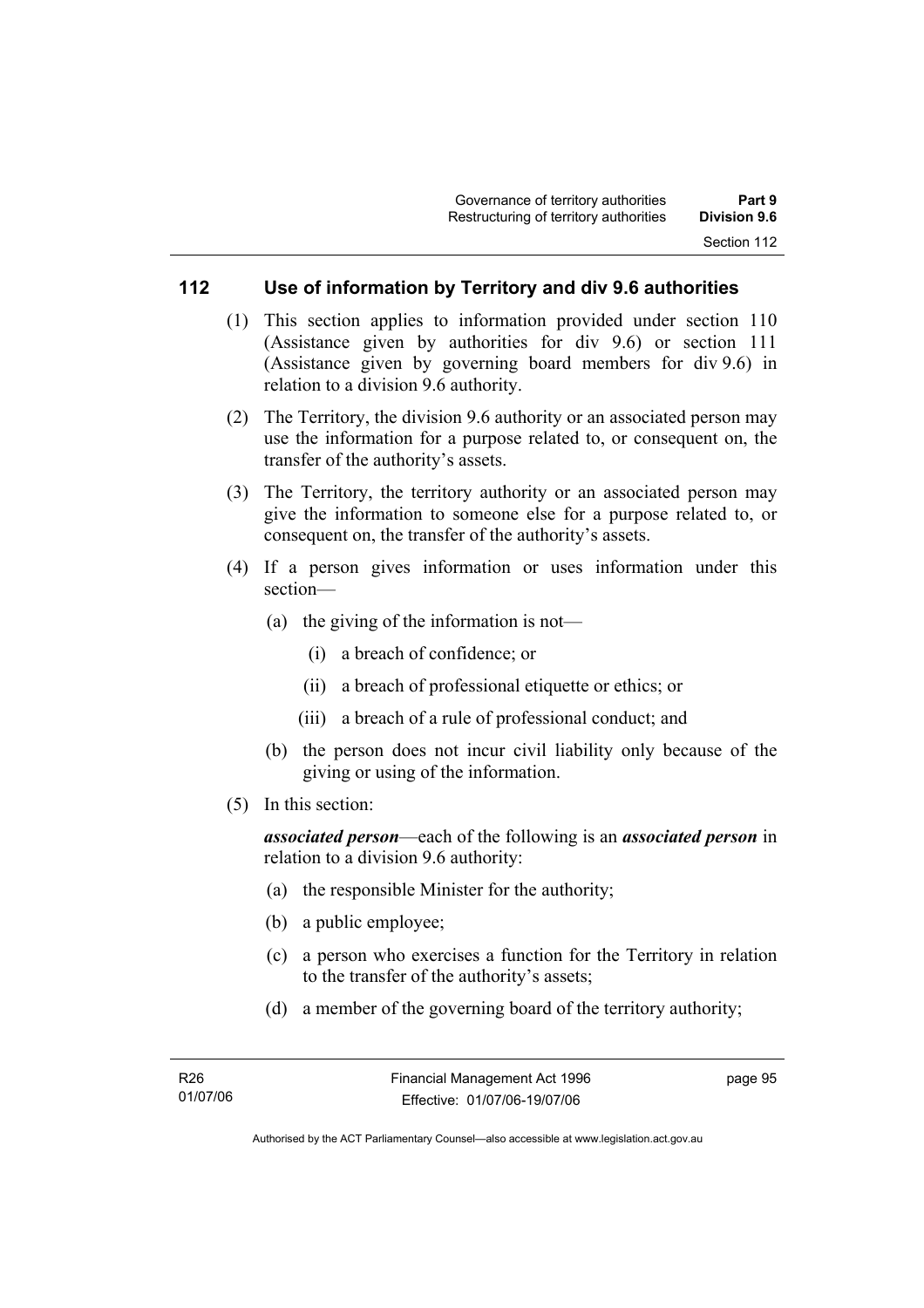- (e) an officer or employee of the authority;
- (f) a person who exercises a function for the authority in relation to the authority's assets.

### **113 Contracts relating to the protection of information responsible Minister for div 9.6 authority**

- (1) The responsible Minister for a division 9.6 authority may, on behalf of the Territory, enter into a contract with an entity relating to the protection of information if—
	- (a) the information is provided under section 110 (Assistance given by authorities for div 9.6) or section 111 (Assistance given by governing board members for div 9.6); and
	- (b) publication of the information might be expected to substantially prejudice the entity's commercial interests.
- (2) To remove any doubt, subsection (1) does not limit the power of the Territory to enter into contracts.

### **114 Contracts relating to the protection of information div 9.6 authority**

- (1) A division 9.6 authority may enter into a contract with an entity relating to the protection of information if—
	- (a) the information is provided under section 110 (Assistance given by authorities for div 9.6) or section 111 (Assistance given by governing board members for div 9.6); and
	- (b) publication of the information might be expected to substantially prejudice the entity's commercial interests.
- (2) To remove any doubt, subsection (1) does not limit the power of the division 9.6 authority to enter into contracts.

### **115 Transfer of pending proceedings—div 9.6 authorities**

(1) This section applies if—

| page 96 | Financial Management Act 1996 | R <sub>26</sub> |
|---------|-------------------------------|-----------------|
|         | Effective: 01/07/06-19/07/06  | 01/07/06        |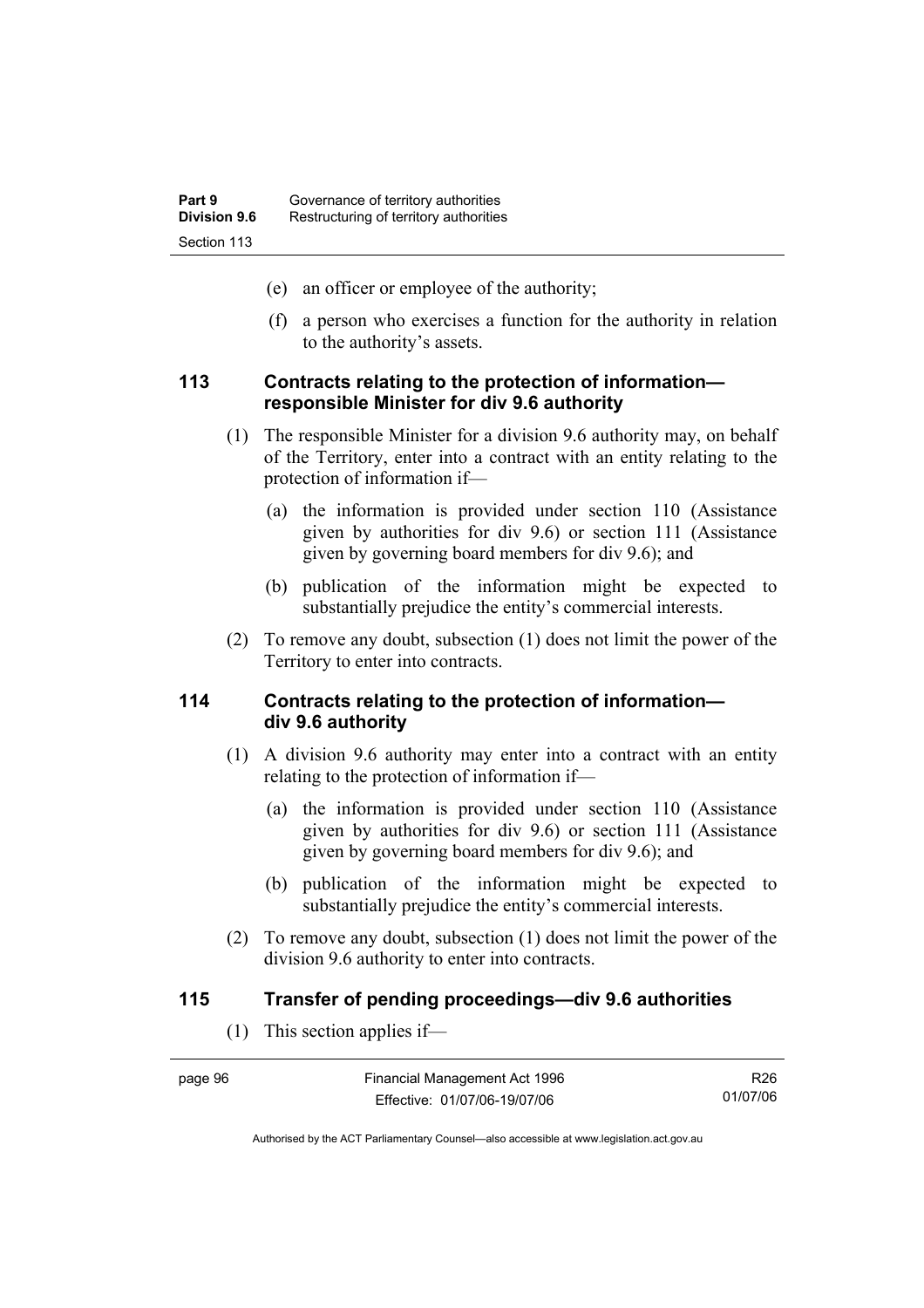- (a) an entity (the *successor*) becomes the successor in law of someone else (the *original entity*) at a particular time (the *handover time*) in relation to a particular asset, right or liability because of a declaration made by a Minister under this division; and
- (b) a proceeding to which the original entity was a party was pending in a court or other entity immediately before the handover time; and
- (c) the proceeding related, completely or partly, to the asset, right or liability.
- (2) The successor is, by force of this subsection, substituted for the original entity as a party to the proceeding to the extent to which the proceeding relates to the asset, right or liability.
- (3) The court or other entity in which, or before which, a proceeding has been continued under this section may give directions about the proceeding.
- (4) However, subsection (2) does not apply if the responsible Minister for the original entity determines otherwise.
- (5) A determination under subsection (3) is a notifiable instrument.

*Note* A notifiable instrument must be notified under the Legislation Act.

# **116 Proceedings and evidence—div 9.6 authorities**

- (1) This section applies if an entity (the *successor*) becomes the successor in law of someone else (the *original entity*) at a particular time (the *handover time*) in relation to a particular asset, right or liability because of a declaration made by a Minister under this division.
- (2) A proceeding for a cause of action may be brought against the successor in relation to the asset, right or liability if, before handover time—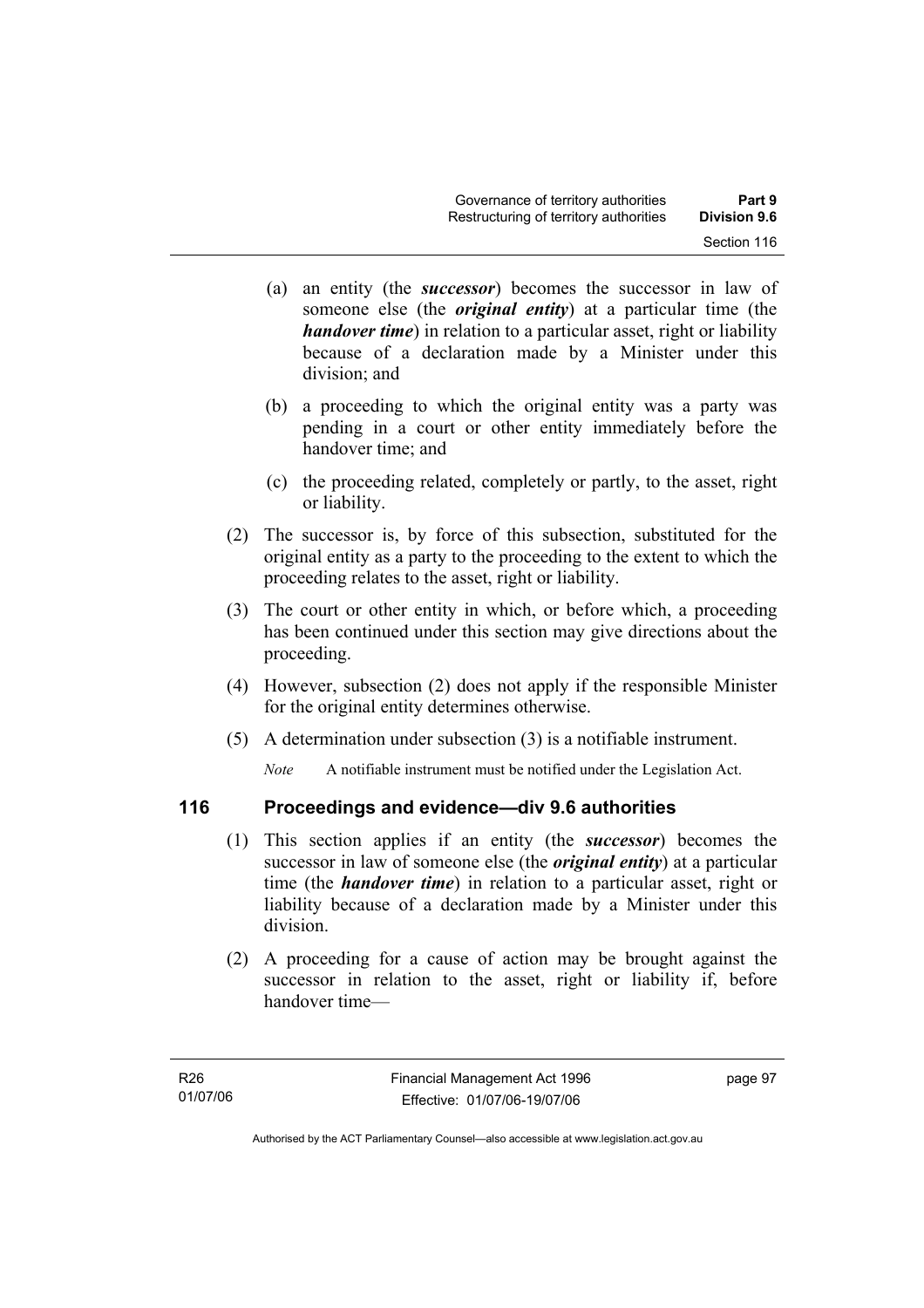- (a) the cause of action had accrued against the original entity in relation to the asset, right or liability; and
- (b) a proceeding had not started in relation to the cause of action; and
- (c) the limitation period for the cause of action had not ended.
- (3) The *Limitation Act 1985,* part 3 (Postponement of bar) applies to the starting of a proceeding that may be brought by or against the successor under this section as if the cause of action had been accrued by, or had accrued against, the successor.
- (4) The court or other entity in which, or before which, a proceeding has been or may be started under this section may give directions about the proceeding.
- (5) Any evidence that, before handover time, would have been admissible for or against the original entity in relation to the asset, right or liability is admissible for or against the successor.
- (6) An order made in a proceeding by or against the original entity in relation to the asset, right or liability before handover time may be enforced by or against the successor.
- (7) In this section:

*proceeding* includes a proceeding by way of appeal or review (including review under the *Ombudsman Act 1989*).

### **117 Operation of div 9.6 not breach of contract etc**

To remove any doubt, the operation of this division must not be taken to—

- (a) place a person in breach of contract or confidence; or
- (b) otherwise make a person guilty of a civil wrong; or
- (c) place a person in breach of, or create a default under, any territory law or provision in an agreement, arrangement or

R26 01/07/06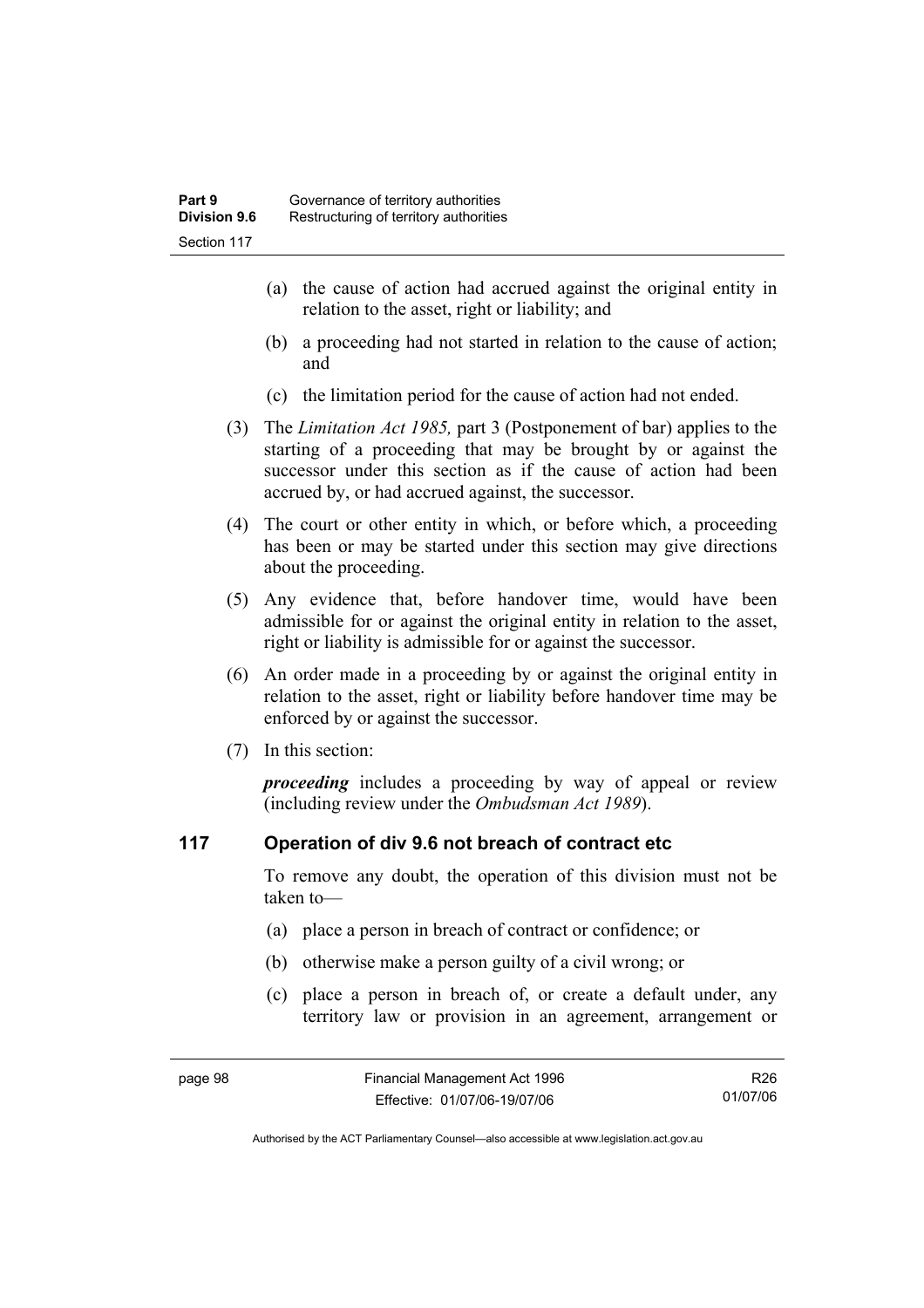understanding, including, for example, a contractual provision prohibiting, restricting or regulating the following:

- (i) the assignment or transfer of an asset, right or liability;
- (ii) the disclosure of information; or
- (d) release a surety from any of surety's liabilities in relation to a liability that is transferred under a declaration made by a Minister under this division; or
- (e) fulfil a condition that—
	- (i) allows an entity to terminate an agreement or liability; or
	- (ii) alters the operation or effect of an agreement; or
	- (iii) requires an amount to be paid before its stated maturity.
- *Note* An example is part of the Act, is not exhaustive and may extend, but does not limit, the meaning of the provision in which it appears (see Legislation Act, s 126 and s 132).

# **118 Transfer of assets etc not otherwise disposed of—div 9.6 authorities**

- (1) This section applies in relation to an asset, right or liability of a division 9.6 authority if—
	- (a) the authority ceases to exist; and
	- (b) apart from this section, division 9.7 would not apply in relation to the authority; and
	- (c) the asset, right or liability has not been disposed of after the authority ceases to exist.
- (2) Division 9.7 applies in relation to the division 9.6 authority as if it were a division 9.7 authority, but only in relation to the asset, right or liability that has not been disposed of.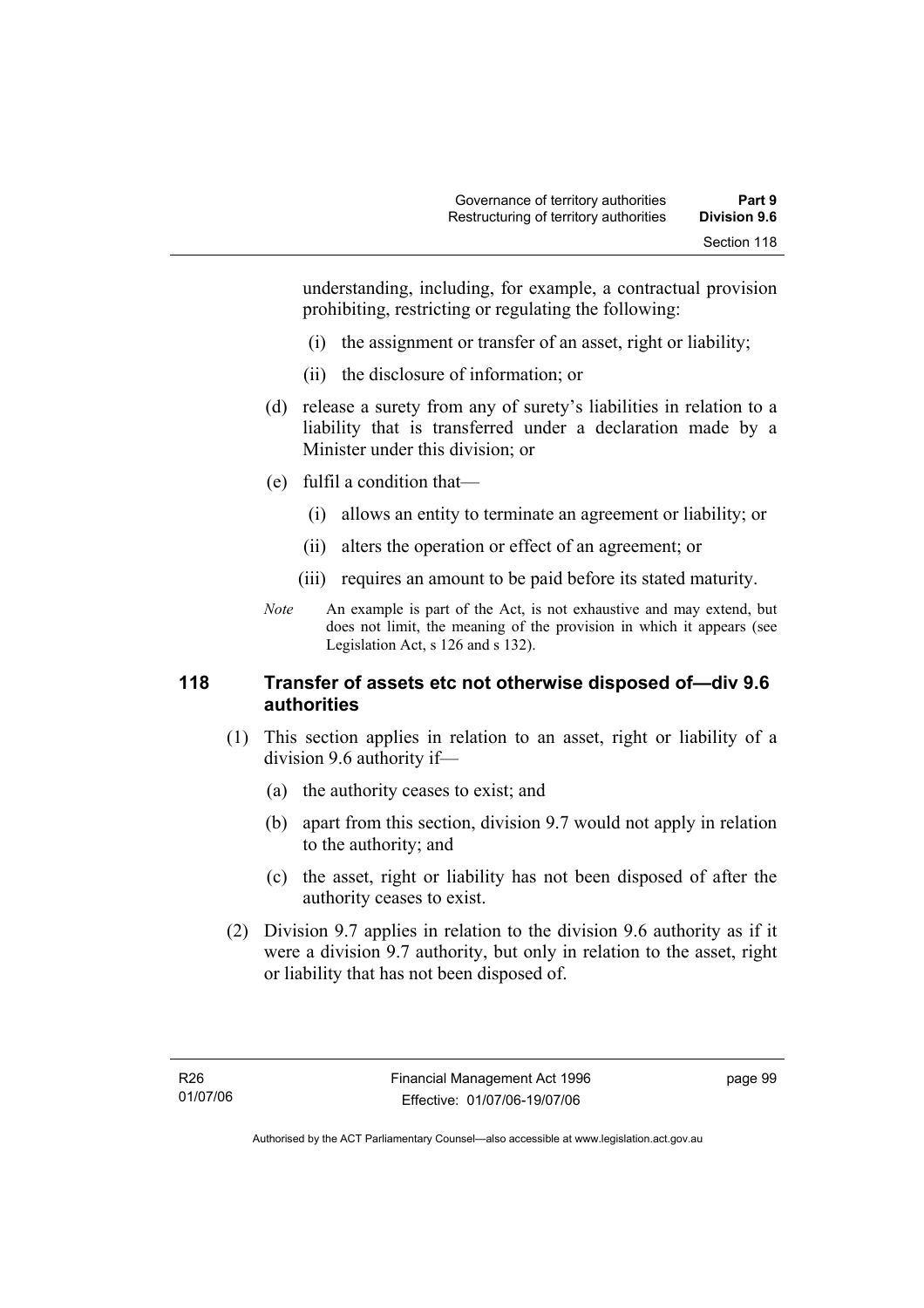# **119 Annual reports etc for div 9.6 authorities**

(1) In this section:

*division 9.6 authority* means a division 9.6 authority that has ceased to exist and is not also a division 9.7 authority.

*financial year*––see the *Annual Reports (Government Agencies) Act 2004*, section 6 (3).

*handover day*, in relation to a division 9.6 authority, means the day the authority ceases to exist.

*relevant financial year*, for a division 9.6 authority, means a financial year—

- (a) beginning before the handover day for the authority; and
- (b) for which a report had not been presented by the authority under the *Annual Reports (Government Agencies) Act 2004*, section 6 (Annual report of public authority) before the handover day.

*responsible Minister*, for a division 9.6 authority, means the Minister who was the responsible Minister for the authority immediately before it ceased to exist.

- (2) The responsible Minister for a division 9.6 authority must present an annual report for the authority for each relevant financial year.
- (3) An annual report under subsection (2) must include anything that the annual report would have been required to include before handover day for the division 9.6 authority.
- (4) The applied provisions of part 8 (Financial provisions for territory authorities) apply in relation to a division 9.6 authority in relation to any period before the handover day as if—
	- (a) the authority had not ceased to exist; and

R26 01/07/06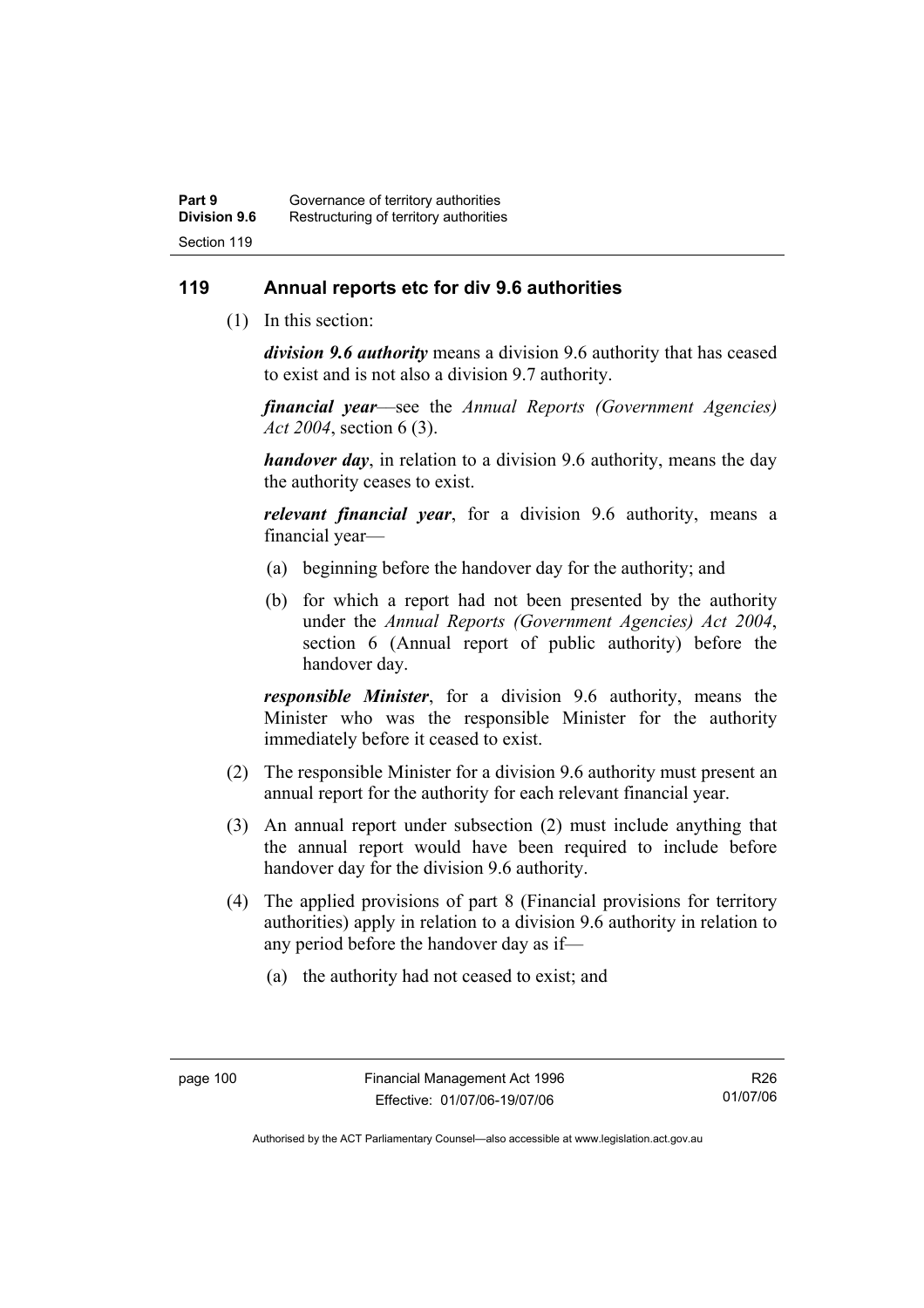- (b) a reference in section 63 and section 68 to the authority included a reference to the responsible Minister for the authority; and
- (c) a reference in section 64 and section 69 to the relevant person for the authority included a reference to the responsible Minister for the authority; and
- (d) a reference in section 65 and section 70 to the chief executive officer of the authority included a reference to the responsible Minister for the authority; and
- (e) all other necessary changes were made; and
- (f) any changes prescribed by regulation were made.
- (5) For subsection (4), the *applied provisions of part 8* are the following:
	- section 63 (Annual financial statements of territory authorities)
	- section 64 (Responsibility for annual financial statements of territory authorities)
	- section 65 (Audit of annual financial statements of territory authorities)
	- section 66 (Annual financial statements of territory authorities to be included in annual reports etc)
	- section 68 (Statements of performance of territory authorities)
	- section 69 (Responsibility for territory authority statements of performance)
	- section 70 (Scrutiny of territory authority statements of performance)
	- section 71 (Territory authority statements of performance to be included in annual reports).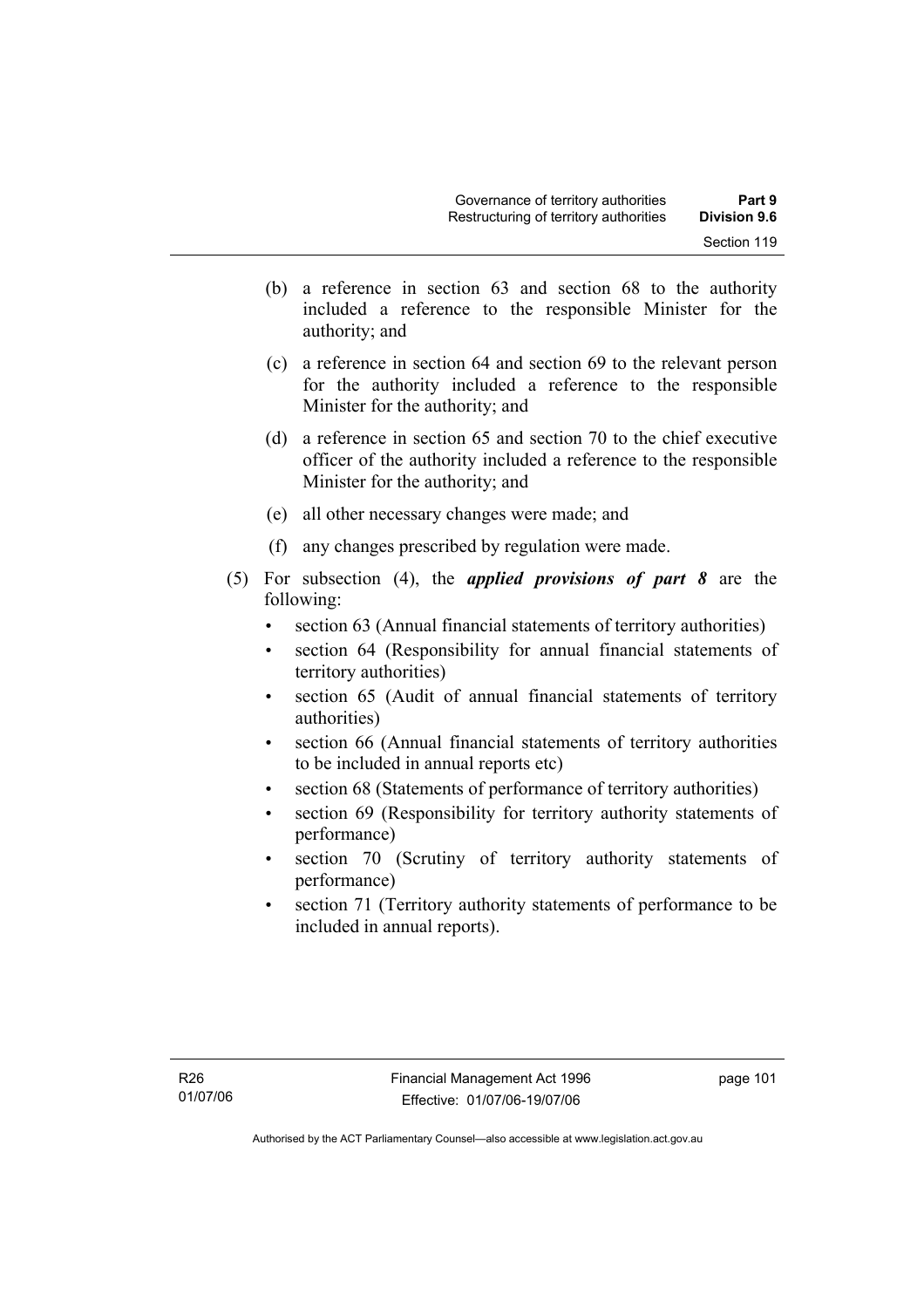# **Division 9.7 Additional provisions for restructuring of certain territory authorities**

# **120 What territory authorities does div 9.7 apply to?**

- (1) This division applies to a territory authority if the authority is prescribed by regulation for this division.
	- *Note* This division also applies in relation to territory authorities in relation to certain assets, rights and liabilities (see s 118).
- (2) A reference in this division to a *division 9.7 authority* is a reference to a territory authority to which this division applies.
- (3) To remove any doubt, a regulation may prescribe a territory authority for this division whether or not this part would otherwise apply to the authority.

# **121 Definitions—div 9.7**

In this division:

*handover day*, in relation to a division 9.7 authority, means the day the authority ceases to exist.

*territory authority* includes a territory authority that has ceased to exist.

# **122 Vesting of assets, rights and liabilities—div 9.7 authorities**

- (1) All assets, rights and liabilities of a division 9.7 authority immediately before handover day vest in the Territory on handover day.
- (2) To remove any doubt, all records of the territory authority, including applications made to the authority, become the records of the Territory on handover day.

R26 01/07/06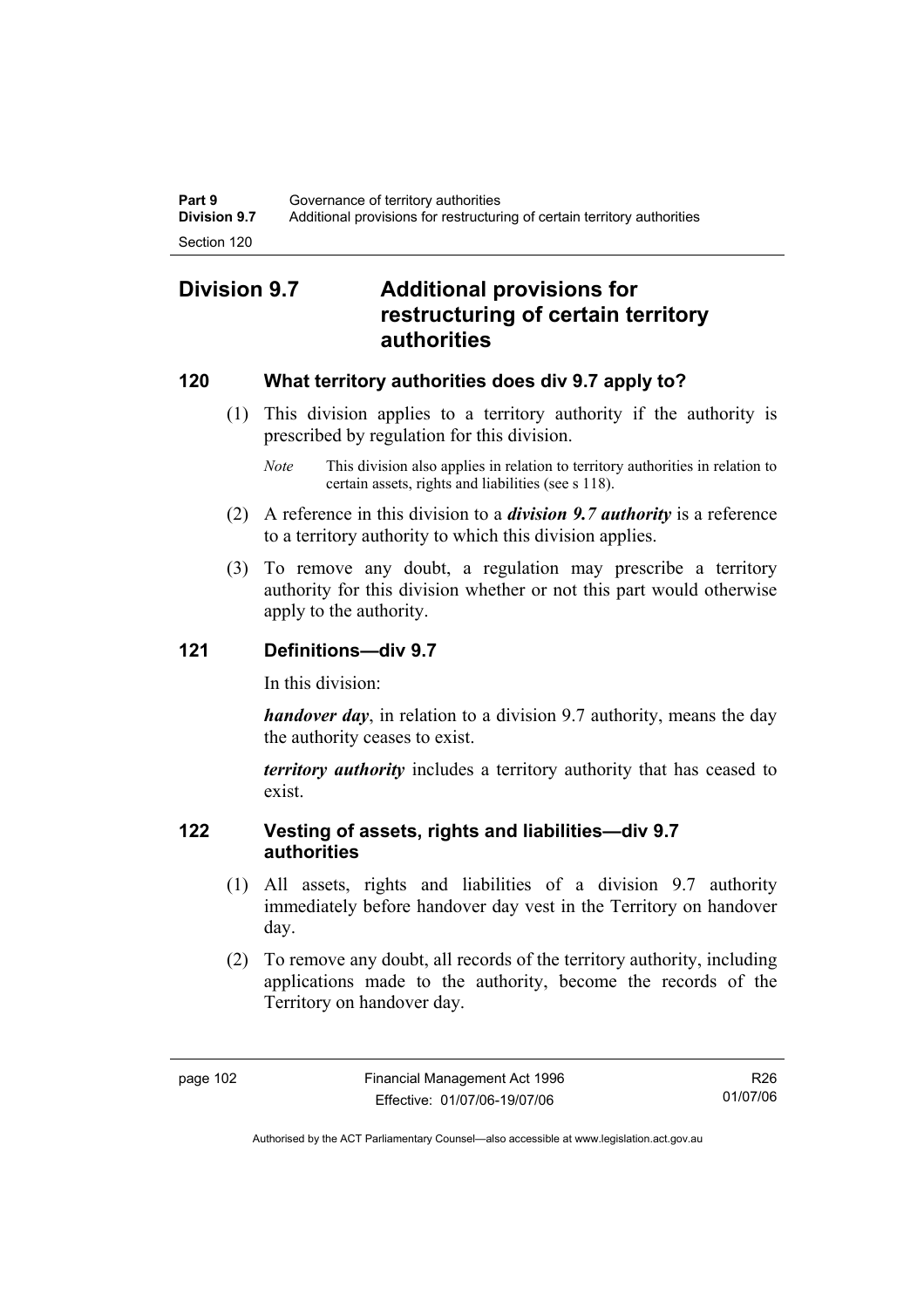# **123 Proceedings and evidence—div 9.7 authorities**

- (1) For a proceeding started before handover day and to which a division 9.7 authority is a party, the Territory is substituted as a party on the handover day.
- (2) A proceeding for a cause of action in relation to a division 9.7 authority may be brought against the Territory if, before handover day—
	- (a) the cause of action had accrued against the authority; and
	- (b) a proceeding had not started in relation to the cause of action; and
	- (c) the limitation period for the cause of action had not ended.
- (3) The *Limitation Act 1985,* part 3 (Postponement of bar) applies to the starting of a proceeding that may be brought by or against the Territory under this section as if the cause of action had been accrued by, or had accrued against, the Territory.
- (4) The court or other entity in which, or before which, a proceeding may be or has been started or continued under this section may give directions about the proceeding.
- (5) Any evidence that would, before a division 9.7 authority ceased to exist, have been admissible for or against the authority is admissible for or against the Territory.
- (6) An order made in a proceeding by or against a division 9.7 authority before the handover day may, after the handover day, be enforced by or against the Territory.
- (7) In this section:

*proceeding* includes a proceeding by way of appeal or review (including review under the *Ombudsman Act 1989*).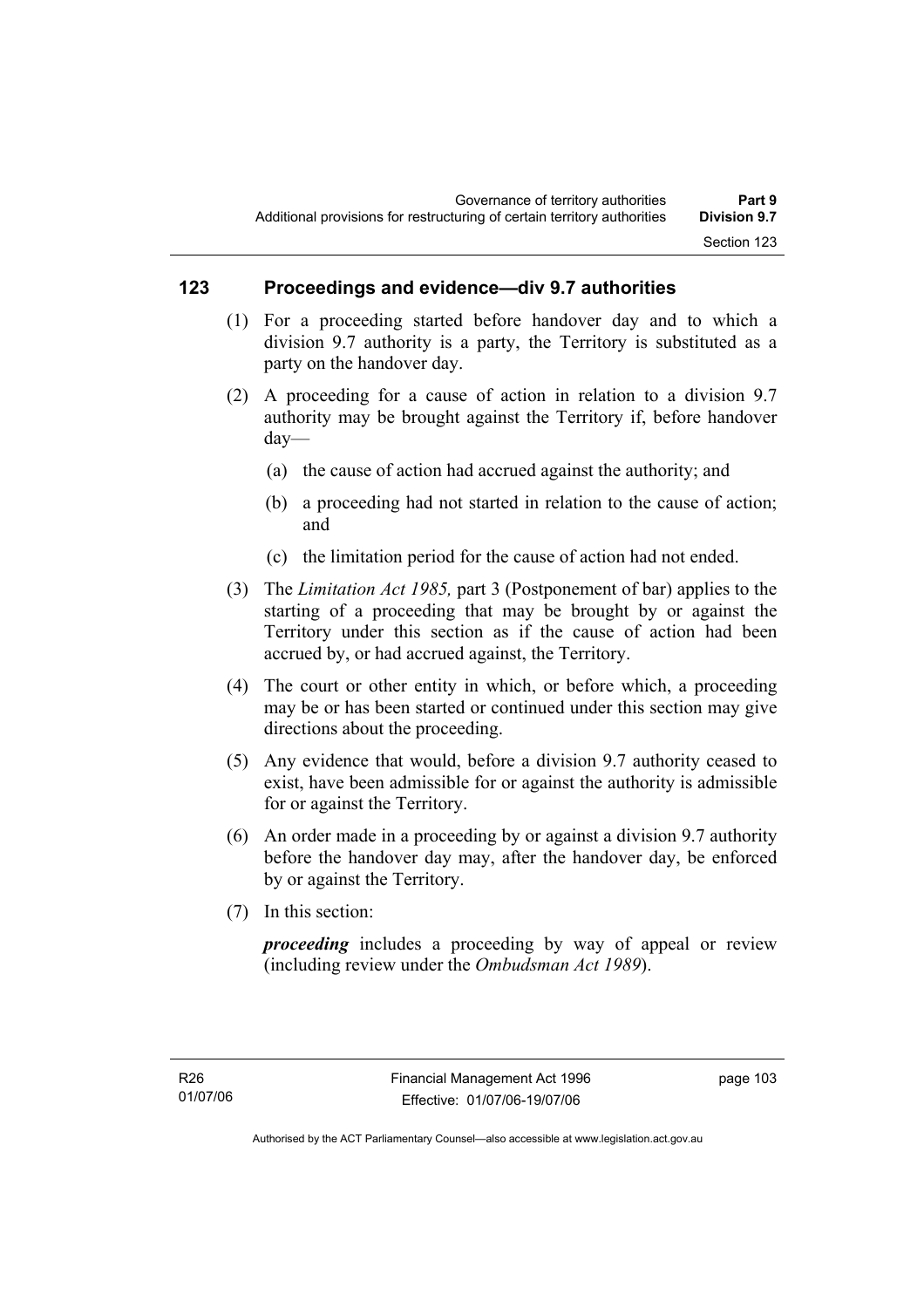# **124 Annual reports and financial statements for div 9.7 authorities**

(1) In this section:

*division 9.7 authority* means a division 9.7 authority that has ceased to exist.

*financial year*––see the *Annual Reports (Government Agencies) Act 2004*, section 6 (3).

*relevant financial year*, for a division 9.7 authority, means a financial year—

- (a) beginning before the handover day for the authority; and
- (b) for which a report had not been presented by the authority under the *Annual Reports (Government Agencies) Act 2004*, section 6 (Annual report of public authority) before the handover day.

*responsible Minister*, for a division 9.7 authority, means the Minister who was the responsible Minister for the authority immediately before it ceased to exist.

- (2) The responsible Minister for a division 9.7 authority must present an annual report for the authority for each relevant financial year.
- (3) An annual report under subsection (2) must include anything that the annual report would have been required to include before handover day for the division 9.7 authority.
- (4) The applied provisions of part 8 (Financial provisions for territory authorities) apply in relation to a division 9.7 authority in relation to any period before the handover day as if—
	- (a) the authority had not ceased to exist; and
	- (b) a reference in section 63 and section 68 to the authority included a reference to the responsible Minister for the authority; and

R26 01/07/06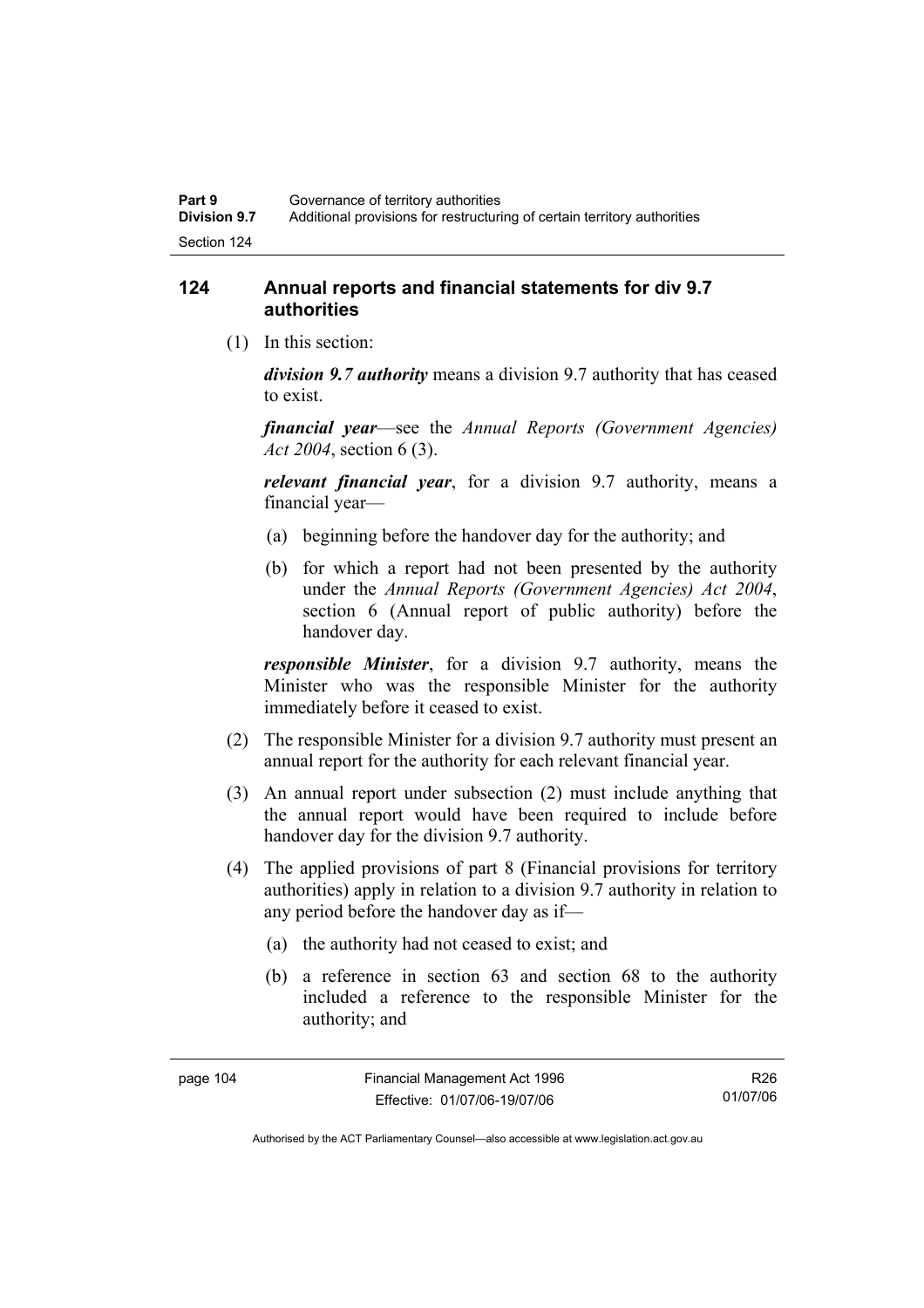- (c) a reference in section 64 and section 69 to the relevant person for the authority included a reference to the responsible Minister for the authority; and
- (d) a reference in section 65 and section 70 to the chief executive officer of the authority included a reference to the responsible Minister for the authority; and
- (e) all other necessary changes were made; and
- (f) any changes prescribed by regulation were made.
- (5) For subsection (4), the *applied provisions of part 8* are the following:
	- section 63 (Annual financial statements of territory authorities)
	- section 64 (Responsibility for annual financial statements of territory authorities)
	- section 65 (Audit of annual financial statements of territory authorities)
	- section 66 (Annual financial statements of territory authorities to be included in annual reports etc)
	- section 68 (Statements of performance of territory authorities)
	- section 69 (Responsibility for territory authority statements of performance)
	- section 70 (Scrutiny of territory authority statements of performance)
	- section 71 (Territory authority statements of performance to be included in annual reports).

# **125 References to div 9.7 authority**

In any contract, agreement or arrangement, a reference to a division 9.7 authority is, for the application of the contract, agreement or arrangement on or after the handover day, a reference to the Territory.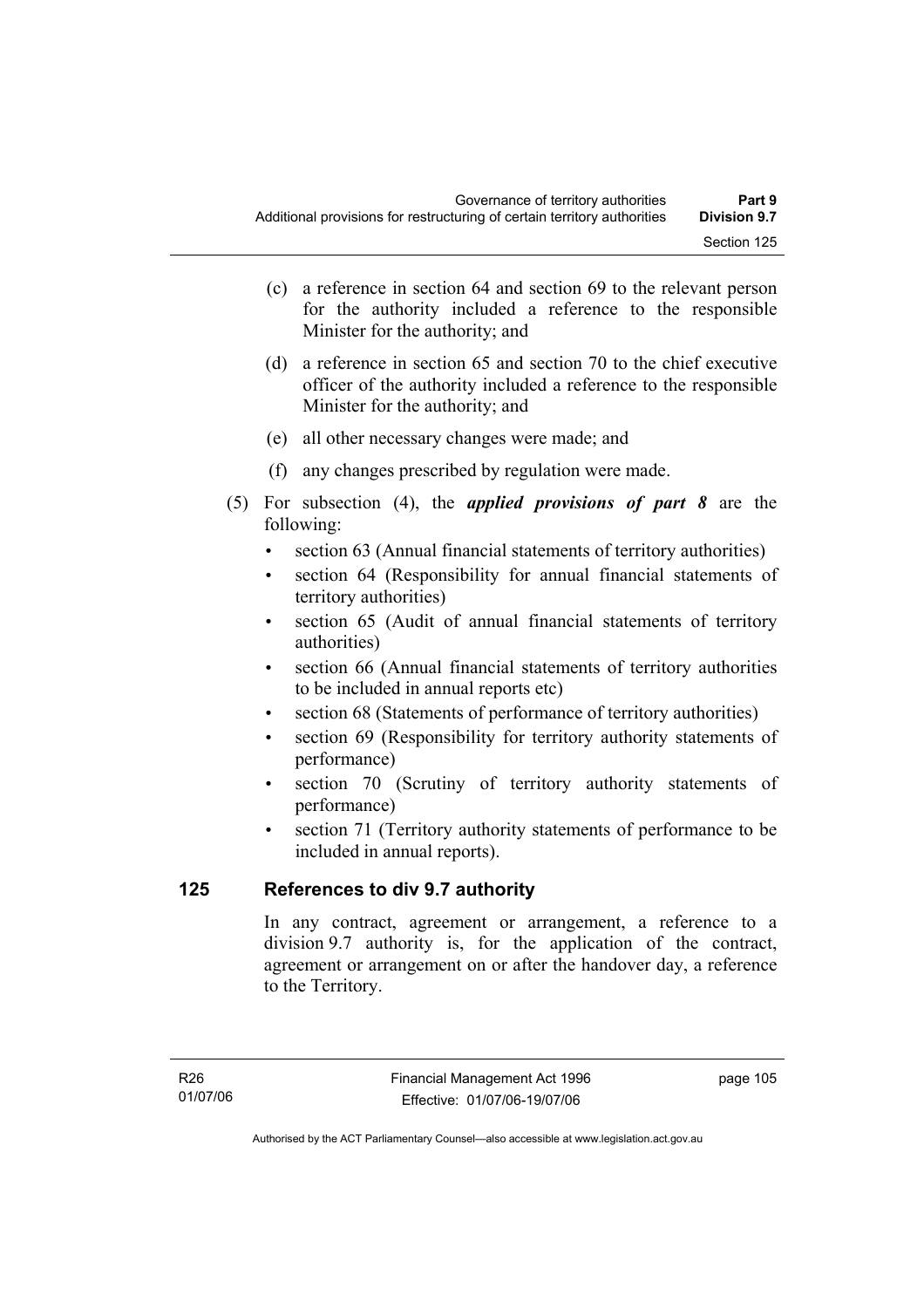#### **Part 10** Miscellaneous

Section 130

# **Part 10 Miscellaneous**

## **130 Act of grace payments**

- (1) If the Treasurer considers it appropriate to do so because of special circumstances, the Treasurer may authorise the payment by a department of an amount to a person (the *payee*) although the payment of that amount (the *relevant amount*) would not otherwise be authorised by law or required to meet a legal liability.
- (2) The authorisation may provide for the relevant amount to be paid  $by-$ 
	- (a) more than 1 instalment and on the dates specified in the authorisation; or
	- (b) periodical payments of an amount, and for the period, specified in the authorisation.
- (3) An authorisation may be expressed to be subject to conditions to be complied with by the payee.
- (4) If a condition is contravened, the Treasurer may by written notice addressed to the last-known address of the payee require the payee, within 30 days of receipt of the notice, to pay an amount equal to all or part of the relevant amount.
- (5) If the payee does not pay the amount specified in the notice under subsection (4), the amount may be recovered by the Territory as a debt.
- (6) If the payment of an amount by a department is authorised under this section, the Treasurer must —
	- (a) direct that the amount be paid from an appropriate appropriation for the department specified by the Treasurer; or
	- (b) authorise payment of the amount under section 18; or

R26 01/07/06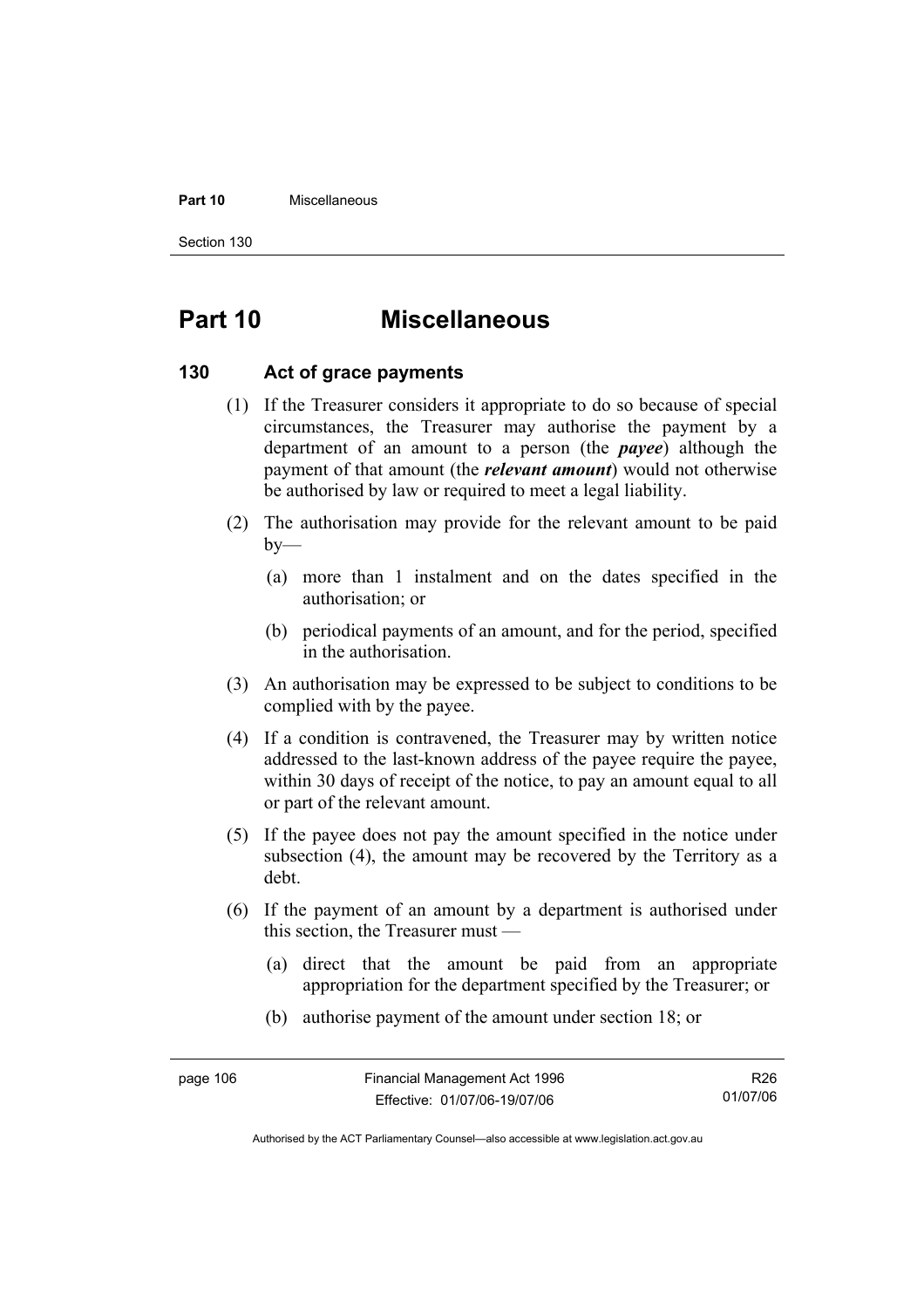- (c) authorise payment of the amount out of the public money of the Territory.
- (7) The public money of the Territory is appropriated for subsection  $(6)$   $(c)$ .
- (8) A payment made by a department under this section must be reported in notes to the financial statements of the department that relate to the financial year when the payment was made.
- (9) The notes must indicate in relation to each payment under this section the amount and grounds for the payment.
- (10) The notes relating to a payment under this section must not disclose the identity of the payee unless disclosure was agreed to by the payee as a condition of authorising the payment.

## **131 Waiver of debts etc**

- (1) The Treasurer may, in writing, on behalf of the Territory—
	- (a) waive the Territory's right to payment of an amount payable to the Territory; or
	- (b) postpone any right of the Territory to be paid a debt in priority to another debt; or
	- (c) allow the payment by instalments of an amount payable to the Territory; or
	- (d) defer the time for payment of an amount payable to the Territory.
- (2) A waiver relating to an amount payable to the Territory by a person may be expressed to be subject to a condition that the person agrees to pay an amount to the Territory in circumstances specified in the waiver.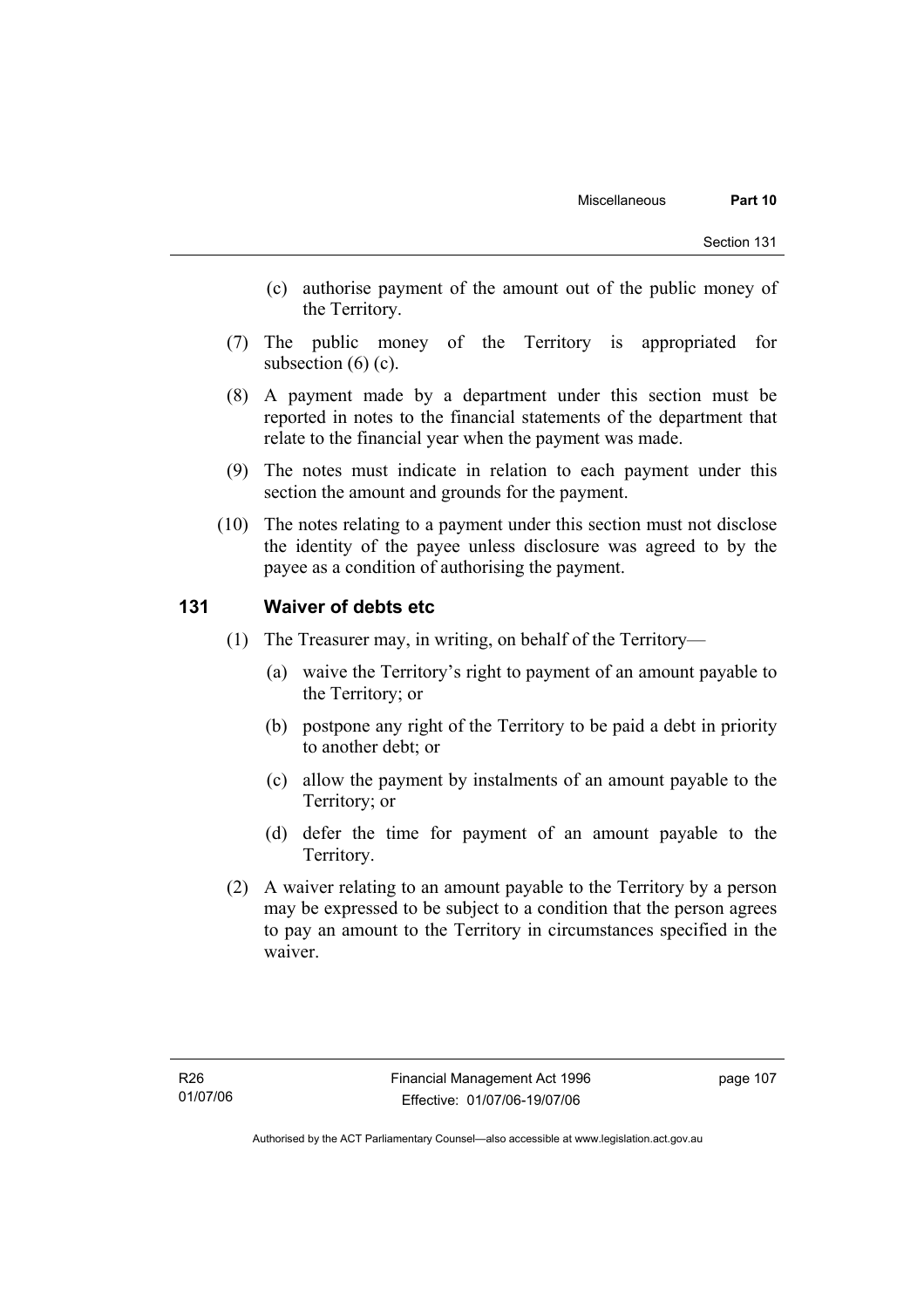#### **Part 10** Miscellaneous

Section 132

 (3) A waiver relating to an amount payable to the Territory must be reported in the notes to the financial statements of the relevant department that relate to the year in which the right to payment was waived.

## **132 Payments in relation to deceased estates**

- (1) If, at the time of a person's death (whether before or after the commencement of this section), the Territory owed an amount to the person, the Treasurer may pay that amount to the person who the Treasurer considers should receive the payment.
- (2) In deciding who should be paid, the Treasurer must have regard  $to$ —
	- (a) the provisions of any will of the deceased person that identify the persons entitled to property under the will; and
	- (b) the law relating to the disposition of the property of deceased people.
- (3) Before making a payment to a person, the Treasurer may require the person to produce any documents and other evidence relating to—
	- (a) the disposition of the deceased person's estate; or
	- (b) the family of the deceased person and any other people apparently entitled to share in the estate of the deceased person.
- (4) Subject to subsection (3), the Treasurer may make the payment without requiring production of probate of the will, or letters of administration of the estate, of the deceased person.
- (5) If a payment is made in relation to an amount owing to a deceased person, the Territory is discharged from any further liability in relation to that amount.
- (6) This section does not relieve the recipient of a payment from liability to deal with the money in accordance with law.

R26 01/07/06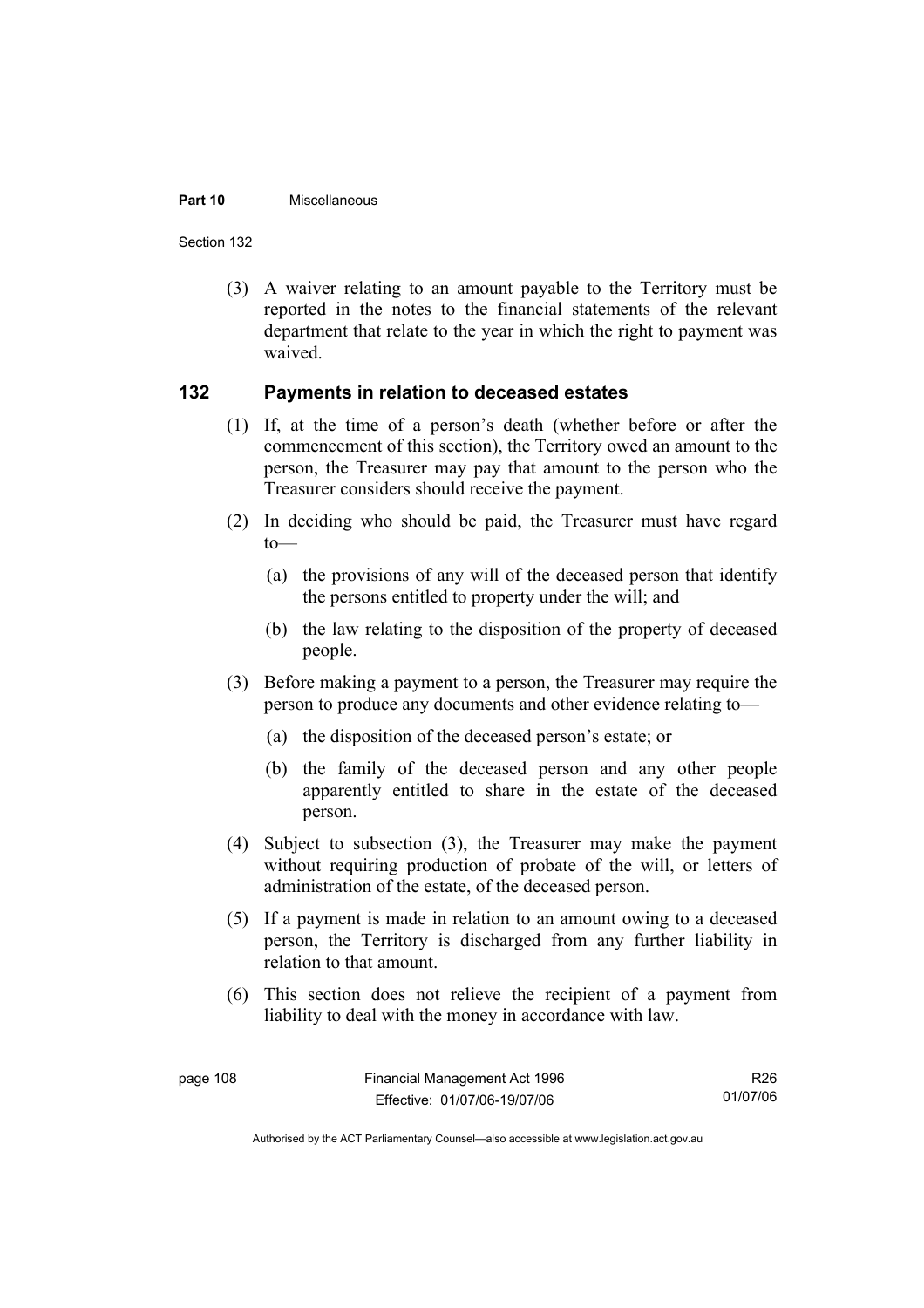# **133 Guideline-making power**

- (1) The Treasurer may, in writing, make financial management guidelines for this Act.
- (2) A financial management guideline is a disallowable instrument.
	- *Note* A disallowable instrument must be notified, and presented to the Legislative Assembly, under the Legislation Act.

# **134 Regulation-making power**

The Executive may make regulations for this Act.

*Note* A regulation must be notified, and presented to the Legislative Assembly, under the Legislation Act.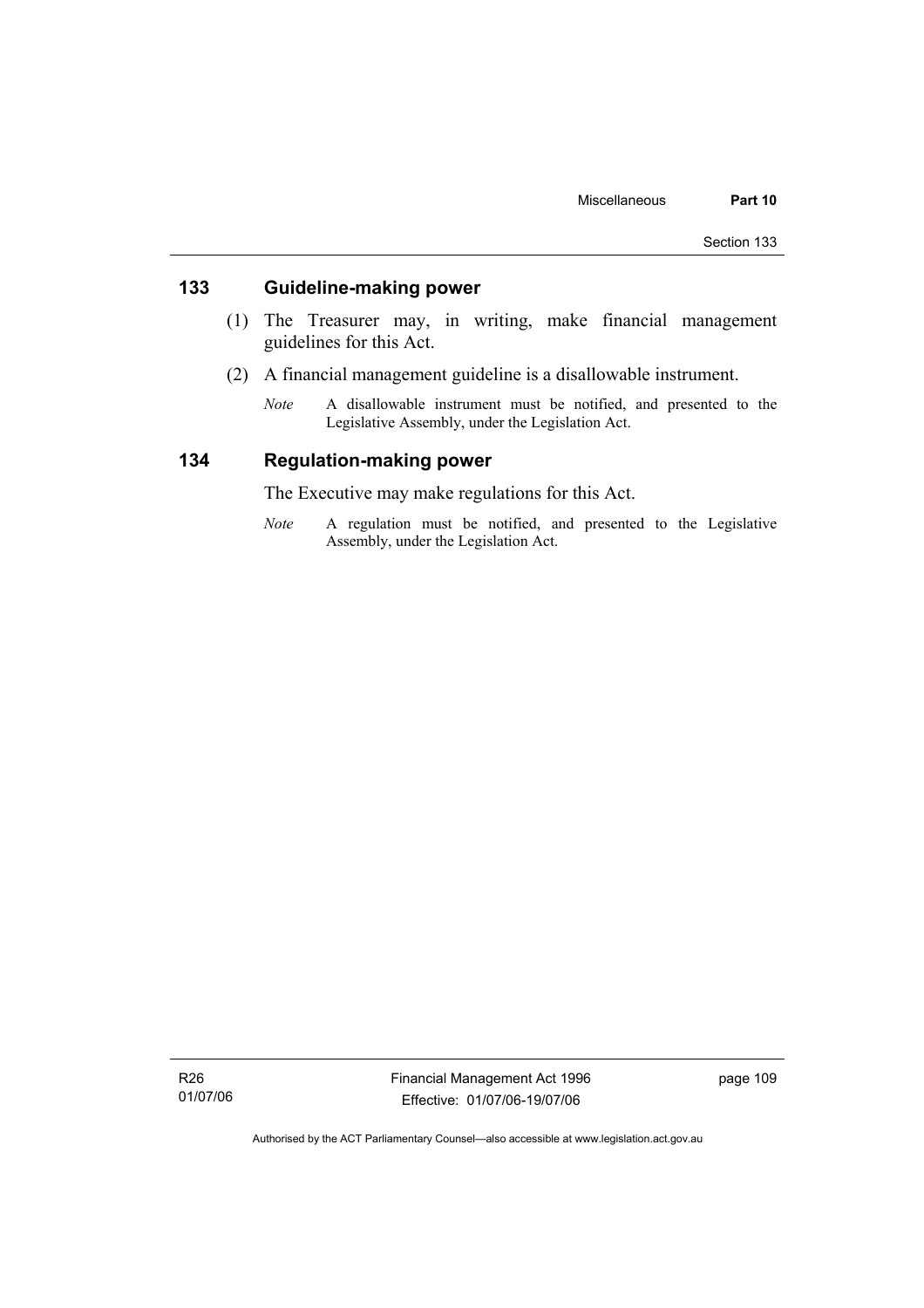# **Part 19 Transitional—Financial Management Legislation Amendment Act 2005**

# **150 Financial Management Legislation Amendment Act 2005—provisions with 1 July 2005 application**

- (1) The 1 July 2005 sections, as in force immediately after the commencement of this section, apply in relation to the financial year that commenced on 1 July 2005 and all subsequent financial years.
- (2) In its application in relation to the financial year that commenced on 1 July 2005, section 68, as in force immediately after the commencement of this section, applies as if the reference in subsection  $(3)$  to section  $61$   $(5)$   $(d)$  included a reference to section 55 (3) (d).
- (3) In this section:

#### *1 July 2005 sections* means the following sections:

- section 12 (Departmental budgets)
- section 13 (Supplementary budget papers)
- section 13A (Amendment of budgets for supplementary appropriation)
- section 22 (Annual financial statements of the Territory)
- section 23 (Responsibility for annual financial statements)
- section 24 (Audit of annual financial statements)
- section 27 (Annual financial statements of departments)
- section 28 (Responsibility for annual financial statements of departments)
- section 30 (Departmental annual financial statements to be included in annual reports etc)
- section 29 (Audit of financial statements of departments)

R26 01/07/06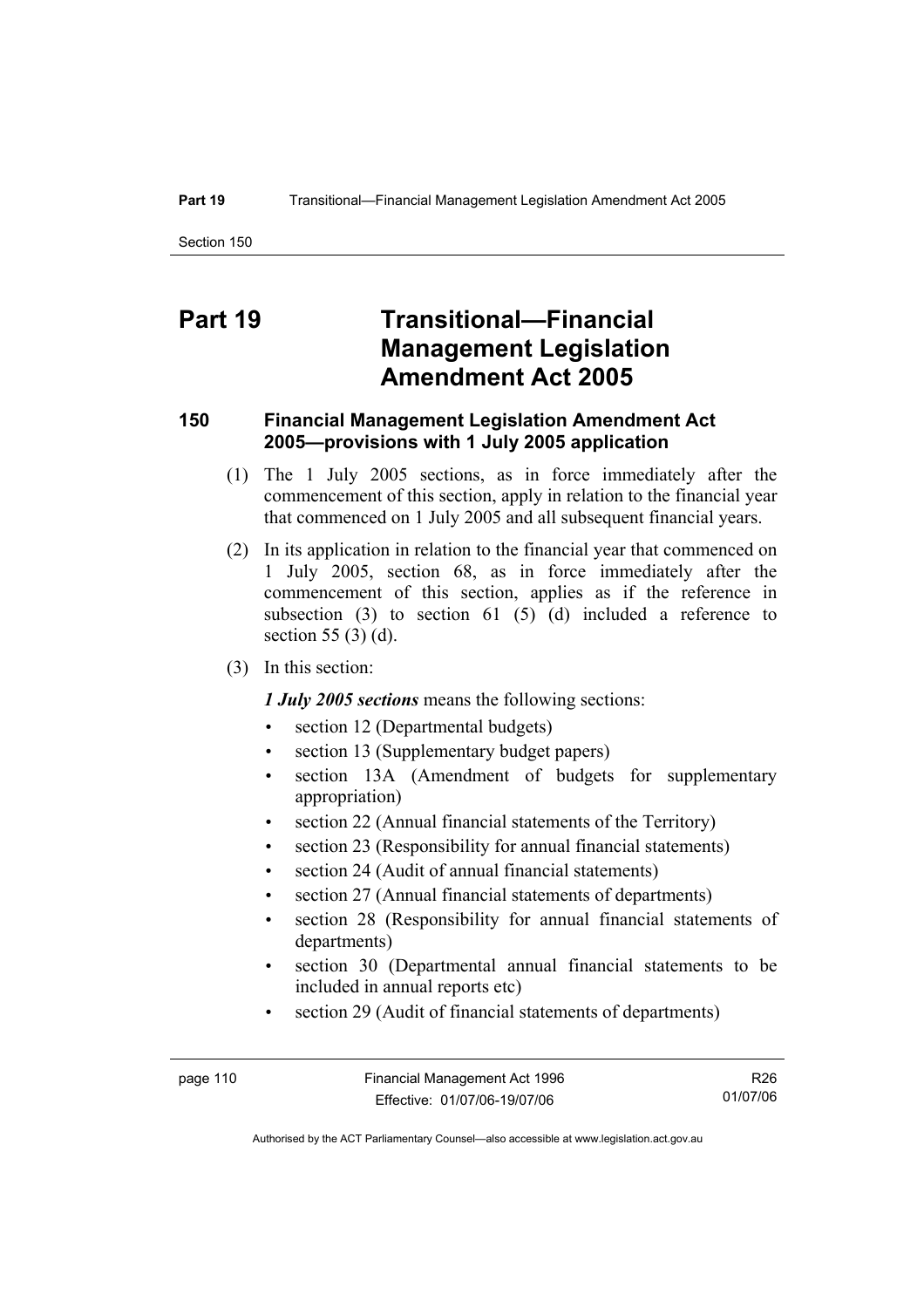- section 29 (Audit of financial statements of departments)
- section 30 (Departmental annual financial statements to be included in annual reports etc)
- section 30B (Responsibility for departmental statements of performance)
- section 30C (Scrutiny of departmental statements of performance)
- section 30D (Departmental statements of performance to be included in annual reports etc)
- section 30E (Quarterly departmental performance reports)
- section 31 (Responsibilities of chief executives of departments)
- section 63 (Annual financial statements of territory authorities)
- section 64 (Responsibility for annual financial statements of territory authorities)
- section 65 (Audit of annual financial statements of territory authorities)
- section 66 (Annual financial statements of territory authorities to be included in annual reports etc)
- section 68 (Statements of performance of territory authorities)
- section 69 (Responsibility for territory authority statements of performance)
- section 70 (Scrutiny of territory authority statements of performance)
- section 71 (Territory authority statements of performance to be included in annual reports etc).
- (4) This section expires 1 year after the day it commences.

# **151 Financial Management Legislation Amendment Act 2005—provisions with 1 July 2006 application**

 (1) The 1 July 2006 sections, as in force immediately after the commencement of this section, apply in relation to the financial year commencing on 1 July 2006 and all subsequent financial years.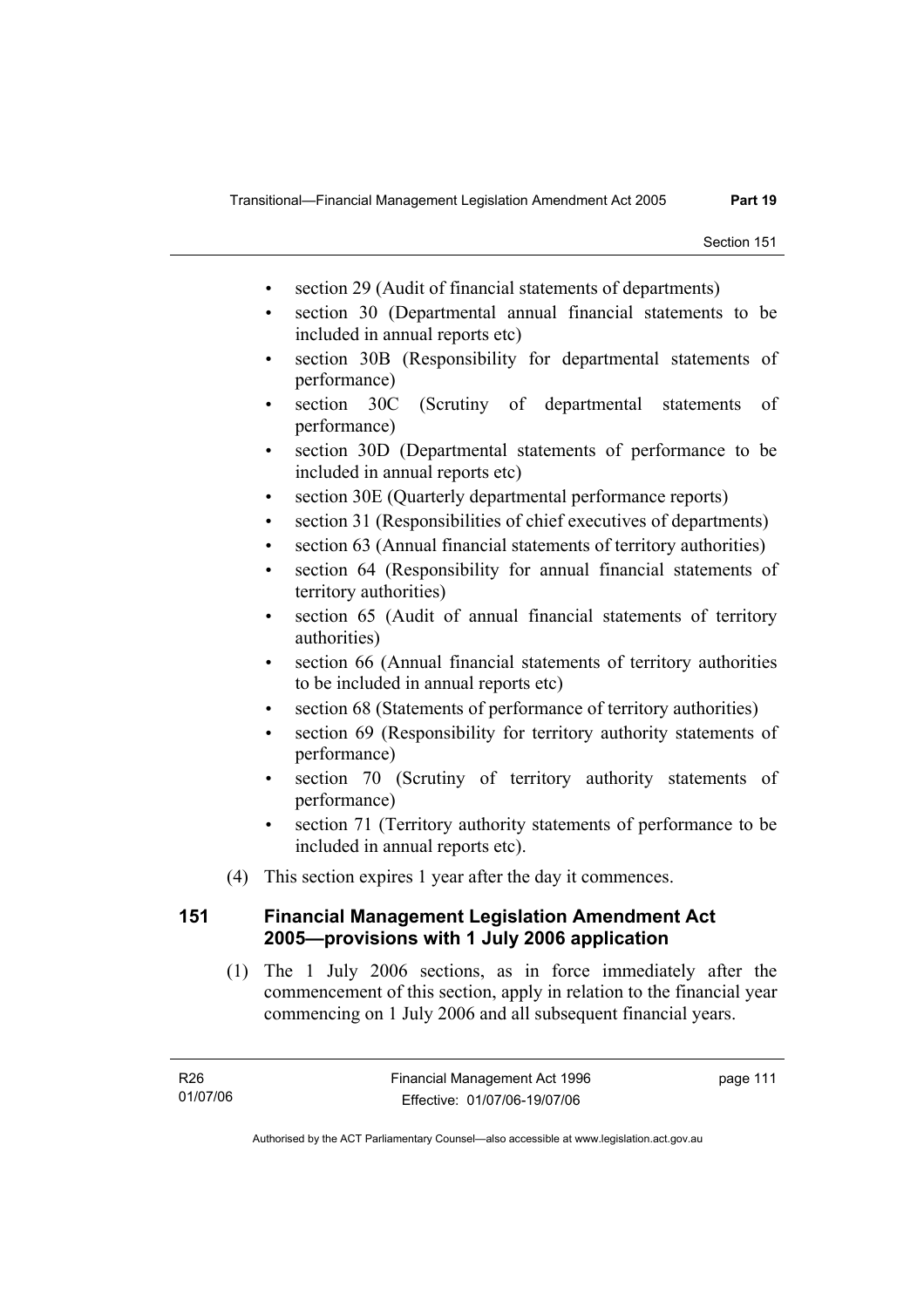#### **Part 19** Transitional—Financial Management Legislation Amendment Act 2005

Section 152

- (2) Despite the amendments of this Act made by the *Financial Management Legislation Amendment Act 2005*, the following sections, as in force immediately before the commencement of this section, continue to apply in relation to the financial year that commenced on 1 July 2005:
	- section 10 (Budget papers)
	- section 58 (Statements of intent).
- (3) In this section:

*1 July 2006 sections* means the following sections:

- section 10 (Budget papers)
- section 12A (Territory authority and territory-owned corporation budgets)
- section 61 (Territory authority statements of intent)
- section 62 (Presentation of statements of intent of territory authorities).
- (4) This section expires on the expiry of section 150.
- 

# **M** 152Application of Legislation Act, s 94 to certain **appointments, elections and approvals**

## **155 Transitional regulations**

- (1) A regulation may prescribe transitional matters necessary or convenient to be prescribed because of the enactment of the *Financial Management Legislation Amendment Act 2005*.
- (2) A regulation may modify this part (including its operation in relation to another territory law) to make provision in relation to anything that, in the Executive's opinion, is not, or not adequately or appropriately, dealt with in this part.
- (3) A regulation under subsection (2) has effect despite anything elsewhere in this Act or another territory law.
- (4) This section expires 2 years after the day it commences.

R26 01/07/06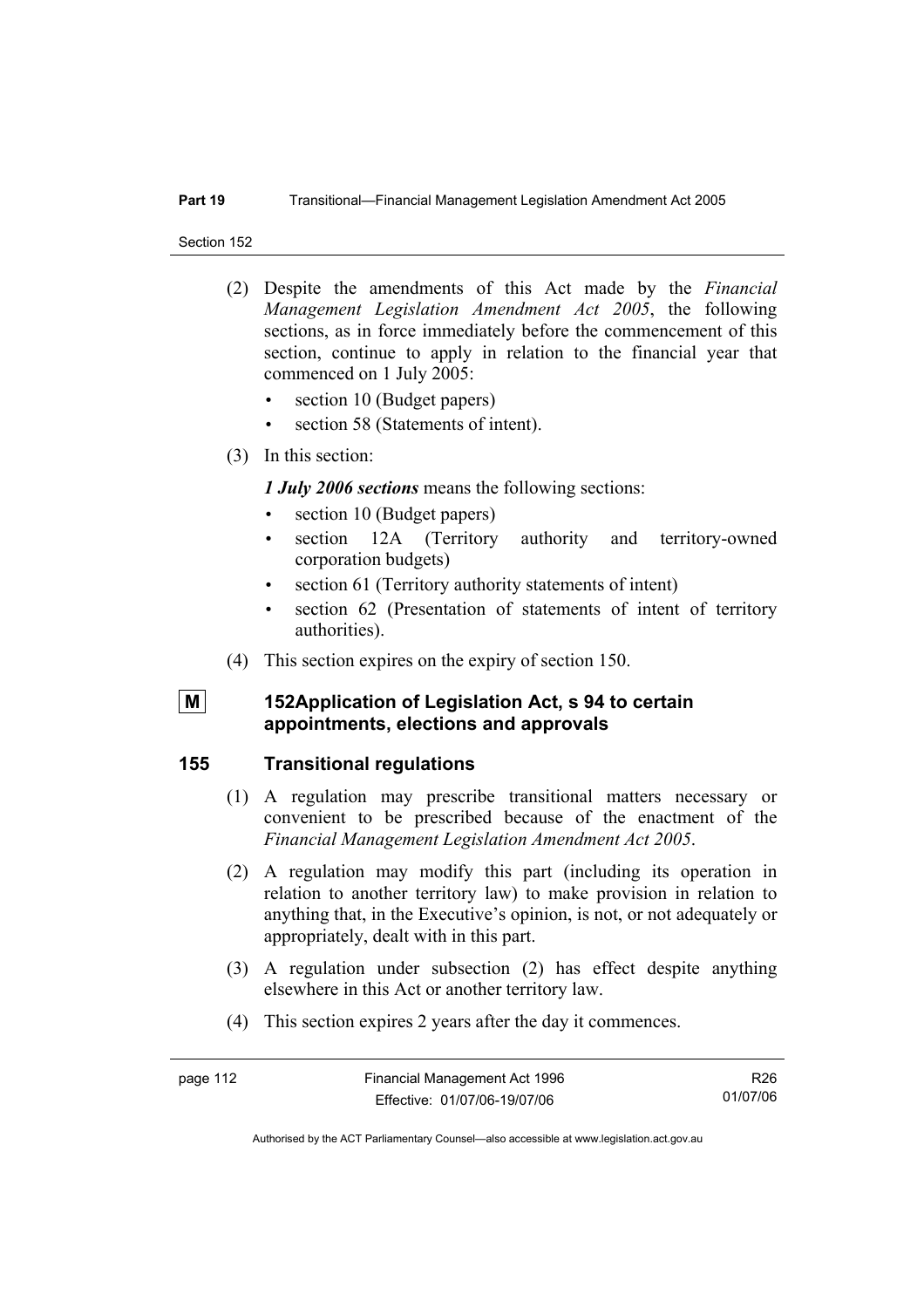# **Part 20 Transitional—Administrative (Miscellaneous Amendments) Act 2006**

# **220 Transitional—definition of** *territory authority*

- (1) For this Act, the definition of *territory authority* as amended by the *Administrative (Miscellaneous Amendments) Act 2006* is taken to have had effect from 1 January 2006.
- (2) This section expires 1 month after the day it commences.
- (3) This section is a law to which the Legislation Act, section 88 (Repeal does not end effect of transitional laws etc) applies.

# **221 Transitional—Legislation Act, s 84 inapplicable**

- (1) To remove any doubt, the Legislation Act, section 84 (Saving of operation of repealed and amended laws) does not apply in relation to an appointment made under—
	- (a) an Act repealed by the *Administrative (Miscellaneous Amendments) Act 2006*; or
	- (b) a provision of an Act omitted by the *Administrative (Miscellaneous Amendments) Act 2006*.
- (2) This section expires 1 month after the day it commences.
- (3) This section is a law to which the Legislation Act, section 88 (Repeal does not end effect of transitional laws etc) applies.

## **222 Transitional regulations—Administrative (Miscellaneous Amendments) Act 2006**

 (1) A regulation may prescribe transitional matters necessary or convenient to be prescribed because of the enactment of the *Administrative (Miscellaneous Amendments) Act 2006*.

| R26      | Financial Management Act 1996 | page 113 |
|----------|-------------------------------|----------|
| 01/07/06 | Effective: 01/07/06-19/07/06  |          |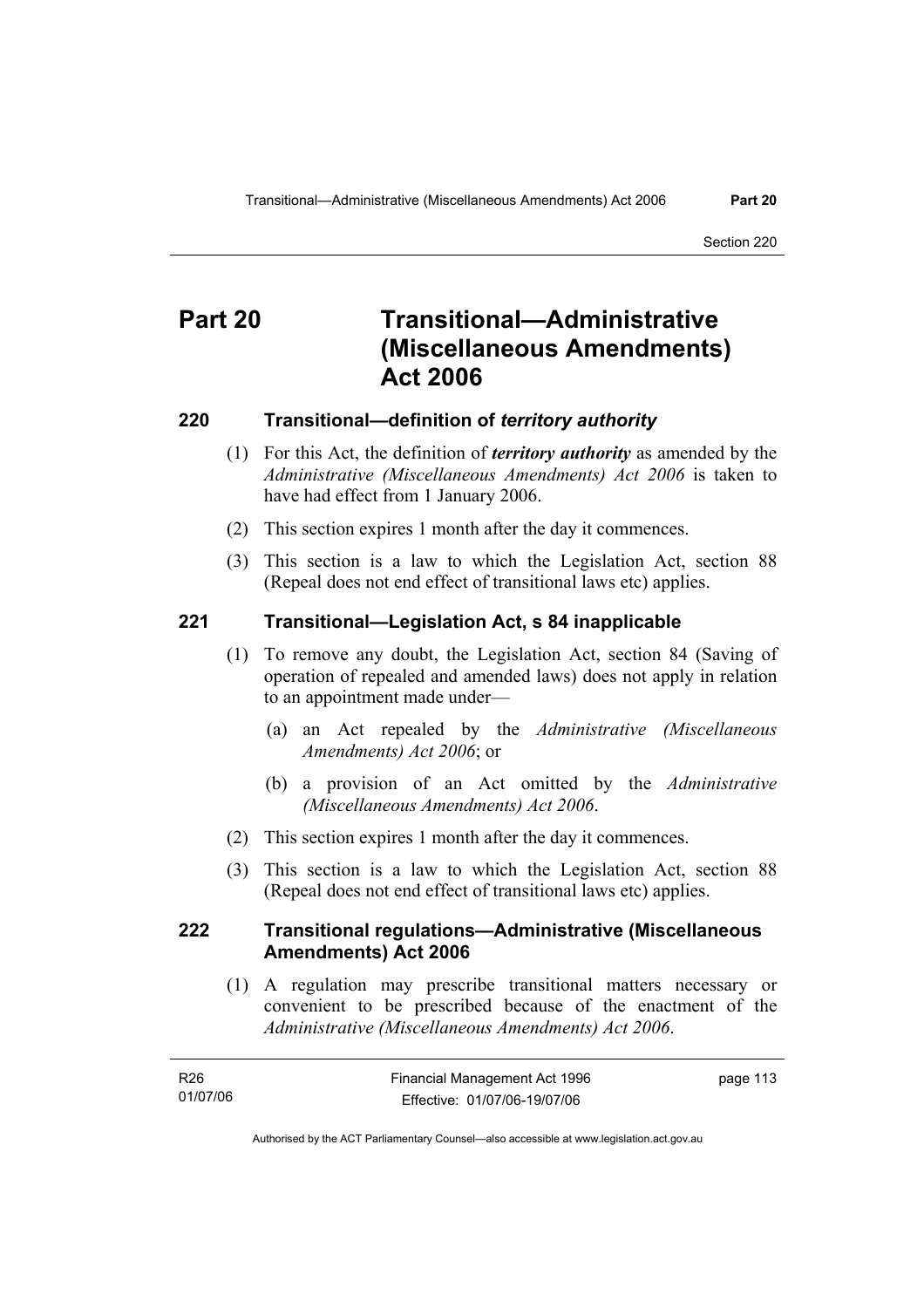#### **Part 20 Transitional—Administrative (Miscellaneous Amendments) Act 2006**

Section 223

- (2) A regulation may modify this part (including its operation in relation to another territory law) to make provision in relation to anything that, in the Executive's opinion, is not, or not adequately or appropriately, dealt with in this part.
- (3) A regulation under subsection (2) has effect despite anything elsewhere in this Act or another territory law.

# **223 Expiry—pt 20**

This part expires 2 years after the day this section commences.

page 114 Financial Management Act 1996 Effective: 01/07/06-19/07/06

R26 01/07/06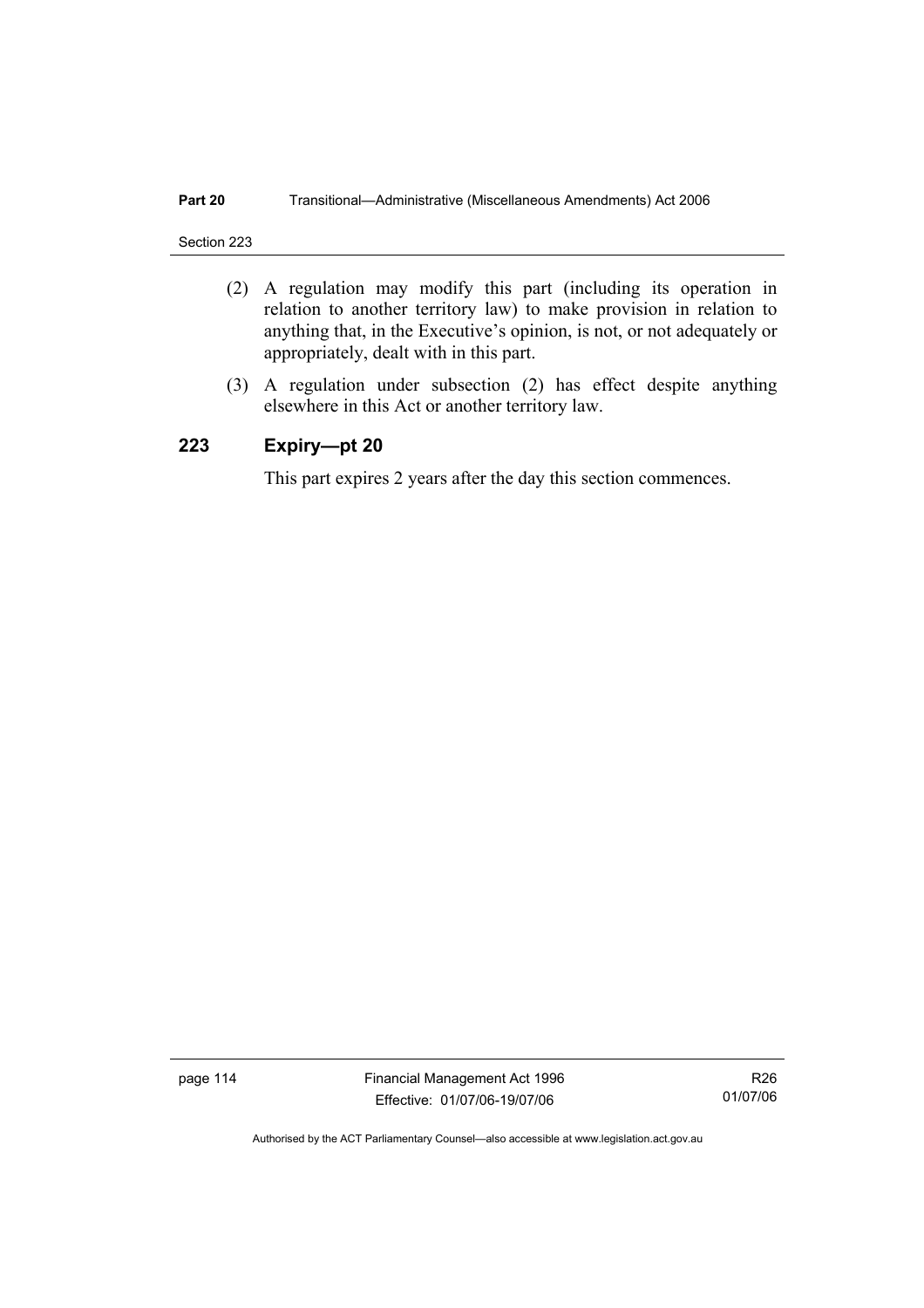# **Dictionary**

(see s 3)

- *Note 1* The Legislation Act contains definitions and other provisions relevant to this Act.
- *Note 2* For example, the Legislation Act, dict, pt 1, defines the following terms:
	- Act
		- administrative unit
		- auditor-general
		- authorised deposit-taking institution
		- chief executive (see s 163)
		- exercise
		- **function**
		- GST
		- may (see s  $146$ )
		- Minister (see s 162)
		- must (see s  $146$ )
		- person
		- Self-Government Act
		- territory-owned corporation.

*applicable governmental policies*, for a territory authority, for part 9 (Governance of territory authorities)—see section 103.

*appropriation* means an appropriation of public money by any Act including this Act.

*Appropriation Act* means an Act that makes appropriations in relation to a financial year for purposes mentioned in section 8.

*appropriation unit* means a class of outputs, or a group of output classes, for which an appropriation is made by an Appropriation Act.

*banking account* means an account with an authorised deposit-taking institution that is, or is substantially the same as, a bank account.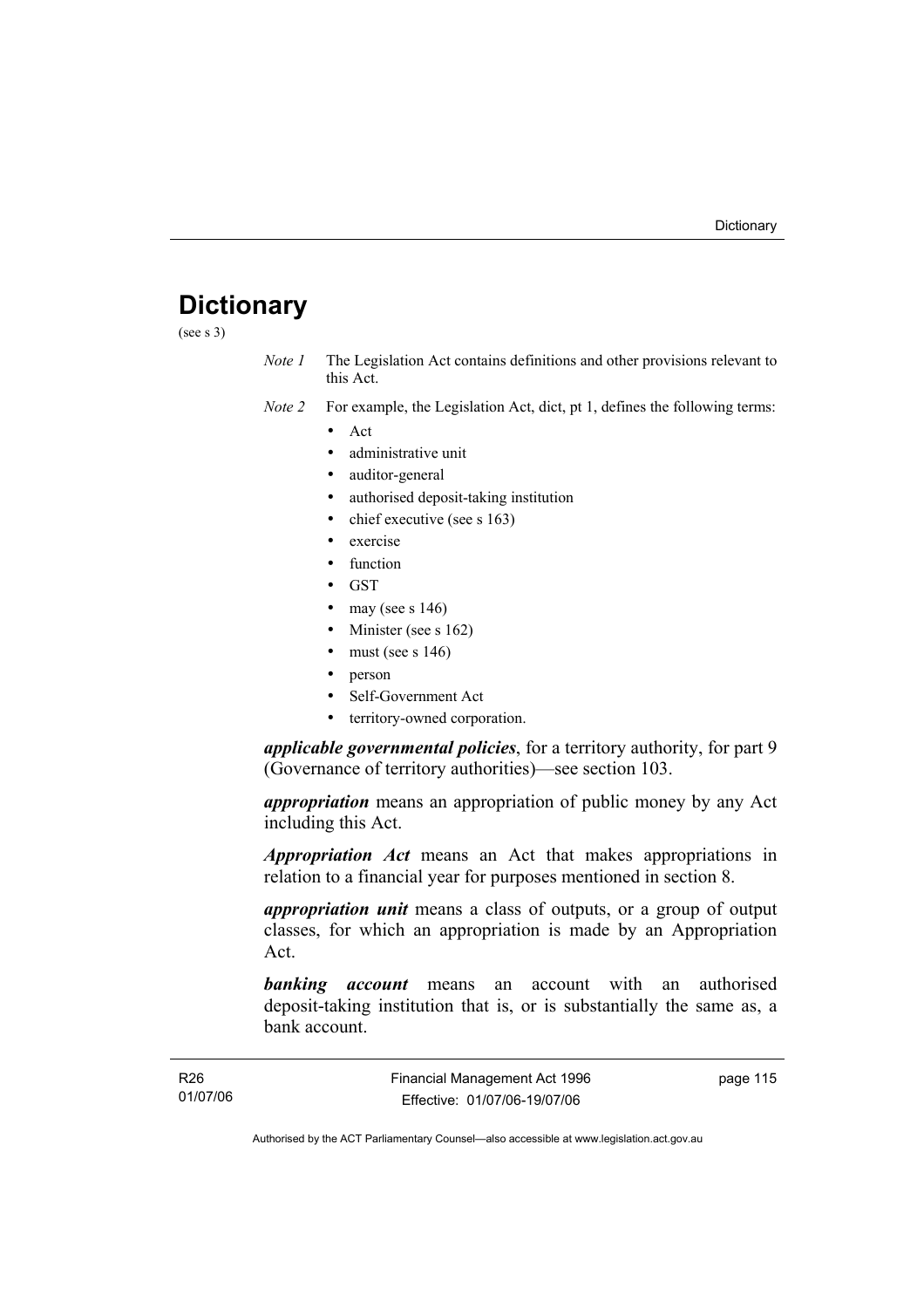*borrowing* includes—

- (a) raising money or obtaining credit, whether by dealing in securities or otherwise; and
- (b) entering into a financing lease;

but does not include using a credit card or overdraft facility, or otherwise obtaining credit, in a transaction forming part of the day-to-day operations of the Territory or a territory authority.

*budget papers* means documents presented to the Legislative Assembly under section 10 or section 13 (1).

*capital injection* means an amount provided, or to be provided, to a department, a territory authority or a territory-owned corporation for—

- (a) the purchase of assets to be held by the department or to be owned by the authority or corporation; or
- (b) the development of assets held by the department or owned by the authority or corporation; or
- (c) augmenting the assets held by the department or owned by the authority or corporation; or
- (d) reducing the liabilities of the department, the authority or the corporation;

but does not include an amount provided from an appropriation for a purpose mentioned in section  $8(1)(a)$  or (c) or (2) (a).

*CEO*—see *chief executive officer*.

*chief executive officer* (or *CEO*), of a territory authority, means the person (however described) who is responsible for managing the affairs of the authority.

*class of outputs* means a group of outputs identified as a class by an Appropriation Act.

*contract* includes an agreement or arrangement.

R26 01/07/06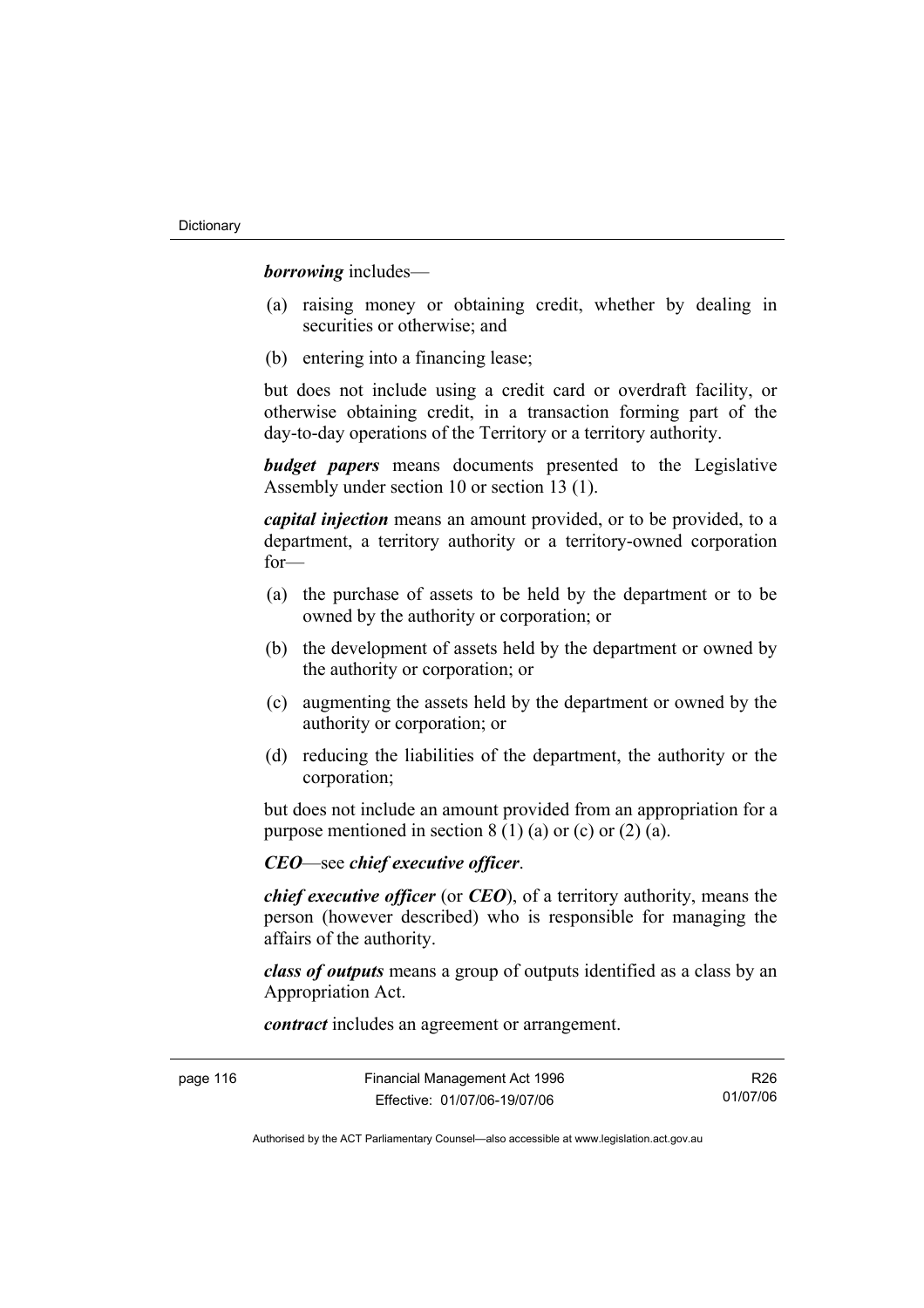*department* means—

- (a) an administrative unit (excluding any part of an administrative unit prescribed for paragraph (b) and any administrative unit forming part of a group of administrative units prescribed for paragraph (c)); or
- (b) a part of an administrative unit prescribed for this paragraph; or
- (c) a group of 2 or more administrative units prescribed for this paragraph.

*departmental banking account* means a banking account mentioned in section 34 (1).

*division 9.6 authority* means a territory authority to which division 9.6 applies (see s 105).

*division 9.7 authority* means a territory authority to which division 9.7 applies (see s 120).

*establishing Act*, for a territory authority, governing board or governing board member, for part 9 (Governance of territory authorities)—see section 72.

*expenses*, in relation to an output, means the expenses incurred in providing the output quantified on an accrual accounting basis and includes the overhead expenses properly attributable to the output.

*financial management guidelines* means the financial management guidelines under this Act.

*financial year*, for a territory authority, for part 9 (Governance of territory authorities)—see section 72.

#### *general government sector* means—

 (a) those organisations whose primary function is to provide services that are mainly not market orientated, are mainly for the consumption of the community generally, involve the transfer or redistribution of income, and are financed mainly through appropriation; and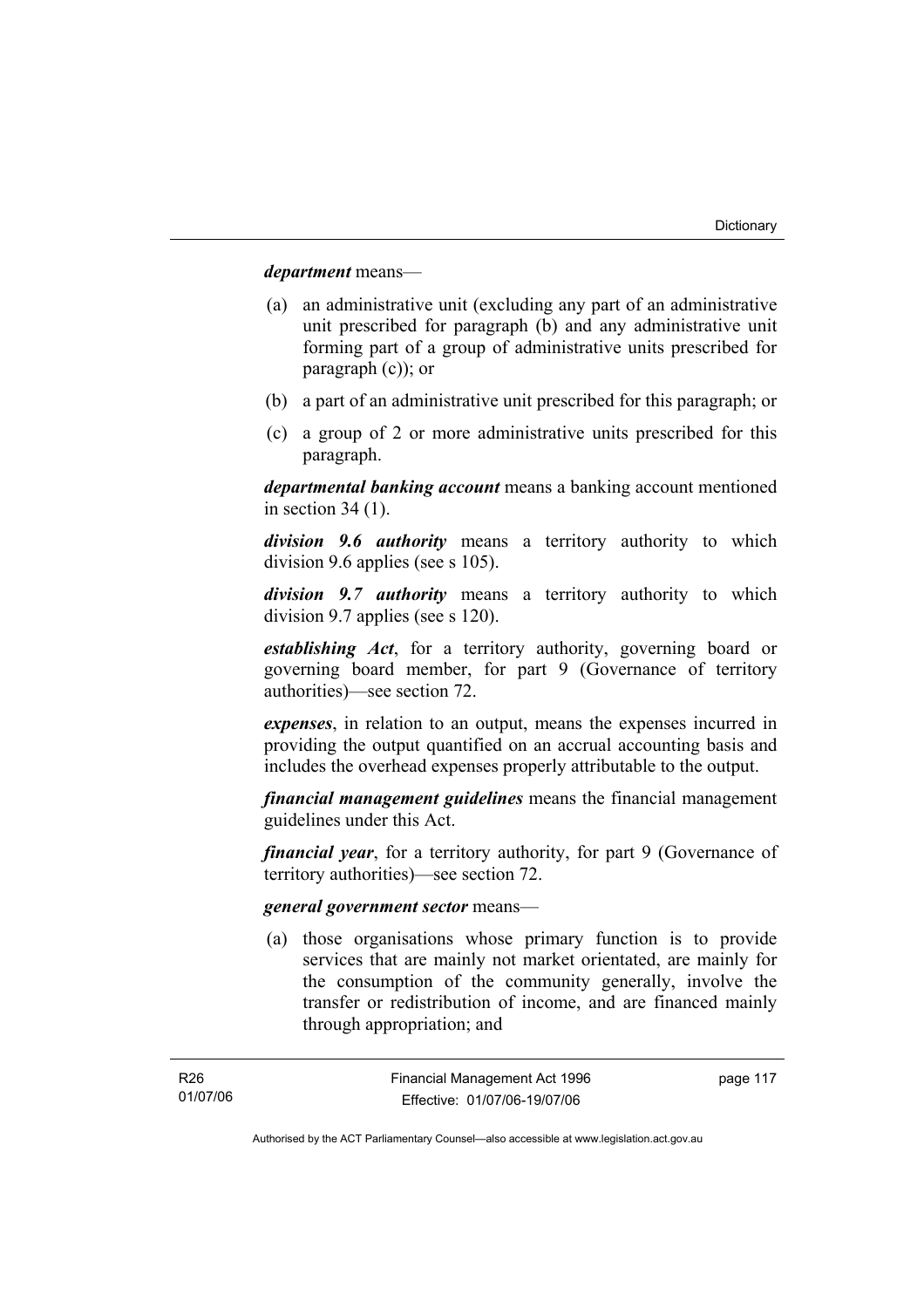(b) those organisations that are controlled by the Territory and provide investment or other financial services.

*generally accepted accounting principles* means accounting principles and procedures that are—

- (a) recognised by the accounting profession as appropriate for reporting financial information relating to government, a department or a territory authority; and
- (b) consistent with this Act and any relevant Appropriation Act.

*governing board*, for a territory authority, means the governing board for the authority mentioned in section 76.

*governing board member*, for a territory authority with a governing board for part 9 (Governance of territory authorities)—see section 72.

*handover day*, for division 9.7 (Additional provisions for restructuring of certain territory authorities)—see section 121.

*input tax credit*—see the *A New Tax System (Goods and Services Tax) Act 1999* (Cwlth), dictionary.

*interest* includes a dividend and any other financial return on a deposit, loan or other investment.

*invest* includes enter into a transaction or arrangement for the protection or enhancement of investments.

*Legislative Assembly secretariat*—see the *Public Sector Management Act 1994*, section 3.

*material interest*, for part 9 (Governance of territory authorities) see section 88 (4).

*outcomes* means the consequences for the community of outputs.

*outputs* means goods produced or services provided by a department or territory authority or a person producing goods or providing services on behalf of a department or territory authority.

R26 01/07/06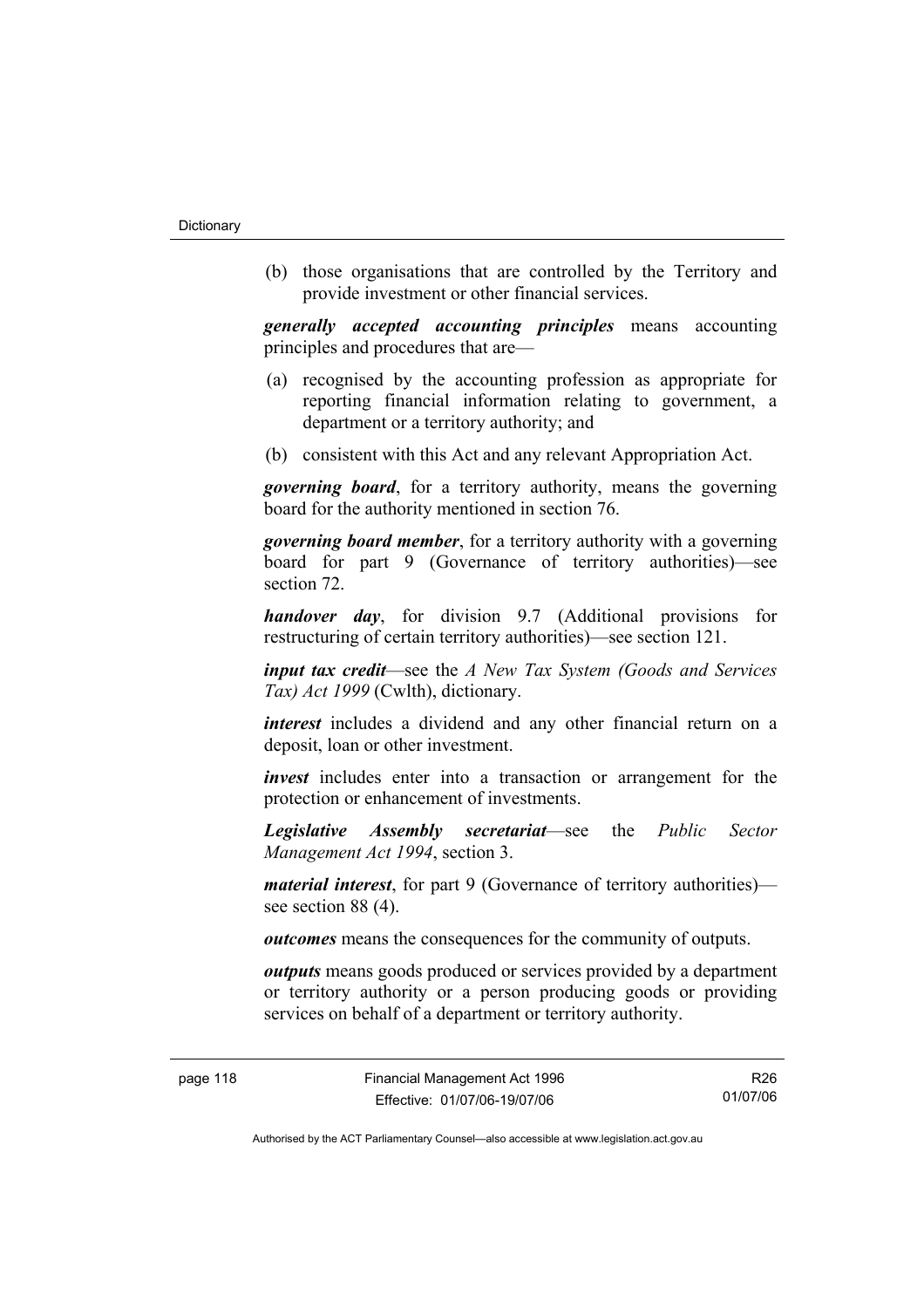*prescribed* means prescribed by the financial management guidelines.

*public money* means all money received by the Territory, including the proceeds of all loans raised on behalf of the Territory, but does not include—

- (a) money held by the Territory as trust money; or
- (b) money received by a territory-owned corporation or subsidiary of a territory-owned corporation; or
- (c) money received by the Territory from a territory-owned corporation or subsidiary of a territory-owned corporation for investment for the corporation or subsidiary; or
- (d) money received by a territory authority; or
- (e) money received by the Territory from a territory authority for investment for the authority; or
- (f) money received by the Territory—
	- (i) in repayment of an investment made by the Territory for a territory authority; or
	- (ii) as interest on such an investment.

*public trading enterprise sector* means those organisations whose primary function is to provide goods and services that are mainly market orientated and non-regulatory in nature and who may recover a significant part of their costs from individual consumers.

*relevant territory authority*, for part 9 (Governance of territory authorities)—see section 72.

*responsible chief executive*, in relation to a department, means—

 (a) if the department is constituted by an administrative unit or a part of an administrative unit—the chief executive of that administrative unit; or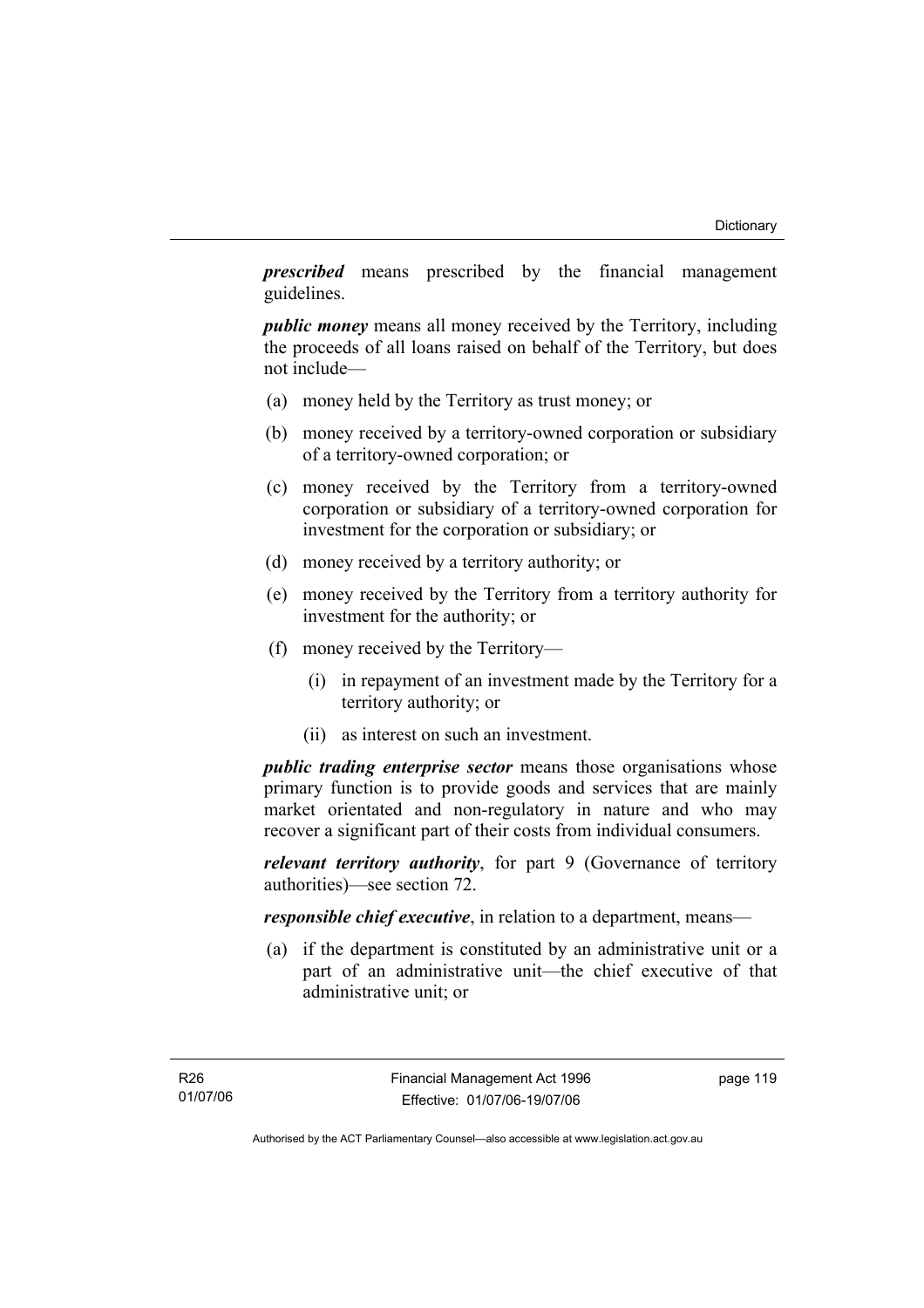(b) if the department is constituted by a group of 2 or more administrative units—the person prescribed as the responsible chief executive in relation to the department.

*responsible Minister* means—

- (a) in relation to a department that is constituted by an administrative unit or a part of an administrative unit—the Minister to whom responsibility for that administrative unit has been allocated under the *Public Sector Management Act 1994*, section 14; and
- (b) in relation to a department that is constituted by a group of 2 or more administrative units—the Minister prescribed as the responsible Minister in relation to the department; and
- (c) in relation to a territory authority—the Minister administering the Act under which the authority is established; and
- (d) in relation to a territory-owned corporation—the Minister administering the *Territory-owned Corporations Act 1990*.

*securities* includes stocks, debentures, notes, bonds, promissory notes, bills of exchange, and any other securities approved in writing by the Treasurer.

*statement of intent*, for a territory authority—see section 61 (1).

*subsidiary*—see the *Territory-owned Corporations Act 1990*, dictionary.

*superannuation appropriation*—see the *Territory Superannuation Provision Protection Act 2000*, dictionary.

*superannuation banking account*—see the *Territory Superannuation Provision Protection Act 2000*, section 7.

*taxable supply*—see the *A New Tax System (Goods and Services Tax) Act 1999* (Cwlth), dictionary.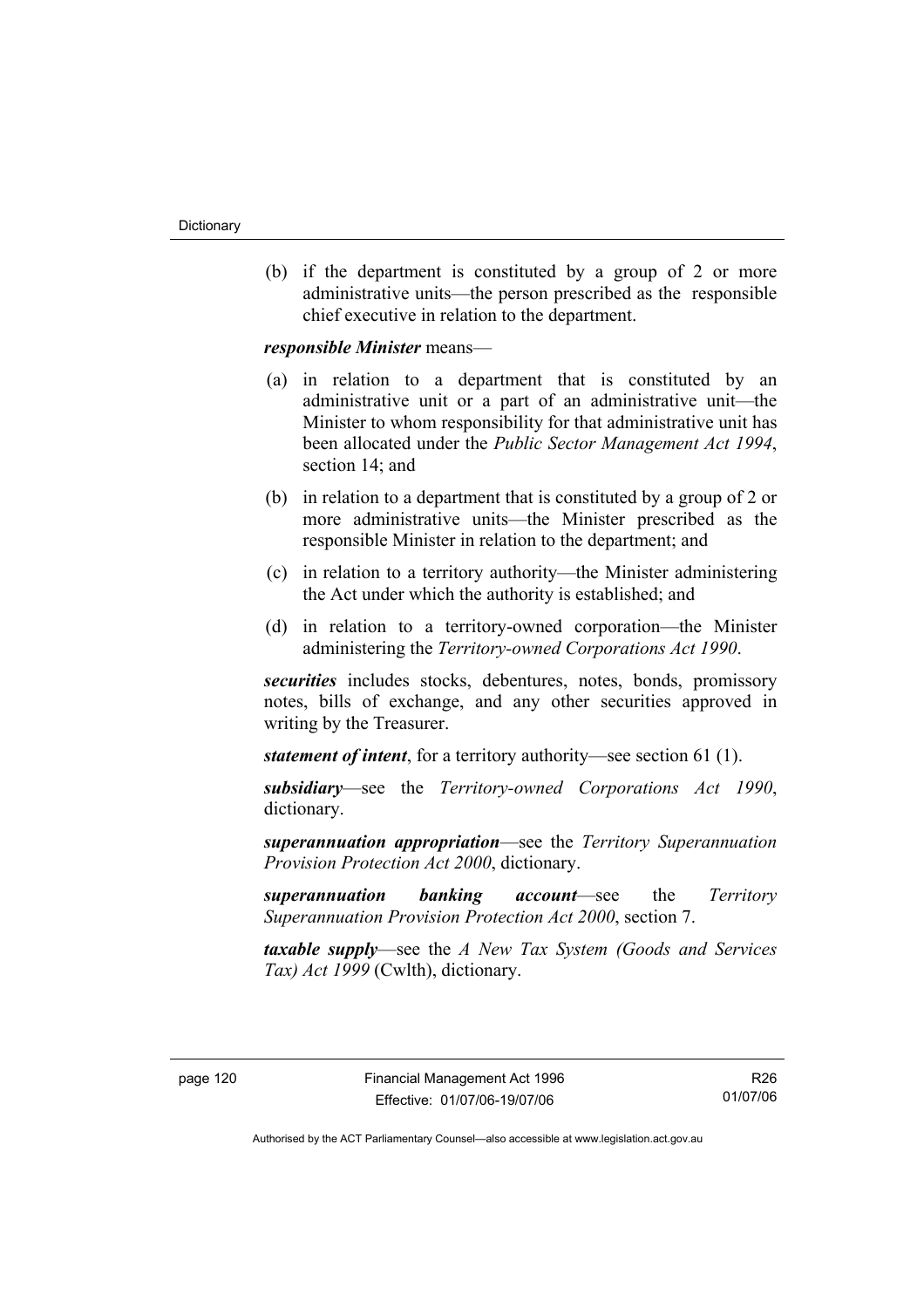## *territory authority*—

- (a) means a body corporate established by an Act; and
- (b) to remove any doubt, includes an entity to which part 8 applies; and
- (c) for division 9.7 (Additional provisions for restructuring of certain territory authorities)—includes a territory authority that has ceased to exist; but
- (d) does not include a body declared under section 3B not to be a territory authority.

*territory banking account* means the banking account mentioned in section 33.

*trust money* means—

- (a) money deposited with the Territory pending the completion of a transaction or the determination of a dispute and that may become repayable to the depositor or payable to the Territory or anyone else; or
- (b) all money that is paid into a territory court for possible repayment to the payee or a third party because of any Act, order, instruction or authority; or
- (c) money that belongs to or is owing to any person and is collected by the Territory because of an agreement between the Territory and that person; or
- (d) unclaimed money that is owing to or belongs to anyone and is deposited with the Territory; or
- (e) money that is paid to the Territory in trust for any other lawful purpose including interest on trust money.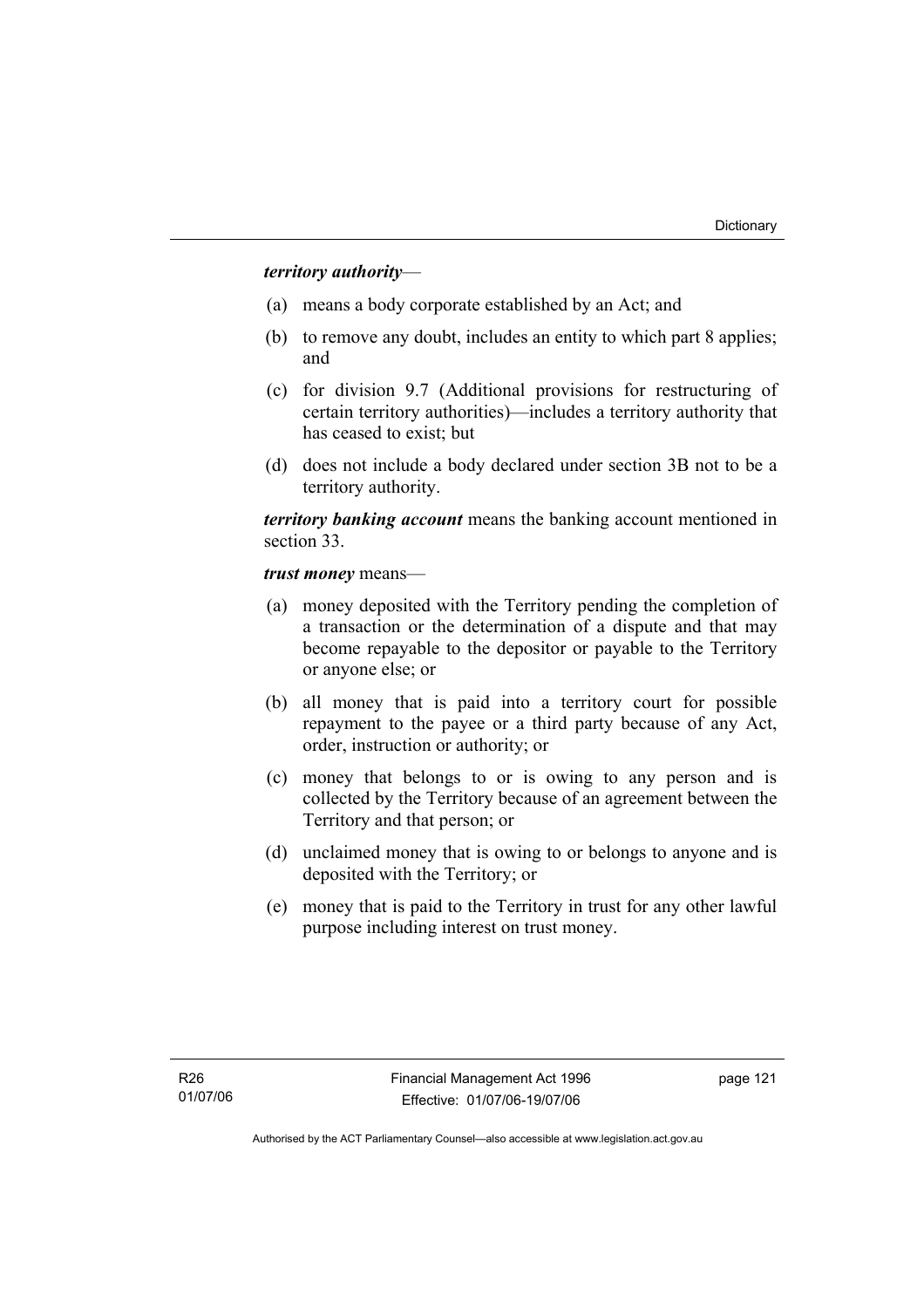1 About the endnotes

# **Endnotes**

# **1 About the endnotes**

Amending and modifying laws are annotated in the legislation history and the amendment history. Current modifications are not included in the republished law but are set out in the endnotes.

Not all editorial amendments made under the *Legislation Act 2001*, part 11.3 are annotated in the amendment history. Full details of any amendments can be obtained from the Parliamentary Counsel's Office.

Uncommenced amending laws and expiries are listed in the legislation history and the amendment history. These details are underlined. Uncommenced provisions and amendments are not included in the republished law but are set out in the last endnote.

If all the provisions of the law have been renumbered, a table of renumbered provisions gives details of previous and current numbering.

The endnotes also include a table of earlier republications.

| $am = amended$                             | $ord = ordinance$                         |
|--------------------------------------------|-------------------------------------------|
| $amdt = amendment$                         | $orig = original$                         |
| $ch = chapter$                             | par = paragraph/subparagraph              |
| $def = definition$                         | $pres = present$                          |
| $dict = dictionary$                        | $prev = previous$                         |
| disallowed = disallowed by the Legislative | $(\text{prev}) = \text{previously}$       |
| Assembly                                   | $pt = part$                               |
| $div = division$                           | $r = rule/subrule$                        |
| $exp = expires/expired$                    | renum = renumbered                        |
| $Gaz = gazette$                            | $reloc = relocated$                       |
| $hdg = heading$                            | $R[X]$ = Republication No                 |
| $IA = Interpretation Act 1967$             | $RI =$ reissue                            |
| ins = inserted/added                       | s = section/subsection                    |
| $LA =$ Legislation Act 2001                | $sch = schedule$                          |
| $LR =$ legislation register                | $sdiv = subdivision$                      |
| LRA = Legislation (Republication) Act 1996 | $sub =$ substituted                       |
|                                            |                                           |
| $mod = modified/modification$              | SL = Subordinate Law                      |
| $o = order$                                | underlining = whole or part not commenced |
| om = omitted/repealed                      | or to be expired                          |

### **2 Abbreviation key**

page 122 Financial Management Act 1996 Effective: 01/07/06-19/07/06

R26 01/07/06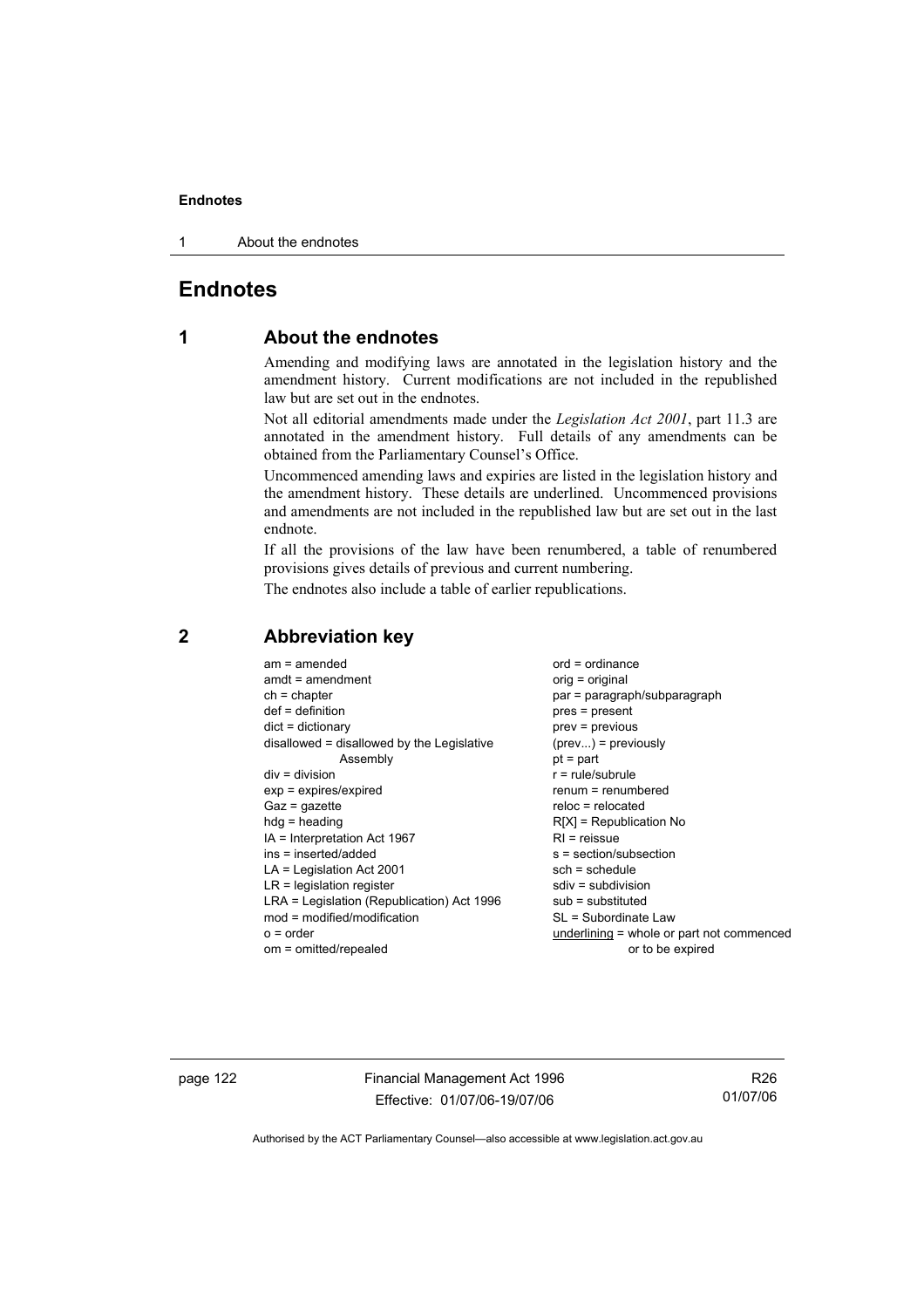# **3 Legislation history Financial Management Act 1996 No 22**  notified 4 June 1996 (Gaz 1996 No 101) commenced 1 July 1996 (s 2) as amended by **Financial Management (Amendment) Act 1997 No 39**  notified 1 September 1997 (Gaz 1997 No S257) commenced 1 September 1997 (s 2) **Financial Management (Amendment) Act (No 2) 1997 No 102**  notified 24 December 1997 (Gaz 1997 No S420) ss 1-3 commenced 24 December 1997 (s 2 (1)) remainder commenced 14 January 1998 (s 2 (2) and Gaz 1998 No S24) **Financial Management (Amendment) Act (No 3) 1997 No 124**  notified 24 December 1997 (Gaz 1997 No S420) commenced 24 December 1997 (s 2) **Trustee (Amendment) Act 1999 No 28 sch**  notified 21 May 1999 (Gaz 1999 No S24) sch commenced 21 May 1999 (s 2) **Financial Sector Reform (ACT) Act 1999 No 33 sch**  notified 25 June 1999 (Gaz 1999 No S34) s 1, s 2 and dict commenced 25 June 1999 (s 2 (1)) sch commenced 1 July 1999 (s 2 (2) and Cwlth Gaz 1999 No S289) **Appropriation Act 1999-2000 No 36 s 9**  notified 12 July 1999 (Gaz 1999 No S44) s 9 commenced 12 July 1999 (s 2) **Financial Management Amendment Act 1999 No 58**  notified 10 November 1999 (Gaz 1999 No 45) commenced 10 November 1999 (s 2)

page 123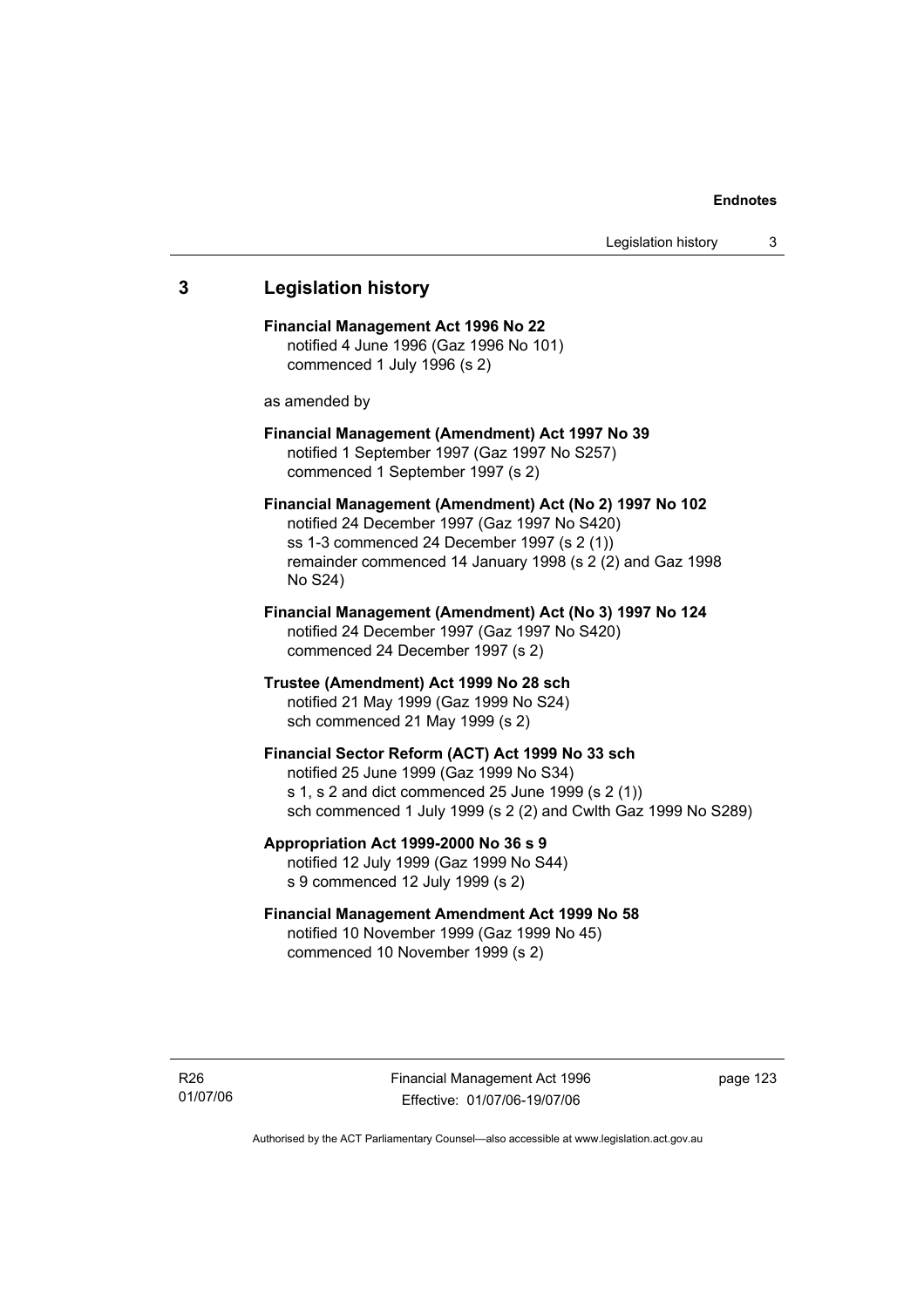| Legislation history<br>3 |  |
|--------------------------|--|
|--------------------------|--|

| Territory Superannuation Provision Protection Act 2000 No 21 sch<br>notified 15 June 2000 (Gaz 2000 No 24)<br>s 1, s 2 commenced 15 June 2000 (IA s 10B)<br>sch commenced 1 July 2000 (s 2)                                                      |
|--------------------------------------------------------------------------------------------------------------------------------------------------------------------------------------------------------------------------------------------------|
| <b>Financial Management Amendment Act 2000 No 27</b><br>notified 30 June 2000 (Gaz 2000 No S30)<br>s 1, s 2 commenced 30 June 2000 (IA s 10B)<br>remainder commenced 30 June 2000 (s 2)                                                          |
| Financial Management Amendment Act 2001 No 4<br>notified 8 March 2001 (Gaz 2001 No 10)<br>s 1, s 2 commenced 8 March 2001 (IA s 10B)<br>s 3 commenced 8 March 2001 (s 2)<br>remainder commenced 8 September 2001 (IA s 10E)                      |
| Statute Law Amendment Act 2001 No 11 sch 3<br>notified 29 March 2001 (Gaz 2001 No 13)<br>commenced 29 March 2001 (s 2)                                                                                                                           |
| Financial Management Amendment Act 2001 (No 2) 2001 No 42<br>notified 29 June 2001 (Gaz 2001 No S36)<br>s 1, s 2 commenced 29 June 2001 (IA s 10B)<br>s 3, s 4, s 6, s 7 commenced 29 June 2001 (s 2 (1))<br>s 5 commenced 1 July 2001 (s 2 (2)) |
| Appropriation Act 2001-2002 2001 No 43 s 12<br>notified 29 June 2001 (Gaz 2001 No S36)<br>s 1, s 2 commenced 29 June 2001 (IA s 10B)<br>s 12 commenced 1 July 2001 (s 2)                                                                         |
| Legislation (Consequential Amendments) Act 2001 No 44 pt 146<br>notified 26 July 2001 (Gaz 2001 No 30)<br>s 1, s 2 commenced 26 July 2001 (IA s 10B)<br>pt 146 commenced 12 September 2001 (s 2 and see Gaz 2001<br>No S65)                      |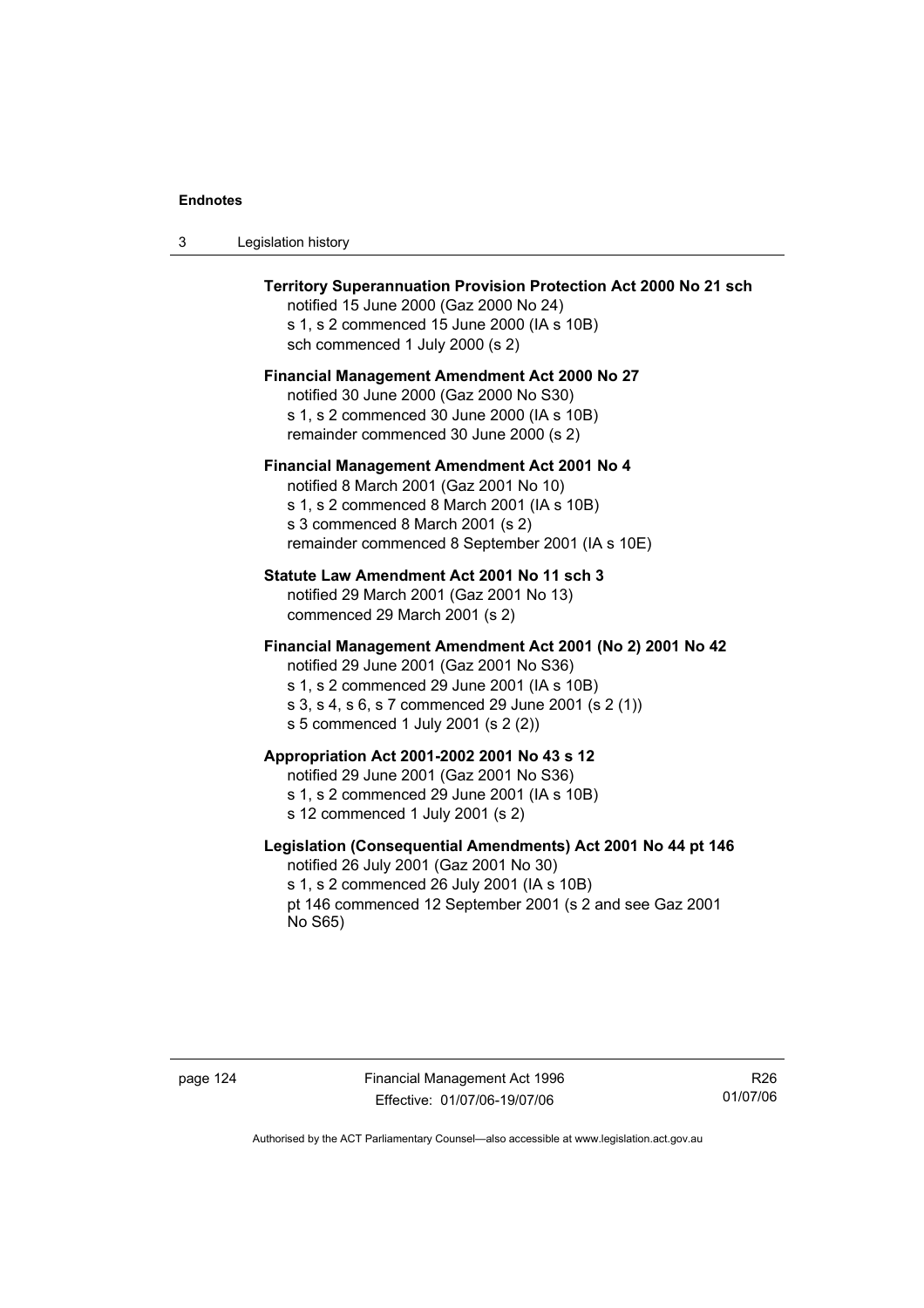#### **Financial Management Legislation Amendment Act 2001 No 45 pt 2 (as am by 2002 No 30 pt 3.26)**

notified 12 July 2001 (Gaz 2001 No 28) s 1, s 2 commenced 12 July 2001 (IA s 10B) s 4 commenced 12 January 2002 (s 2 (3) and see Act 2002 No 30 amdt 3.370) pt 2 remainder commenced 12 January 2002 (LA s 79)

#### **Statute Law Amendment Act 2001 No 56 pt 3.20**

notified 5 September 2001 (Gaz 2001 No S65) commenced 5 September 2001 (s 2)

# **Financial Management Amendment Act 2001 (No 3) 2001 No 95**

notified 10 September 2001 (Gaz 2001 No S66) s 1, s 2 commenced 10 September 2001 (LA s 75) remainder commenced 1 January 2002 (CN 2001 No 6)

#### **Financial Management Amendment Act 2001 (No 4) No 97**

notified LR 20 December 2001 commenced 20 December 2001 (s 2)

#### **Appropriation Act 2002-2003 No 29 s 12**

notified LR 9 September 2002 taken to have commenced 30 June 2002 (s 2)

#### **Statute Law Amendment Act 2002 No 30 pt 3.25**

notified LR 16 September 2002 s 1, s 2 taken to have commenced 19 May 1997 (LA s 75 (2)) amdt 3.369 taken to have commenced 31 December 2001 (s 2 (2)) pt 3.25 remainder commenced 17 September 2002 (s 2 (1))

## **Financial Management Amendment Act 2002 No 38**

notified LR 8 October 2002 s 1, s 2 commenced 8 October 2002 (LA s 75 (1)) remainder commenced 1 November 2002 (s 2 and CN2002-12)

#### **Appropriation Act 2002-2003 (No 2) A2003-9 s 9**

notified LR 7 March 2003

s 1, s 2 commenced 7 March 2003 (LA s 75 (1))

s 9 commenced 8 March 2003 (s 2)

R26 01/07/06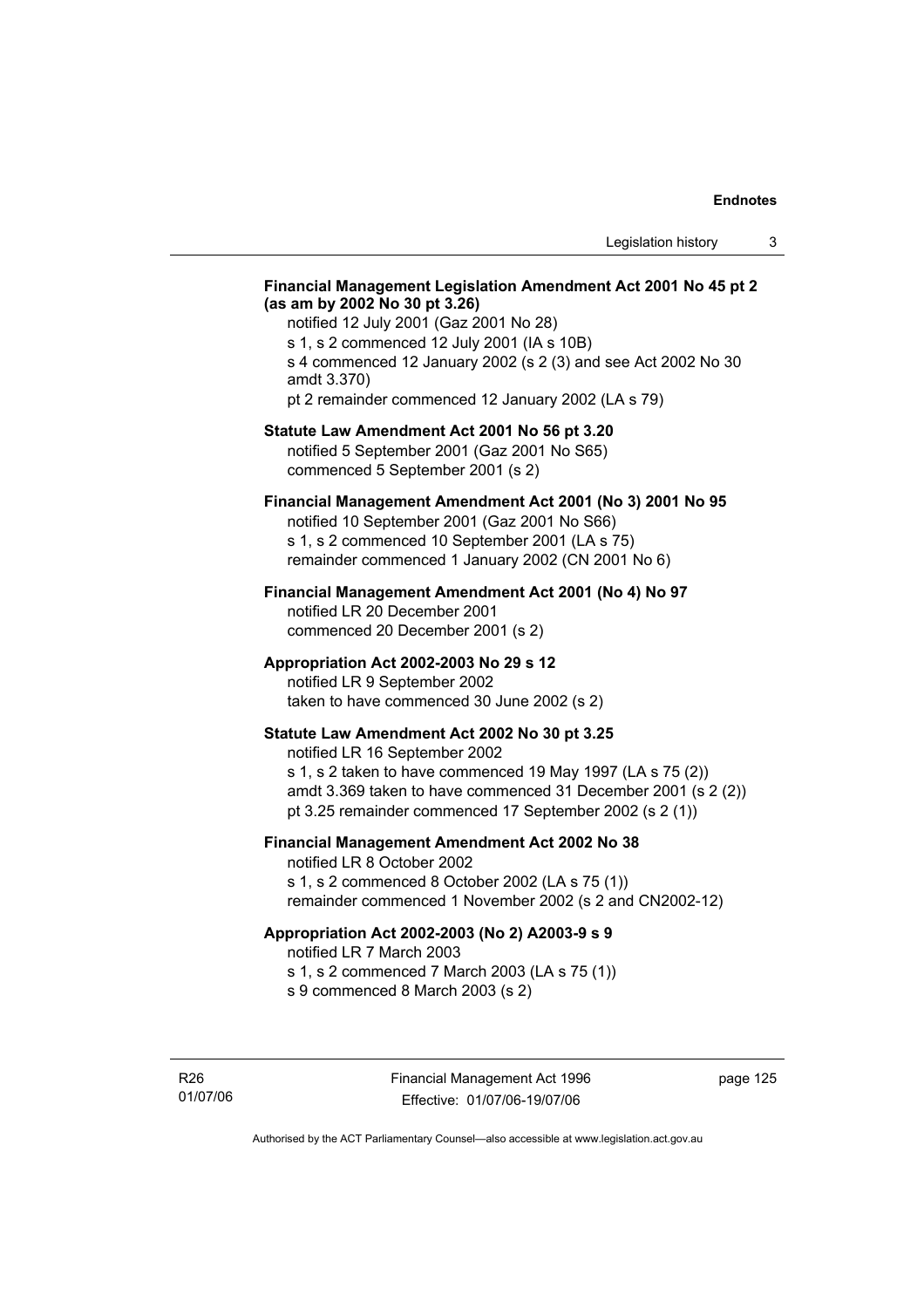$3$ 

| Legislation history                                                                                                                                                                              |
|--------------------------------------------------------------------------------------------------------------------------------------------------------------------------------------------------|
| <b>Financial Management Amendment Act 2003 A2003-21</b><br>notified LR 19 May 2003<br>s 1, s 2 commenced 19 May 2003 (LA s 75 (1))<br>remainder commenced 20 May 2003 (s 2)                      |
| Appropriation Act 2003-2004 A2003-27<br>notified LR 30 June 2003<br>commenced 30 June 2003 (s 2)                                                                                                 |
| Financial Management Amendment Act 2003 (No 2) A2003-46<br>notified LR 31 October 2003<br>s 1, s 2 commenced 31 October 2003 (LA s 75 (1))<br>remainder commenced 1 November 2003 (s 2)          |
| Statute Law Amendment Act 2003 (No 2) A2003-56 sch 3 pt 3.9<br>notified LR 5 December 2003<br>s 1, s 2 commenced 5 December 2003 (LA s 75 (1))<br>sch 3 pt 3.9 commenced 19 December 2003 (s 2)  |
| Financial Management Amendment Act 2004 A2004-19<br>notified LR 6 April 2004<br>s 1, s 2 commenced 6 April 2004 (LA s 75 (1))<br>remainder commenced 7 April 2004 (s 2)                          |
| Financial Management Amendment Act 2004 (No 2) A2004-33<br>notified LR 30 June 2004<br>s 1, s 2 commenced 30 June 2004 (LA s 75 (1))<br>remainder commenced 1 July 2004 (s 2)                    |
| Appropriation Act 2004-2005 A2004-35 s 12<br>notified LR 30 June 2004<br>commenced 30 June 2004 (s 2)                                                                                            |
| Territory Owned Corporations Amendment Act 2004 A2004-53 sch 1<br>notified LR 16 August 2004<br>s 1, s 2 commenced 16 August 2004 (LA s 75 (1))<br>sch 1 commenced 17 August 2004 (s 2)          |
| Statute Law Amendment Act 2005 A2005-20 sch 3 pt 3.22<br>notified LR 12 May 2005<br>s 1, s 2 taken to have commenced 8 March 2005 (LA s 75 (2))<br>sch 3 pt 3.22 commenced 2 June 2005 (s 2 (1)) |
|                                                                                                                                                                                                  |

page 126 Financial Management Act 1996 Effective: 01/07/06-19/07/06

R26 01/07/06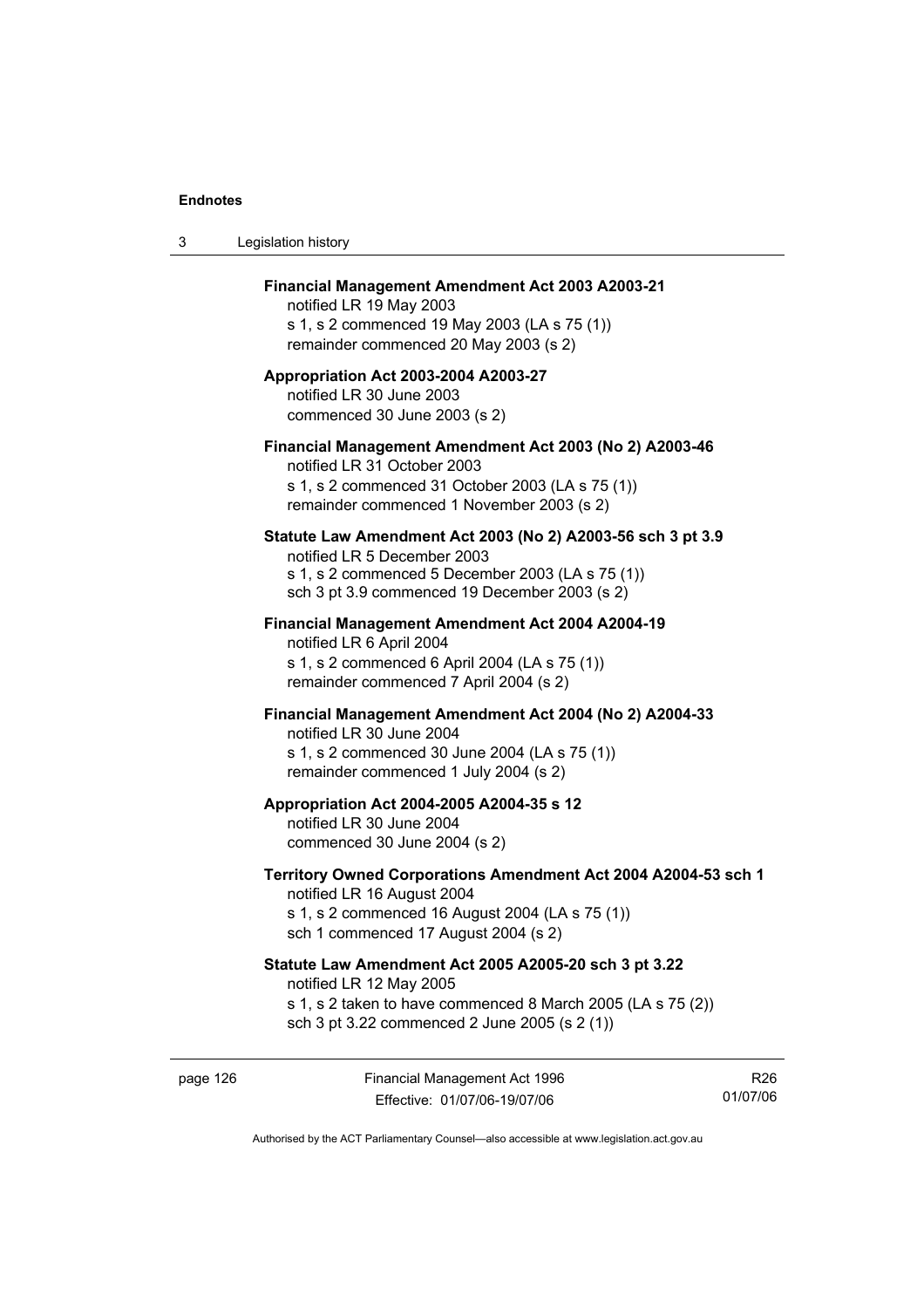#### **Appropriation Act 2005-2006 A2005-32 s 12, s 13**

notified LR 1 July 2005

s 1, s 2 taken to have commenced 30 June 2005 (LA s 75 (2))

s 12, s 13 taken to have commenced 30 June 2005 (s 2)

#### **Public Sector Management Amendment Act 2005 A2005-42 sch 1 pt 1.1**

notified LR 31 August 2005 s 1, s 2 commenced 31 August 2005 (LA s 75 (1)) sch 1 pt 1.1 commenced 1 September 2005 (s 2)

#### **Financial Management Legislation Amendment Act 2005 A2005-52**

notified LR 26 October 2005

s 1, s 2 commenced 26 October 2005 (LA s 75 (1)) s 7, s 9, s 10, s 14, s 15, ss 17-32, s 38 (in part), s 39, s 40, s 42 (in part), s 49 commenced 27 October 2005 (s 2 (1)) remainder commenced 1 January 2006 (s 2 (2))

as modified by

#### **Financial Management Regulation 2005 SL2005-42 sch 1 (as am by A2006-30 amdt 1.61, amdt 1.62)**

notified LR 21 December 2005 s 1, s 2 commenced 21 December 2005 (LA s 75 (1)) sch 1 commenced 1 January 2006 (s 2)

as amended by

#### **Administrative (Miscellaneous Amendments) Act 2006 A2006-30 sch 1 pt 1.3, amdt 1.61, amdt 1.62**

notified LR 16 June 2006 s 1, s 2 commenced 16 June 2006 (LA s 75 (1)) amdt 1.45, amdt 1.52 so far as it inserts s 220, amdt 1.56 commenced 19 June 2006 (s 2 (2)) amdt 1.39, amdt 1.40, amdt 1.43, amdt 1.44 commenced 1 July 2006 (s 2 (2) and CN2006-15) sch 1 pt 1.3 remainder, amdt 1.61, amdt 1.62 commenced 1 July 2006  $(s 2(1))$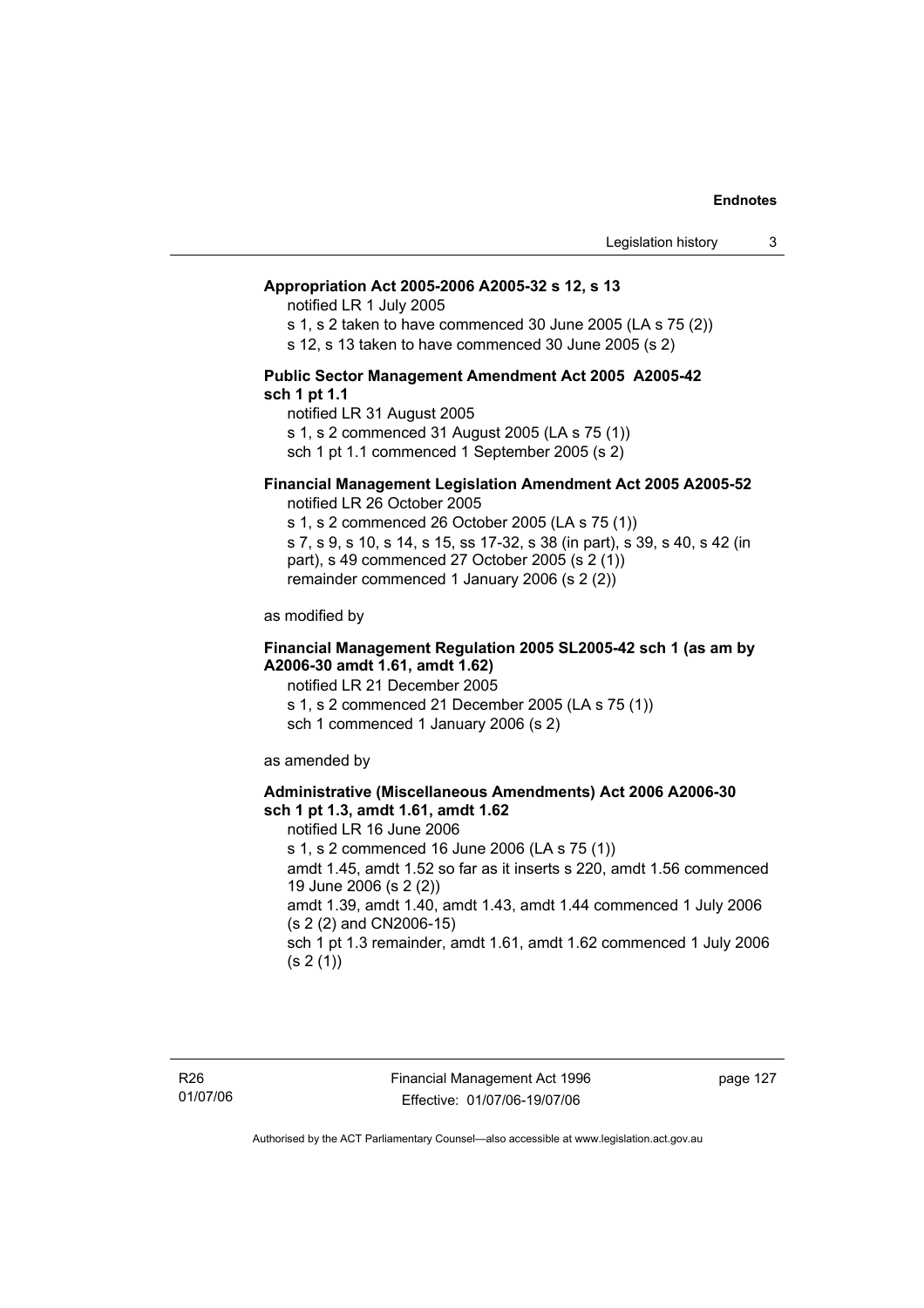| 4 | Amendment history |
|---|-------------------|
|---|-------------------|

# **4 Amendment history**

|          | <b>Name of Act</b><br>s 1                                               | sub 2001 No 56 amdt 3.255                                                                                                                                                                                                                                                                                                                  |                             |  |
|----------|-------------------------------------------------------------------------|--------------------------------------------------------------------------------------------------------------------------------------------------------------------------------------------------------------------------------------------------------------------------------------------------------------------------------------------|-----------------------------|--|
|          | s <sub>2</sub>                                                          | Act subject to Territory Superannuation Provision Protection Act<br>sub 2000 No 21 sch                                                                                                                                                                                                                                                     |                             |  |
|          | <b>Dictionary</b><br>s 3 hdg<br>s <sub>3</sub>                          | sub 2000 No 21 sch<br>am 2000 No 21 sch<br>remaining defs reloc to dict 2001 No 95 amdt 1.4<br>sub 2001 No 95 amdt 1.5<br>def bank om 1999 No 33 sch<br>def banking institution ins 1997 No 102 s 4<br>om 1999 No 33 sch<br>def Territory activities ins 1997 No 124 s 4<br>om 2001 No 95 amdt 1.3<br>def Treasurer om 2001 No 95 amdt 1.2 |                             |  |
|          | <b>Notes</b><br>s 3A                                                    | orig s 3A<br>renum as s 3B<br>pres s 3A<br>ins 2001 No 95 amdt 1.5                                                                                                                                                                                                                                                                         |                             |  |
|          | s 3B                                                                    | Declaration that certain bodies are not territory authorities for Act<br>(prev s 3A) ins 2000 No 21 sch<br>am 2001 No 44 amdt 1.1631, amdt 1.1632<br>renum as s 3B 2001 No 95 amdt 1.6<br>sub A2005-52 s 4                                                                                                                                 |                             |  |
|          | <b>Budget management</b><br>pt 2 hdg                                    | sub A2003-46 s 4                                                                                                                                                                                                                                                                                                                           |                             |  |
|          | <b>Appropriations and budgets</b><br>div 2.1 hdg                        | ins A2003-46 s 4                                                                                                                                                                                                                                                                                                                           |                             |  |
|          | Form of appropriations<br>s 8                                           | sub A2005-52 s 5                                                                                                                                                                                                                                                                                                                           |                             |  |
|          | Net appropriations for outputs<br>s 9                                   | am 2000 No 27 s 5                                                                                                                                                                                                                                                                                                                          |                             |  |
|          | Net appropriations for capital injections<br>ins 2000 No 27 s 6<br>s 9A |                                                                                                                                                                                                                                                                                                                                            |                             |  |
|          | s 9B                                                                    | Appropriations for payments on behalf of Territory to be net appropriations<br>ins 2001 No 95 s 5                                                                                                                                                                                                                                          |                             |  |
|          | <b>Budget papers</b><br>s 10                                            | am 1997 No 124 s 5; 2001 No 56 amdt 3.257; A2005-52 s 6                                                                                                                                                                                                                                                                                    |                             |  |
| page 128 |                                                                         | <b>Financial Management Act 1996</b><br>Effective: 01/07/06-19/07/06                                                                                                                                                                                                                                                                       | R <sub>26</sub><br>01/07/06 |  |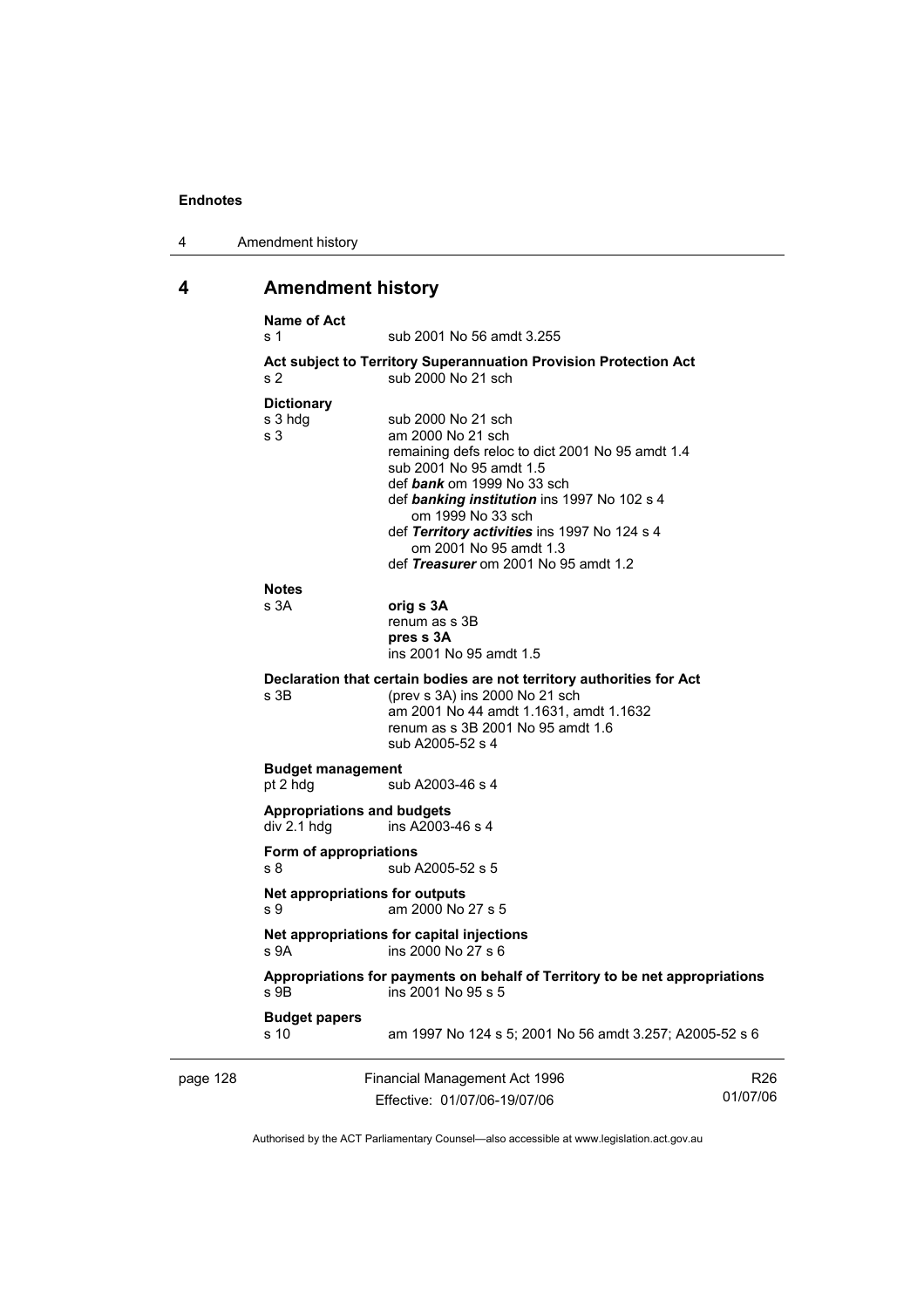#### **Territory budgets**  s 11 am 1997 No 124 s 6; 2001 No 4 s 4; 2001 No 56 amdt 3.258; 2001 No 95 s 6 sub A2003-46 s 5 am A2005-32 s 12 **Financial policy objectives and strategies statement**  s 11A ins A2003-46 s 5 **Departmental budgets** s 12 am 1997 No 102 s 5; 1997 No 124 s 7; 1999 No 58 s 3; 2001 No 56 amdt 3.258; 2001 No 95 s 7; ss renum R6 LA (see 2001 No 95 amdt 1.7); 2002 No 38 s 4, s 5 sub A2005-52 s 7 **Territory authority and territory-owned corporation budgets**  s 12A ins 1997 No 124 s 8 am 2001 No 56 amdt 3.258; 2001 No 95 s 8 sub A2005-52 s 8 **Supplementary budget papers**  s 13 am 2001 No 56 amdt 3.259, amdt 3.260 sub 2001 No 97 s 4 am A2005-52 s 9 **Amendment of budgets for supplementary appropriation**  s 13A ins A2003-9 s 9 sub A2005-52 s 10 **Transfer of funds between appropriations** s 14 am 1997 No 102 s 6; 2000 No 21 sch; 2001 No 56 amdt 3.261 **Transfer of funds within appropriations** s 15 am 1997 No 102 s 7; 2001 No 56 amdt 3.262 **Reclassification of certain appropriations** s 15A ins 1997 No 102 s 8; 2001 No 56 amdt 3.263 **Transfer of functions after Appropriation Act passed**  s 16 am 2000 No 21 sch; 2001 No 56 amdt 3.263 sub A2005-52 s 11 **Amendment of budgets on transfer of functions between departments**   $ins$  A2003-21 s 4 om A2004-19 s 4 **Variation of appropriations for Commonwealth grants** s 17 am 1997 No 102 s 9; 2001 No 56 amdt 3.264, amdt 3.265; 2002 No 38 s 6

R26 01/07/06 Financial Management Act 1996 Effective: 01/07/06-19/07/06

page 129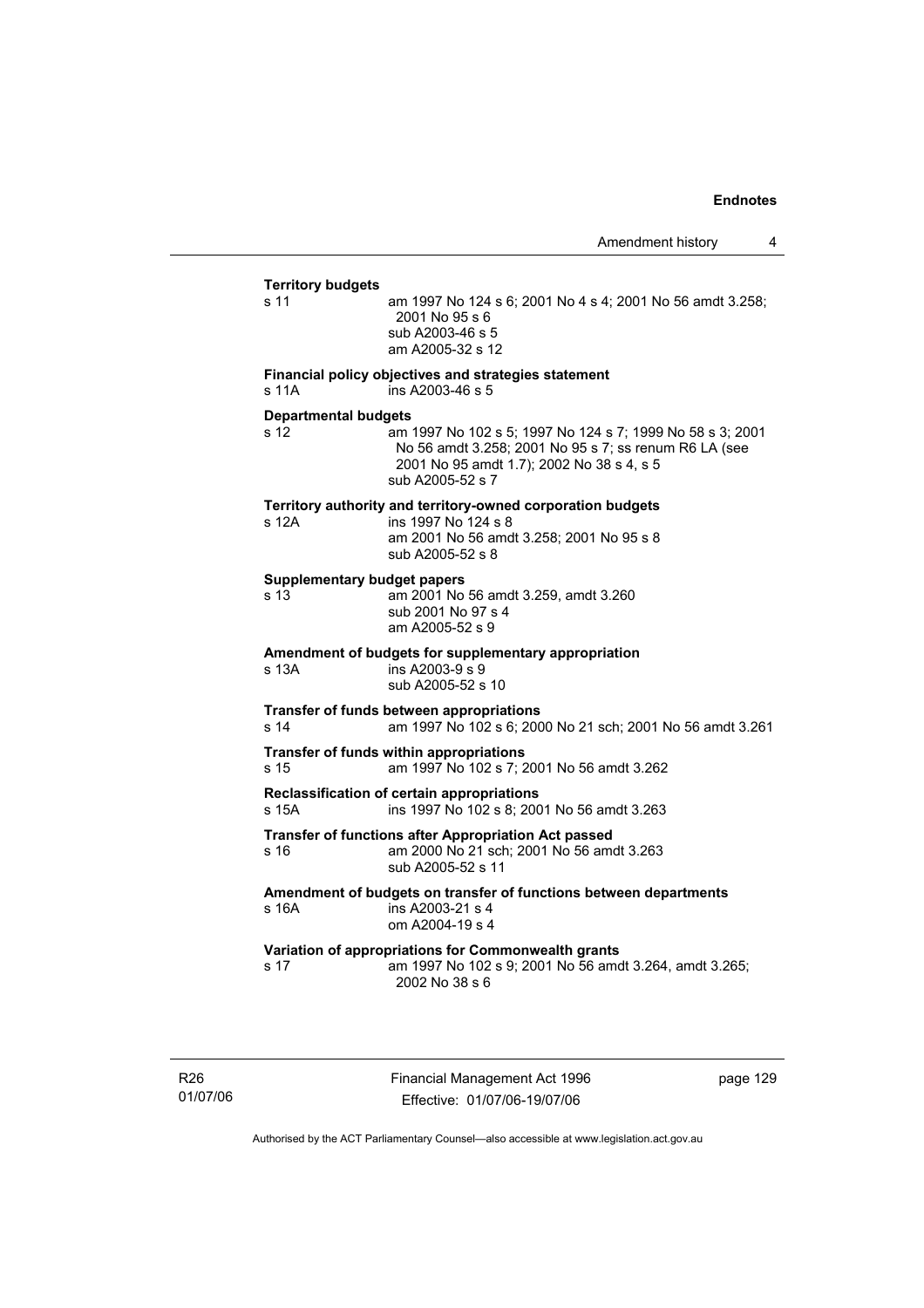4 Amendment history

## **Variations of appropriations for certain payments to Commonwealth** s 17A ins 1999 No 36 s 9 am 2000 No 27 s 7; 2001 No 43 s 12; 2001 No 56 amdt 3.266, amdt 3.267; A2003-27 s 12; A2004-35 s 12; A2005-32 s 13 **Treasurer's advance**  s 18 am 2001 No 56 amdt 3.268; 2001 No 97 s 5, s 6; ss renum R4 LA sub A2004-33 s 4 am A2005-20 amdt 3.153 **Assembly to be told about treasurer's advance** s 18A ins 1997 No 102 s 10 am 2001 No 56 amdt 3.269 om 2002 No 38 s 7 ins A2004-33 s 4 **Payments for Territory GST liabilities** ins 1997 No 39 s 4 sub 2000 No 27 s 8 **Authorisation of expenditure of certain Commonwealth grants**  s 19B ins 1997 No 102 s 11 am 2001 No 56 amdt 3.269 **Amendment of capital injection conditions**  ins 2002 No 38 s 8 sub A2005-52 s 12 **Amendment of performance criteria**<br>s 19D ins 2002 No 38 s 8 ins 2002 No 38 s 8 sub A2005-52 s 13 **Amendment of financial targets**  s 19E ins 2002 No 38 s 8 om A2005-52 s 14 **Amendment of budgets**   $ins$  A2004-19 s 5 am A2004-33 s 5 om A2005-52 s 15 **Budgets for Legislative Assembly secretariat**  s 20 am A2003-21 s 5 **Budget reviews and pre-election updates**  div 2.2 hdg ins A2003-46 s 6 **Budget review**  s 20A ins A2003-46 s 6

page 130 Financial Management Act 1996 Effective: 01/07/06-19/07/06

R26 01/07/06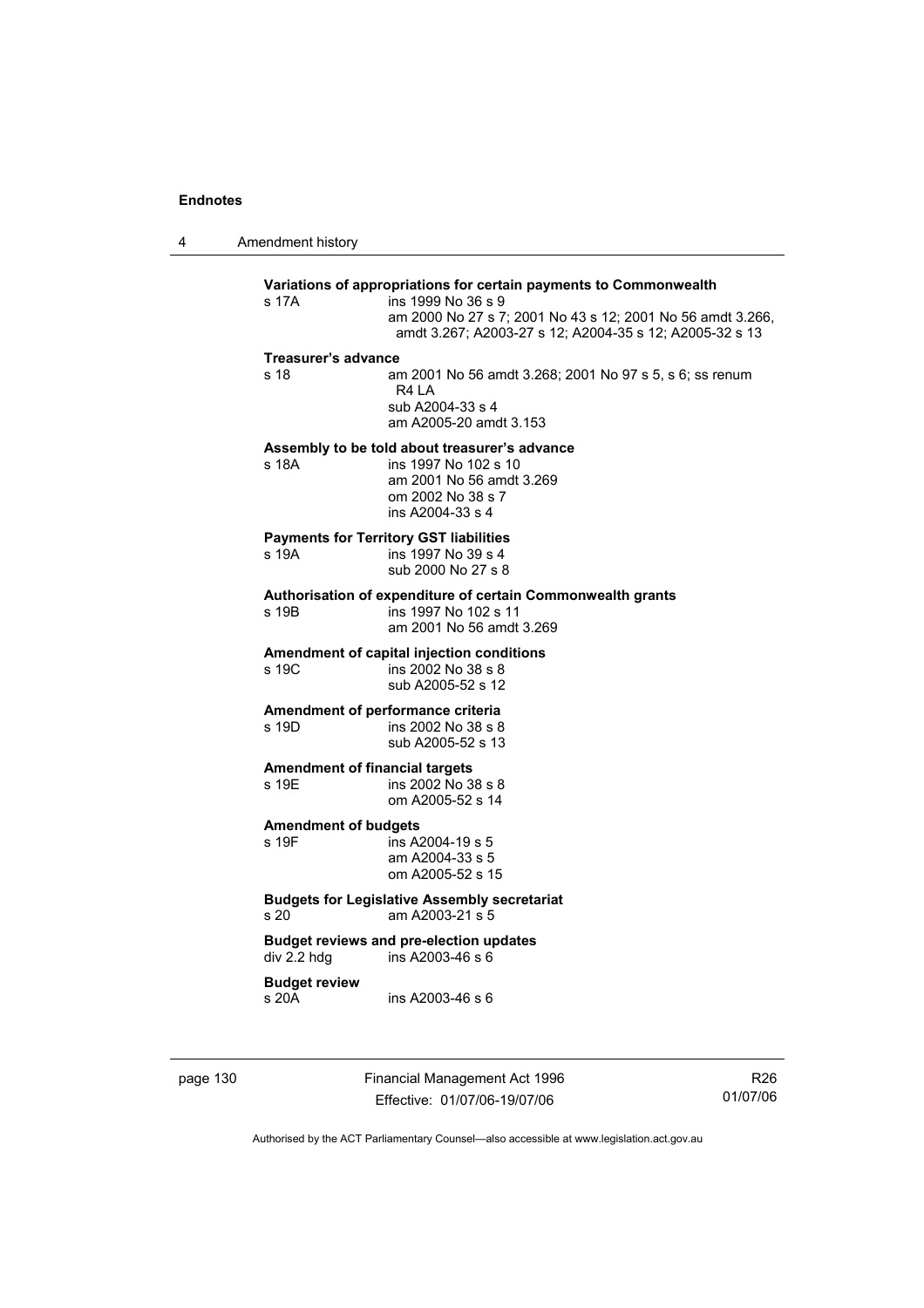| Pre-election budget update                   |                                                                                                                                                                                    |
|----------------------------------------------|------------------------------------------------------------------------------------------------------------------------------------------------------------------------------------|
| s 20C                                        | ins A2003-46 s 6                                                                                                                                                                   |
| s 20D                                        | Purpose and contents of pre-election budget update<br>ins A2003-46 s 6<br>am A2005-52 s 16                                                                                         |
| div 3.1 hdg                                  | <b>Financial reports of the Territory</b><br>(prev pt 3 div 1 hdg) renum R3 LA (see 2001 No 95 amdt 1.11)                                                                          |
| s 21 hdg                                     | Meaning of the Territory in div 3.1<br>am R3 LA                                                                                                                                    |
| s 22                                         | Annual financial statements of the Territory<br>am 2001 No 95 s 9; A2005-52 s 17                                                                                                   |
| s 23                                         | Responsibility for annual financial statements<br>am A2005-52 s 18                                                                                                                 |
| s 24                                         | Audit of annual financial statements<br>am 2002 No 38 s 9, amdt 1.1; A2003-46 s 7; A2005-52<br>ss 19-21                                                                            |
| s 25 hda<br>s 25                             | Presentation of annual financial statements to Legislative Assembly<br>sub 2002 No 38 amdt 1.2<br>am 2001 No 56 amdt 3.270; A2003-46 s 8, s 9                                      |
| s 25A                                        | Quarterly departmental performance reports<br>reloc to s 30A                                                                                                                       |
| <b>Periodic financial statements</b><br>s 26 | am 1997 No 124 s 10; 2001 No 42 s 4<br>(6), (7) exp 30 June 2001 (s 26 (7))<br>sub 2001 No 42 s 5; 2001 No 95 s 11                                                                 |
| div 3.2 hdg                                  | Financial reports and performance statements of departments<br>(prev pt 3 div 2 hdg) renum R3 LA (see 2001 No 95 amdt 1.11)<br>sub A2005-52 s 22                                   |
| s 27                                         | Annual financial statements of departments<br>am 2001 No 56 amdt 3.272; 2001 No 95 s 12; 2002 No 38<br>ss 10-13; pars renum R10 LA (see 2002 No 38 amdt 1.5);<br>A2005-52 ss 23-26 |
| s 28 hdg<br>s <sub>28</sub>                  | Responsibility for annual financial statements of departments<br>sub 2002 No 38 amdt 1.6<br>sub A2005-52 s 27                                                                      |

R26 01/07/06 Financial Management Act 1996 Effective: 01/07/06-19/07/06

page 131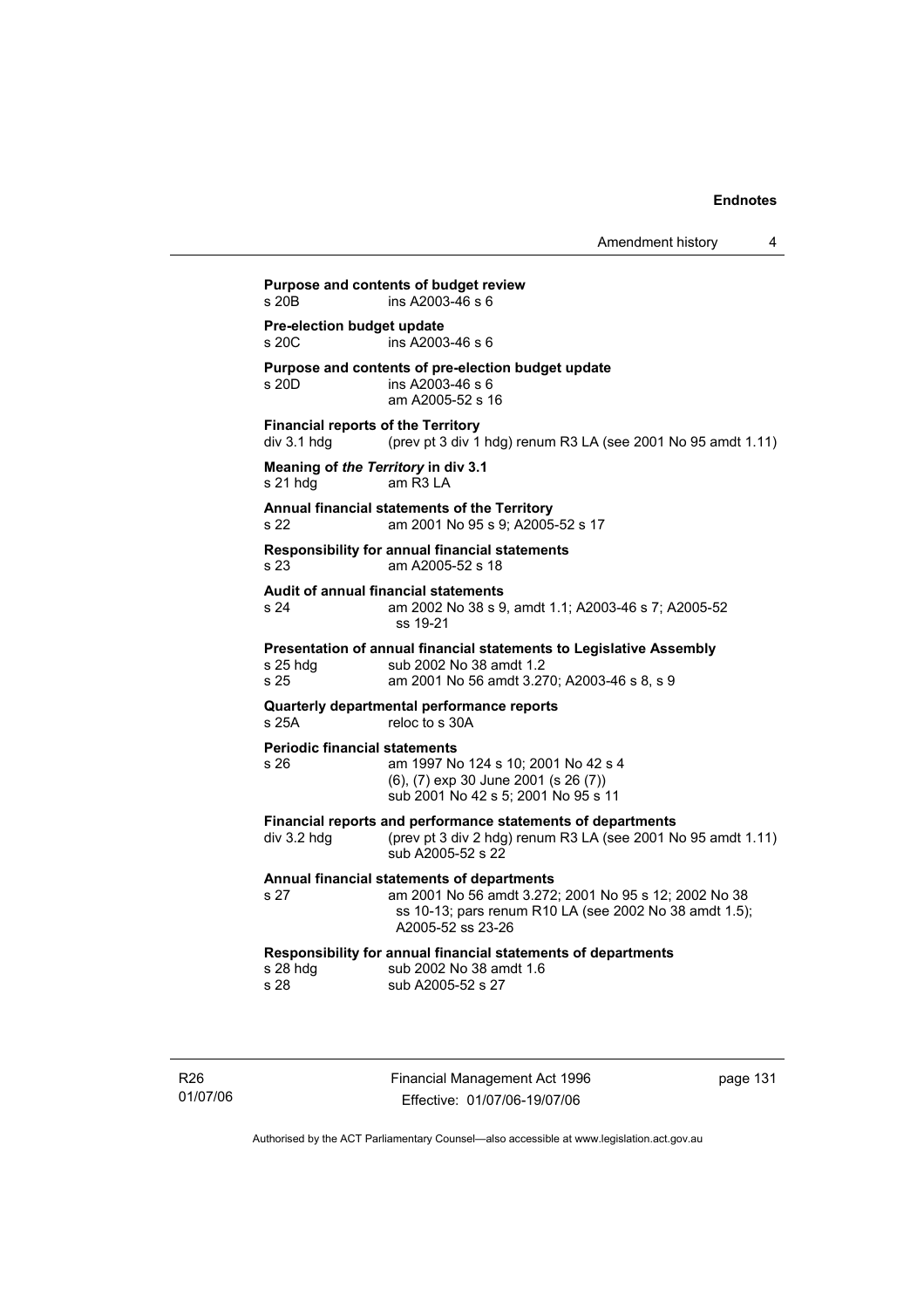4 Amendment history

## **Audit of financial statements of departments**  s 29 sub 2002 No 38 s 14 am A2005-52 s 28, s 29 **Audit of financial statements for departments for 2000-2001**  s 29A ins 2001 No 42 s 6 exp 31 December 2001 (s 29A (2)) **Departmental annual financial statements to be included in annual reports etc**  sub 2002 No 38 amdt 1.7 s 30 am 2001 No 56 amdt 3.273 sub A2005-52 s 30 **Statements of performance of departments**  s 30A (prev s 25A) ins 1997 No 124 s 9 am 2001 No 56 amdt 3.271; 2001 No 95 s 10; 2002 No 38 amdt 1.3 reloc from s 25A 2002 No 38 amdt 1.4 sub A2005-52 s 31 **Responsibility for departmental statements of performance**  s 30B ins A2005-52 s 31 **Scrutiny of departmental statements of performance**  s 30C ins A2005-52 s 31 **Departmental statements of performance to be included in annual reports etc**  s 30D ins A2005-52 s 31 **Half-yearly departmental performance reports**  s 30E ins A2005-52 s 31 **Responsibilities of chief executives of departments**  s 31 am 2002 No 38 s 15; A2005-20 amdt 3.154 sub A2005-52 s 32 **Agreement for the conduct of banking for Territory** s 32 am 1997 No 102 sch; 1999 No 33 sch **Territory banking account** s 33 am 1997 No 102 sch **Departmental banking accounts**  s 34 am 1997 No 102 sch; 1999 No 33 sch; 2001 No 95 s 13; 2001 No 95 s 7; ss renum R6 LA (see 2001 No 95 amdt 1.8); 2002 No 38 s 16 **Transfer of departmental banking account**  s 34A **prev s 34A renum as s 34B** ins 2001 No 95 s 14

page 132 Financial Management Act 1996 Effective: 01/07/06-19/07/06

R26 01/07/06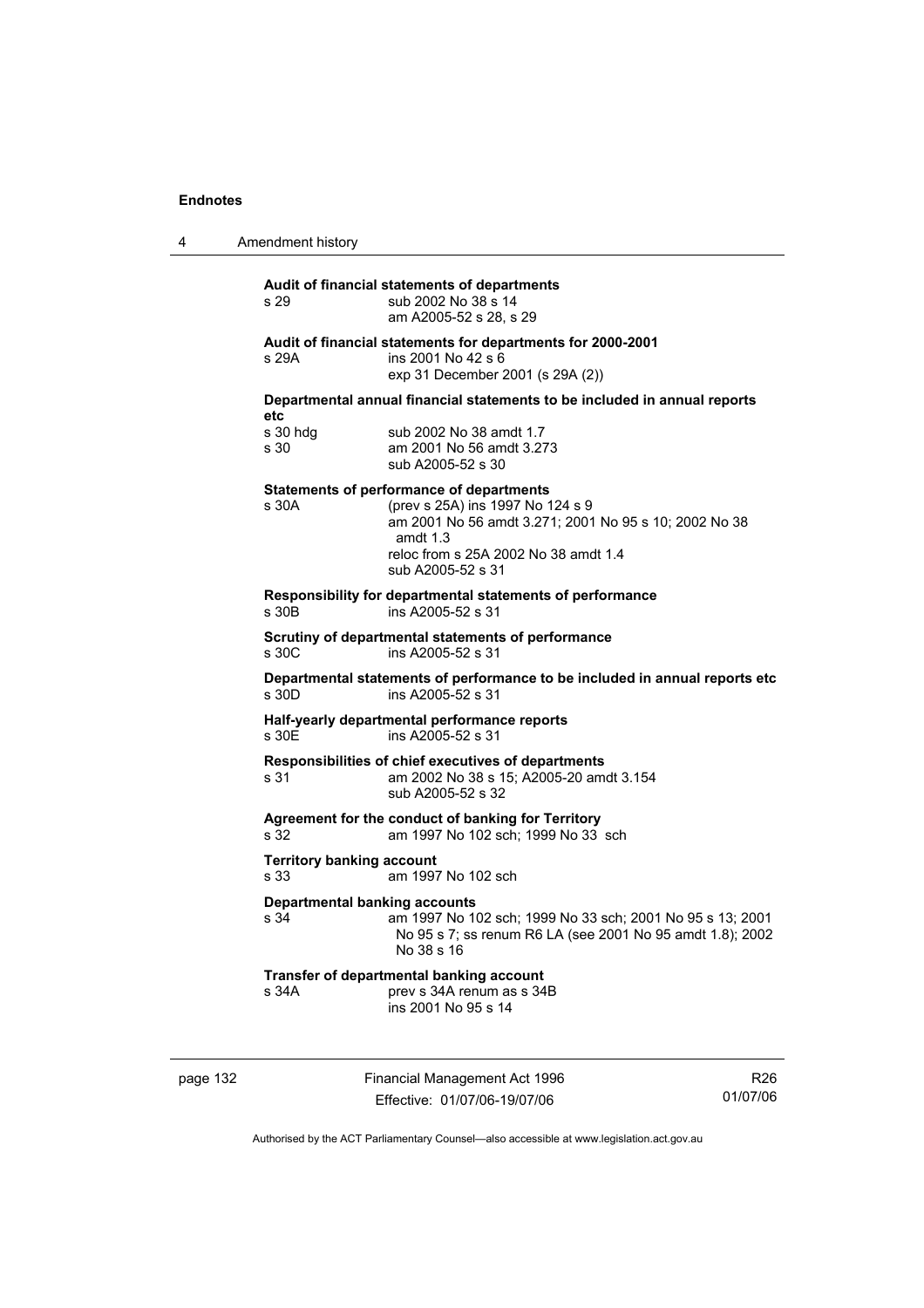| Amendment history |  |
|-------------------|--|
|-------------------|--|

| s 34B                                                    | End of year balances of departmental banking accounts<br>(prev s 34A) ins 1997 No 102 s 12<br>renum 2001 No 95 s 15                                                                                        |
|----------------------------------------------------------|------------------------------------------------------------------------------------------------------------------------------------------------------------------------------------------------------------|
| <b>Payments into banking accounts</b><br>s <sub>35</sub> | am 1997 No 102 sch; 1999 No 33 sch                                                                                                                                                                         |
| s 36                                                     | Transfer following change in departmental responsibilities<br>am 1997 No 102 sch                                                                                                                           |
| s.36A                                                    | Transfers from departmental banking accounts to territory banking account<br>ins 2002 No 38 s 17                                                                                                           |
| s 37 hdg<br>s 37                                         | Payments from territory banking account<br>sub 2002 No 38 s 18<br>am 1997 No 102 sch; 2000 No 21 sch; 2001 No 95 s 16; 2002<br>No 38 s 19; ss renum R10 LA (see 2002 No 38 amdt 1.8);<br>A2005-52 ss 33-35 |
| Investment of certain public money<br>s 38 hdg<br>s 38   | sub 2000 No 21 sch<br>am 1997 No 102 sch; 1999 No 33 sch; 2000 No 21 sch; 2001<br>No 45 s 5; 2001 No 95 s 17; A2003-21 s 6, s 7; ss renum<br>R12 LA (see A2003-21 s 8)                                     |
| <b>Borrowing and guarantees</b><br>pt 6 hdg              | sub 2001 No 45 s 6                                                                                                                                                                                         |
| s 42                                                     | Borrowings by territory authorities to be approved<br>am 2001 No 95 s 18, amdt 1.9                                                                                                                         |
| s <sub>45</sub>                                          | Loans to be paid into territory banking account<br>am 1997 No 102 sch; 2001 No 95 s 19                                                                                                                     |
| <b>Payments by Treasurer</b><br>s 46                     | sub 2002 No 38 s 20                                                                                                                                                                                        |
| <b>Guarantees by Territory</b><br>s <sub>47</sub>        | am 2001 No 56 amdt 3.274                                                                                                                                                                                   |
| <b>Financial derivatives</b><br>s <sub>48</sub>          | om 2001 No 45 s 7                                                                                                                                                                                          |
| s 51                                                     | <b>Departmental trust banking accounts</b><br>am 1997 No 102 sch; 1999 No 33 sch; 2002 No 38 s 21                                                                                                          |
| s 51A                                                    | Transfer of departmental trust banking accounts<br>ins A2005-52 s 36                                                                                                                                       |
| responsibilities<br>s 51B                                | Transfers between trust banking accounts-changes in departmental<br>ins A2005-52 s 36                                                                                                                      |

R26 01/07/06 Financial Management Act 1996 Effective: 01/07/06-19/07/06

page 133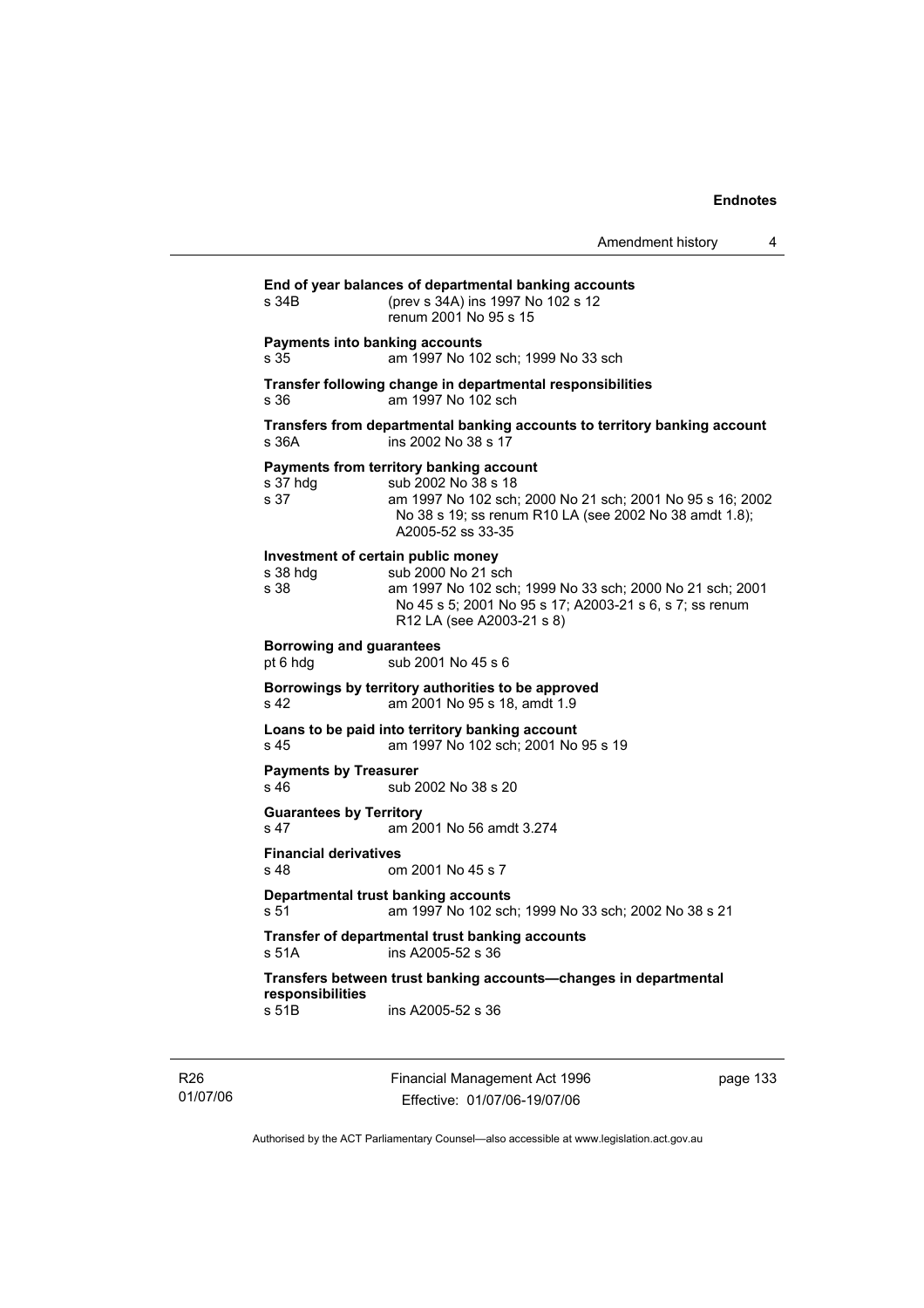| 4 | Amendment history                           |                                                                                                                                                                                                                                               |
|---|---------------------------------------------|-----------------------------------------------------------------------------------------------------------------------------------------------------------------------------------------------------------------------------------------------|
|   | s 51C                                       | Transfers between trust banking accounts-investment<br>ins A2005-52 s 36                                                                                                                                                                      |
|   | s 52                                        | Transfers between trust banking account and territory banking account<br>am 1997 No 102 sch<br>sub 2001 No 95 s 20; A2005-52 s 37                                                                                                             |
|   | Investment of trust money<br>s 53           | am 1999 No 28 sch                                                                                                                                                                                                                             |
|   | Unclaimed trust money<br>s 53A              | ins 1997 No 102 s 13<br>am 1999 No 33 sch; 2001 No 44 amdts 1.1633-1.1635;<br>ss renum R3 LA (see 2001 No 44 amdt 1.1636); 2001 No 95<br>s 21; ss renum R6 LA; 2002 No 30 amdt 3.367                                                          |
|   | <b>Review of decisions</b><br>s 53B         | ins 1997 No 102 s 13<br>am 2002 No 30 amdt 3.368                                                                                                                                                                                              |
|   | <b>Notification of decisions</b><br>s 53C   | ins 1997 No 102 s 13                                                                                                                                                                                                                          |
|   | pt 8 hdg                                    | Financial provisions for territory authorities<br>sub A2005-52 s 38                                                                                                                                                                           |
|   | <b>Application-pt 8</b><br>s 54             | am A2005-20 amdt 3.155<br>sub A2005-52 s 38<br>am A2006-30 amdts 1.37-1.40                                                                                                                                                                    |
|   | s 55                                        | Responsibilities of chief executive officers of territory authorities<br>am 1997 No 102 sch; 1999 No 33 sch; 2002 No 38 s 22<br>sub A2005-52 s 38                                                                                             |
|   | s 56                                        | Responsibilities of governing boards of territory authorities<br>am 1997 No 102 sch; 1999 No 33 sch; 2001 No 45 s 8; 2001<br>No 95 s 22; 2002 No 38 s 23, s 24; A2003-21 ss 9-12;<br>ss renum R12 LA (see A2003-21 s 13)<br>sub A2005-52 s 38 |
|   | s 57                                        | <b>Banking accounts of territory authorities</b><br>am 2001 No 95 s 23<br>sub A2005-52 s 38                                                                                                                                                   |
|   | Investment by territory authorities<br>s 58 | am 2001 No 95 s 24<br>sub A2005-52 s 38                                                                                                                                                                                                       |
|   |                                             |                                                                                                                                                                                                                                               |

page 134 Financial Management Act 1996 Effective: 01/07/06-19/07/06

R26 01/07/06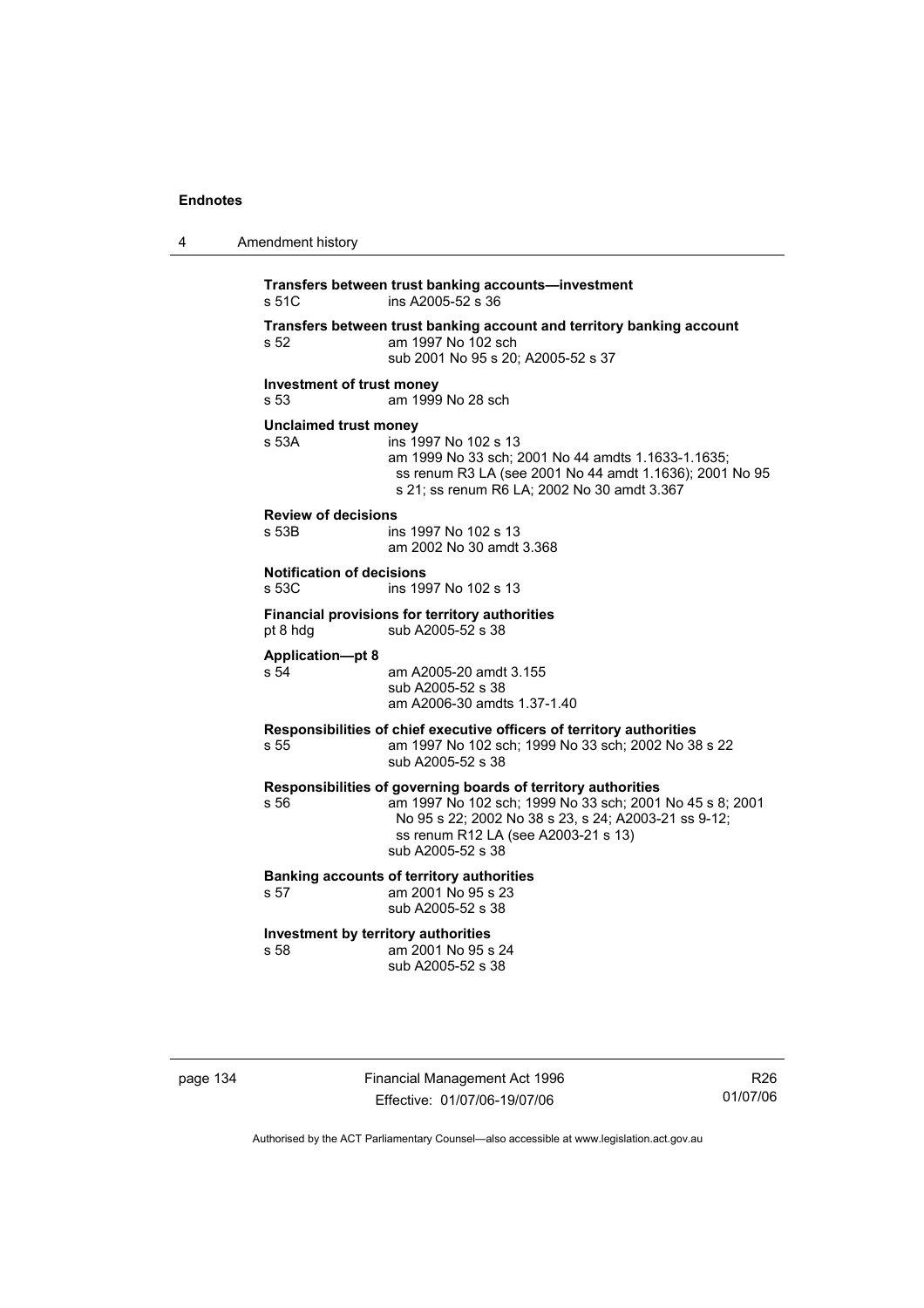**Borrowing by territory authorities**<br>s 59 am 2001 No 95 am 2001 No 95 s 25 om A2005-52 s 38 (see s 2 (1)) ins A2005-52 s 38 (see s 2 (2)) **Guarantees by territory authorities**  s 60 om A2005-52 s 38 (see s 2 (1)) ins A2005-52 s 38 (see s 2 (2)) **Territory authority statements of intent**  s 61 sub 2002 No 38 s 25 om A2005-52 s 38 (see s 2 (1)) ins A2005-52 s 38 (see s 2 (2)) **Audit of annual financial statements for 2000-2001**  ins 2001 No 42 s 7 exp 31 December 2001 (s 61A (2)) **Presentation of statements of intent of territory authorities**  s 62 am 2001 No 56 amdt 3.275; R8 LA (see also 2002 No 38 amdt 1.9) om A2005-52 s 38 (see s 2 (1)) ins A2005-52 s 38 (see s 2 (2)) **Annual financial statements of territory authorities**  s 63 sub A2005-52 s 38 **Responsibility for annual financial statements of territory authorities**  s 64 **orig s 64** renum as s 104 and then s 130 **pres s 64**  ins A2005-52 s 38 **Audit of annual financial statements of territory authorities**  s 65 **orig s 65**  renum as s 105 and then s 131 **pres s 65**  ins A2005-52 s 38 **Annual financial statements of territory authorities to be included in annual reports etc**  s 66 **orig s 66**  renum as s 106 and then s 132 **pres s 66**  ins A2005-52 s 38 **Guideline-making power**  s 66A ins 2000 No 27 s 9 om 2001 No 44 amdt 1.1637

R26 01/07/06 Financial Management Act 1996 Effective: 01/07/06-19/07/06

page 135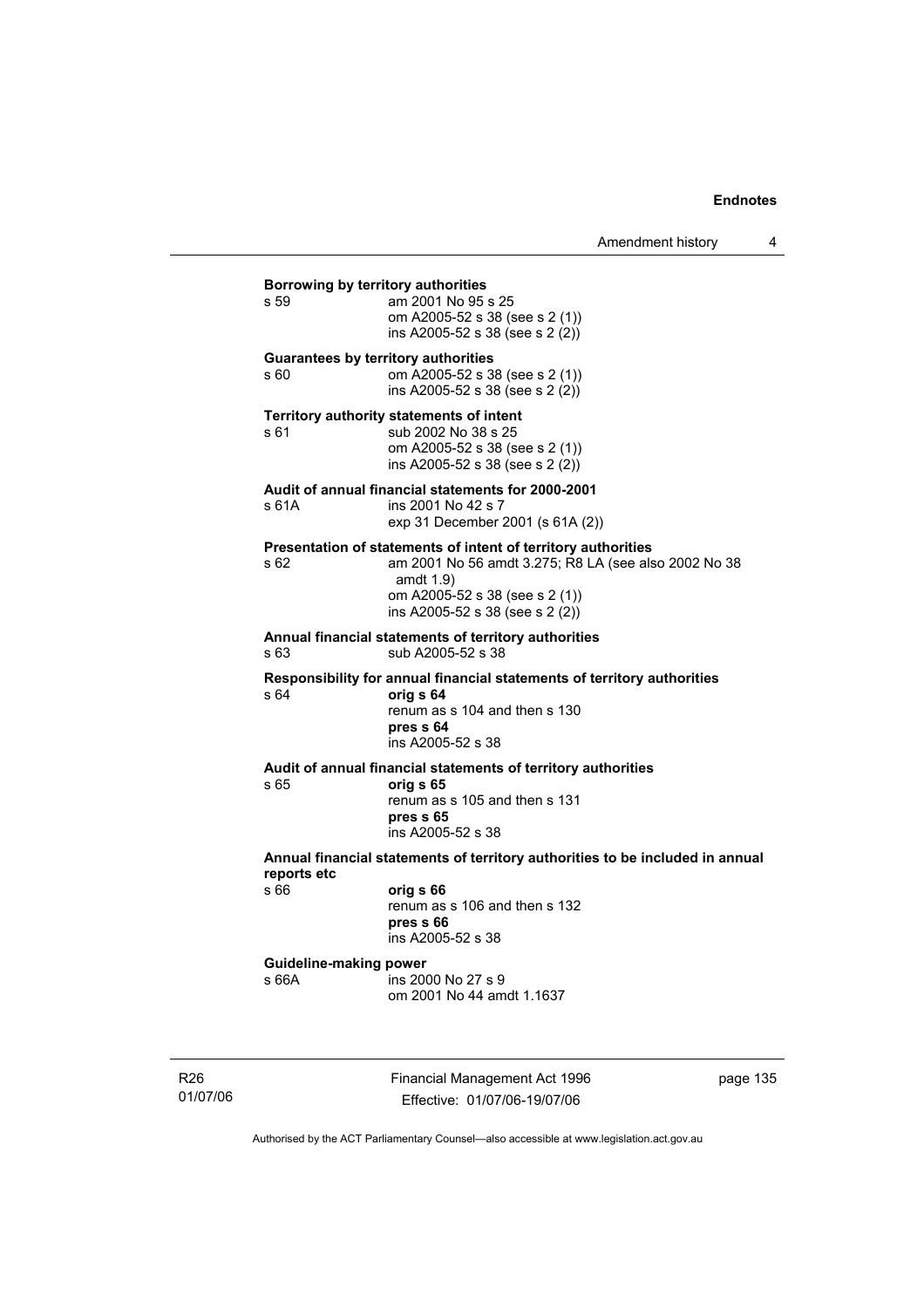4 Amendment history

**Treasurer may require interim financial statements etc for territory authorities** s 67 **orig s 67**  renum as s 107 and then s 133 **pres s 67**  ins A2005-52 s 38 **Statements of performance of territory authorities**  s 68 **orig s 68**  renum as s 108 and then s 134 **pres s 68**  ins A2005-52 s 38 **Responsibility for territory authority statements of performance**  s 69 ins A2005-52 s 38 **Scrutiny of territory authority statements of performance**  s 70 ins A2005-52 s 38 **Territory authority statements of performance to be included in annual reports etc**  s 71 ins A2005-52 s 38 **Governance of territory authorities**<br>
orig pt 9 hdg<br>
orig pt 9 hdg pt 9 hdg **orig pt 9 hdg**  renum as pt 10 hdg **pres pt 9 hdg**  ins A2005-52 s 41 **Definitions and important concepts**  div 9.1 hdg ins A2005-52 s 41 **Definitions—pt 9**  s 72 ins A2005-52 s 41 def *applicable governmental policies* ins A2005-52 s 41 def *establishing Act* ins A2005-52 s 41 def *financial year* ins A2005-52 s 41 def *governing board member* ins A2005-52 s 41 def *material interest* ins A2005-52 s 41 def *relevant territory authority* ins A2005-52 s 41 **Nature of relevant territory authorities**  s 73 ins A2005-52 s 41 **Powers of territory authorities generally**<br>s 74  $\frac{1}{2}$  ins A2005-52 s 41  $ins$  A2005-52 s 41 **Execution of documents and assumptions people dealing with relevant territory authority may make**  s 75 ins A2005-52 s 41

page 136 Financial Management Act 1996 Effective: 01/07/06-19/07/06

R26 01/07/06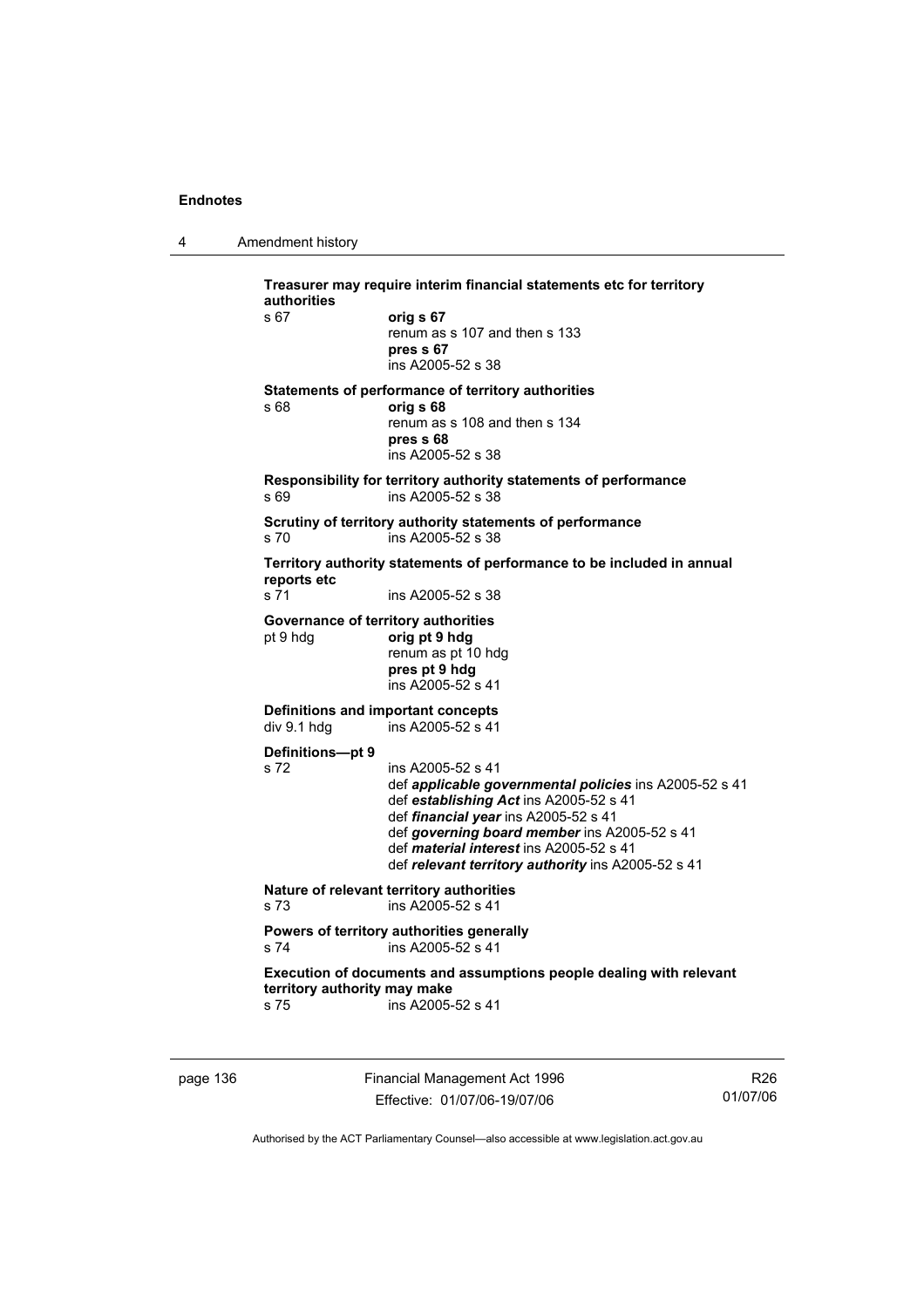Amendment history 4

**Governing board of territory authority**  s 76 ins A2005-52 s 41 am A2006-30 amdts 1.41-1.44 **Role of governing board**  s 77 ins A2005-52 s 41 **Governing board member appointments**  div 9.2 hdg ins A2005-52 s 41 **Appointment of governing board members generally**  s 78 ins A2005-52 s 41 **Appointment of chair and deputy chair**  s 79 ins A2005-52 s 41 **Appointment of CEO of authority with governing board**  s 80 ins A2005-52 s 41 **Ending board member appointments**  s 81 ins A2005-52 s 41 **Functions of governing board members**  div 9.3 hdg ins A2005-52 s 41 **Chair's functions**  s 82 ins A2005-52 s 41 **Deputy chair's functions**  ins A2005-52 s 41 **CEO's functions**  s 84 ins A2005-52 s 41 **Honesty, care and diligence of governing board members**  s 85 ins A2005-52 s 41 **Conflicts of interest by governing board members**  s 86 ins A2005-52 s 41 **Agenda to require disclosure of interest item**  s 87 ins A2005-52 s 41 **Disclosure of interests by governing board members**  s 88 ins A2005-52 s 41 **Reporting of disclosed governing board interests to Minister**  s 89 ins A2005-52 s 41 **Protection of governing board members from liability**  s 90 ins A2005-52 s 41 **Indemnification and exemption of governing board members**  s 91 ins A2005-52 s 41

R26 01/07/06 Financial Management Act 1996 Effective: 01/07/06-19/07/06

page 137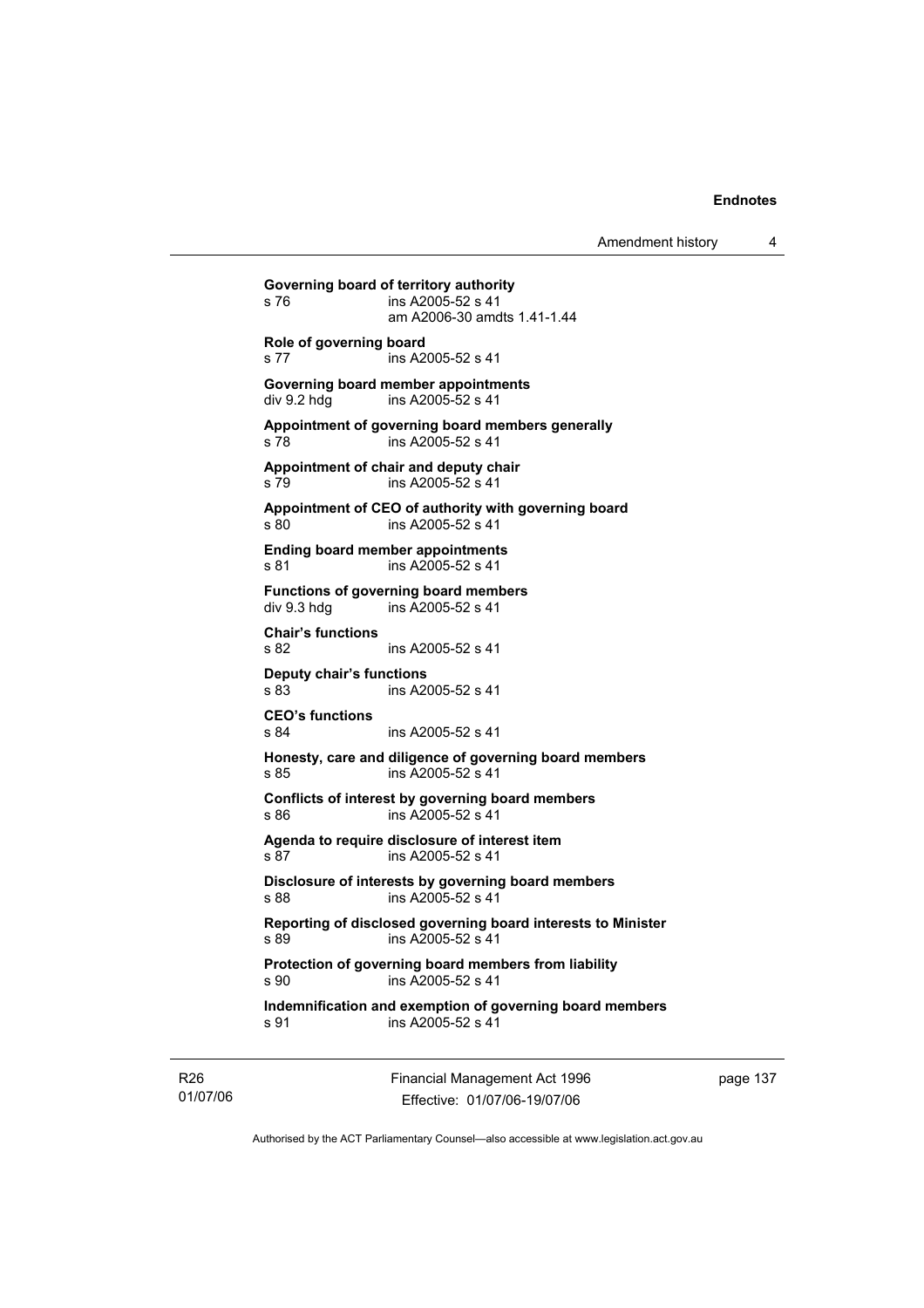4 Amendment history

| s 92                                       | <b>Compensation for exercise of functions etc</b><br>ins A2005-52 s 41                       |
|--------------------------------------------|----------------------------------------------------------------------------------------------|
| Governing board meetings<br>div 9.4 hdg    | ins A2005-52 s 41                                                                            |
| s 93                                       | Time and place of governing board meetings<br>ins A2005-52 s 41                              |
| s 94                                       | Presiding member at governing board meetings<br>ins A2005-52 s 41                            |
| s 95                                       | Quorum at governing board meetings<br>ins A2005-52 s 41                                      |
| Voting at governing board meetings<br>s 96 | ins A2005-52 s 41                                                                            |
| s 97                                       | Conduct of governing board meetings etc<br>ins A2005-52 s 41                                 |
| div 9.5 hdg                                | Requirements and obligations for territory authorities<br>ins A2005-52 s 41                  |
| s 98                                       | Limitations on authorities forming corporations etc<br>ins A2005-52 s 41                     |
| s 99                                       | Limitations on authorities taking part in joint ventures and trusts<br>ins A2005-52 s 41     |
| s 100                                      | Corporations, joint ventures and trusts in which authority has interest<br>ins A2005-52 s 41 |
| s 101                                      | Obligation of authorities to tell Minister about significant events<br>ins A2005-52 s 41     |
| s 102                                      | Ministerial directions to authorities about financial etc statements<br>ins A2005-52 s 41    |
| s 103                                      | Application of government policies to authorities<br>ins A2005-52 s 41                       |
| div 9.6 hdg                                | <b>Restructuring of territory authorities</b><br>ins A2006-30 amdt 1.45                      |
| Purpose of div 9.6<br>s 104                | orig s 104<br>renum as s 130<br>pres s 104<br>ins A2006-30 amdt 1.45                         |

page 138 Financial Management Act 1996 Effective: 01/07/06-19/07/06

R26 01/07/06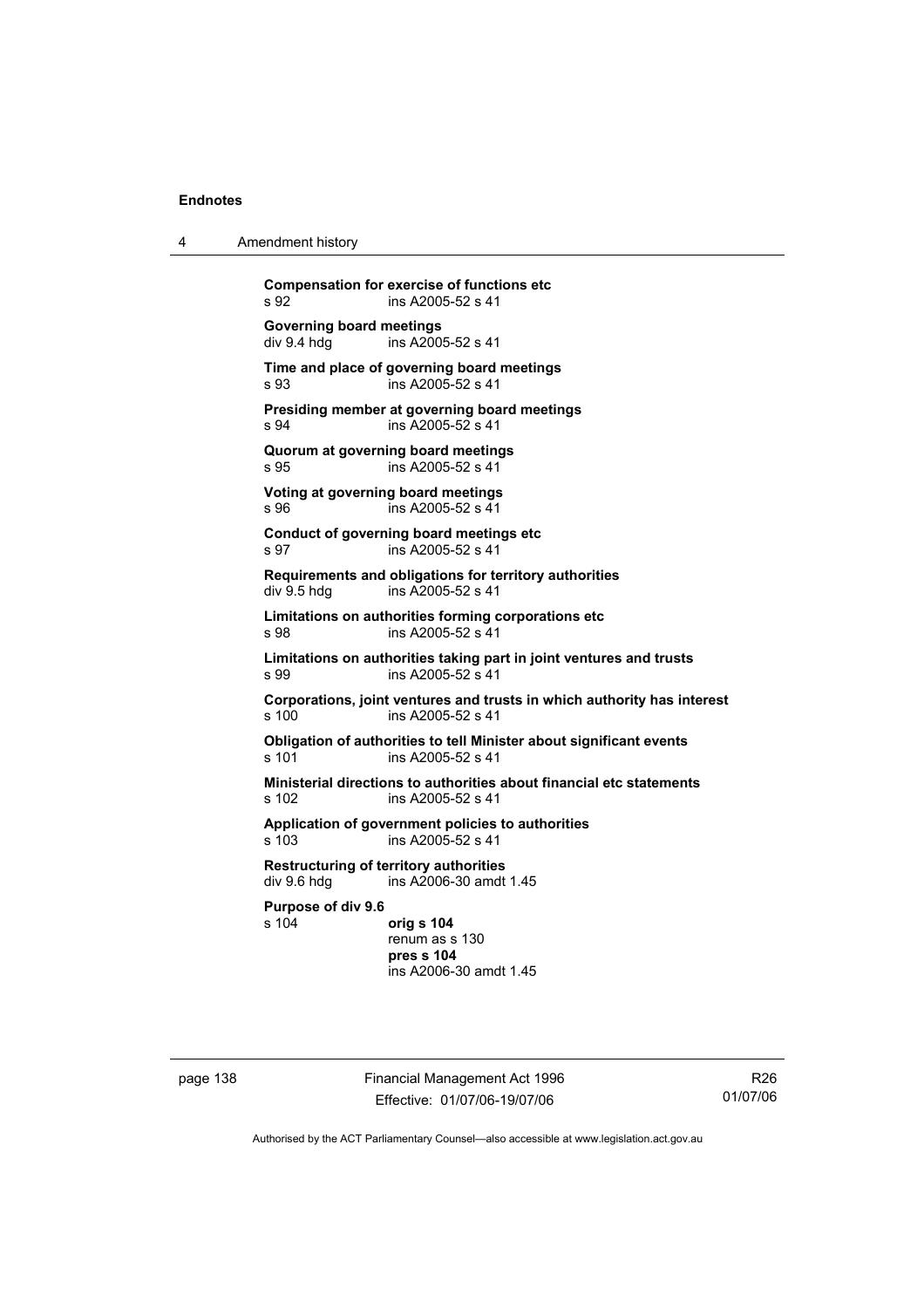Financial Management Act 1996 Effective: 01/07/06-19/07/06 page 139 **What territory authorities does div 9.6 apply to?**  s 105 **orig s 105** renum as s 131 **pres s 105**  ins A2006-30 amdt 1.45 **Responsible Minister may direct div 9.6 authority to sell or transfer assets**  s 106 **orig s 106** renum as s 132 **pres s 106**  ins A2006-30 amdt 1.45 **Transfer of assets by declaration—div 9.6 authorities**  s 107 **orig s 107** renum as s 133 **pres s 107**  ins A2006-30 amdt 1.45 **Transfer of contractual rights and liabilities by declaration—div 9.6 authorities**  s 108 **orig s 108** renum as s 134 **pres s 108**  ins A2006-30 amdt 1.45 **Transfer of liabilities by declaration—div 9.6 authorities**  s 109 **orig s 109** renum as s 150 **pres s 109**  ins A2006-30 amdt 1.45 **Assistance given by authorities for div 9.6**  s 110 **orig s 110** renum as s 151 **pres s 110**  ins A2006-30 amdt 1.45 **Application of Legislation Act, s 94 to certain appointments, elections and approvals**  s 110A sub as s 152 **Application of Act to Health Promotion Act**  ins as mod SL2005-42 sch 1 mod 1.1 (om A2006-30 amdt 1.62) **Assistance given by governing board members for div 9.6**  s 111 **orig s 111** renum as s 155 **pres s 111**  ins A2006-30 amdt 1.45

Authorised by the ACT Parliamentary Counsel—also accessible at www.legislation.act.gov.au

R26 01/07/06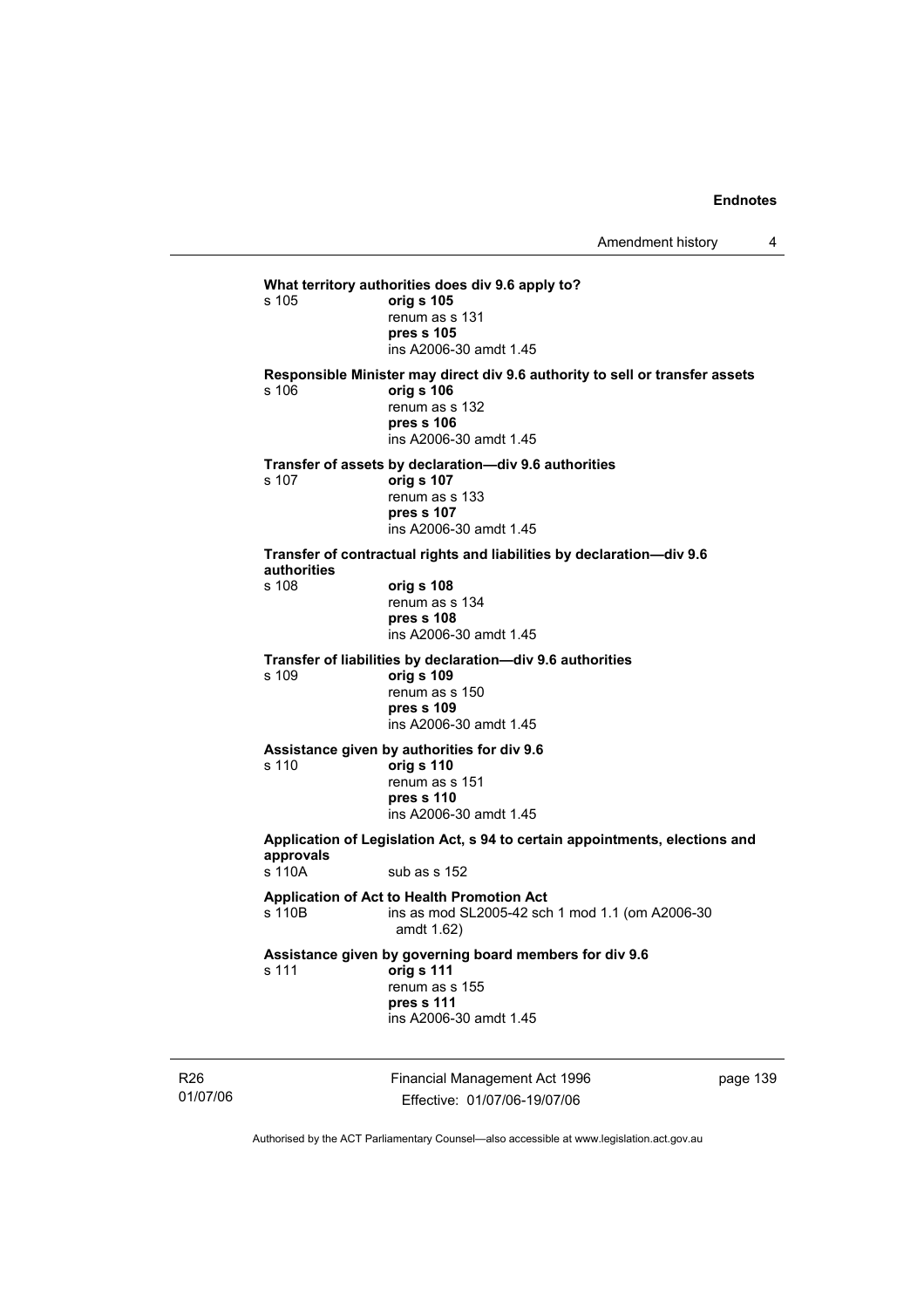| 4 | Amendment history |
|---|-------------------|
|---|-------------------|

**Use of information by Territory and div 9.6 authorities**  s 112 ins A2006-30 amdt 1.45 **Contracts relating to the protection of information—responsible Minister for div 9.6 authority**  s 113 ins A2006-30 amdt 1.45 **Contracts relating to the protection of information—div 9.6 authority**  s 114 ins A2006-30 amdt 1.45 **Transfer of pending proceedings—div 9.6 authorities**  s 115 ins A2006-30 amdt 1.45 **Proceedings and evidence—div 9.6 authorities**  s 116 ins A2006-30 amdt 1.45 **Operation of div 9.6 not breach of contract etc**  s 117 ins A2006-30 amdt 1.45 **Transfer of assets etc not otherwise disposed of—div 9.6 authorities**  s 118 ins A2006-30 amdt 1.45 **Annual reports etc for div 9.6 authorities**  s 119 ins A2006-30 amdt 1.45 **Additional provisions for restructuring of certain territory authorities**  div 9.7 hdg ins A2006-30 amdt 1.45 **What territory authorities does div 9.7 apply to?**  s 120 ins A2006-30 amdt 1.45 **Definitions—div 9.7**  s 121 ins A2006-30 amdt 1.45 def *handover day* ins A2006-30 amdt 1.45 def *territory authority* ins A2006-30 amdt 1.45 **Vesting of assets, rights and liabilities—div 9.7 authorities**  s 122 ins A2006-30 amdt 1.45 **Proceedings and evidence—div 9.7 authorities**  s 123 ins A2006-30 amdt 1.45 **Annual reports and financial statements for div 9.7 authorities**  s 124 ins A2006-30 amdt 1.45 **References to div 9.7 authority**  ins A2006-30 amdt 1.45 **Miscellaneous**  pt 10 hdg (prev pt 9 hdg) renum A2005-52 s 39

page 140 Financial Management Act 1996 Effective: 01/07/06-19/07/06

R26 01/07/06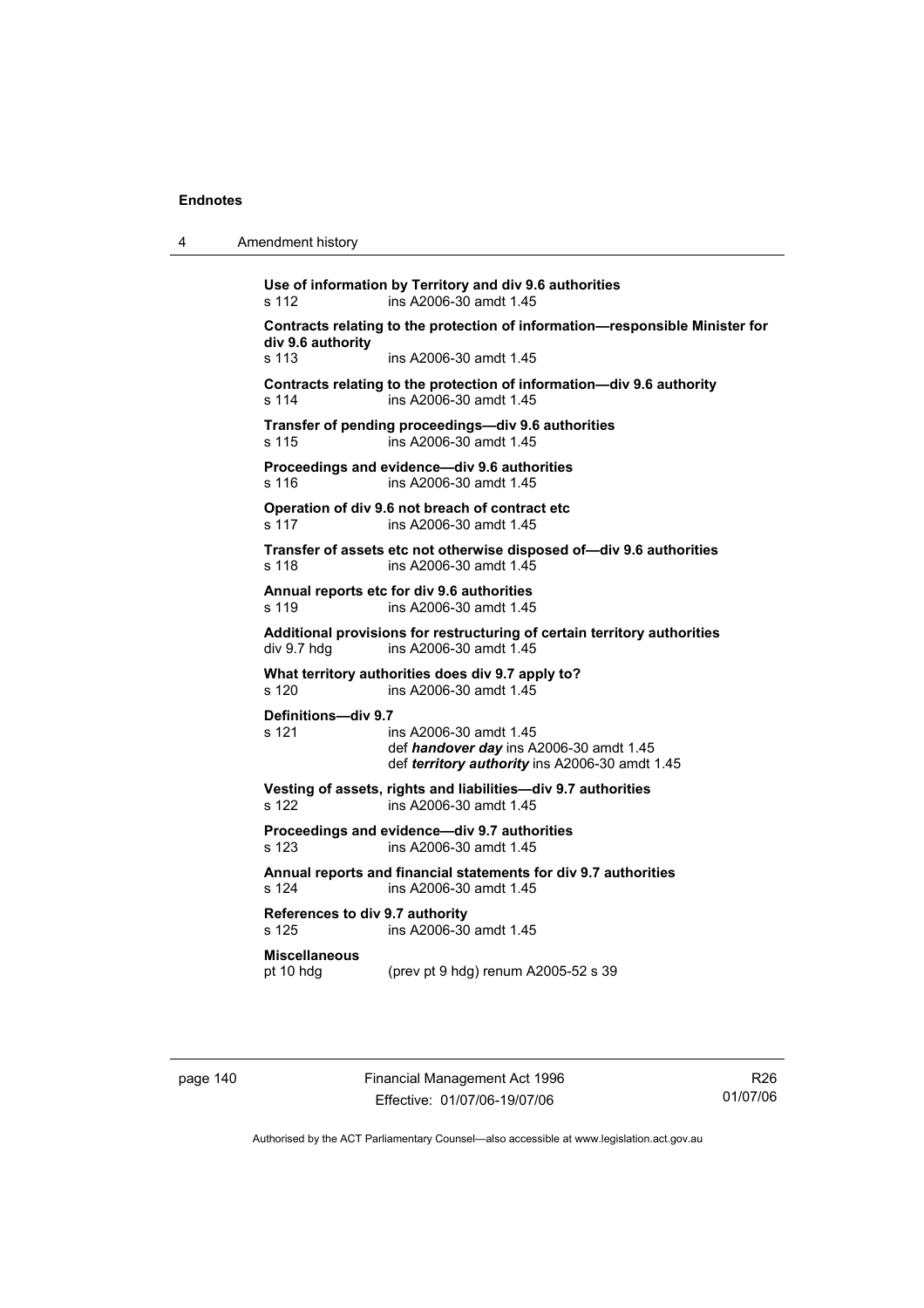|                                                                     | Amendment history                                                                                                                                                                                  | 4 |
|---------------------------------------------------------------------|----------------------------------------------------------------------------------------------------------------------------------------------------------------------------------------------------|---|
| s 130                                                               | Responsibility for annual financial statements of territory authorities<br>(prev s 64) am 2001 No 95 amdt 1.10<br>renum as s 104 A2005-52 s 40<br>renum as s 130 A2006-30 amdt 1.46                |   |
| s 131                                                               | Audit of annual financial statements of territory authorities<br>(prev s 65) renum as s 105 A2005-52 s 40<br>renum as s 131 A2006-30 amdt 1.46                                                     |   |
|                                                                     | Annual financial statements of territory authorities to be included in annual                                                                                                                      |   |
| reports etc<br>s 132                                                | (prev s 66) renum as s 106 A2005-52 s 40<br>renum as s 132 A2006-30 amdt 1.46                                                                                                                      |   |
|                                                                     | Treasurer may require interim financial statements etc for territory                                                                                                                               |   |
| authorities<br>s 133 hdg<br>s 133                                   | (prev s 67 hdg) sub 2000 No 27 s 10<br>(prev s 67) am 2000 No 27 s 10<br>sub 2001 No 44 amdt 1.1637<br>am A2003-56 amdt 3.139<br>renum as s 107 A2005-52 s 40<br>renum as s 133 A2006-30 amdt 1.46 |   |
| s 134                                                               | Statements of performance of territory authorities<br>(prev s 68) ins 2001 No 44 amdt 1.1637<br>renum as s 108 A2005-52 s 40<br>renum as s 134 A2006-30 amdt 1.46                                  |   |
| <b>Transitional</b><br>pt 11 hdg                                    | sub as pt 19 hdg                                                                                                                                                                                   |   |
| pt 19 hdg                                                           | Transitional-Financial Management Legislation Amendment Act 2005<br>(prev pt 11 hdg) ins A2005-52 s 42<br>sub as pt 19 hdg A2006-30 amdt 1.47                                                      |   |
| 1 July 2005 application<br>s 150                                    | Financial Management Legislation Amendment Act 2005-provisions with<br>(prev s 109) ins A2005-52 s 42<br>renum as s 150 A2006-30 amdt 1.48<br>exp 27 October 2006 (s 150 (4))                      |   |
| Financial Management Legislation Amendment Act 2005-provisions with |                                                                                                                                                                                                    |   |
| 1 July 2006 application<br>s 151                                    | (prev s 110) ins A2005-52 s 42<br>am A2006-30 amdt 1.49<br>renum as s 151 A2006-30 amdt 1.50<br>exp 27 October 2006 (s 151 (4))                                                                    |   |

R26 01/07/06 Financial Management Act 1996 Effective: 01/07/06-19/07/06

page 141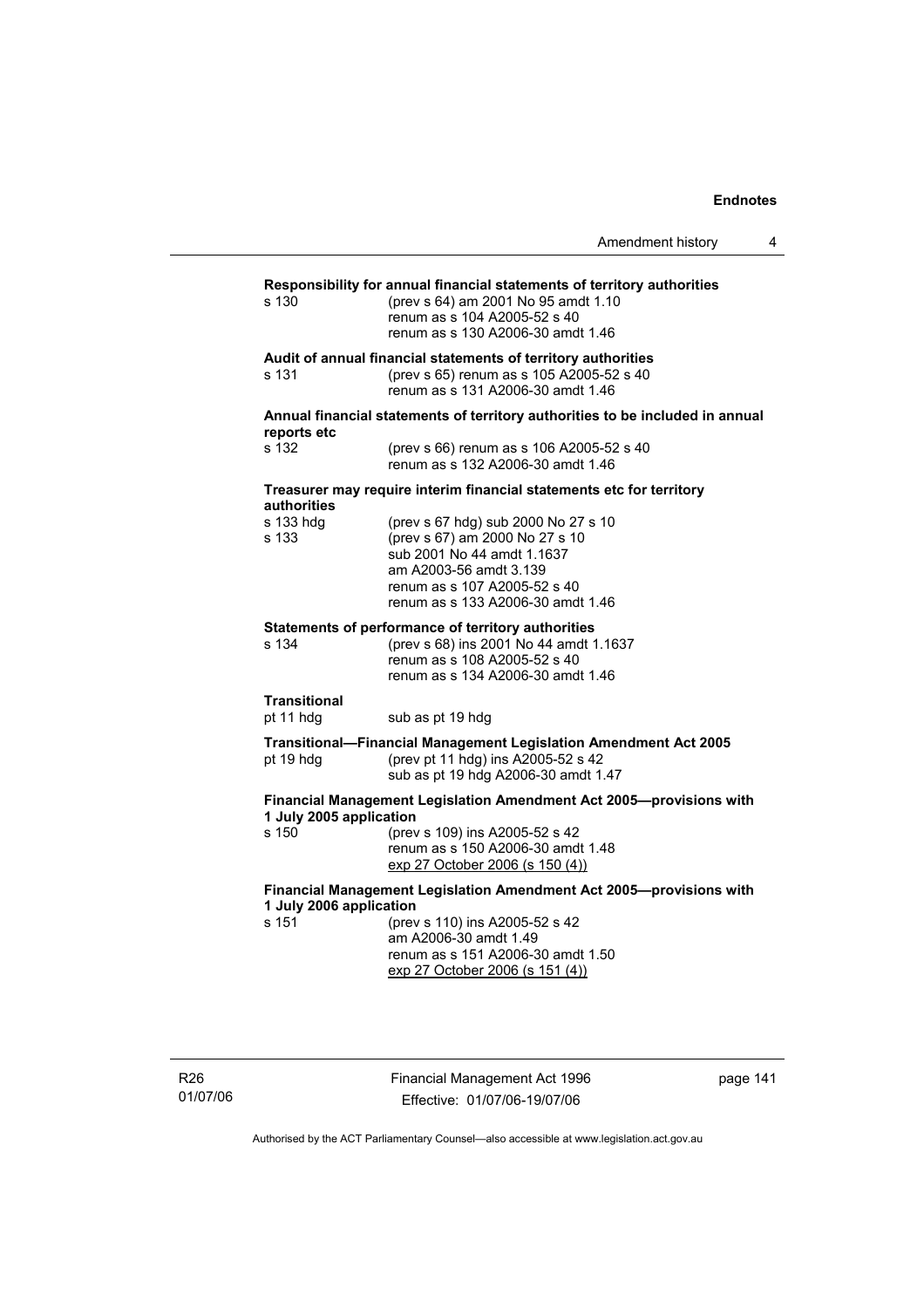| 4 | Amendment history |
|---|-------------------|
|---|-------------------|

| approvals                       | Application of Legislation Act, s 94 to certain appointments, elections and                                              |
|---------------------------------|--------------------------------------------------------------------------------------------------------------------------|
| s 152                           | (prev s 110A) ins as mod SL2005-42 sch 1 mod 1.1 (sub as<br>s 152 A2006-30 amdt 1.61)<br>exp 27 October 2007 (s 152 (4)) |
| <b>Transitional regulations</b> |                                                                                                                          |
| s 155                           | (prev s 111) ins A2005-52 s 42<br>renum as s 155 A2006-30 amdt 1.51<br>exp 27 October 2007 (s 155 (4))                   |
| pt 20 hdg                       | Transitional-Administrative (Miscellaneous Amendments) Act 2006<br>ins A2006-30 amdt 1.52<br>exp 1 July 2008 (s 223)     |
|                                 | Transitional-definition of territory authority                                                                           |
| s 220                           | ins A2006-30 amdt 1.52<br>exp 19 July 2006 (s 220 (2) (LA s 88 declaration applies))                                     |
|                                 | Transitional-Legislation Act, s 84 inapplicable                                                                          |
| s 221                           | ins A2006-30 amdt 1.52                                                                                                   |
|                                 | exp 1 August 2006 (s 221 (2) (LA s 88 declaration applies))                                                              |
| 2006                            | Transitional regulations-Administrative (Miscellaneous Amendments) Act                                                   |
| s 222                           | ins A2006-30 amdt 1.52                                                                                                   |
|                                 | exp 1 July 2008 (s 223)                                                                                                  |
| Expiry-pt 20                    |                                                                                                                          |
| s 223                           | ins A2006-30 amdt 1.52                                                                                                   |
|                                 | exp 1 July 2008 (s 223)                                                                                                  |
| <b>Dictionary</b>               |                                                                                                                          |
| dict                            | am A2005-52 s 43                                                                                                         |
|                                 | def applicable governmental policies ins A2005-52 s 44                                                                   |
|                                 | def appropriation reloc from s 3 2001 No 95 amdt 1.4<br>def Appropriation Act reloc from s 3 2001 No 95 amdt 1.4         |
|                                 | def appropriation unit reloc from s 3 2001 No 95 amdt 1.4                                                                |
|                                 | def banking account ins 1997 No 102 s 4                                                                                  |
|                                 | am 1999 No 33 sch                                                                                                        |
|                                 | reloc from s 3 2001 No 95 amdt 1.4                                                                                       |
|                                 | def borrowing reloc from s 3 2001 No 95 amdt 1.4                                                                         |
|                                 | def budget papers am 2001 No 56 amdt 3.256<br>reloc from s 3 2001 No 95 amdt 1.4                                         |
|                                 | def capital injection reloc from s 3 2001 No 95 amdt 1.4                                                                 |
|                                 | sub A2005-52 s 45                                                                                                        |
|                                 | def CEO ins A2005-52 s 46                                                                                                |
|                                 | def chief executive officer reloc from s 3 2001 No 95                                                                    |
|                                 | amdt $1.4$                                                                                                               |
|                                 | sub A2005-52 s 47                                                                                                        |
|                                 |                                                                                                                          |

page 142 Financial Management Act 1996 Effective: 01/07/06-19/07/06

R26 01/07/06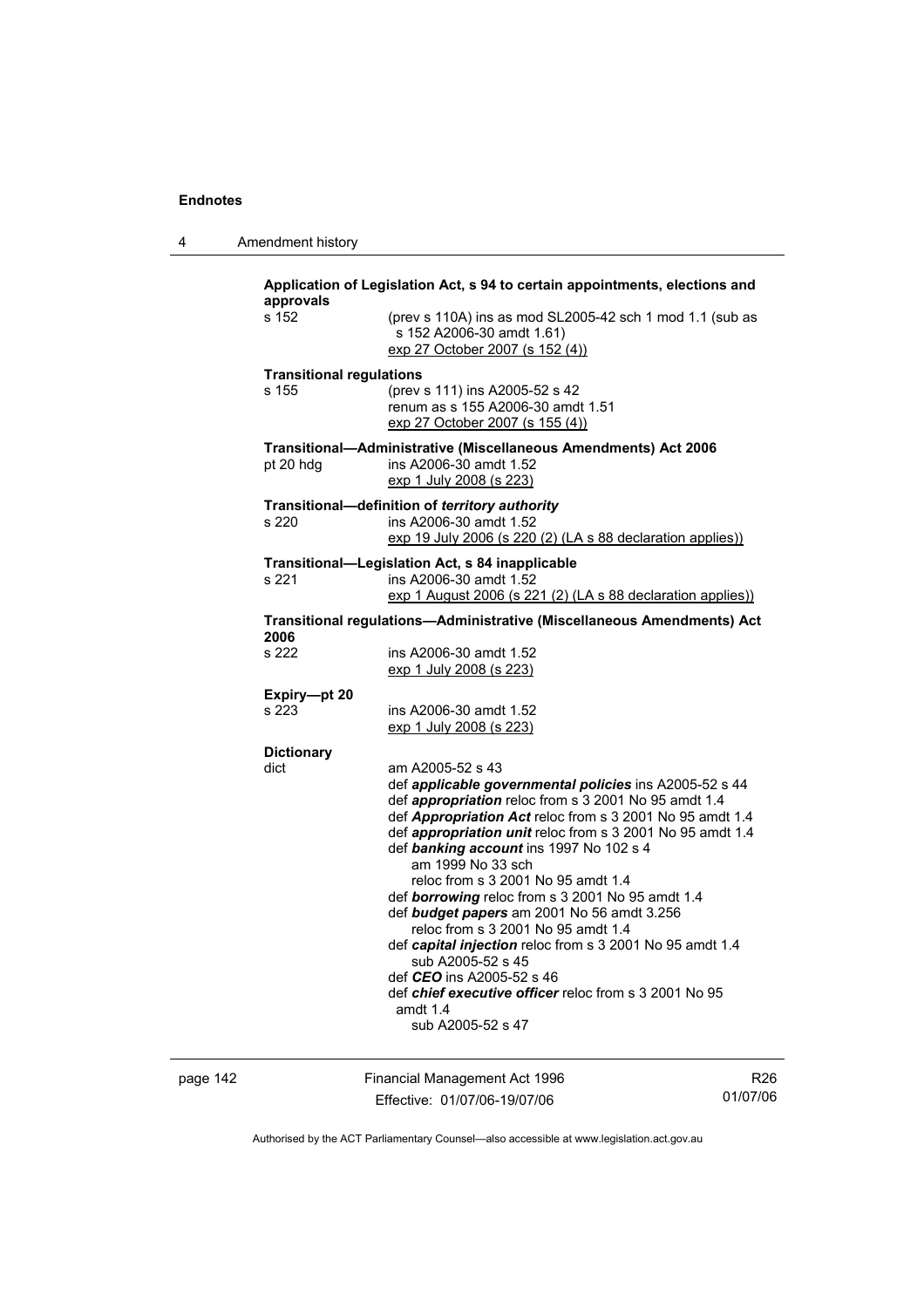def *class of outputs* reloc from s 3 2001 No 95 amdt 1.4 def *contract* ins A2006-30 amdt 1.53 def *department* reloc from s 3 2001 No 95 amdt 1.4 def *departmental banking account* am 1997 No 102 sch reloc from s 3 2001 No 95 amdt 1.4 def *division 9.6 authority* ins A2006-30 amdt 1.54 def *division 9.7 authority* ins A2006-30 amdt 1.54 def *establishing Act* ins A2005-52 s 48 def *expenses* reloc from s 3 2001 No 95 amdt 1.4 def *financial management guidelines* sub 2001 No 11 amdt 3.125 reloc from s 3 2001 No 95 amdt 1.4 def *financial year* ins A2005-52 s 48 def *general government sector* ins 1997 No 124 s 4 reloc from s 3 2001 No 95 amdt 1.4 def *generally accepted accounting practice* reloc from s 3 2001 No 95 amdt 1.4 sub A2005-52 s 49 def *governing board* ins A2005-52 s 50 def *governing board member* ins A2005-52 s 50 def *GST* ins 2000 No 27 s 4 reloc from s 3 2001 No 95 amdt 1.4 om A2005-52 s 51 def *handover day* ins A2006-30 amdt 1.55 def *input tax credit* ins 2000 No 27 s 4 reloc from s 3 2001 No 95 amdt 1.4 def *interest* ins 2001 No 45 s 4 (as am 2002 No 30 amdt 3.370) def *invest* ins 2001 No 45 s 4 (as am 2002 No 30 amdt 3.370) def *Legislative Assembly secretariat* sub 2001 No 95 amdt 1.1 reloc from s 3 2001 No 95 amdt 1.4 sub A2005-42 amdt 1.1 def *material interest* ins A2005-52 s 52 def *outcomes* reloc from s 3 2001 No 95 amdt 1.4 def *outputs* reloc from s 3 2001 No 95 amdt 1.4 def *prescribed* reloc from s 3 2001 No 95 amdt 1.4 def *public money* am 2001 No 95 s 4 reloc from s 3 2001 No 95 amdt 1.4 am A2004-53 amdt 1.1; pars renum R19 LA (see A2004-53 amdt 1.2) def *public trading enterprise* ins 1997 No 124 s 4 reloc from s 3 2001 No 95 amdt 1.4 am A2003-21 s 14 om A2005-52 s 53 def *public trading enterprise sector* ins 1997 No 124 s 4 reloc from s 3 2001 No 95 amdt 1.4

R26 01/07/06 Financial Management Act 1996 Effective: 01/07/06-19/07/06

page 143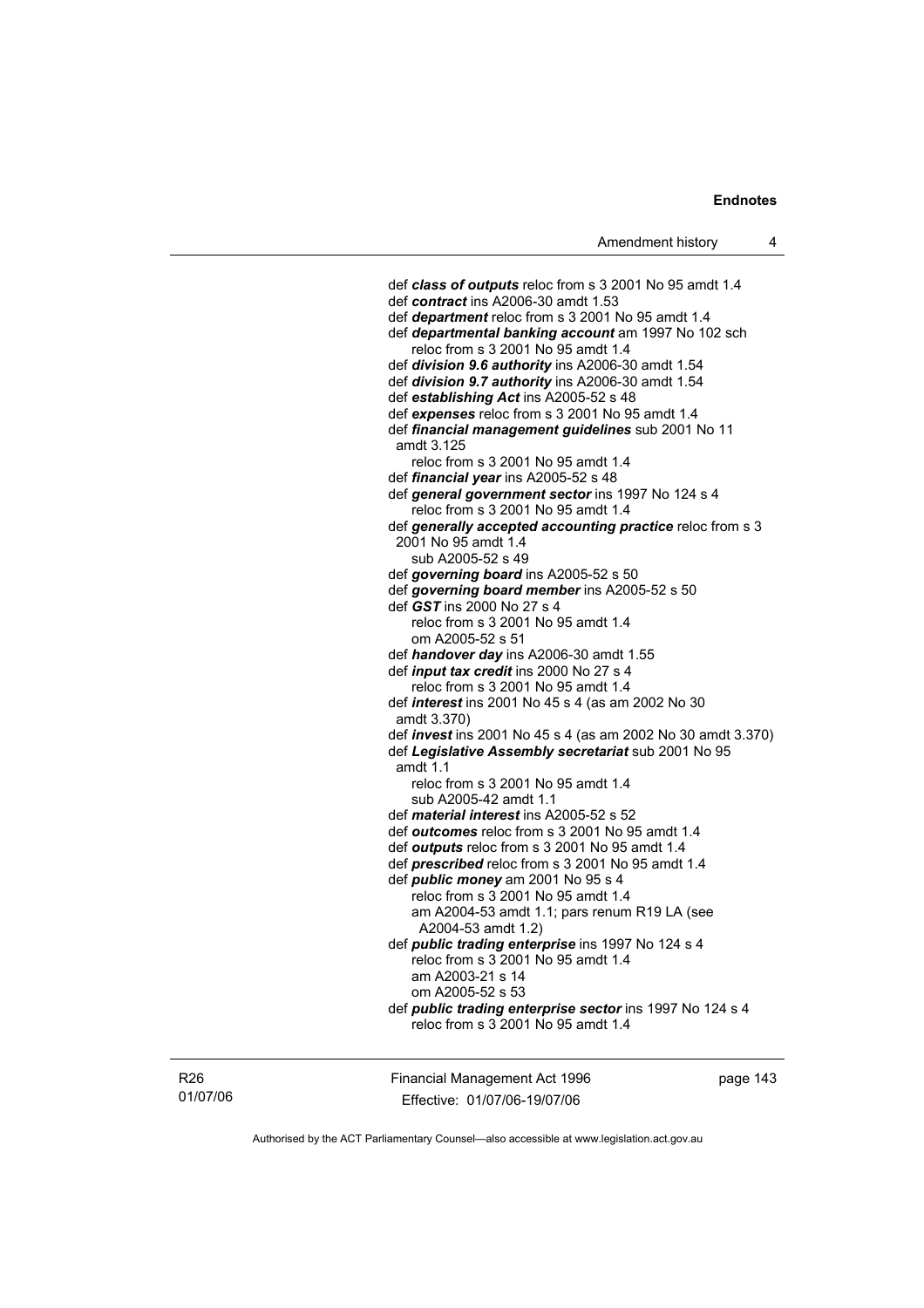| 5 | Earlier republications |
|---|------------------------|
|---|------------------------|

 def *relevant territory authority* ins A2005-52 s 54 def *responsible chief executive* reloc from s 3 2001 No 95 amdt 1.4 def *responsible Minister* reloc from s 3 2001 No 95 amdt 1.4 am A2005-52 s 55 def *securities* reloc from s 3 dict 2001 No 95 amdt 1.4 def *statement of intent* reloc from s 3 2001 No 95 amdt 1.4 sub A2005-52 s 56 def *subsidiary* ins A2004-53 amdt 1.3 def *superannuation appropriation* ins 2000 No 21 sch reloc from s 3 2001 No 95 amdt 1.4 def *superannuation banking account* ins 2000 No 21 sch reloc from s 3 2001 No 95 amdt 1.4 def *taxable supply* ins 2000 No 27 s 4 reloc from s 3 2001 No 95 amdt 1.4 def *territory authority* am 2000 No 21 sch; 2001 No 95 amdt 1.3 reloc from s 3 2001 No 95 amdt 1.4 sub A2006-30 amdt 1.56 def *territory banking account* am 1997 No 102 sch reloc from s 3 2001 No 95 amdt 1.4 def *trust money* reloc from s 3 2001 No 95 amdt 1.4 def *warrant* am 1997 No 102 sch reloc from s 3 2001 No 95 amdt 1.4 om 2002 No 38 amdt 1.10

# **5 Earlier republications**

Some earlier republications were not numbered. The number in column 1 refers to the publication order.

Since 12 September 2001 every authorised republication has been published in electronic pdf format on the ACT legislation register. A selection of authorised republications have also been published in printed format. These republications are marked with an asterisk (\*) in column 1. Electronic and printed versions of an authorised republication are identical.

| <b>Republication No</b> | <b>Amendments to</b> | <b>Republication date</b> |
|-------------------------|----------------------|---------------------------|
| 1                       | Act 1997 No 124      | 31 January 1998           |
| 2                       | Act 1999 No 58       | 10 November 1999          |
| 3                       | Act 2001 No 56       | 12 September 2001         |
|                         | Act 2001 No 97       | 20 December 2001          |
|                         |                      |                           |

page 144 Financial Management Act 1996 Effective: 01/07/06-19/07/06

R26 01/07/06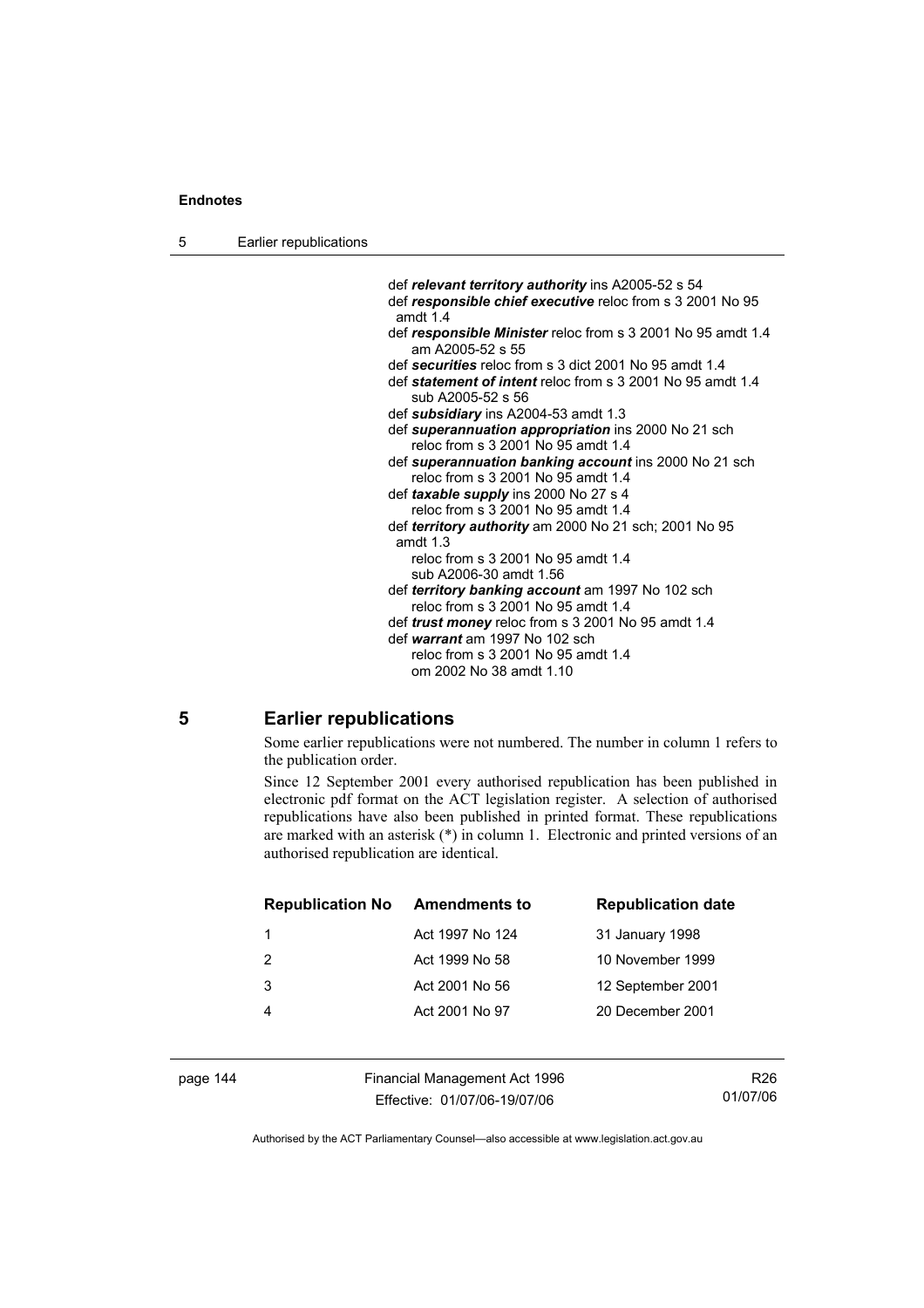Earlier republications 5

| <b>Republication No</b> | <b>Amendments to</b>                                  | <b>Republication date</b> |
|-------------------------|-------------------------------------------------------|---------------------------|
| 5                       | Act 2001 No 97                                        | 31 December 2001          |
| 5(RI)                   | Act 2001 No 97 ‡                                      | 19 September 2002         |
| 6                       | Act 2001 No 97                                        | 4 January 2002            |
| 6(RI)                   | Act 2001 No 97 ‡                                      | 19 September 2002         |
| $7^*$                   | Act 2001 No 97                                        | 14 January 2002           |
| 7(RI)                   | Act 2001 No 97 ‡                                      | 19 September 2002         |
| 7A                      | Act 2001 No 97 ‡                                      | 19 September 2002         |
| 8                       | Act 2001 No 97                                        | 1 July 2002               |
| 8(RI)                   | Act 2001 No 97 ‡                                      | 19 September 2002         |
| $9*$                    | Act 2002 No 30                                        | 19 September 2002         |
| 10                      | Act 2002 No 38                                        | 1 November 2002           |
| 11                      | A2003-9                                               | 8 March 2003              |
| 12                      | A2003-21                                              | 20 May 2003               |
| 13                      | A2003-27                                              | 30 June 2003              |
| 14                      | A2003-46                                              | 1 November 2003           |
| 15                      | A2003-56                                              | 19 December 2003          |
| 16                      | A2004-19                                              | 7 April 2004              |
| 17                      | A2004-35                                              | 30 June 2004              |
| 18                      | A2004-35                                              | 1 July 2004               |
| 19                      | A2004-53                                              | 17 August 2004            |
| 20                      | A2005-20                                              | 2 June 2005               |
| 21                      | A2005-32                                              | 1 July 2005               |
| 22                      | A2005-42                                              | 1 September 2005          |
| 23                      | A2005-52                                              | 27 October 2005           |
| 24                      | A2005-52                                              | 1 January 2006            |
| 25                      | A2006-30                                              | 19 June 2006              |
|                         | ‡ includes retrospective amendments by Act 2002 No 29 |                           |

‡ includes retrospective amendments by Act 2002 No 30

R26 01/07/06 Financial Management Act 1996 Effective: 01/07/06-19/07/06

page 145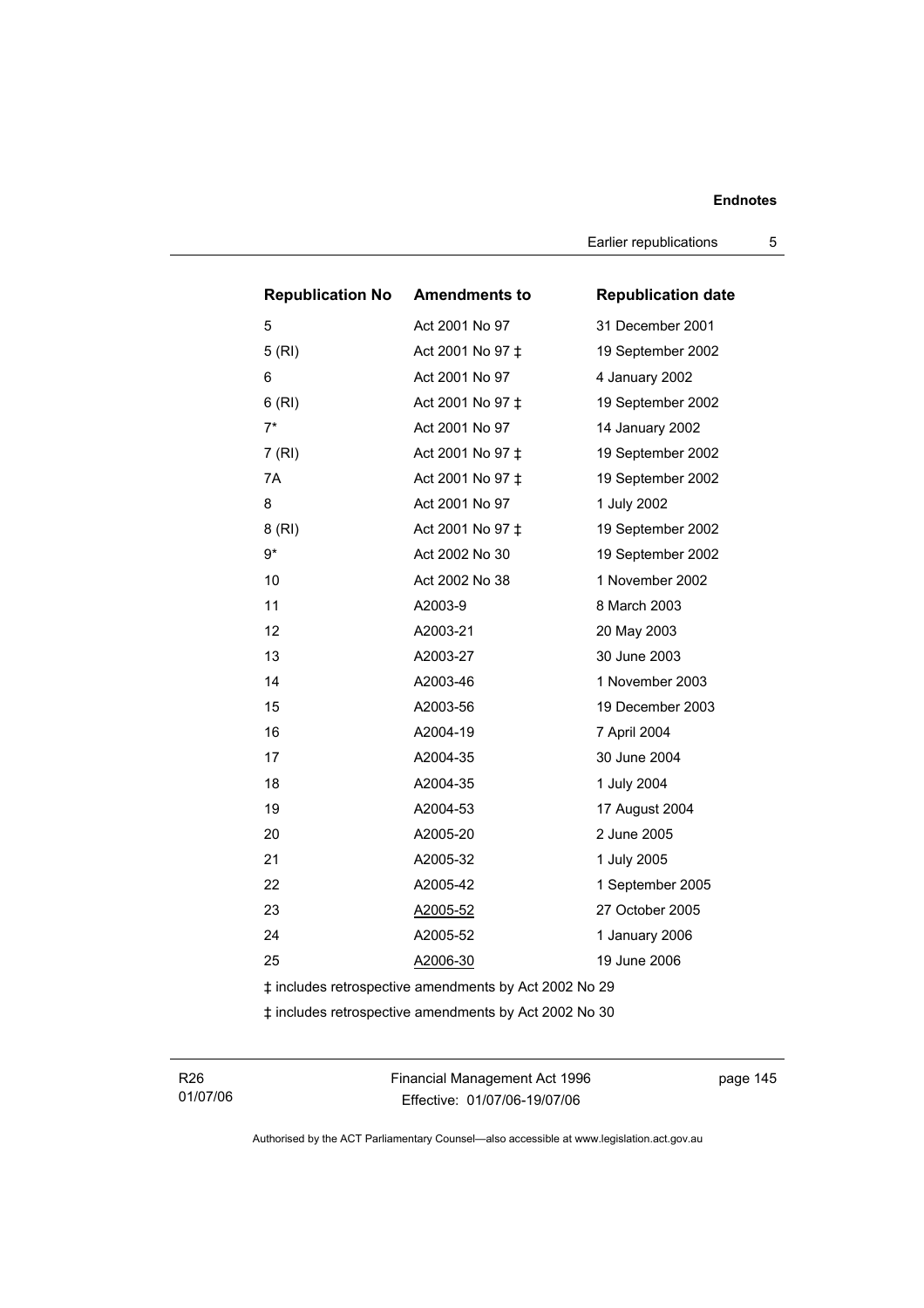| 6 | Modifications of republished law with temporary effect |
|---|--------------------------------------------------------|
|---|--------------------------------------------------------|

# **6 Modifications of republished law with temporary effect**  The following modifications have not been included in this republication:

# **Financial Management Regulation 2005 SL2005-42 sch 1 (as am by A2006-30 amdt 1.61, amdt 1.62)**

# **Schedule 1 Modification of Act**

(see s 3)

# **[1.1] New section 152**

*insert* 

# **152 Application of Legislation Act, s 94 to certain appointments, elections and approvals**

- (1) This section applies to the following:
	- (a) an appointment in force immediately before 1 January 2006 under an amended Act;
	- (b) the election of a person elected to office if the person held the office immediately before 1 January 2006 under an amended Act;
	- (c) an approval by a Minister of a territory authority taking part in a kind of joint venture under an amended Act if the approval was in force immediately before 1 January 2006.
- (2) The Legislation Act, section 94 applies to the appointment, election or approval as if—
	- (a) the Legislation Act, section 94 (4), definition of *amend* read as follows:

 *amend* includes omit and re-enact in the same or another law (with or without changes); and

R26 01/07/06